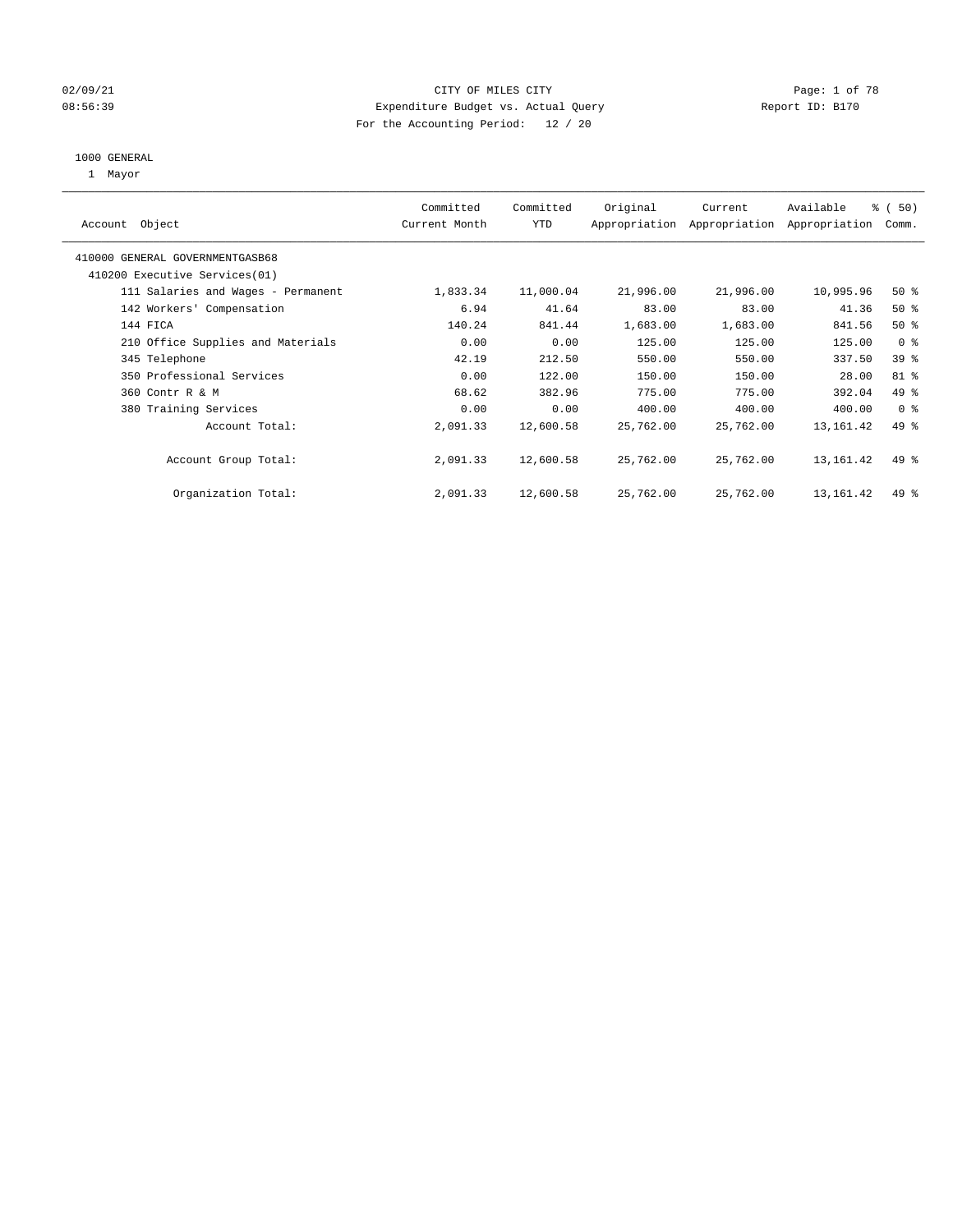#### 02/09/21 CITY OF MILES CITY Page: 2 of 78 08:56:39 Expenditure Budget vs. Actual Query Report ID: B170 For the Accounting Period: 12 / 20

#### 1000 GENERAL

2 City Council

|                                          | Committed     | Committed  | Original  | Current                                   | Available  | % (50)         |
|------------------------------------------|---------------|------------|-----------|-------------------------------------------|------------|----------------|
| Account Object                           | Current Month | <b>YTD</b> |           | Appropriation Appropriation Appropriation |            | Comm.          |
|                                          |               |            |           |                                           |            |                |
| 410000 GENERAL GOVERNMENTGASB68          |               |            |           |                                           |            |                |
| 410100 Legislative Services(02)          |               |            |           |                                           |            |                |
| 111 Salaries and Wages - Permanent       | 2,666.72      | 14,833.63  | 31,968.00 | 31,968.00                                 | 17, 134.37 | 46%            |
| 142 Workers' Compensation                | 10.08         | 56.07      | 121.00    | 121.00                                    | 64.93      | 46%            |
| 144 FICA                                 | 204.00        | 1,134.75   | 2,445.00  | 2,445.00                                  | 1,310.25   | 46%            |
| 145 PERS                                 | 29.24         | 29.24      | 350.00    | 350.00                                    | 320.76     | 8 <sup>°</sup> |
| 220 Operating Expenses                   | 0.00          | 0.00       | 100.00    | 100.00                                    | 100.00     | 0 <sup>8</sup> |
| 370 Travel                               | 92.24         | 177.34     | 380.00    | 380.00                                    | 202.66     | 47.8           |
| 380 Training Services                    | 0.00          | 0.00       | 500.00    | 500.00                                    | 500.00     | 0 <sup>8</sup> |
| Account Total:                           | 3,002.28      | 16,231.03  | 35,864.00 | 35,864.00                                 | 19,632.97  | 45 %           |
| 410105 Safety Culture-Supplies           |               |            |           |                                           |            |                |
| 230 Repair and Maintenance Supplies      | 0.00          | 0.00       | 250.00    | 250.00                                    | 250.00     | 0 <sup>8</sup> |
| Account Total:                           | 0.00          | 0.00       | 250.00    | 250.00                                    | 250.00     | 0 <sup>8</sup> |
| Account Group Total:                     | 3,002.28      | 16,231.03  | 36,114.00 | 36,114.00                                 | 19,882.97  | 45 %           |
| 470000 Housing and Community Development |               |            |           |                                           |            |                |
| 470300 Ecomonic Development              |               |            |           |                                           |            |                |
| 350 Professional Services                | 0.00          | 15,330.00  | 15,330.00 | 15,330.00                                 | 0.00       | $100*$         |
| Account Total:                           | 0.00          | 15,330.00  | 15,330.00 | 15,330.00                                 | 0.00       | $100*$         |
| Account Group Total:                     | 0.00          | 15,330.00  | 15,330.00 | 15,330.00                                 |            | $0.00 100$ %   |
| Organization Total:                      | 3,002.28      | 31,561.03  | 51,444.00 | 51,444.00                                 | 19,882.97  | 61 %           |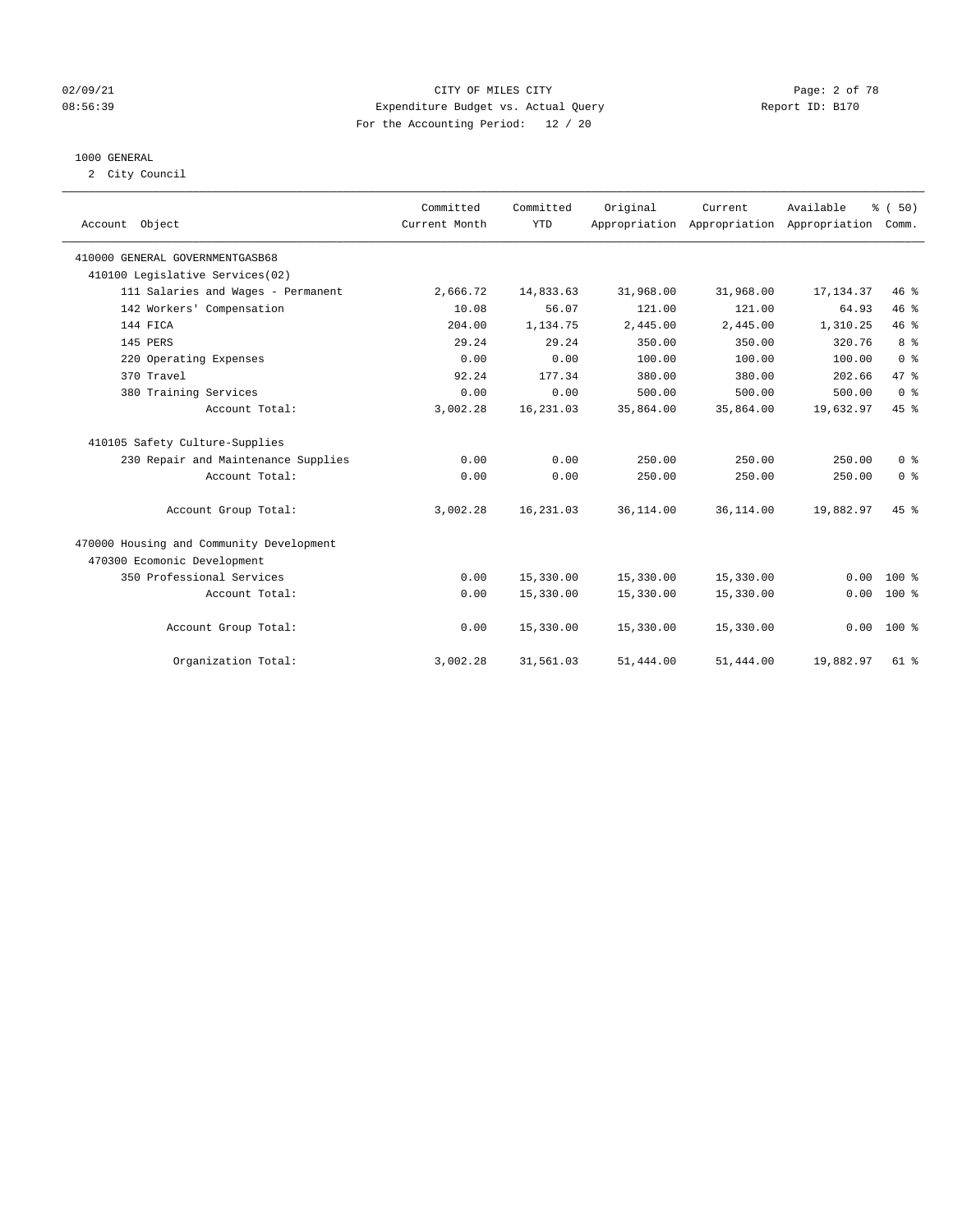#### 02/09/21 Page: 3 of 78 08:56:39 Expenditure Budget vs. Actual Query Report ID: B170 For the Accounting Period: 12 / 20

#### 1000 GENERAL

3 City Clerk

| Account Object                             | Committed<br>Current Month | Committed<br><b>YTD</b> | Original    | Current     | Available<br>Appropriation Appropriation Appropriation Comm. | % (50)          |
|--------------------------------------------|----------------------------|-------------------------|-------------|-------------|--------------------------------------------------------------|-----------------|
| 410000 GENERAL GOVERNMENTGASB68            |                            |                         |             |             |                                                              |                 |
| 410500 Financial Services(03)              |                            |                         |             |             |                                                              |                 |
| 111 Salaries and Wages - Permanent         | 8,998.71                   | 55,558.92               | 99,604.00   | 99,604.00   | 44,045.08                                                    | 56%             |
| 131 VACATION                               | 251.14                     | 3,067.59                | 15,000.00   | 15,000.00   | 11,932.41                                                    | $20*$           |
| 132 SICK LEAVE                             | 1,181.40                   | 3,490.77                | 4,100.00    | 4,100.00    | 609.23                                                       | 85%             |
| 133 OTHER LEAVE PAY                        | 0.00                       | 2,138.92                | 3,283.00    | 3,283.00    | 1,144.08                                                     | 65 %            |
| 141 Unemployment Insurance                 | 15.63                      | 97.05                   | 183.00      | 183.00      | 85.95                                                        | 53%             |
| 142 Workers' Compensation                  | 60.86                      | 375.70                  | 1,957.00    | 1,957.00    | 1,581.30                                                     | 19 <sup>°</sup> |
| 143 Health Insurance                       | 2,478.03                   | 14,867.91               | 28,199.00   | 28,199.00   | 13,331.09                                                    | 53%             |
| 144 FICA                                   | 795.60                     | 4,934.55                | 9,332.00    | 9,332.00    | 4,397.45                                                     | 53%             |
| 145 PERS                                   | 914.81                     | 5,451.86                | 10,698.00   | 10,698.00   | 5,246.14                                                     | $51$ %          |
| 196 CLOTHING ALLOTMENT                     | 0.00                       | 435.00                  | 450.00      | 450.00      | 15.00                                                        | 97 <sub>8</sub> |
| 210 Office Supplies and Materials          | 104.63                     | 698.52                  | 2,200.00    | 2,200.00    | 1,501.48                                                     | 32%             |
| 214 Small Items of Equipment               | 0.00                       | 0.00                    | 2,000.00    | 2,000.00    | 2,000.00                                                     | 0 <sup>8</sup>  |
| 220 Operating Expenses                     | 961.56                     | 2,475.39                | 5,457.00    | 5,457.00    | 2,981.61                                                     | 45 %            |
| 311 Postage, Box Rent, Etc.                | $-146.50$                  | $-485.29$               | 2,500.00    | 2,500.00    | 2,985.29                                                     | $-19$ %         |
| 320 Printing, Duplicating, Typing &        | 0.00                       | 0.00                    | 100.00      | 100.00      | 100.00                                                       | 0 <sup>8</sup>  |
| 330 Publicity, Subscriptions & Dues        | 0.00                       | 633.20                  | 2,200.00    | 2,200.00    | 1,566.80                                                     | 29%             |
| 334 Memberships, Registrations & Dues      | 0.00                       | 3,157.68                | 3,300.00    | 3,300.00    | 142.32                                                       | 96%             |
| 345 Telephone                              | 68.49                      | 343.80                  | 650.00      | 650.00      | 306.20                                                       | 53%             |
| 347 Internet                               | 8.70                       | 43.50                   | 250.00      | 250.00      | 206.50                                                       | 17 <sup>8</sup> |
| 350 Professional Services                  | 0.00                       | 10,439.90               | 20,500.00   | 20,500.00   | 10,060.10                                                    | $51$ %          |
| 360 Contr R & M                            | 205.85                     | 9,833.53                | 16,500.00   | 16,500.00   | 6,666.47                                                     | 60 %            |
| 370 Travel                                 | 0.00                       | 0.00                    | 2,800.00    | 2,800.00    | 2,800.00                                                     | 0 <sup>8</sup>  |
| 380 Training Services                      | 0.00                       | 150.00                  | 1,600.00    | 1,600.00    | 1,450.00                                                     | 9 <sup>8</sup>  |
| 382 Books                                  | 0.00                       | 0.00                    | 350.00      | 350.00      | 350.00                                                       | 0 <sup>8</sup>  |
| 390 Other Purchased Services (Recorded     | 0.00                       | 0.00                    | 100.00      | 100.00      | 100.00                                                       | 0 <sup>8</sup>  |
| 513 Liability                              | 0.00                       | 97,748.87               | 97,749.00   | 97,749.00   | 0.13                                                         | $100*$          |
| 521 Surety Bonds for Officials & Employees | 0.00                       | 750.00                  | 750.00      | 750.00      | 0.00                                                         | $100*$          |
| 555 Bank Service Charges                   | 56.66                      | 241.79                  | 500.00      | 500.00      | 258.21                                                       | 48 %            |
| Account Total:                             | 15,955.57                  | 216,449.16              | 332,312.00  | 332,312.00  | 115,862.84                                                   | 65 %            |
| 411101 Labor Negotiations                  |                            |                         |             |             |                                                              |                 |
| 350 Professional Services                  | 0.00                       | 1,140.00                | 10,000.00   | 10,000.00   | 8,860.00                                                     | $11*$           |
| Account Total:                             | 0.00                       | 1,140.00                | 10,000.00   | 10,000.00   | 8,860.00                                                     | $11*$           |
| Account Group Total:                       | 15,955.57                  | 217,589.16              | 342,312.00  | 342,312.00  | 124,722.84                                                   | 64 %            |
| Organization Total:                        | 15,955.57                  | 217,589.16              | 342, 312.00 | 342, 312.00 | 124,722.84                                                   | 64 %            |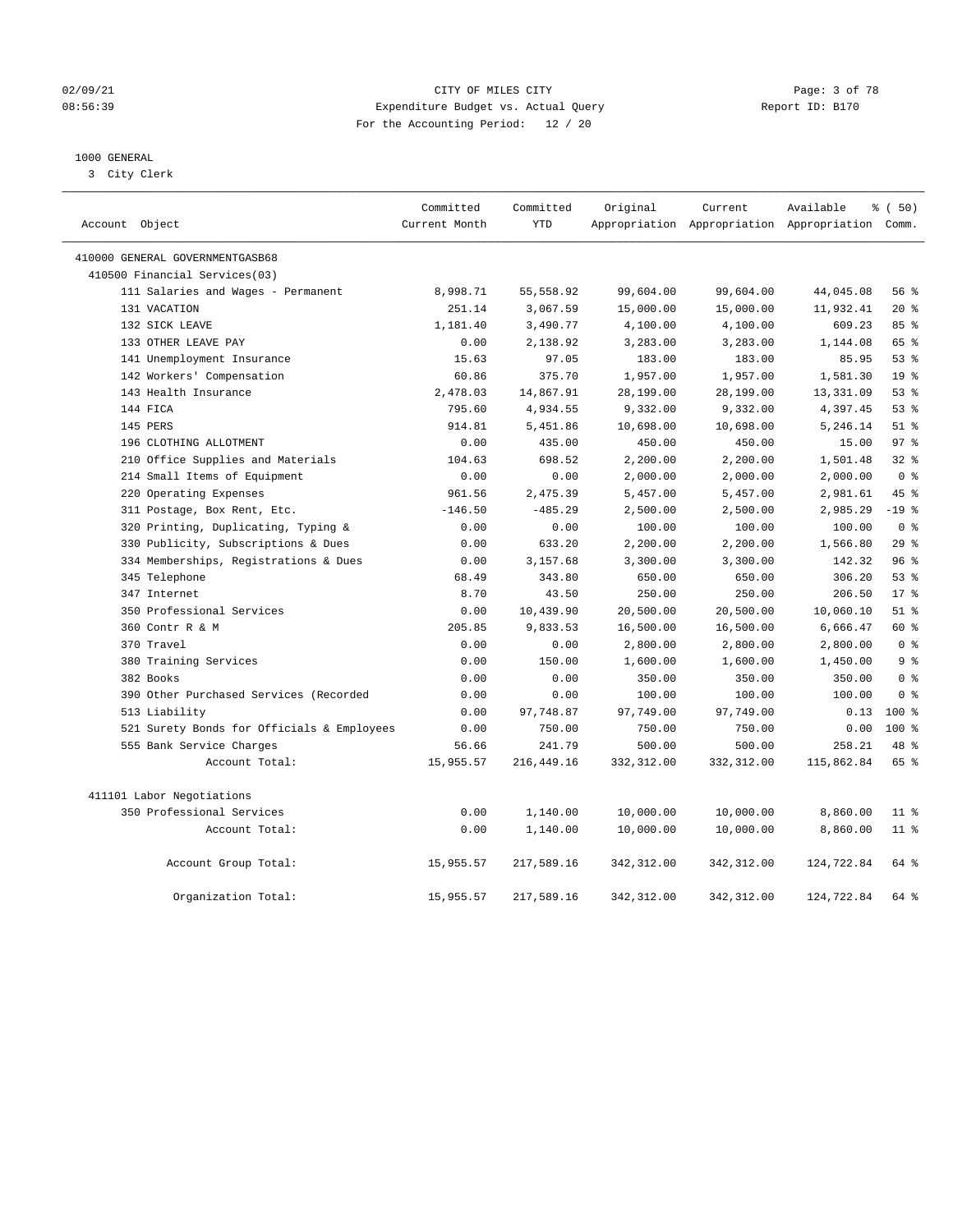#### 02/09/21 CITY OF MILES CITY Page: 4 of 78 08:56:39 Expenditure Budget vs. Actual Query Report ID: B170 For the Accounting Period: 12 / 20

### 1000 GENERAL

4 Attorney

| Account Object                     | Committed<br>Current Month | Committed<br><b>YTD</b> | Original   | Current<br>Appropriation Appropriation Appropriation Comm. | Available    | % (50)          |
|------------------------------------|----------------------------|-------------------------|------------|------------------------------------------------------------|--------------|-----------------|
| 410000 GENERAL GOVERNMENTGASB68    |                            |                         |            |                                                            |              |                 |
| 411100 Legal Services(04)          |                            |                         |            |                                                            |              |                 |
| 111 Salaries and Wages - Permanent | 6,866.87                   | 44, 392.35              | 103,880.00 | 103,880.00                                                 | 59,487.65    | $43$ %          |
| 131 VACATION                       | 413.24                     | 4,894.88                | 2,700.00   | 2,700.00                                                   | $-2, 194.88$ | 181 %           |
| 132 SICK LEAVE                     | 0.00                       | 1,131.42                | 1,900.00   | 1,900.00                                                   | 768.58       | 60 %            |
| 133 OTHER LEAVE PAY                | 0.00                       | 295.38                  | 0.00       | 0.00                                                       | $-295.38$    | $***$ $%$       |
| 141 Unemployment Insurance         | 10.93                      | 76.32                   | 163.00     | 163.00                                                     | 86.68        | 47 %            |
| 142 Workers' Compensation          | 43.83                      | 289.78                  | 760.00     | 760.00                                                     | 470.22       | 38 <sup>8</sup> |
| 143 Health Insurance               | 854.70                     | 4,278.05                | 10,254.00  | 10,254.00                                                  | 5,975.95     | 42 %            |
| 144 FICA                           | 549.41                     | 3,836.93                | 8,299.00   | 8,299.00                                                   | 4,462.07     | 46%             |
| 145 PERS                           | 638.47                     | 4,342.41                | 9,514.00   | 9,514.00                                                   | 5,171.59     | 46%             |
| 196 CLOTHING ALLOTMENT             | 0.00                       | 150.00                  | 150.00     | 150.00                                                     | 0.00         | $100*$          |
| 210 Office Supplies and Materials  | 293.24                     | 347.74                  | 1,000.00   | 1,000.00                                                   | 652.26       | 35%             |
| 214 Small Items of Equipment       | 0.00                       | 0.00                    | 1,000.00   | 1,000.00                                                   | 1,000.00     | 0 <sup>8</sup>  |
| 220 Operating Expenses             | 0.00                       | 484.51                  | 1,000.00   | 1,000.00                                                   | 515.49       | 48 %            |
| 311 Postage, Box Rent, Etc.        | 31.40                      | 115.20                  | 500.00     | 500.00                                                     | 384.80       | $23$ $%$        |
| 345 Telephone                      | 76.86                      | 385.65                  | 100.00     | 100.00                                                     | $-285.65$    | 386 %           |
| 350 Professional Services          | 1,190.00                   | 6,114.40                | 4,000.00   | 4,000.00                                                   | $-2, 114.40$ | $153$ $%$       |
| 360 Contr R & M                    | 0.00                       | 0.00                    | 207.00     | 207.00                                                     | 207.00       | 0 <sup>8</sup>  |
| 370 Travel                         | 0.00                       | 0.00                    | 700.00     | 700.00                                                     | 700.00       | 0 <sup>8</sup>  |
| Account Total:                     | 10,968.95                  | 71,135.02               | 146,127.00 | 146, 127.00                                                | 74,991.98    | 49 %            |
| Account Group Total:               | 10,968.95                  | 71,135.02               | 146,127.00 | 146,127.00                                                 | 74,991.98    | 49 %            |
| Organization Total:                | 10,968.95                  | 71,135.02               | 146,127.00 | 146,127.00                                                 | 74,991.98    | 49 %            |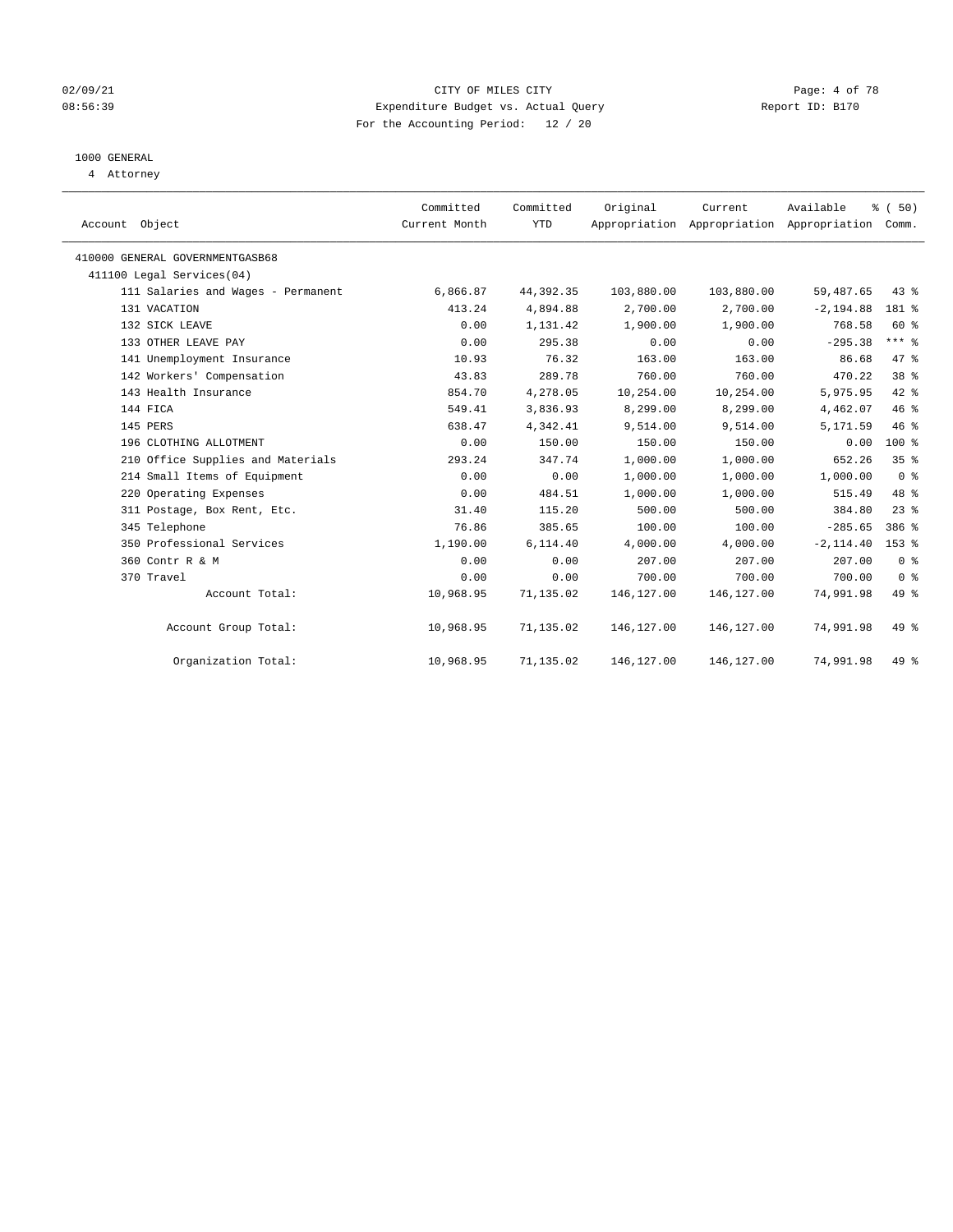#### 02/09/21 Page: 5 of 78 08:56:39 Expenditure Budget vs. Actual Query Report ID: B170 For the Accounting Period: 12 / 20

————————————————————————————————————————————————————————————————————————————————————————————————————————————————————————————————————

#### 1000 GENERAL

5 Police

|                                            | Committed     | Committed  | Original     | Current      | Available                                       | ៖ (50)         |
|--------------------------------------------|---------------|------------|--------------|--------------|-------------------------------------------------|----------------|
| Account Object                             | Current Month | YTD        |              |              | Appropriation Appropriation Appropriation Comm. |                |
| 420000 PUBLIC SAFETY-GASB68                |               |            |              |              |                                                 |                |
| 420140 Crime Control and Investigation(05) |               |            |              |              |                                                 |                |
| 111 Salaries and Wages - Permanent         | 63,660.50     | 332,885.61 | 722,888.00   | 722,888.00   | 390,002.39                                      | 46 %           |
| 121 OVERTIME-PERMANENT                     | 5,597.97      | 57,276.05  | 30,000.00    | 30,000.00    | $-27, 276.05$                                   | 191 %          |
| 131 VACATION                               | 4,130.76      | 30,651.63  | 51,000.00    | 51,000.00    | 20,348.37                                       | 60 %           |
| 132 SICK LEAVE                             | 1,437.95      | 10,641.01  | 25,000.00    | 25,000.00    | 14,358.99                                       | 43 %           |
| 133 OTHER LEAVE PAY                        | 0.00          | 28,192.07  | 31,515.00    | 31,515.00    | 3,322.93                                        | 89 %           |
| 134 HOLIDAY PAY                            | 0.00          | 0.00       | 10,100.00    | 10,100.00    | 10,100.00                                       | 0 <sup>8</sup> |
| 141 Unemployment Insurance                 | 112.52        | 698.54     | 1,306.00     | 1,306.00     | 607.46                                          | 53%            |
| 142 Workers' Compensation                  | 3,283.73      | 19,779.99  | 37,507.00    | 37,507.00    | 17,727.01                                       | 53%            |
| 143 Health Insurance                       | 13,673.80     | 77,772.45  | 158,937.00   | 158,937.00   | 81,164.55                                       | 49 %           |
| 144 FICA                                   | 1,056.91      | 6,565.57   | 12,622.00    | 12,622.00    | 6,056.43                                        | $52$ $%$       |
| 146 Police Pension                         | 9,313.91      | 52,521.83  | 116,835.00   | 116,835.00   | 64, 313. 17                                     | 45 %           |
| 196 CLOTHING ALLOTMENT                     | 180.00        | 6,000.00   | 0.00         | 0.00         | $-6,000.00$                                     | $***$ $_{8}$   |
| 210 Office Supplies and Materials          | 635.73        | 2,563.53   | 6,500.00     | 6,500.00     | 3,936.47                                        | 39%            |
| 214 Small Items of Equipment               | 324.54        | 1,550.76   | 8,400.00     | 8,400.00     | 6,849.24                                        | 18 %           |
| 220 Operating Expenses                     | 1,664.57      | 42,366.33  | 45,895.00    | 45,895.00    | 3,528.67                                        | 92%            |
| 226 Clothing and Uniforms                  | 0.00          | 44.94      | 500.00       | 500.00       | 455.06                                          | 9 <sup>°</sup> |
| 227 Firearm Supplies                       | 0.00          | 0.00       | 3,800.00     | 3,800.00     | 3,800.00                                        | 0 <sup>8</sup> |
| 230 Repair and Maintenance Supplies        | 1,469.60      | 4,745.39   | 9,000.00     | 9,000.00     | 4,254.61                                        | 53%            |
| 231 Gas, Oil, Diesel Fuel, Grease, etc.    | 1,486.73      | 7,439.62   | 25,000.00    | 25,000.00    | 17,560.38                                       | $30*$          |
| 311 Postage, Box Rent, Etc.                | 78.60         | 287.40     | 1,000.00     | 1,000.00     | 712.60                                          | 29%            |
| 334 Memberships, Registrations & Dues      | 0.00          | 340.00     | 2,000.00     | 2,000.00     | 1,660.00                                        | $17*$          |
| 345 Telephone                              | 298.99        | 1,496.30   | 4,000.00     | 4,000.00     | 2,503.70                                        | 37%            |
| 347 Internet                               | 57.86         | 289.30     | 800.00       | 800.00       | 510.70                                          | 36%            |
| 350 Professional Services                  | 8,173.20      | 18,654.62  | 18,454.00    | 18,454.00    | $-200.62$                                       | $101$ %        |
| 360 Contr R & M                            | 27.00         | 175.50     | 600.00       | 600.00       | 424.50                                          | 29%            |
| 366 R&M Vehicles - Police/Animal Control   | 3,782.11      | 6,331.33   | 16,980.00    | 16,980.00    | 10,648.67                                       | 37%            |
| 370 Travel                                 | 1,739.82      | 3,193.71   | 4,500.00     | 4,500.00     | 1,306.29                                        | 71 %           |
| 380 Training Services                      | 1,500.00      | 3,028.00   | 6,600.00     | 6,600.00     | 3,572.00                                        | 46 %           |
| 511 Insurance on Buildings                 | 0.00          | 28.00      | 28.00        | 28.00        | 0.00                                            | $100*$         |
| 512 Insurance on Vehicles & Equipment      | 0.00          | 1,017.62   | 1,018.00     | 1,018.00     | 0.38                                            | 100%           |
| 530 Rent                                   | 3,115.83      | 15,579.15  | 37,390.00    | 37,390.00    | 21,810.85                                       | $42$ %         |
| 700 Grants, Contributions & Indemnities    | 0.00          | 4,000.00   | 0.00         | 0.00         | $-4,000.00$                                     | *** %          |
| 790 K9 from contributions                  | 163.55        | 365.50     | 1,000.00     | 1,000.00     | 634.50                                          | 37%            |
| Account Total:                             | 126,966.18    | 736,481.75 | 1,391,175.00 | 1,391,175.00 | 654,693.25                                      | 53%            |
| 420144 School Resource Officer             |               |            |              |              |                                                 |                |
| 111 Salaries and Wages - Permanent         | 0.00          | 0.00       | 40,884.00    | 40,884.00    | 40,884.00                                       | 0 %            |
| 141 Unemployment Insurance                 | 0.00          | 0.00       | 61.00        | 61.00        | 61.00                                           | 0 <sup>8</sup> |
| 142 Workers' Compensation                  | 0.00          | 0.00       | 1,844.00     | 1,844.00     | 1,844.00                                        | 0 <sup>8</sup> |
| 143 Health Insurance                       | 0.00          | 0.00       | 10,254.00    | 10,254.00    | 10,254.00                                       | $0$ %          |
| 144 FICA                                   | 0.00          | 0.00       | 593.00       | 593.00       | 593.00                                          | $0$ %          |
| 146 Police Pension                         | 0.00          | 0.00       | 5,891.00     | 5,891.00     | 5,891.00                                        | $0$ %          |
| Account Total:                             | 0.00          | 0.00       | 59,527.00    | 59,527.00    | 59,527.00                                       | $0$ %          |
| 420160 Communications-Dispatch             |               |            |              |              |                                                 |                |
| 111 Salaries and Wages - Permanent         | 20,513.76     | 119,742.33 | 253,384.00   | 253,384.00   | 133,641.67                                      | 47 %           |
| 121 OVERTIME-PERMANENT                     | 2,788.39      | 12,818.81  | 24,800.00    | 24,800.00    | 11,981.19                                       | $52$ $%$       |
| 131 VACATION                               | 840.78        | 7,799.87   | 13,500.00    | 13,500.00    | 5,700.13                                        | 58 %           |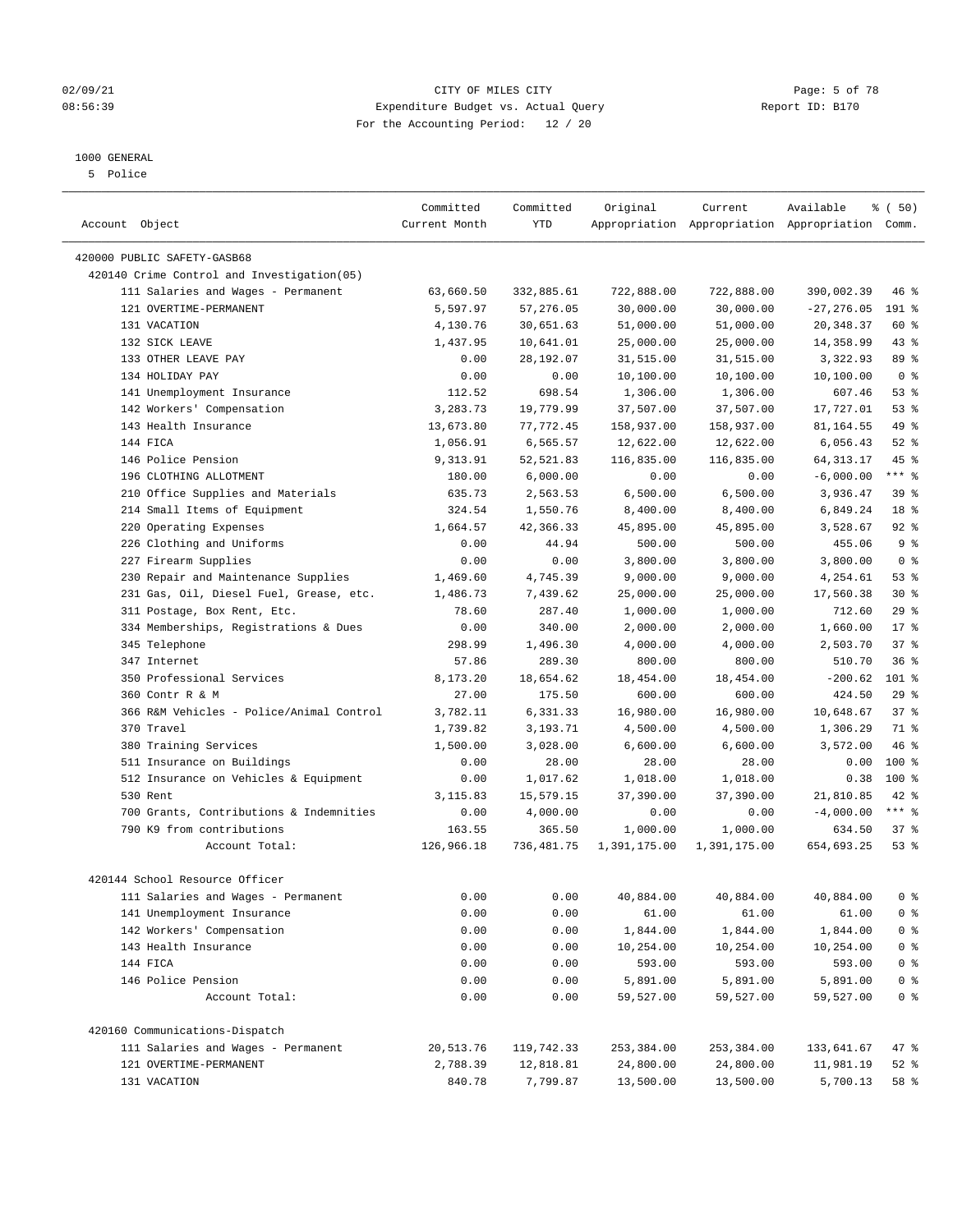#### 02/09/21 Page: 6 of 78 08:56:39 Expenditure Budget vs. Actual Query Report ID: B170 For the Accounting Period: 12 / 20

#### 1000 GENERAL

| 5 Police |  |
|----------|--|
|          |  |

| Account Object |                                         | Committed<br>Current Month | Committed<br><b>YTD</b> | Original     | Current<br>Appropriation Appropriation Appropriation | Available    | % (50)<br>Comm. |
|----------------|-----------------------------------------|----------------------------|-------------------------|--------------|------------------------------------------------------|--------------|-----------------|
|                | 132 SICK LEAVE                          | 110.46                     | 2,762.12                | 7,400.00     | 7,400.00                                             | 4,637.88     | 37 <sup>8</sup> |
|                | 133 OTHER LEAVE PAY                     | 0.00                       | 9,230.17                | 5,272.00     | 5,272.00                                             | $-3,958.17$  | $175$ $%$       |
|                | 134 HOLIDAY PAY                         | 0.00                       | 0.00                    | 3,400.00     | 3,400.00                                             | 3,400.00     | 0 <sup>8</sup>  |
|                | 141 Unemployment Insurance              | 36.39                      | 229.82                  | 454.00       | 454.00                                               | 224.18       | $51$ %          |
|                | 142 Workers' Compensation               | 1,037.17                   | 6,658.05                | 12,372.00    | 12,372.00                                            | 5,713.95     | 54 %            |
|                | 143 Health Insurance                    | 4,277.35                   | 25,664.10               | 61,524.00    | 61,524.00                                            | 35,859.90    | 42 %            |
|                | 144 FICA                                | 1,805.79                   | 11, 424.41              | 23,140.00    | 23,140.00                                            | 11,715.59    | 49 %            |
|                | 145 PERS                                | 2,127.04                   | 12,704.91               | 26,990.00    | 26,990.00                                            | 14,285.09    | 47 %            |
|                | 196 CLOTHING ALLOTMENT                  | 0.00                       | 875.00                  | 2,000.00     | 2,000.00                                             | 1,125.00     | 44 %            |
|                | 210 Office Supplies and Materials       | 189.13                     | 1,009.22                | 2,500.00     | 2,500.00                                             | 1,490.78     | 40 %            |
|                | 214 Small Items of Equipment            | 0.00                       | 0.00                    | 1,000.00     | 1,000.00                                             | 1,000.00     | 0 <sup>8</sup>  |
|                | 220 Operating Expenses                  | 0.00                       | 0.00                    | 1,000.00     | 1,000.00                                             | 1,000.00     | 0 <sup>8</sup>  |
|                | 231 Gas, Oil, Diesel Fuel, Grease, etc. | 0.00                       | 1,568.33                | 600.00       | 600.00                                               | $-968.33$    | $261$ %         |
|                | 311 Postage, Box Rent, Etc.             | 0.00                       | 0.00                    | 100.00       | 100.00                                               | 100.00       | 0 <sup>8</sup>  |
|                | 320 Printing, Duplicating, Typing &     | 0.00                       | 0.00                    | 200.00       | 200.00                                               | 200.00       | 0 <sup>8</sup>  |
|                | 330 Publicity, Subscriptions & Dues     | 0.00                       | 0.00                    | 100.00       | 100.00                                               | 100.00       | 0 <sup>8</sup>  |
|                | 334 Memberships, Registrations & Dues   | 0.00                       | 0.00                    | 100.00       | 100.00                                               | 100.00       | 0 <sup>8</sup>  |
|                | 345 Telephone                           | 160.97                     | 806.20                  | 2,000.00     | 2,000.00                                             | 1,193.80     | 40 %            |
|                | 350 Professional Services               | 125.00                     | 1,490.03                | 1,500.00     | 1,500.00                                             | 9.97         | 99 <sub>8</sub> |
|                | 370 Travel                              | 528.40                     | 1,919.58                | 2,000.00     | 2,000.00                                             | 80.42        | 96%             |
|                | 380 Training Services                   | 0.00                       | 0.00                    | 500.00       | 500.00                                               | 500.00       | 0 <sup>8</sup>  |
|                | Account Total:                          | 34,540.63                  | 216,702.95              | 445,836.00   | 445,836.00                                           | 229, 133.05  | 49 %            |
|                | Account Group Total:                    | 161,506.81                 | 953,184.70              | 1,896,538.00 | 1,896,538.00                                         | 943, 353. 30 | 50%             |
|                | Organization Total:                     | 161,506.81                 | 953,184.70              | 1,896,538.00 | 1,896,538.00                                         | 943, 353. 30 | $50*$           |

| Fund Total: | 193,524.94 1,286,070.49 2,462,183.00 2,462,183.00 1,176,112.51 52 % |  |  |
|-------------|---------------------------------------------------------------------|--|--|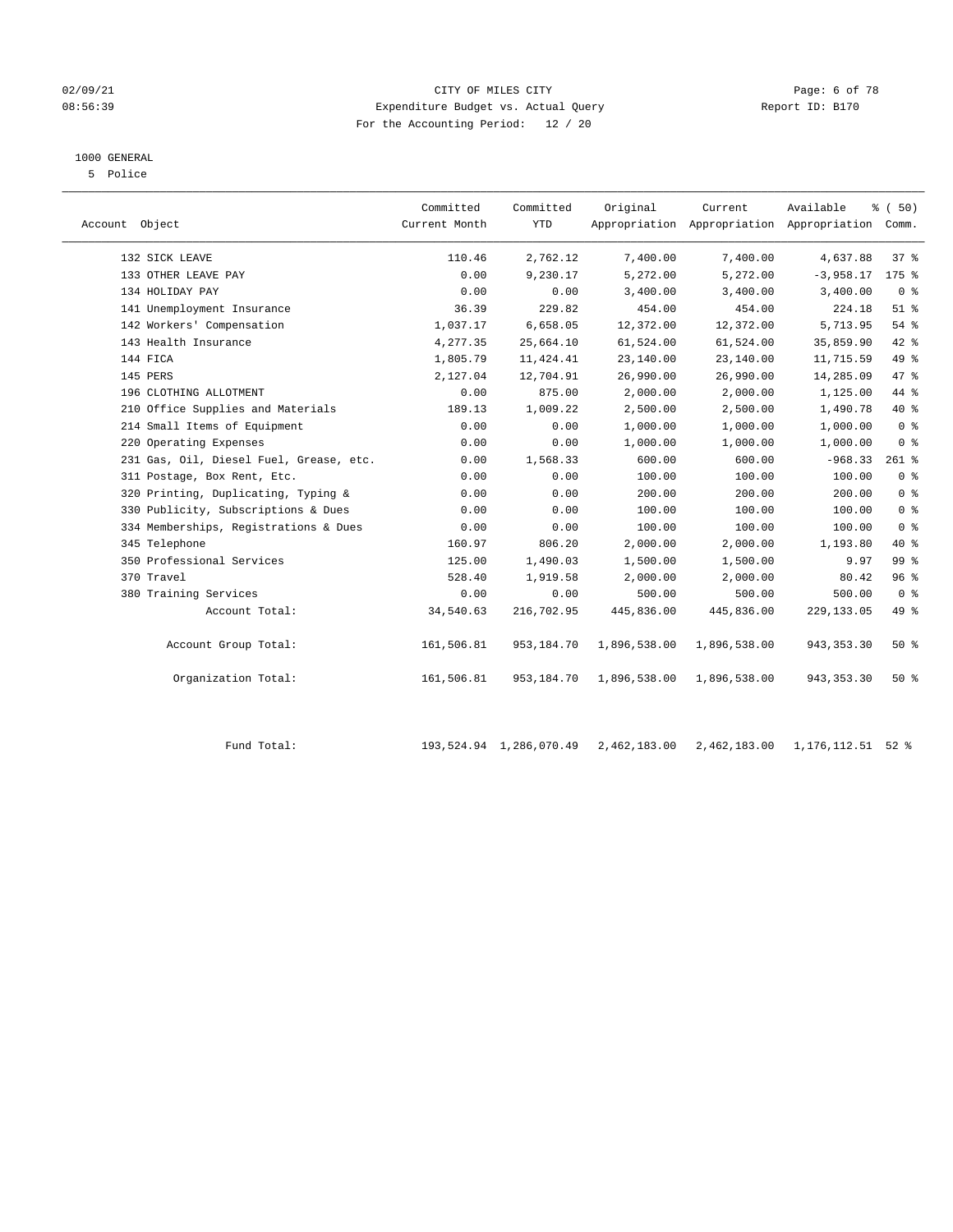#### 02/09/21 Page: 7 of 78 08:56:39 Expenditure Budget vs. Actual Query Report ID: B170 For the Accounting Period: 12 / 20

#### 2390 DRUG FORFEITURE

5 Police

| Account Object                    | Committed<br>Current Month | Committed<br>YTD | Original | Current<br>Appropriation Appropriation | Available<br>Appropriation | % (50)<br>Comm. |
|-----------------------------------|----------------------------|------------------|----------|----------------------------------------|----------------------------|-----------------|
| 420000 PUBLIC SAFETY-GASB68       |                            |                  |          |                                        |                            |                 |
| 420100 Law Enforcement Services   |                            |                  |          |                                        |                            |                 |
| 210 Office Supplies and Materials | 0.00                       | 0.00             | 100.00   | 100.00                                 | 100.00                     | 0 <sub>8</sub>  |
| 220 Operating Expenses            | 0.00                       | 0.00             | 500.00   | 500.00                                 | 500.00                     | 0 <sup>8</sup>  |
| 380 Training Services             | 0.00                       | 0.00             | 1,000.00 | 1,000.00                               | 1,000.00                   | 0 <sup>8</sup>  |
| 900 Capital Outlay                | 0.00                       | 0.00             | 100.00   | 100.00                                 | 100.00                     | 0 <sup>8</sup>  |
| Account Total:                    | 0.00                       | 0.00             | 1,700.00 | 1,700.00                               | 1,700.00                   | 0 <sup>8</sup>  |
| Account Group Total:              | 0.00                       | 0.00             | 1,700.00 | 1,700.00                               | 1,700.00                   | 0 <sup>8</sup>  |
| Organization Total:               | 0.00                       | 0.00             | 1,700.00 | 1,700.00                               | 1,700.00                   | 0 <sup>8</sup>  |
|                                   |                            |                  |          |                                        |                            |                 |
| Fund Total:                       | 0.00                       | 0.00             | 1,700.00 | 1,700.00                               | 1,700.00                   | 0 %             |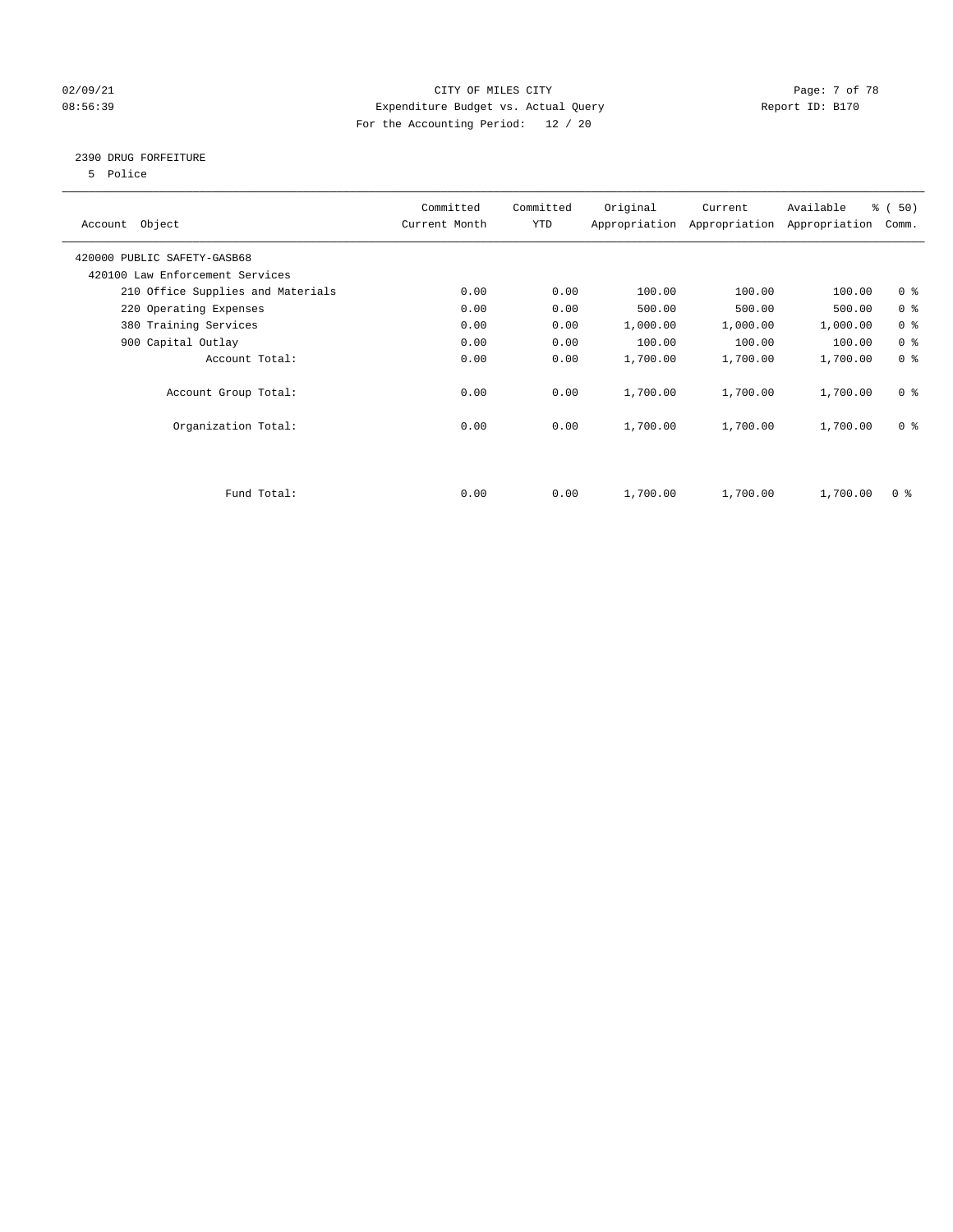#### 02/09/21 CITY OF MILES CITY Page: 8 of 78 08:56:39 Expenditure Budget vs. Actual Query Report ID: B170 For the Accounting Period: 12 / 20

#### 1000 GENERAL

6 Police Judge

| Account Object                        | Committed<br>Current Month | Committed<br><b>YTD</b> | Original   | Current<br>Appropriation Appropriation Appropriation Comm. | Available  | % (50)          |  |
|---------------------------------------|----------------------------|-------------------------|------------|------------------------------------------------------------|------------|-----------------|--|
| 410000 GENERAL GOVERNMENTGASB68       |                            |                         |            |                                                            |            |                 |  |
| 410300 Judicial Services(06)          |                            |                         |            |                                                            |            |                 |  |
| 111 Salaries and Wages - Permanent    | 6,613.20                   | 41,685.75               | 82,296.00  | 82,296.00                                                  | 40,610.25  | $51$ $%$        |  |
| 131 VACATION                          | 619.85                     | 1,121.12                | 4,000.00   | 4,000.00                                                   | 2,878.88   | $28$ %          |  |
| 132 SICK LEAVE                        | 185.25                     | 967.15                  | 3,500.00   | 3,500.00                                                   | 2,532.85   | $28$ %          |  |
| 141 Unemployment Insurance            | 8.39                       | 49.70                   | 102.00     | 102.00                                                     | 52.30      | 49 %            |  |
| 142 Workers' Compensation             | 70.33                      | 417.02                  | 1,201.00   | 1,201.00                                                   | 783.98     | 35 <sup>8</sup> |  |
| 143 Health Insurance                  | 1,708.70                   | 11,106.55               | 20,508.00  | 20,508.00                                                  | 9,401.45   | 54%             |  |
| 144 FICA                              | 567.51                     | 3,340.70                | 6,869.00   | 6,869.00                                                   | 3,528.30   | 49 %            |  |
| 145 PERS                              | 650.58                     | 3,838.97                | 7,875.00   | 7,875.00                                                   | 4,036.03   | 49 %            |  |
| 196 CLOTHING ALLOTMENT                | 0.00                       | 300.00                  | 300.00     | 300.00                                                     | 0.00       | $100*$          |  |
| 210 Office Supplies and Materials     | 229.98                     | 1,111.67                | 2,300.00   | 2,300.00                                                   | 1,188.33   | 48 %            |  |
| 220 Operating Expenses                | 116.83                     | 116.83                  | 0.00       | 0.00                                                       | $-116.83$  | $***$ $%$       |  |
| 311 Postage, Box Rent, Etc.           | 0.00                       | 485.10                  | 450.00     | 450.00                                                     | $-35.10$   | 108 %           |  |
| 334 Memberships, Registrations & Dues | 0.00                       | 0.00                    | 450.00     | 450.00                                                     | 450.00     | 0 <sup>8</sup>  |  |
| 345 Telephone                         | 106.90                     | 595.43                  | 1,900.00   | 1,900.00                                                   | 1,304.57   | 31.8            |  |
| 347 Internet                          | 30.15                      | 150.75                  | 250.00     | 250.00                                                     | 99.25      | 60 %            |  |
| 370 Travel                            | 0.00                       | 0.00                    | 2,000.00   | 2,000.00                                                   | 2.000.00   | 0 <sup>8</sup>  |  |
| 380 Training Services                 | 0.00                       | 0.00                    | 850.00     | 850.00                                                     | 850.00     | 0 <sup>8</sup>  |  |
| 382 Books                             | 0.00                       | 0.00                    | 300.00     | 300.00                                                     | 300.00     | 0 <sup>8</sup>  |  |
| 394 Jury and Witness Fees             | 0.00                       | 39.00                   | 500.00     | 500.00                                                     | 461.00     | 8 <sup>°</sup>  |  |
| Account Total:                        | 10,907.67                  | 65, 325. 74             | 135,651.00 | 135,651.00                                                 | 70,325.26  | 48 %            |  |
| Account Group Total:                  | 10,907.67                  | 65, 325. 74             | 135,651.00 | 135,651.00                                                 | 70, 325.26 | 48 %            |  |
| Organization Total:                   | 10,907.67                  | 65, 325. 74             | 135,651.00 | 135,651.00                                                 | 70, 325.26 | 48 %            |  |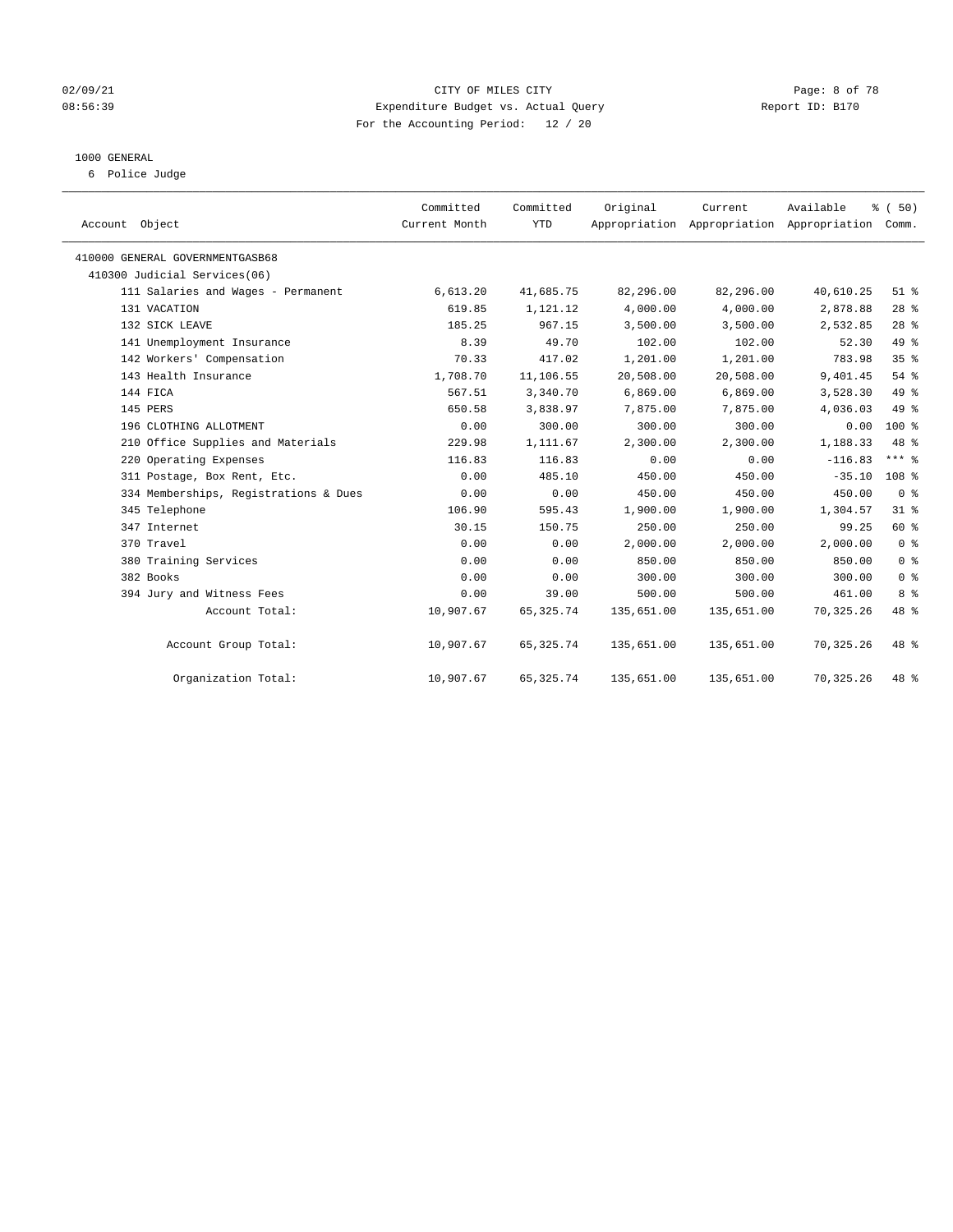#### 02/09/21 Page: 9 of 78 08:56:39 Expenditure Budget vs. Actual Query Report ID: B170 For the Accounting Period: 12 / 20

————————————————————————————————————————————————————————————————————————————————————————————————————————————————————————————————————

#### 1000 GENERAL

7 Fire

|                                         | Committed     | Committed  | Original              | Current               | Available                                       | 8 ( 50)                   |
|-----------------------------------------|---------------|------------|-----------------------|-----------------------|-------------------------------------------------|---------------------------|
| Account Object                          | Current Month | YTD        |                       |                       | Appropriation Appropriation Appropriation Comm. |                           |
| 420000 PUBLIC SAFETY-GASB68             |               |            |                       |                       |                                                 |                           |
| 420460 Fire Suppression(07)             |               |            |                       |                       |                                                 |                           |
| 111 Salaries and Wages - Permanent      | 35,726.80     | 217,535.64 | 438,580.00            | 438,580.00            | 221,044.36                                      | 50%                       |
| 112 SALARIES AND WAGES - PART PAID      | 894.00        | 3,422.00   | 7,380.00              | 7,380.00              | 3,958.00                                        | 46 %                      |
| 121 OVERTIME-PERMANENT                  | 5,850.45      | 33,997.91  | 65,000.00             | 65,000.00             | 31,002.09                                       | 52 $\frac{8}{3}$          |
| 131 VACATION                            | 2,948.89      | 21,742.60  | 45,600.00             | 45,600.00             | 23,857.40                                       | 48 %                      |
| 132 SICK LEAVE                          | 3,111.50      | 14,149.58  | 25,700.00             | 25,700.00             | 11,550.42                                       | $55$ $%$                  |
| 133 OTHER LEAVE PAY                     | 0.00          | 4,095.73   | 9,578.00              | 9,578.00              | 5,482.27                                        | $43$ %                    |
| 134 HOLIDAY PAY                         | 869.71        | 6,268.97   | 12,000.00             | 12,000.00             | 5,731.03                                        | $52$ $%$                  |
| 141 Unemployment Insurance              | 74.10         | 464.35     | 856.00                | 856.00                | 391.65                                          | $54$ %                    |
| 142 Workers' Compensation               |               |            |                       |                       |                                                 | 64 %                      |
| 143 Health Insurance                    | 3,070.39      | 18,883.28  | 29,357.00             | 29,357.00             | 10,473.72                                       | 50%                       |
| 144 FICA                                | 7,002.51      | 43,704.85  | 87,569.00             | 87,569.00<br>8,274.00 | 43,864.15                                       | 57%                       |
| 147 Firemen's Pension                   | 769.02        | 4,688.42   | 8,274.00              |                       | 3,585.58                                        | $52$ $%$                  |
| 149 Firemen's 457B Match                | 5,773.19      | 35,957.31  | 69,819.00             | 69,819.00             | 33,861.69                                       | 86 %                      |
|                                         | 418.45        | 2,647.97   | 3,081.00<br>12,000.00 | 3,081.00              | 433.03                                          | $13*$                     |
| 210 Office Supplies and Materials       | 83.38         | 1,583.51   | 9,600.00              | 12,000.00             | 10,416.49                                       |                           |
| 211 Clothing Allotment                  | 1,845.00      | 3,089.80   |                       | 9,600.00              | 6,510.20                                        | $32$ $%$                  |
| 214 Small Items of Equipment            | 29.08         | 2,961.74   | 15,000.00             | 15,000.00             | 12,038.26                                       | $20*$<br>0 <sup>8</sup>   |
| 217 Small Item Equ/Inspector            | 0.00          | 0.00       | 1,000.00              | 1,000.00              | 1,000.00                                        | $30*$                     |
| 220 Operating Expenses                  | 580.03        | 3,308.68   | 11,000.00             | 11,000.00             | 7,691.32                                        | 48 %                      |
| 223 Operating Exp/Inspector             | 1,123.35      | 1,172.73   | 2,440.00              | 2,440.00              | 1,267.27                                        |                           |
| 226 Clothing and Uniforms               | 0.00          | 2,147.11   | 16,600.00             | 16,600.00             | 14,452.89                                       | $13*$                     |
| 230 Repair and Maintenance Supplies     | 71.98         | 583.96     | 4,000.00              | 4,000.00              | 3,416.04<br>8,903.91                            | 15 <sup>°</sup><br>$26$ % |
| 231 Gas, Oil, Diesel Fuel, Grease, etc. | 453.41        | 3,096.09   | 12,000.00             | 12,000.00             |                                                 |                           |
| 241 Consumable Tools                    | 0.00          | 103.95     | 3,000.00              | 3,000.00              | 2,896.05                                        | 3%                        |
| 311 Postage, Box Rent, Etc.             | 0.00          | 0.00       | 150.00                | 150.00                | 150.00                                          | 0 <sup>8</sup>            |
| 320 Printing, Duplicating, Typing &     | 0.00          | 0.00       | 750.00                | 750.00                | 750.00                                          | 0 <sup>8</sup>            |
| 330 Publicity, Subscriptions & Dues     | 0.00          | 0.00       | 300.00                | 300.00                | 300.00                                          | 0 <sup>8</sup>            |
| 334 Memberships, Registrations & Dues   | 0.00          | 1,385.00   | 2,000.00              | 2,000.00              | 615.00                                          | 69 %                      |
| 341 Electric Utility Services           | 448.05        | 3,227.17   | 5,207.00              | 5,207.00              | 1,979.83                                        | 62 %                      |
| 342 Water Utility Services              | 36.00         | 221.56     | 500.00                | 500.00                | 278.44                                          | 44 %                      |
| 343 Sewer Utility Services              | 43.11         | 265.30     | 500.00                | 500.00                | 234.70                                          | 53%                       |
| 344 Gas Utility Service                 | 264.70        | 517.64     | 2,893.00              | 2,893.00              | 2,375.36                                        | 18 %                      |
| 345 Telephone                           | 249.19        | 1,284.94   | 3,241.00              | 3,241.00              | 1,956.06                                        | 40 %                      |
| 346 Garbage Service                     | 0.00          | 640.17     | 1,500.00              | 1,500.00              | 859.83                                          | $43$ %                    |
| 347 Internet                            | 50.69         | 253.45     | 1,869.00              | 1,869.00              | 1,615.55                                        | $14*$                     |
| 350 Professional Services               | 310.28        | 1,505.88   | 20,000.00             | 20,000.00             | 18,494.12                                       | 8 %                       |
| 360 Contr R & M                         | 0.00          | 5,364.75   | 13,568.00             | 13,568.00             | 8,203.25                                        | 40 %                      |
| 364 R&M Vehicles - Fire/Amb             | 1,049.61      | 23,719.48  | 40,000.00             | 40,000.00             | 16,280.52                                       | 59 %                      |
| 370 Travel                              | 0.00          | 0.00       | 7,000.00              | 7,000.00              | 7,000.00                                        | 0 <sup>8</sup>            |
| 375 Travel/Inspector                    | 75.00         | 463.99     | 2,600.00              | 2,600.00              | 2,136.01                                        | 18 %                      |
| 380 Training Services                   | 0.00          | 2,482.79   | 11,160.00             | 11,160.00             | 8,677.21                                        | $22$ %                    |
| 382 Books                               | 0.00          | 342.07     | 2,500.00              | 2,500.00              | 2,157.93                                        | 14 %                      |
| 400 BUILDING MATERIALS                  | 644.68        | 2,630.93   | 13,500.00             | 13,500.00             | 10,869.07                                       | 19 <sup>°</sup>           |
| 511 Insurance on Buildings              | 0.00          | 1,578.81   | 1,579.00              | 1,579.00              | 0.19                                            | 100 %                     |
| 512 Insurance on Vehicles & Equipment   | 0.00          | 5,170.38   | 5,171.00              | 5,171.00              | 0.62                                            | 100 %                     |
| 940 Machinery & Equipment               | 0.00          | 0.00       | 10,000.00             | 10,000.00             | 10,000.00                                       | 0 <sup>8</sup>            |
| Account Total:                          | 73,866.55     | 476,660.49 | 1,035,422.00          | 1,035,422.00          | 558,761.51                                      | 46%                       |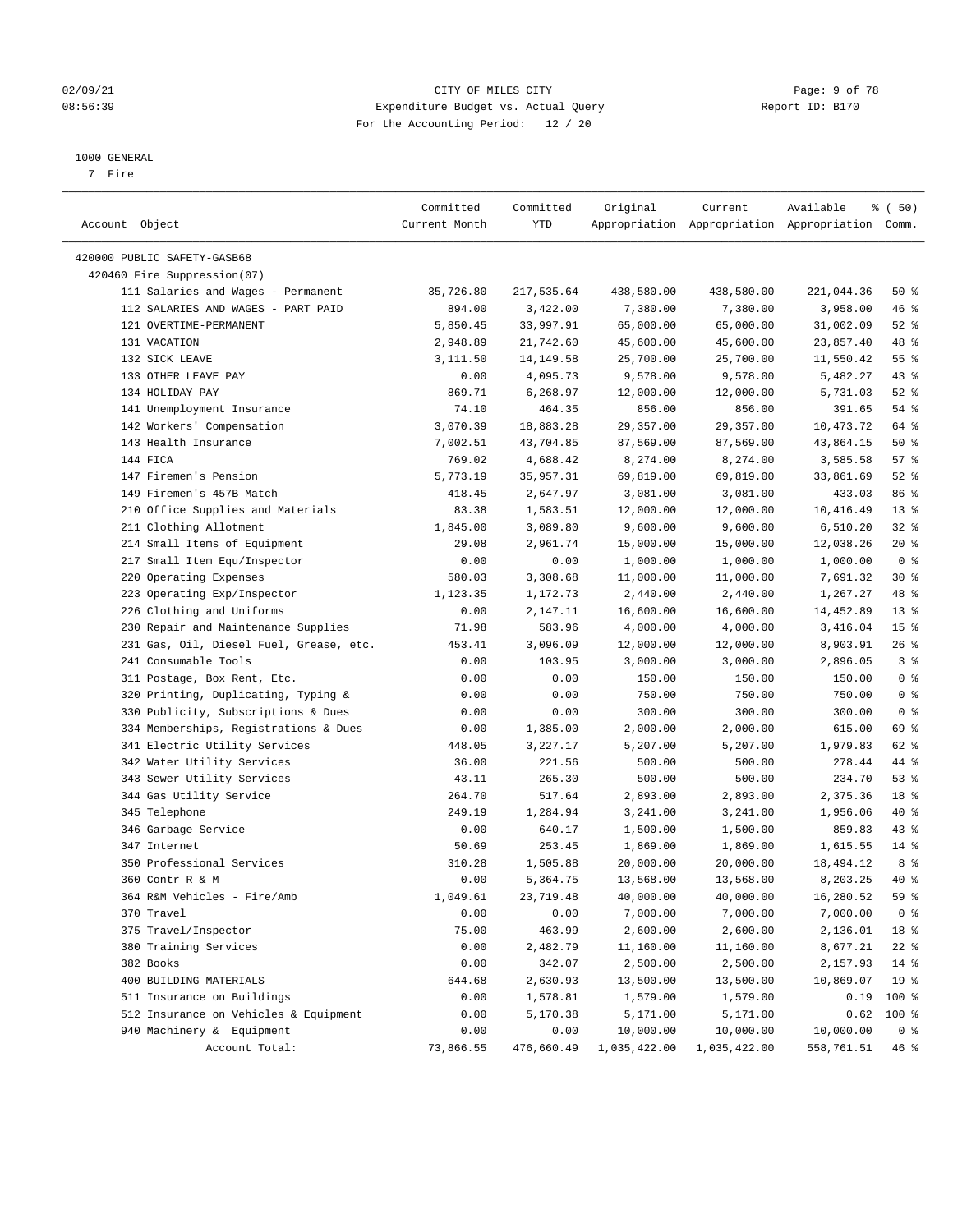#### 02/09/21 **CITY OF MILES CITY CITY CITY Page: 10 of 78** 08:56:39 Expenditure Budget vs. Actual Query Report ID: B170 For the Accounting Period: 12 / 20

#### 1000 GENERAL

7 Fire

|  |  | $\sim$ |  |
|--|--|--------|--|
|  |  |        |  |
|  |  |        |  |

| Object<br>Account                                         |             | Committed<br>Current Month | Committed<br><b>YTD</b> | Original<br>Appropriation Appropriation | Current      | Available<br>Appropriation | % (50)<br>Comm. |
|-----------------------------------------------------------|-------------|----------------------------|-------------------------|-----------------------------------------|--------------|----------------------------|-----------------|
| Account Group Total:                                      |             | 73,866.55                  | 476,660.49              | 1,035,422.00                            | 1,035,422.00 | 558,761.51                 | $46$ %          |
| 490000 DEBT SERVICE<br>490500 Other Debt Service Payments |             |                            |                         |                                         |              |                            |                 |
| 654 Training Center- Principal                            |             | 605.36                     | 3,437.72                | 6,938.00                                | 6,938.00     | 3,500.28                   | $50*$           |
| 655 Training Center- Interest                             |             | 557.60                     | 3,540.04                | 7,018.00                                | 7,018.00     | 3,477.96                   | $50*$           |
| Account Total:                                            |             | 1,162.96                   | 6,977.76                | 13,956.00                               | 13,956.00    | 6,978.24                   | $50*$           |
| Account Group Total:                                      |             | 1,162.96                   | 6,977.76                | 13,956.00                               | 13,956.00    | 6,978.24                   | $50*$           |
| Organization Total:                                       |             | 75,029.51                  | 483,638.25              | 1,049,378.00                            | 1,049,378.00 | 565,739.75                 | $46$ %          |
|                                                           |             |                            |                         |                                         |              |                            |                 |
|                                                           | Fund Total: | 85,937.18                  | 548,963.99              | 1,185,029.00                            | 1,185,029.00 | 636,065.01                 | $46$ %          |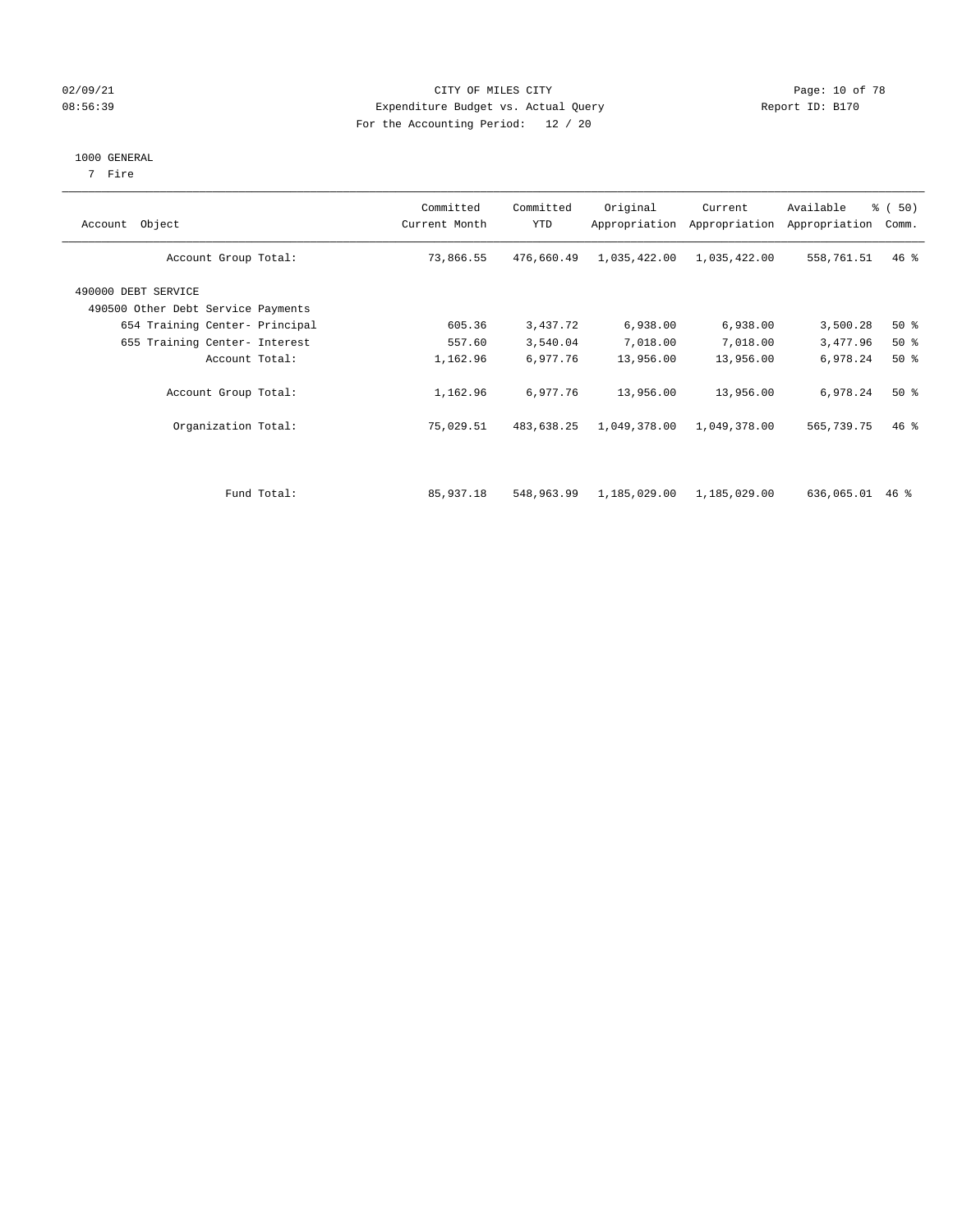#### 02/09/21 **CITY OF MILES CITY CITY CITY Page: 11 of 78** 08:56:39 Expenditure Budget vs. Actual Query Report ID: B170 For the Accounting Period: 12 / 20

### 2701 Fire Grants

7 Fire

| Object<br>Account                             | Committed<br>Current Month | Committed<br><b>YTD</b> | Original<br>Appropriation | Current<br>Appropriation | Available<br>Appropriation | % (50)<br>Comm. |
|-----------------------------------------------|----------------------------|-------------------------|---------------------------|--------------------------|----------------------------|-----------------|
| 420000 PUBLIC SAFETY-GASB68                   |                            |                         |                           |                          |                            |                 |
| 420464 Fire-Turnouts/Accountability Sys Grant |                            |                         |                           |                          |                            |                 |
| 226 Clothing and Uniforms                     | 0.00                       | 0.00                    | 325,087.00                | 325,087.00               | 325,087.00                 | 0 <sup>8</sup>  |
| Account Total:                                | 0.00                       | 0.00                    | 325,087.00                | 325,087.00               | 325,087.00                 | 0 <sup>8</sup>  |
| Account Group Total:                          | 0.00                       | 0.00                    | 325,087.00                | 325,087.00               | 325,087.00                 | 0 <sup>8</sup>  |
| Organization Total:                           | 0.00                       | 0.00                    | 325,087.00                | 325,087.00               | 325,087.00                 | 0 <sup>8</sup>  |
| Fund Total:                                   | 0.00                       | 0.00                    | 325,087.00                | 325,087.00               | 325,087.00                 | 0 <sup>8</sup>  |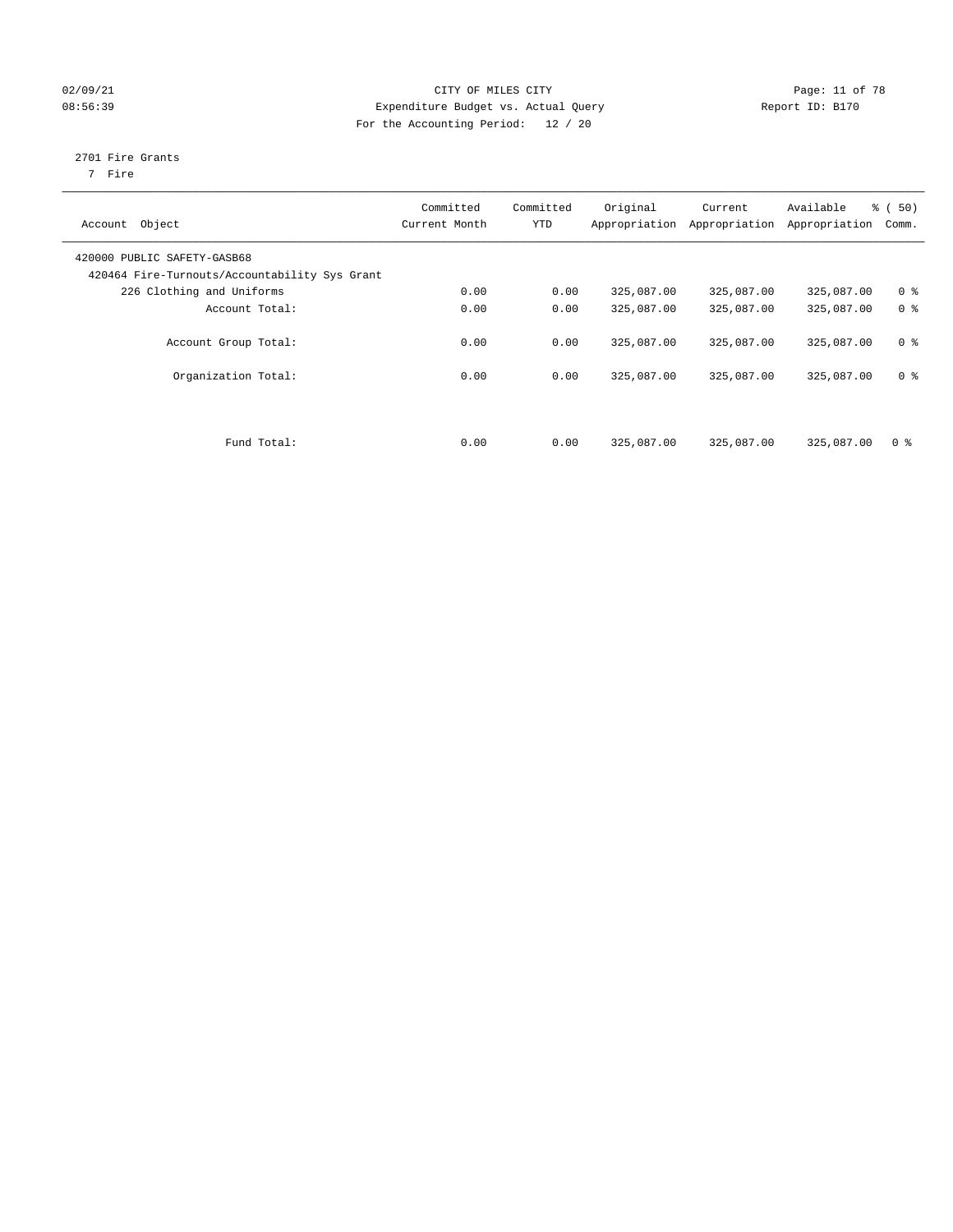#### 02/09/21 **Page: 12 of 78** CITY OF MILES CITY **Page: 12 of 78** 08:56:39 Expenditure Budget vs. Actual Query Report ID: B170 For the Accounting Period: 12 / 20

#### 1000 GENERAL

8 City Hall Maintenance

| Account Object                      | Committed<br>Current Month | Committed<br>YTD | Original  | Current<br>Appropriation Appropriation Appropriation | Available    | % (50)<br>Comm. |  |
|-------------------------------------|----------------------------|------------------|-----------|------------------------------------------------------|--------------|-----------------|--|
| 410000 GENERAL GOVERNMENTGASB68     |                            |                  |           |                                                      |              |                 |  |
| 411230 City Hall                    |                            |                  |           |                                                      |              |                 |  |
| 214 Small Items of Equipment        | 0.00                       | 0.00             | 400.00    | 400.00                                               | 400.00       | 0 <sup>8</sup>  |  |
| 220 Operating Expenses              | 3,011.58                   | 3,267.08         | 2,000.00  | 2,000.00                                             | $-1, 267.08$ | $163$ %         |  |
| 230 Repair and Maintenance Supplies | 0.00                       | 0.00             | 2,000.00  | 2,000.00                                             | 2,000.00     | 0 <sup>8</sup>  |  |
| 341 Electric Utility Services       | 333.07                     | 2,619.17         | 6,000.00  | 6,000.00                                             | 3,380.83     | 44 %            |  |
| 342 Water Utility Services          | 59.01                      | 351.80           | 750.00    | 750.00                                               | 398.20       | 47 %            |  |
| 343 Sewer Utility Services          | 70.68                      | 421.32           | 800.00    | 800.00                                               | 378.68       | 53%             |  |
| 344 Gas Utility Service             | 362.55                     | 728.84           | 2,600.00  | 2,600.00                                             | 1,871.16     | $28$ %          |  |
| 346 Garbage Service                 | 0.00                       | 47.41            | 250.00    | 250.00                                               | 202.59       | $19*$           |  |
| 360 Contr R & M                     | 3,140.21                   | 8,023.43         | 9,000.00  | 9,000.00                                             | 976.57       | 89 %            |  |
| 511 Insurance on Buildings          | 0.00                       | 3,360.00         | 3,360.00  | 3,360.00                                             | 0.00         | $100*$          |  |
| Account Total:                      | 6,977.10                   | 18,819.05        | 27,160.00 | 27,160.00                                            | 8,340.95     | 69 %            |  |
|                                     |                            |                  |           |                                                      |              |                 |  |
| Account Group Total:                | 6,977.10                   | 18,819.05        | 27,160.00 | 27,160.00                                            | 8,340.95     | 69 %            |  |
|                                     |                            |                  |           |                                                      |              |                 |  |
| Organization Total:                 | 6,977.10                   | 18,819.05        | 27,160.00 | 27,160.00                                            | 8,340.95     | 69 %            |  |
|                                     |                            |                  |           |                                                      |              |                 |  |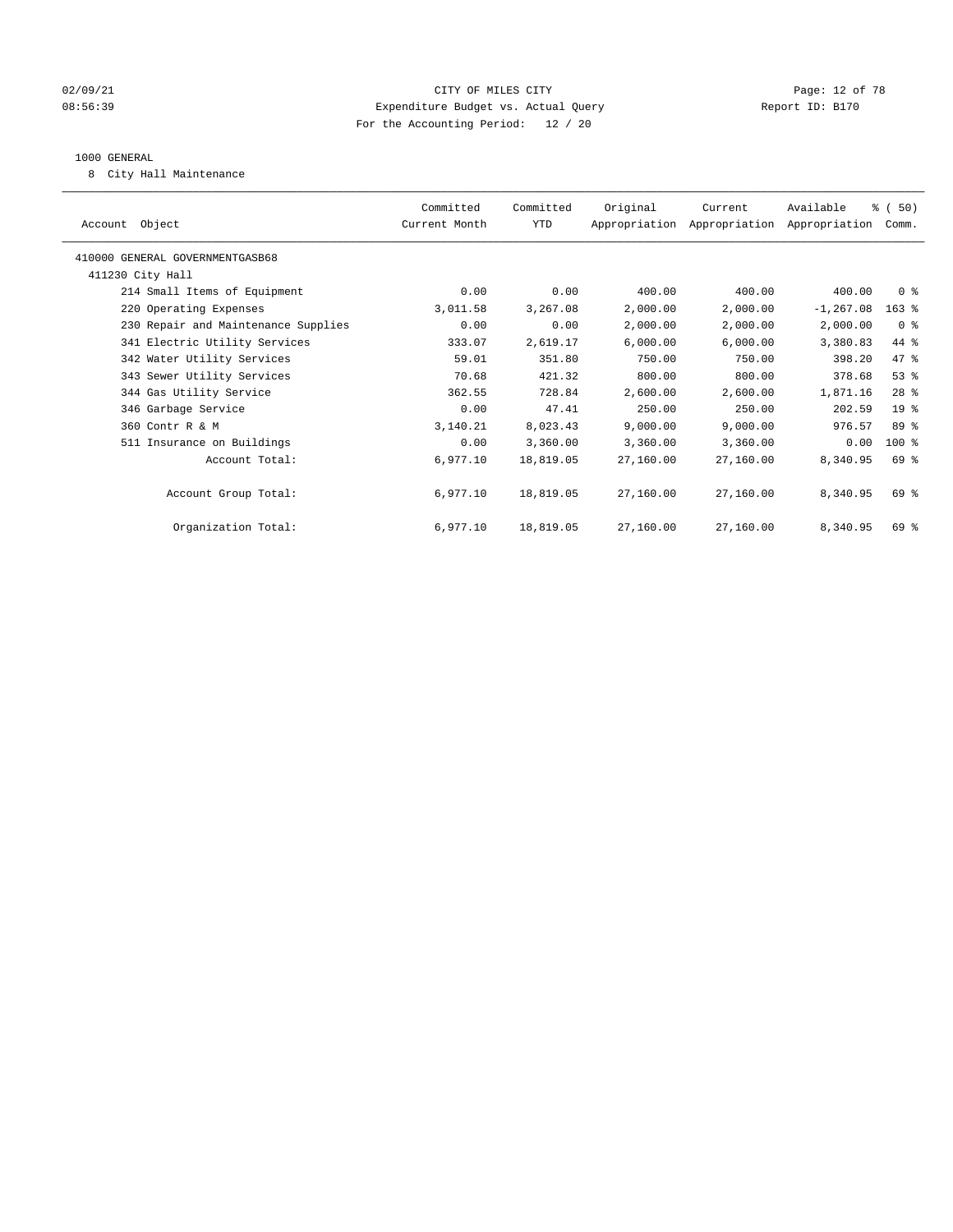#### 02/09/21 **CITY OF MILES CITY CITY CITY Page: 13 of 78** 08:56:39 Expenditure Budget vs. Actual Query Report ID: B170 For the Accounting Period: 12 / 20

#### 1000 GENERAL

9 Treasurer

| Account Object                     | Committed<br>Current Month | Committed<br><b>YTD</b> | Original  | Current   | Available<br>Appropriation Appropriation Appropriation | % (50)<br>Comm. |  |
|------------------------------------|----------------------------|-------------------------|-----------|-----------|--------------------------------------------------------|-----------------|--|
| 410000 GENERAL GOVERNMENTGASB68    |                            |                         |           |           |                                                        |                 |  |
| 410540 City Treasurer(09)          |                            |                         |           |           |                                                        |                 |  |
| 111 Salaries and Wages - Permanent | 1,833.34                   | 11,000.04               | 21,996.00 | 21,996.00 | 10,995.96                                              | 50%             |  |
| 142 Workers' Compensation          | 6.94                       | 41.64                   | 83.00     | 83.00     | 41.36                                                  | $50*$           |  |
| 144 FICA                           | 140.24                     | 841.44                  | 1,683.00  | 1,683.00  | 841.56                                                 | 50%             |  |
| 145 PERS                           | 160.78                     | 964.68                  | 1,929.00  | 1,929.00  | 964.32                                                 | $50*$           |  |
| 214 Small Items of Equipment       | 0.00                       | 199.99                  | 0.00      | 0.00      | $-199.99$                                              | $***$ $-$       |  |
| 345 Telephone                      | 23.72                      | 119.95                  | 50.00     | 50.00     | $-69.95$                                               | $240*$          |  |
| 350 Professional Services          | 0.00                       | 122.00                  | 550.00    | 550.00    | 428.00                                                 | $22$ %          |  |
| 360 Contr R & M                    | 68.62                      | 382.96                  | 1,000.00  | 1,000.00  | 617.04                                                 | 38 %            |  |
| Account Total:                     | 2,233.64                   | 13,672.70               | 27,291.00 | 27,291.00 | 13,618.30                                              | $50*$           |  |
| Account Group Total:               | 2,233.64                   | 13,672.70               | 27,291.00 | 27,291.00 | 13,618.30                                              | $50*$           |  |
| Organization Total:                | 2,233.64                   | 13,672.70               | 27,291.00 | 27,291.00 | 13,618.30                                              | $50*$           |  |
| Fund Total:                        | 9,210.74                   | 32,491.75               | 54,451.00 | 54,451.00 | 21,959.25 60 %                                         |                 |  |
|                                    |                            |                         |           |           |                                                        |                 |  |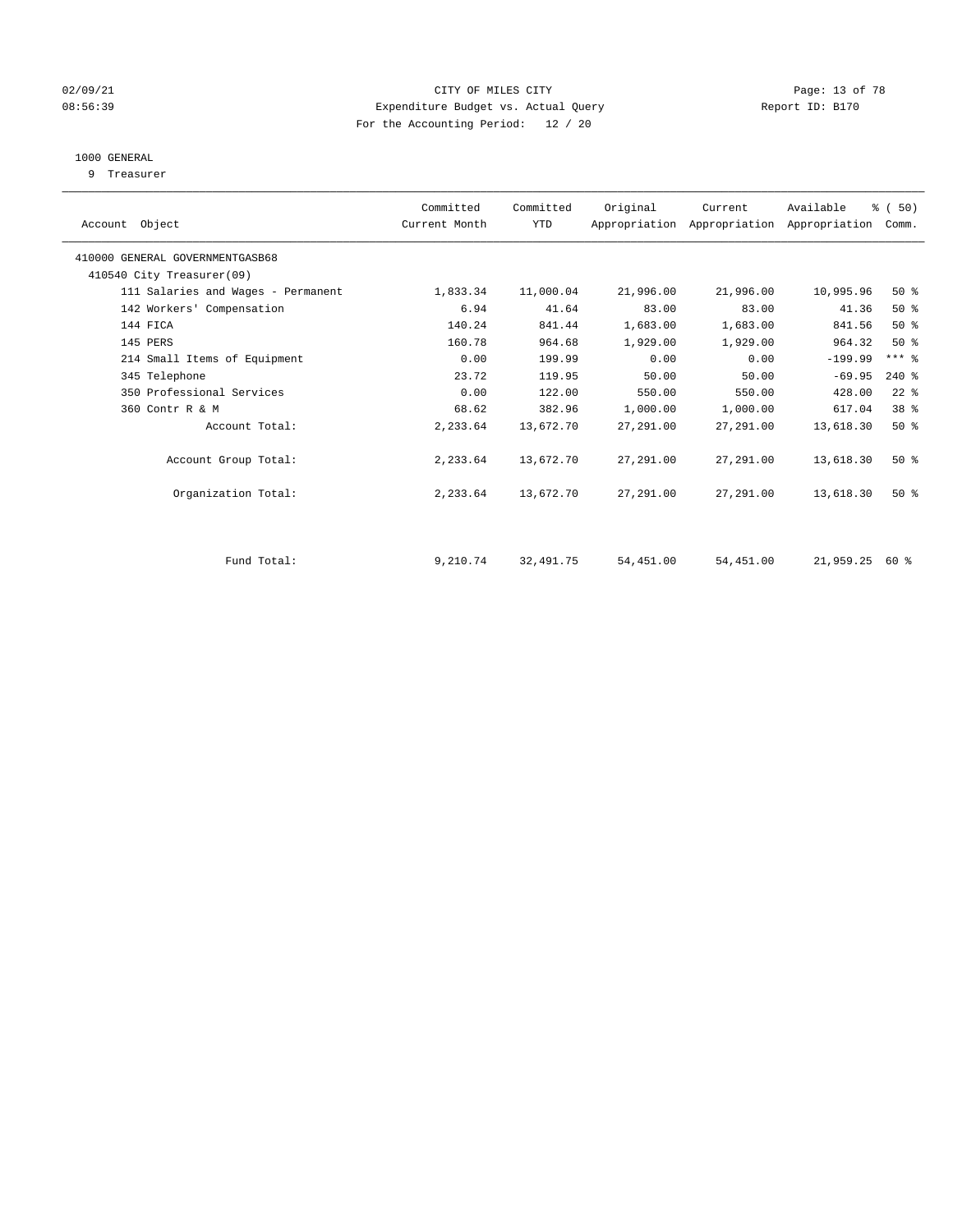#### 02/09/21 **Page: 14 of 78** CITY OF MILES CITY **Page: 14 of 78** 08:56:39 Expenditure Budget vs. Actual Query Report ID: B170 For the Accounting Period: 12 / 20

#### 4050 Ambulance Capital Improvement Fund

10 Ambulance

| Account Object                                                             | Committed<br>Current Month | Committed<br><b>YTD</b> | Original  | Current<br>Appropriation Appropriation | Available<br>Appropriation | % ( 50 )<br>Comm. |
|----------------------------------------------------------------------------|----------------------------|-------------------------|-----------|----------------------------------------|----------------------------|-------------------|
| 420000 PUBLIC SAFETY-GASB68<br>420730 Emergency Medical Services-Ambulance |                            |                         |           |                                        |                            |                   |
| 940 Machinery & Equipment                                                  | 0.00                       | 0.00                    | 13,779.00 | 13,779.00                              | 13,779.00                  | 0 <sup>8</sup>    |
| Account Total:                                                             | 0.00                       | 0.00                    | 13,779.00 | 13,779.00                              | 13,779.00                  | 0 <sup>8</sup>    |
| Account Group Total:                                                       | 0.00                       | 0.00                    | 13,779.00 | 13,779.00                              | 13,779.00                  | 0 <sup>8</sup>    |
| Organization Total:                                                        | 0.00                       | 0.00                    | 13,779.00 | 13,779.00                              | 13,779.00                  | 0 <sup>8</sup>    |
|                                                                            |                            |                         |           |                                        |                            |                   |
| Fund Total:                                                                | 0.00                       | 0.00                    | 13,779.00 | 13,779.00                              | 13,779.00                  | 0 %               |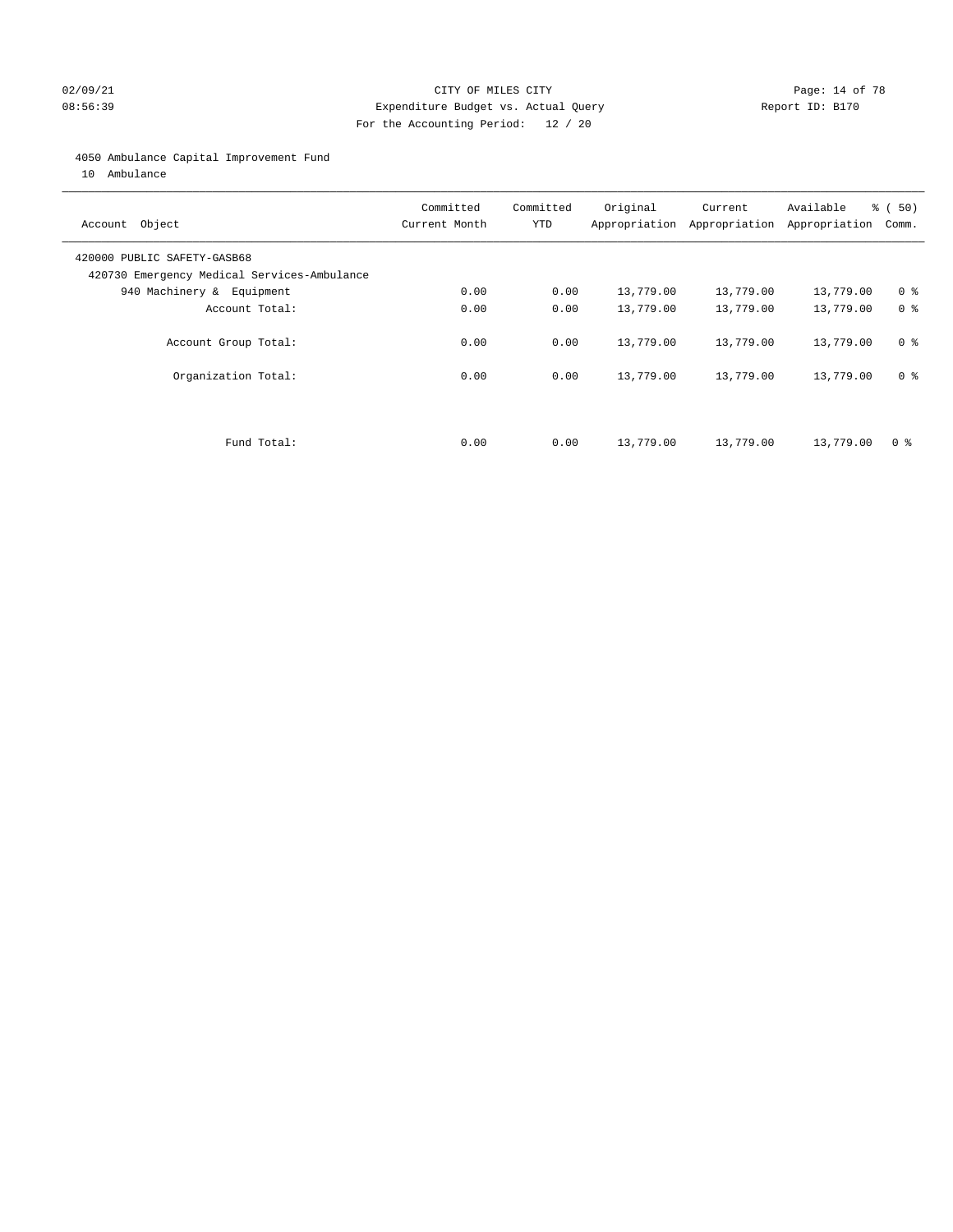#### 02/09/21 Page: 15 of 78 08:56:39 Expenditure Budget vs. Actual Query Report ID: B170 For the Accounting Period: 12 / 20

————————————————————————————————————————————————————————————————————————————————————————————————————————————————————————————————————

#### 5510 AMBULANCE FUND

10 Ambulance

|                                                                                | Committed     | Committed          | Original     | Current        | Available                                       | ៖ (50)          |
|--------------------------------------------------------------------------------|---------------|--------------------|--------------|----------------|-------------------------------------------------|-----------------|
| Account Object                                                                 | Current Month | YTD                |              |                | Appropriation Appropriation Appropriation Comm. |                 |
|                                                                                |               |                    |              |                |                                                 |                 |
| 420000 PUBLIC SAFETY-GASB68                                                    |               |                    |              |                |                                                 |                 |
| 420730 Emergency Medical Services-Ambulance                                    |               |                    |              |                |                                                 |                 |
| 111 Salaries and Wages - Permanent                                             | 22,841.76     | 139,080.21         | 290,796.00   | 290,796.00     | 151,715.79                                      | 48 %            |
| 112 SALARIES AND WAGES - PART PAID                                             | 1,038.00      | 8,707.65           | 20,000.00    | 20,000.00      | 11,292.35                                       | 44 %            |
| 121 OVERTIME-PERMANENT                                                         | 3,740.39      | 21,736.33          | 65,000.00    | 65,000.00      | 43,263.67                                       | $33$ $%$        |
| 124 Amb OT Trips                                                               | 3,247.20      | 21,856.84          | 22,500.00    | 22,500.00      | 643.16                                          | 97%             |
| 131 VACATION                                                                   | 1,885.35      | 13,901.03          | 22,500.00    | 22,500.00      | 8,598.97                                        | 62 %            |
| 132 SICK LEAVE                                                                 | 1,989.30      | 9,046.43           | 12,700.00    | 12,700.00      | 3,653.57                                        | 71 %            |
| 133 OTHER LEAVE PAY                                                            | 0.00          | 2,339.92           | 8,540.00     | 8,540.00       | 6,200.08                                        | $27$ %          |
| 134 HOLIDAY PAY                                                                | 556.05        | 4,008.01           | 12,000.00    | 12,000.00      | 7,991.99                                        | 33%             |
| 141 Unemployment Insurance                                                     | 52.95         | 318.57             | 616.00       | 616.00         | 297.43                                          | $52$ $%$        |
| 142 Workers' Compensation                                                      | 2,118.24      | 12,684.39          | 19,725.00    | 19,725.00      | 7,040.61                                        | 64 %            |
| 143 Health Insurance                                                           | 4,961.19      | 30,636.55          | 55,987.00    | 55,987.00      | 25, 350.45                                      | 55%             |
| 144 FICA                                                                       | 574.29        | 3,656.14           | 5,949.00     | 5,949.00       | 2,292.86                                        | 61 %            |
| 147 Firemen's Pension                                                          | 3,948.48      | 24, 211.72         | 44,987.00    | 44,987.00      | 20,775.28                                       | 54 %            |
| 149 Firemen's 457B Match                                                       | 293.91        | 1,755.71           | 1,970.00     | 1,970.00       | 214.29                                          | 89 %            |
| 210 Office Supplies and Materials                                              | 13.94         | 472.36             | 4,500.00     | 4,500.00       | 4,027.64                                        | $10*$           |
| 211 Clothing Allotment                                                         | 0.00          | 772.20             | 0.00         | 0.00           | $-772.20$                                       | $***$ $-$       |
| 214 Small Items of Equipment                                                   | 527.58        | 3,210.99           | 4,000.00     | 4,000.00       | 789.01                                          | 80 %            |
| 220 Operating Expenses                                                         | $-28.49$      | 4,409.65           | 71,312.00    | 71,312.00      | 66,902.35                                       | 6 <sup>°</sup>  |
| 222 Chemicals, Lab & Med Supplies                                              | 4,550.29      | 28,800.69          | 35,000.00    | 35,000.00      | 6,199.31                                        | $82$ $%$        |
| 230 Repair and Maintenance Supplies                                            | 706.32        | 901.11             | 3,000.00     | 3,000.00       | 2,098.89                                        | $30*$           |
| 231 Gas, Oil, Diesel Fuel, Grease, etc.                                        | 441.59        | 3,166.57           | 16,000.00    | 16,000.00      | 12,833.43                                       | $20*$           |
| 241 Consumable Tools                                                           | 0.00          | 1,159.43           | 3,000.00     | 3,000.00       | 1,840.57                                        | 39%             |
| 300 PURCHASED SERVICES                                                         | 0.00          | 0.00               | 2,000.00     | 2,000.00       | 2,000.00                                        | 0 <sup>8</sup>  |
| 311 Postage, Box Rent, Etc.                                                    | 0.00          | 1.00               | 100.00       | 100.00         | 99.00                                           | 1 <sup>°</sup>  |
| 320 Printing, Duplicating, Typing &                                            | 0.00          | 0.00               | 350.00       | 350.00         | 350.00                                          | 0 <sup>8</sup>  |
| 334 Memberships, Registrations & Dues                                          | 35.00         | 35.00              | 0.00         | 0.00           | $-35.00$                                        | $***$ $-$       |
| 341 Electric Utility Services                                                  | 201.29        | 1,475.16           | 2,700.00     | 2,700.00       | 1,224.84                                        | 55 <sup>8</sup> |
| 342 Water Utility Services                                                     | 23.01         | 130.24             | 400.00       | 400.00         | 269.76                                          | 33%             |
| 343 Sewer Utility Services                                                     | 27.57         | 156.02             | 400.00       | 400.00         | 243.98                                          | 39 %            |
| 344 Gas Utility Service                                                        | 118.93        | 233.73             | 1,200.00     | 1,200.00       | 966.27                                          | 19 <sup>°</sup> |
| 345 Telephone                                                                  | 133.39        | 715.38             | 1,750.00     | 1,750.00       | 1,034.62                                        | 41 %            |
| 346 Garbage Service                                                            | 0.00          | 307.08             | 1,000.00     | 1,000.00       | 692.92                                          | $31$ %          |
| 347 Internet                                                                   | 24.96         | 124.80             | 550.00       | 550.00         | 425.20                                          | $23$ %          |
| 350 Professional Services                                                      | 3,908.37      | 36,805.41          | 50,000.00    | 50,000.00      | 13, 194.59                                      | 74 %            |
| 360 Contr R & M                                                                | 0.00          | 2,717.34           | 5,000.00     | 5,000.00       | 2,282.66                                        | $54$ %          |
| 364 R&M Vehicles - Fire/Amb                                                    | 1,543.24      | 10,820.44          | 15,000.00    | 15,000.00      | 4,179.56                                        | 72 %            |
| 370 Travel                                                                     | 0.00          | 0.00               | 2,500.00     | 2,500.00       | 2,500.00                                        | 0 <sup>8</sup>  |
| 380 Training Services                                                          | 0.00          | 2,037.49           | 5,000.00     | 5,000.00       | 2,962.51                                        | 41 %            |
| 382 Books                                                                      | 0.00          | 402.46             | 2,000.00     | 2,000.00       | 1,597.54                                        | $20*$           |
| 400 BUILDING MATERIALS                                                         | 280.16        | 364.38             | 3,000.00     | 3,000.00       | 2,635.62                                        | $12*$           |
|                                                                                |               |                    |              | 778.00         |                                                 | 100 %           |
| 511 Insurance on Buildings<br>512 Insurance on Vehicles & Equipment            | 0.00<br>0.00  | 777.63<br>2,602.72 | 778.00       | 2,603.00       | 0.37<br>0.28                                    | 100 %           |
|                                                                                |               |                    | 2,603.00     |                |                                                 |                 |
| 810 Losses (Bad debt expense - Enterprise<br>811 Contractual Allowances (Ambl) | 61,671.67     | 63,810.51          | 125,000.00   | 125,000.00     | 61,189.49                                       | $51$ %          |
|                                                                                | 39,992.67     | 209,575.98         | 464,000.00   | 464,000.00     | 254,424.02                                      | 45 %            |
| 940 Machinery & Equipment                                                      | 59,909.76     | 59,909.76          | 10,000.00    | 10,000.00      | $-49,909.76$                                    | 599 %           |
| Account Total:                                                                 | 221,328.36    | 729,835.03         | 1,415,413.00 | 1, 415, 413.00 | 685,577.97                                      | 52 %            |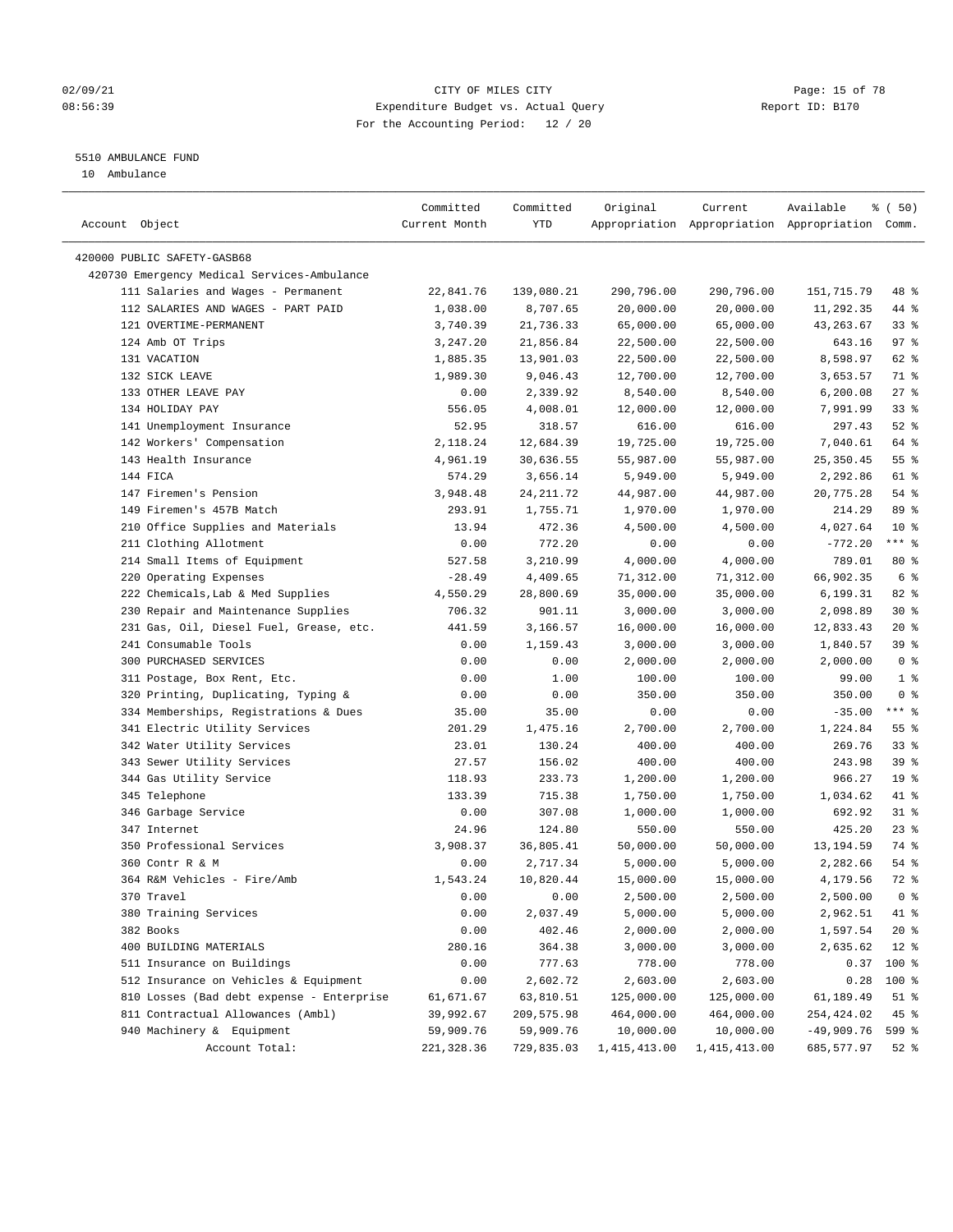#### 02/09/21 **CITY OF MILES CITY CITY CITY Page: 16 of 78** 08:56:39 Expenditure Budget vs. Actual Query Report ID: B170 For the Accounting Period: 12 / 20

#### 5510 AMBULANCE FUND

10 Ambulance

| Account Object                           | Committed<br>Current Month | Committed<br><b>YTD</b> | Original     | Current<br>Appropriation Appropriation | Available<br>Appropriation | % (50)<br>Comm. |
|------------------------------------------|----------------------------|-------------------------|--------------|----------------------------------------|----------------------------|-----------------|
| Account Group Total:                     | 221,328.36                 | 729,835.03              | 1,415,413.00 | 1,415,413.00                           | 685,577.97                 | $52$ $%$        |
| 510000 MISCELLANEOUS                     |                            |                         |              |                                        |                            |                 |
| 510330 Comprehensive Liability Insurance |                            |                         |              |                                        |                            |                 |
| 513 Liability                            | 0.00                       | 6,310.86                | 6,311.00     | 6,311.00                               |                            | $0.14$ 100 %    |
| Account Total:                           | 0.00                       | 6,310.86                | 6,311.00     | 6,311.00                               |                            | $0.14$ 100 %    |
| Account Group Total:                     | 0.00                       | 6,310.86                | 6,311.00     | 6,311.00                               |                            | $0.14$ 100 %    |
| 520000 OTHER FINANCING USES              |                            |                         |              |                                        |                            |                 |
| 521000 Interfund Operating Transfers Out |                            |                         |              |                                        |                            |                 |
| 820 Transfers to Other Funds             | 8,263.17                   | 24,579.02               | 49,158.00    | 49,158.00                              | 24,578.98                  | 50%             |
| Account Total:                           | 8,263.17                   | 24,579.02               | 49,158.00    | 49,158.00                              | 24,578.98                  | 50%             |
| Account Group Total:                     | 8,263.17                   | 24,579.02               | 49,158.00    | 49,158.00                              | 24,578.98                  | 50%             |
| Organization Total:                      | 229,591.53                 | 760,724.91              | 1,470,882.00 | 1,470,882.00                           | 710,157.09                 | $52$ $%$        |
|                                          |                            |                         |              |                                        |                            |                 |
| Fund Total:                              | 229,591.53                 | 760,724.91              | 1,470,882.00 | 1,470,882.00                           | 710,157.09                 | $52$ $%$        |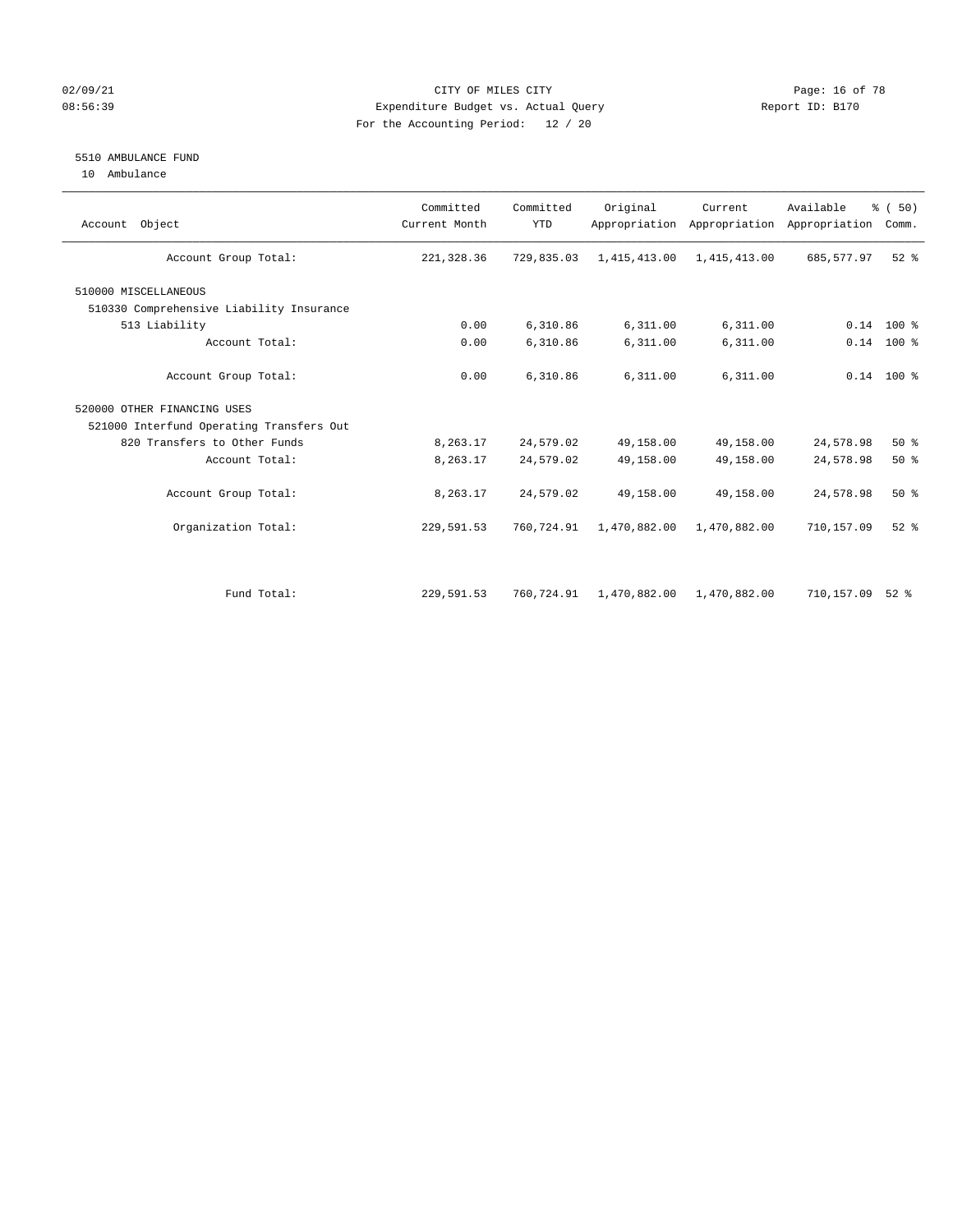#### 02/09/21 **Page: 17 of 78** CITY OF MILES CITY **Page: 17 of 78** 08:56:39 Expenditure Budget vs. Actual Query Report ID: B170 For the Accounting Period: 12 / 20

#### 1000 GENERAL

11 Historic Preservation

| Account Object                                                          | Committed<br>Current Month | Committed<br><b>YTD</b> | Original | Current<br>Appropriation Appropriation | Available<br>Appropriation | % (50)<br>Comm. |
|-------------------------------------------------------------------------|----------------------------|-------------------------|----------|----------------------------------------|----------------------------|-----------------|
| 520000 OTHER FINANCING USES<br>521000 Interfund Operating Transfers Out |                            |                         |          |                                        |                            |                 |
| 820 Transfers to Other Funds                                            | 3,000.00                   | 3,000.00                | 3,000.00 | 3,000.00                               | 0.00                       | $100$ %         |
| Account Total:                                                          | 3,000.00                   | 3,000.00                | 3,000.00 | 3,000.00                               | 0.00                       | $100*$          |
| Account Group Total:                                                    | 3,000.00                   | 3,000.00                | 3.000.00 | 3,000.00                               | 0.00                       | $100$ %         |
| Organization Total:                                                     | 3,000.00                   | 3,000.00                | 3,000.00 | 3,000.00                               | 0.00                       | $100$ %         |
|                                                                         |                            |                         |          |                                        |                            |                 |
| Fund Total:                                                             | 3,000.00                   | 3,000.00                | 3,000.00 | 3,000.00                               | $0.00100$ %                |                 |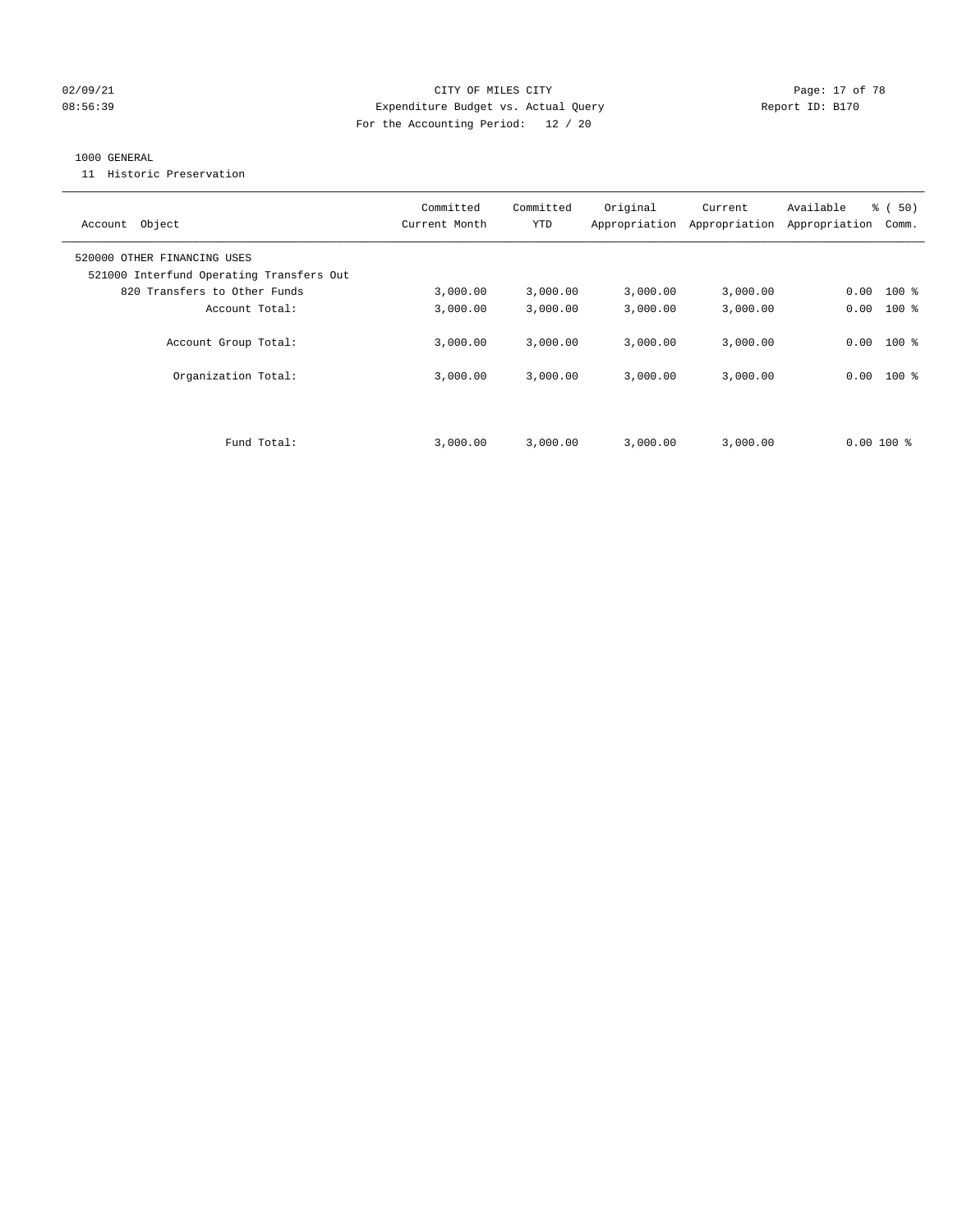#### 02/09/21 Page: 18 of 78 08:56:39 Expenditure Budget vs. Actual Query Report ID: B170 For the Accounting Period: 12 / 20

#### 2310 TIFD-Downtown

11 Historic Preservation

| Account Object                                | Committed<br>Current Month | Committed<br><b>YTD</b> | Original  | Current   | Available<br>Appropriation Appropriation Appropriation Comm. | % (50)          |
|-----------------------------------------------|----------------------------|-------------------------|-----------|-----------|--------------------------------------------------------------|-----------------|
|                                               |                            |                         |           |           |                                                              |                 |
| 460000 CULTURE AND RECREATION-GASB68          |                            |                         |           |           |                                                              |                 |
| 460462 Urban Renewal District                 |                            |                         |           |           |                                                              |                 |
| 111 Salaries and Wages - Permanent            | 131.15                     | 848.06                  | 5,356.00  | 5,356.00  | 4,507.94                                                     | 16 <sup>°</sup> |
| 131 VACATION                                  | 0.00                       | 46.86                   | 1,600.00  | 1,600.00  | 1,553.14                                                     | 3 <sup>8</sup>  |
| 132 SICK LEAVE                                | 38.84                      | 111.73                  | 400.00    | 400.00    | 288.27                                                       | $28$ %          |
| 133 OTHER LEAVE PAY                           | 0.00                       | 12.99                   | 424.00    | 424.00    | 411.01                                                       | 3 <sup>8</sup>  |
| 141 Unemployment Insurance                    | 0.26                       | 1.54                    | 12.00     | 12.00     | 10.46                                                        | 13 <sup>8</sup> |
| 142 Workers' Compensation                     | 0.64                       | 3.88                    | 29.00     | 29.00     | 25.12                                                        | 13 <sup>°</sup> |
| 143 Health Insurance                          | 42.77                      | 256.51                  | 1,846.00  | 1,846.00  | 1,589.49                                                     | $14*$           |
| 144 FICA                                      | 13.00                      | 78.57                   | 595.00    | 595.00    | 516.43                                                       | $13*$           |
| 145 PERS                                      | 14.90                      | 89.42                   | 682.00    | 682.00    | 592.58                                                       | 13 <sup>8</sup> |
| 196 CLOTHING ALLOTMENT                        | 0.00                       | 7.50                    | 0.00      | 0.00      | $-7.50$                                                      | $***$ 8         |
| 210 Office Supplies and Materials             | 0.00                       | 0.00                    | 200.00    | 200.00    | 200.00                                                       | 0 <sup>8</sup>  |
| 220 Operating Expenses                        | 0.00                       | 0.00                    | 500.00    | 500.00    | 500.00                                                       | 0 <sup>8</sup>  |
| 231 Gas, Oil, Diesel Fuel, Grease, etc.       | 0.00                       | 0.00                    | 200.00    | 200.00    | 200.00                                                       | 0 <sup>8</sup>  |
| 311 Postage, Box Rent, Etc.                   | 0.00                       | 0.00                    | 100.00    | 100.00    | 100.00                                                       | 0 <sup>8</sup>  |
| 320 Printing, Duplicating, Typing &           | 0.00                       | 0.00                    | 200.00    | 200.00    | 200.00                                                       | 0 <sup>8</sup>  |
| 330 Publicity, Subscriptions & Dues           | 0.00                       | 12.96                   | 100.00    | 100.00    | 87.04                                                        | 13 <sup>8</sup> |
| 331 Publication of Formal & Legal Notices     | 0.00                       | 45.50                   | 200.00    | 200.00    | 154.50                                                       | $23$ $%$        |
| 345 Telephone                                 | 8.26                       | 42.65                   | 175.00    | 175.00    | 132.35                                                       | $24$ %          |
| 347 Internet                                  | 0.49                       | 2.45                    | 300.00    | 300.00    | 297.55                                                       | 1 <sup>°</sup>  |
| 350 Professional Services                     | 66.33                      | 72.43                   | 400.00    | 400.00    | 327.57                                                       | 18 <sup>8</sup> |
| 360 Contr R & M                               | 68.62                      | 382.96                  | 2,000.00  | 2,000.00  | 1,617.04                                                     | 19 <sup>°</sup> |
| 370 Travel                                    | 0.00                       | 0.00                    | 500.00    | 500.00    | 500.00                                                       | 0 <sup>8</sup>  |
| 380 Training Services                         | 0.00                       | 0.00                    | 200.00    | 200.00    | 200.00                                                       | 0 <sup>8</sup>  |
| 513 Liability                                 | 0.00                       | 45.04                   | 46.00     | 46.00     | 0.96                                                         | 98 %            |
| 721 Redevelopment                             | 0.00                       | 0.00                    | 25,000.00 | 25,000.00 | 25,000.00                                                    | 0 <sup>8</sup>  |
| Account Total:                                | 385.26                     | 2,061.05                | 41,065.00 | 41,065.00 | 39,003.95                                                    | 5 <sup>8</sup>  |
| 460466 Historic Preservation- Montana Main St |                            |                         |           |           |                                                              |                 |
| 730 Grants & Donations to Other               | 13,925.00                  | 13,925.00               | 22,000.00 | 22,000.00 | 8,075.00                                                     | 63 %            |
| Account Total:                                | 13,925.00                  | 13,925.00               | 22,000.00 | 22,000.00 | 8,075.00                                                     | 63%             |
| Account Group Total:                          | 14,310.26                  | 15,986.05               | 63,065.00 | 63,065.00 | 47,078.95                                                    | 25%             |
| Organization Total:                           | 14,310.26                  | 15,986.05               | 63,065.00 | 63,065.00 | 47,078.95                                                    | $25$ %          |
| Fund Total:                                   | 14, 310.26                 | 15,986.05               | 63,065.00 | 63,065.00 | 47,078.95 25 %                                               |                 |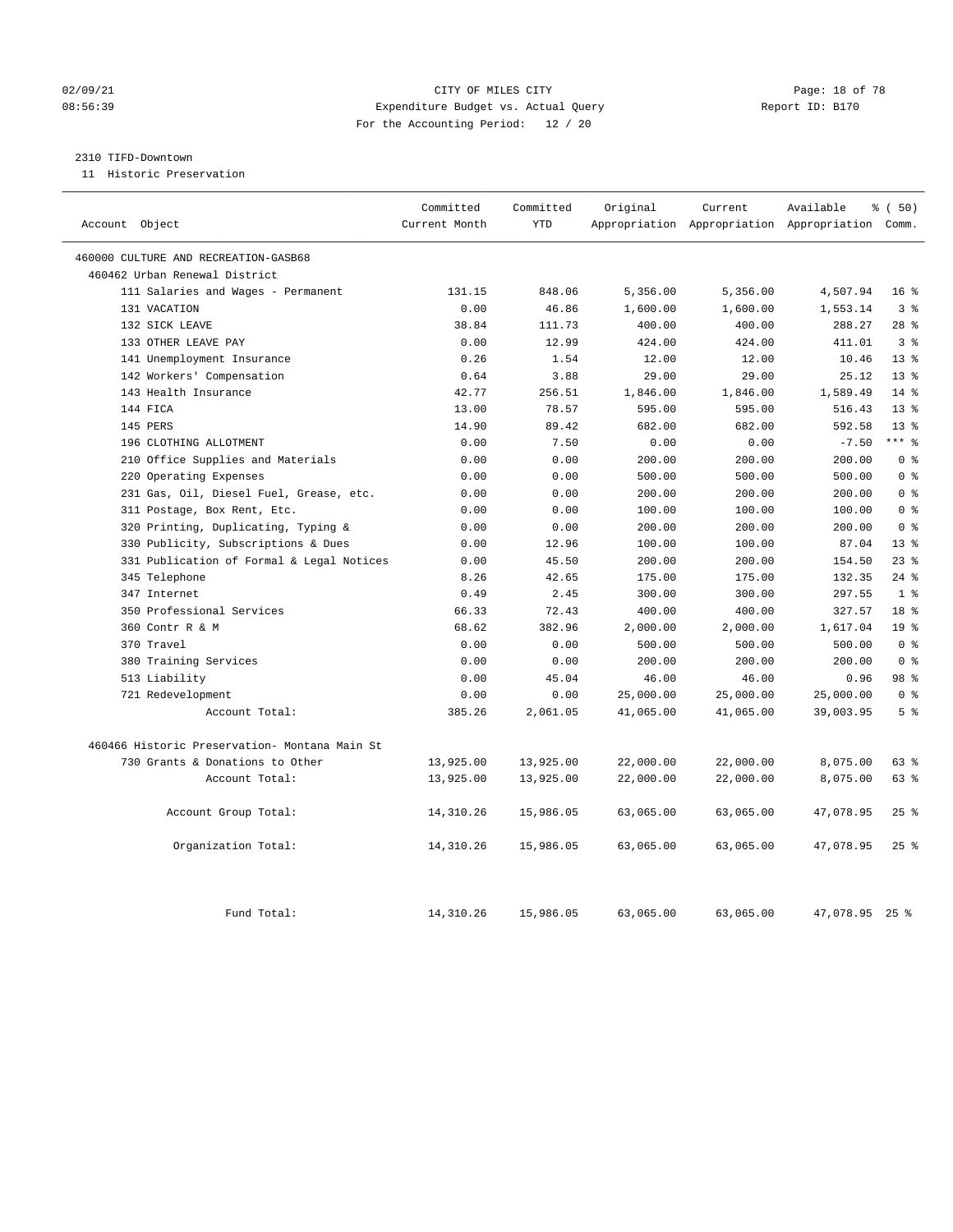#### 02/09/21 **Page: 19 of 78** CITY OF MILES CITY **Page: 19 of 78** 08:56:39 Expenditure Budget vs. Actual Query Report ID: B170 For the Accounting Period: 12 / 20

## 2935 Historic Preservation

11 Historic Preservation

| Account Object                              | Committed<br>Current Month | Committed<br><b>YTD</b> | Original  | Current<br>Appropriation Appropriation Appropriation Comm. | Available        | % ( 50)         |
|---------------------------------------------|----------------------------|-------------------------|-----------|------------------------------------------------------------|------------------|-----------------|
| 460000 CULTURE AND RECREATION-GASB68        |                            |                         |           |                                                            |                  |                 |
| 460461 Historic Preservation-Administration |                            |                         |           |                                                            |                  |                 |
| 111 Salaries and Wages - Permanent          | 131.15                     | 848.09                  | 7,236.00  | 7,236.00                                                   | 6,387.91         | $12*$           |
| 131 VACATION                                | 0.00                       | 46.87                   | 60.00     | 60.00                                                      | 13.13            | 78 %            |
| 132 SICK LEAVE                              | 38.84                      | 111.71                  | 60.00     | 60.00                                                      | $-51.71$         | 186 %           |
| 133 OTHER LEAVE PAY                         | 0.00                       | 12.97                   | 424.00    | 424.00                                                     | 411.03           | 3 <sup>8</sup>  |
| 141 Unemployment Insurance                  | 0.26                       | 1.54                    | 12.00     | 12.00                                                      | 10.46            | 13 <sup>8</sup> |
| 142 Workers' Compensation                   | 0.64                       | 3.88                    | 29.00     | 29.00                                                      | 25.12            | 13 <sup>°</sup> |
| 143 Health Insurance                        | 42.77                      | 256.52                  | 1,846.00  | 1,846.00                                                   | 1,589.48         | $14*$           |
| 144 FICA                                    | 13.00                      | 78.57                   | 595.00    | 595.00                                                     | 516.43           | $13*$           |
| 145 PERS                                    | 14.90                      | 89.41                   | 682.00    | 682.00                                                     | 592.59           | 13 <sup>8</sup> |
| 196 CLOTHING ALLOTMENT                      | 0.00                       | 7.50                    | 0.00      | 0.00                                                       | $-7.50$          | $***$ $_{8}$    |
| 210 Office Supplies and Materials           | 0.00                       | 0.00                    | 500.00    | 500.00                                                     | 500.00           | 0 <sup>8</sup>  |
| 220 Operating Expenses                      | 0.00                       | 0.00                    | 500.00    | 500.00                                                     | 500.00           | 0 <sup>8</sup>  |
| 231 Gas, Oil, Diesel Fuel, Grease, etc.     | 0.00                       | 0.00                    | 200.00    | 200.00                                                     | 200.00           | 0 <sup>8</sup>  |
| 311 Postage, Box Rent, Etc.                 | 0.00                       | 0.00                    | 100.00    | 100.00                                                     | 100.00           | 0 <sup>8</sup>  |
| 320 Printing, Duplicating, Typing &         | 0.00                       | 0.00                    | 500.00    | 500.00                                                     | 500.00           | 0 <sup>8</sup>  |
| 330 Publicity, Subscriptions & Dues         | 0.00                       | 0.00                    | 100.00    | 100.00                                                     | 100.00           | 0 <sup>8</sup>  |
| 331 Publication of Formal & Legal Notices   | 0.00                       | 7.00                    | 100.00    | 100.00                                                     | 93.00            | 7 <sup>°</sup>  |
| 334 Memberships, Registrations & Dues       | 66.33                      | 89.29                   | 100.00    | 100.00                                                     | 10.71            | 89 %            |
| 345 Telephone                               | 0.00                       | 0.00                    | 50.00     | 50.00                                                      | 50.00            | 0 <sup>8</sup>  |
| 347 Internet                                | 0.03                       | 0.15                    | 50.00     | 50.00                                                      | 49.85            | 0 <sup>8</sup>  |
| 350 Professional Services                   | 0.00                       | 6.10                    | 1,000.00  | 1,000.00                                                   | 993.90           | 1 <sup>8</sup>  |
| 370 Travel                                  | 0.00                       | 0.00                    | 300.00    | 300.00                                                     | 300.00           | 0 <sup>8</sup>  |
| 380 Training Services                       | 0.00                       | 0.00                    | 300.00    | 300.00                                                     | 300.00           | 0 <sup>8</sup>  |
| 513 Liability                               | 0.00                       | 45.04                   | 46.00     | 46.00                                                      | 0.96             | 98 %            |
| Account Total:                              | 307.92                     | 1,604.64                | 14,790.00 | 14,790.00                                                  | 13, 185. 36      | 11 <sup>8</sup> |
| Account Group Total:                        | 307.92                     | 1,604.64                | 14,790.00 | 14,790.00                                                  | 13, 185. 36      | 11 <sup>8</sup> |
| 520000 OTHER FINANCING USES                 |                            |                         |           |                                                            |                  |                 |
| 521000 Interfund Operating Transfers Out    |                            |                         |           |                                                            |                  |                 |
| 820 Transfers to Other Funds                | 0.00                       | 0.00                    | 2,000.00  | 2,000.00                                                   | 2,000.00         | 0 <sup>8</sup>  |
| Account Total:                              | 0.00                       | 0.00                    | 2,000.00  | 2,000.00                                                   | 2,000.00         | 0 <sup>8</sup>  |
| Account Group Total:                        | 0.00                       | 0.00                    | 2,000.00  | 2,000.00                                                   | 2,000.00         | 0 <sup>8</sup>  |
| Organization Total:                         | 307.92                     | 1,604.64                | 16,790.00 | 16,790.00                                                  | 15, 185. 36      | $10*$           |
| Fund Total:                                 | 307.92                     | 1,604.64                | 16,790.00 | 16,790.00                                                  | 15, 185. 36 10 % |                 |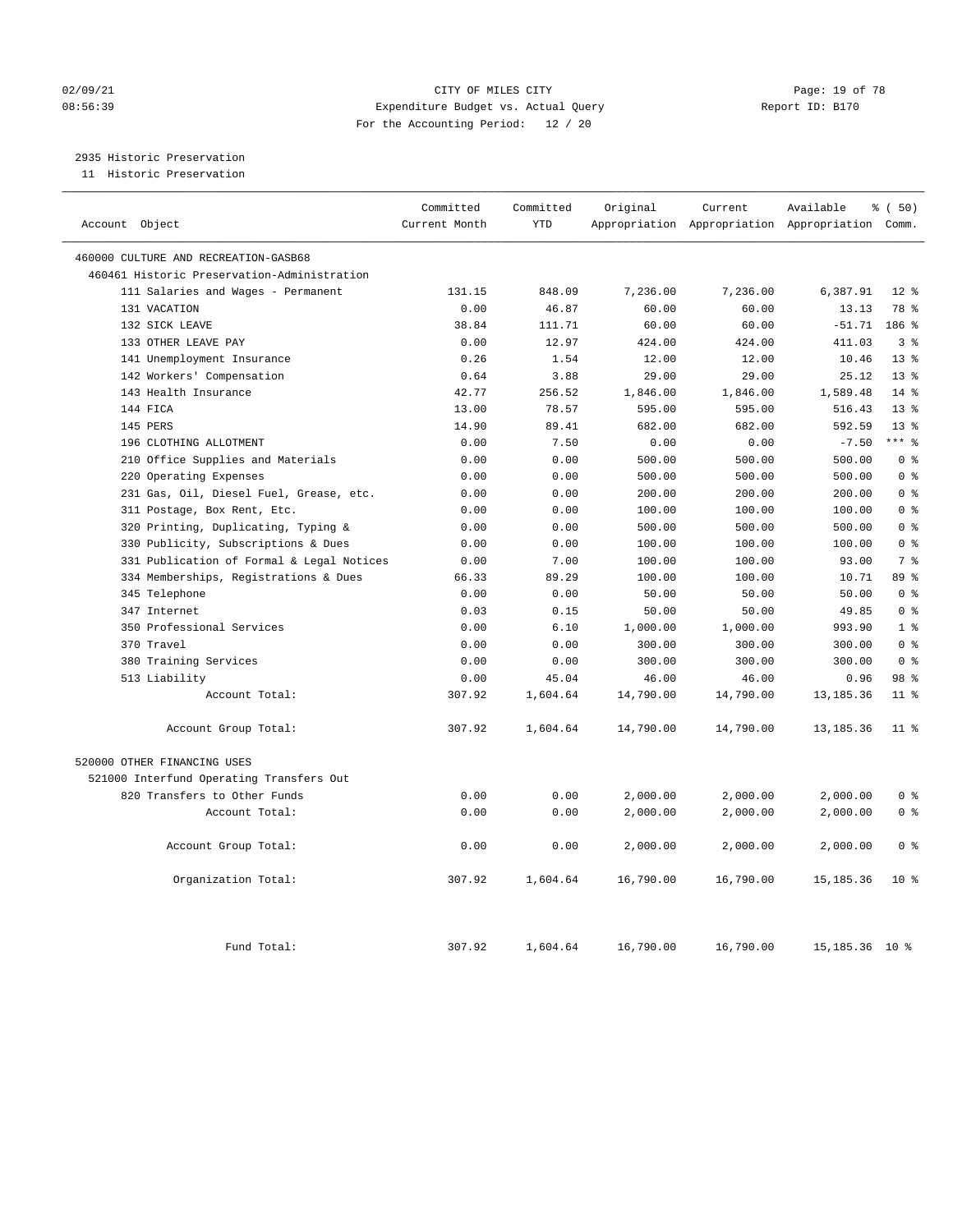#### 02/09/21 **CITY OF MILES CITY CITY CITY Page: 20 of 78** 08:56:39 Expenditure Budget vs. Actual Query Report ID: B170 For the Accounting Period: 12 / 20

————————————————————————————————————————————————————————————————————————————————————————————————————————————————————————————————————

#### 1000 GENERAL

13 Park

|                                                   | Committed     | Committed       | Original     | Current      | Available                                       | ៖ (50)             |
|---------------------------------------------------|---------------|-----------------|--------------|--------------|-------------------------------------------------|--------------------|
| Account Object                                    | Current Month | YTD             |              |              | Appropriation Appropriation Appropriation Comm. |                    |
| 460000 CULTURE AND RECREATION-GASB68              |               |                 |              |              |                                                 |                    |
| 460433 Park Operations(13)                        |               |                 |              |              |                                                 |                    |
| 111 Salaries and Wages - Permanent                | 14,410.07     | 90,122.29       | 177,916.00   | 177,916.00   | 87,793.71                                       | $51$ %             |
| 121 OVERTIME-PERMANENT                            | 0.00          | 1,408.20        | 7,000.00     | 7,000.00     | 5,591.80                                        | $20*$              |
| 131 VACATION                                      | 1,882.27      | 7,797.58        | 12,100.00    | 12,100.00    | 4,302.42                                        | 64 %               |
| 132 SICK LEAVE                                    | 664.08        | 6,181.51        | 9,400.00     | 9,400.00     | 3,218.49                                        | 66 %               |
| 133 OTHER LEAVE PAY                               | 0.00          | 0.00            | 748.00       | 748.00       | 748.00                                          | 0 <sup>8</sup>     |
| 134 HOLIDAY PAY                                   | 0.00          | 1,516.44        | 5,500.00     | 5,500.00     | 3,983.56                                        | $28$ %             |
| 141 Unemployment Insurance                        | 25.44         | 161.98          | 323.00       | 323.00       | 161.02                                          | 50%                |
| 142 Workers' Compensation                         | 827.07        | 5,222.76        | 10,394.00    | 10,394.00    | 5,171.24                                        | 50%                |
| 143 Health Insurance                              | 3,581.17      | 21,487.18       | 42,964.00    | 42,964.00    | 21,476.82                                       | 50%                |
| 144 FICA                                          | 1,239.66      | 7,913.58        | 16,445.00    | 16,445.00    | 8,531.42                                        | 48 %               |
| 145 PERS                                          | 1,487.09      | 9,063.73        | 18,348.00    | 18,348.00    | 9,284.27                                        | 49 %               |
| 196 CLOTHING ALLOTMENT                            | 0.00          | 928.50          | 1,000.00     | 1,000.00     | 71.50                                           | 93%                |
| 210 Office Supplies and Materials                 | 20.13         | 260.88          | 350.00       | 350.00       | 89.12                                           | 75 %               |
| 214 Small Items of Equipment                      | 809.97        | 4,745.86        | 3,000.00     | 3,000.00     | $-1,745.86$                                     | 158 %              |
| 220 Operating Expenses                            | 0.00          | 3,653.16        | 3,500.00     | 3,500.00     | $-153.16$                                       | $104$ %            |
| 222 Chemicals, Lab & Med Supplies                 | 0.00          | 2,046.69        | 5,000.00     | 5,000.00     | 2,953.31                                        | 41 %               |
| 226 Clothing and Uniforms                         | 0.00          | 558.96          | 850.00       | 850.00       | 291.04                                          | 66 %               |
| 230 Repair and Maintenance Supplies               | 477.37        | 4,694.19        | 15,000.00    | 15,000.00    | 10,305.81                                       | $31$ %             |
| 231 Gas, Oil, Diesel Fuel, Grease, etc.           | 414.18        | 4,106.83        | 8,000.00     | 8,000.00     | 3,893.17                                        | $51$ %             |
| 334 Memberships, Registrations & Dues             | 140.00        | 255.00          | 300.00       | 300.00       | 45.00                                           | 85%                |
| 341 Electric Utility Services                     | 685.01        | 4,450.49        | 10,000.00    | 10,000.00    | 5,549.51                                        | 45 %               |
| 342 Water Utility Services                        | 977.62        | 4,964.64        | 17,000.00    | 17,000.00    | 12,035.36                                       | 29%                |
| 343 Sewer Utility Services                        | 165.42        | 913.63          | 1,700.00     | 1,700.00     | 786.37                                          | $54$ %             |
| 344 Gas Utility Service                           | 361.39        | 822.12          | 3,000.00     | 3,000.00     | 2,177.88                                        | $27$ %             |
| 345 Telephone                                     | 42.52         | 213.95          | 450.00       | 450.00       | 236.05                                          | 48 %               |
| 346 Garbage Service                               | 0.00          | 237.06          | 800.00       | 800.00       | 562.94                                          | $30*$              |
| 347 Internet                                      | 26.82         | 134.10          | 450.00       | 450.00       | 315.90                                          | $30*$              |
| 350 Professional Services                         | 116.00        | 3,344.27        | 9,000.00     | 9,000.00     | 5,655.73                                        | 37%                |
| 360 Contr R & M                                   | 0.00          | 459.56          | 8,000.00     | 8,000.00     | 7,540.44                                        | 6 %                |
| 363 R&M Vehicles/Equip/Labor-PW                   | 293.40        | 293.40          | 9,000.00     | 9,000.00     | 8,706.60                                        | 3 <sup>°</sup>     |
| 370 Travel                                        | 0.00          | 0.00            | 600.00       | 600.00       | 600.00                                          | 0 <sup>8</sup>     |
| 380 Training Services                             | 0.00          | 0.00            | 400.00       | 400.00       | 400.00                                          | 0 <sup>8</sup>     |
| 511 Insurance on Buildings                        | 0.00          | 3,728.77        | 3,729.00     | 3,729.00     | 0.23                                            | $100*$             |
| 512 Insurance on Vehicles & Equipment             | 0.00          | 630.00          | 630.00       | 630.00       | 0.00                                            | $100*$             |
| 940 Machinery & Equipment                         | 0.00          | 1,704.42        | 3,177.00     | 3,177.00     | 1,472.58                                        | $54$ %             |
| Account Total:                                    | 28,646.68     | 194,021.73      | 406,074.00   | 406,074.00   | 212,052.27                                      | 48 %               |
|                                                   |               |                 |              |              |                                                 |                    |
| 460434 Fish, Wildlife Trailways                   |               |                 |              |              |                                                 |                    |
| 222 Chemicals, Lab & Med Supplies                 | 0.00          | 17.92           | 0.00         | 0.00         | $-17.92$                                        | ** 응               |
| 230 Repair and Maintenance Supplies               | 0.00          | 412.07<br>99.55 | 0.00         | 0.00         | $-412.07$                                       |                    |
| 363 R&M Vehicles/Equip/Labor-PW<br>Account Total: | 0.00<br>0.00  | 529.54          | 0.00<br>0.00 | 0.00<br>0.00 | $-99.55$<br>$-529.54$                           | *** 응<br>$***$ $8$ |
|                                                   |               |                 |              |              |                                                 |                    |
| 460439 Riverside Park Tennis Court Project        |               |                 |              |              |                                                 |                    |
| 230 Repair and Maintenance Supplies               | 0.00          | 0.00            | 200.00       | 200.00       | 200.00                                          | 0 <sup>8</sup>     |
| Account Total:                                    | 0.00          | 0.00            | 200.00       | 200.00       | 200.00                                          | 0 <sup>8</sup>     |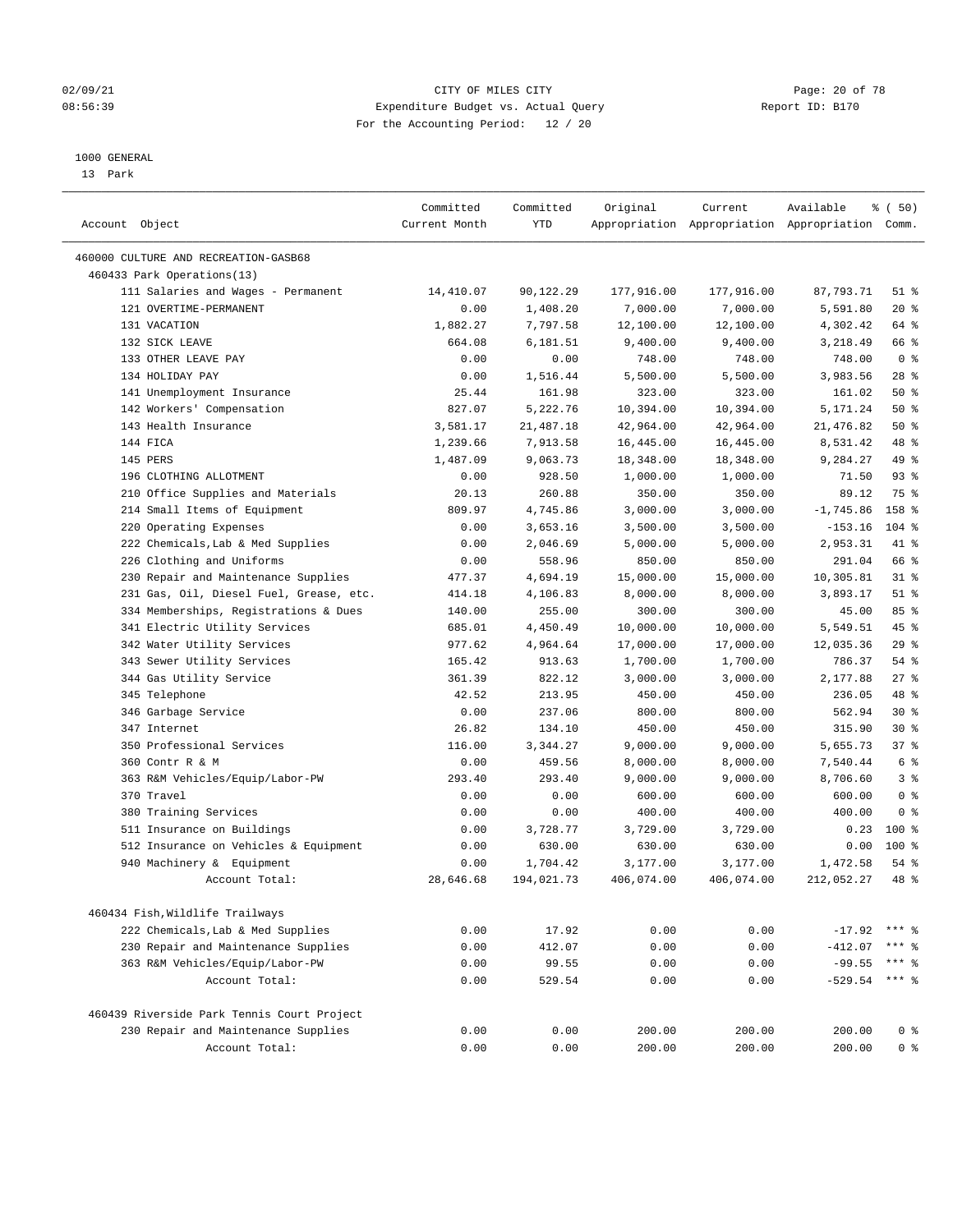#### 02/09/21 Page: 21 of 78 08:56:39 Expenditure Budget vs. Actual Query Report ID: B170 For the Accounting Period: 12 / 20

#### 1000 GENERAL

13 Park

| Account Object |                      | Committed<br>Current Month | Committed<br>YTD | Original   | Current    | Available<br>Appropriation Appropriation Appropriation Comm. | $\frac{2}{3}$ (50) |
|----------------|----------------------|----------------------------|------------------|------------|------------|--------------------------------------------------------------|--------------------|
|                | Account Group Total: | 28,646.68                  | 194,551.27       | 406,274.00 | 406,274.00 | 211,722.73                                                   | $48*$              |
|                | Organization Total:  | 28,646.68                  | 194,551.27       | 406,274.00 | 406,274.00 | 211,722.73                                                   | 48 දි              |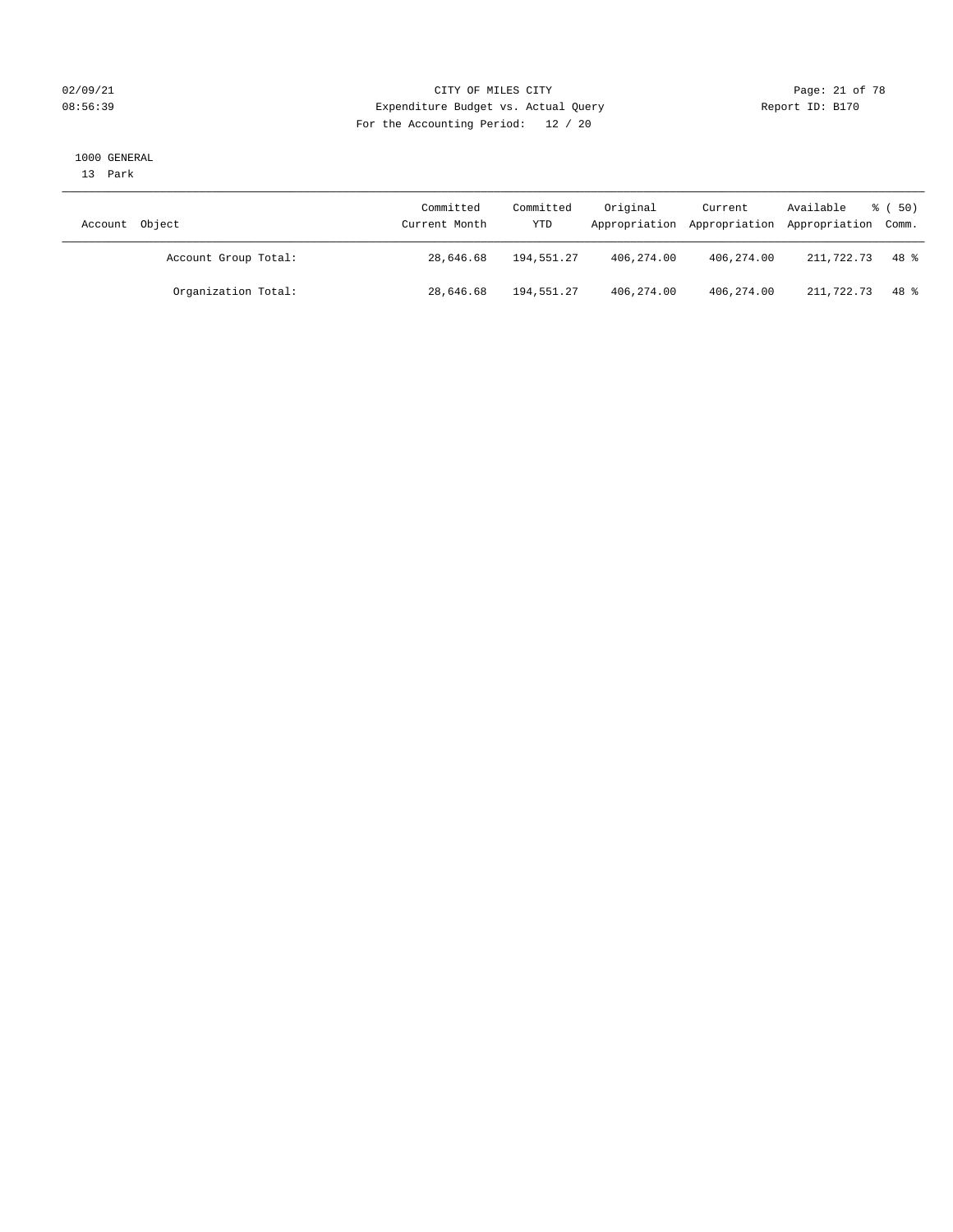#### 02/09/21 Page: 22 of 78 08:56:39 Expenditure Budget vs. Actual Query Report ID: B170 For the Accounting Period: 12 / 20

#### 1000 GENERAL

14 Swim Pool

| Account Object                       | Committed<br>Current Month | Committed<br><b>YTD</b> | Original  | Current   | Available<br>Appropriation Appropriation Appropriation | % (50)<br>Comm. |
|--------------------------------------|----------------------------|-------------------------|-----------|-----------|--------------------------------------------------------|-----------------|
| 460000 CULTURE AND RECREATION-GASB68 |                            |                         |           |           |                                                        |                 |
| 460445 Swimming Pool                 |                            |                         |           |           |                                                        |                 |
| 111 Salaries and Wages - Permanent   | 0.00                       | 28,730.08               | 46,224.00 | 46,224.00 | 17,493.92                                              | 62 %            |
| 121 OVERTIME-PERMANENT               | 0.00                       | 799.17                  | 500.00    | 500.00    | $-299.17$                                              | 160%            |
| 141 Unemployment Insurance           | 0.00                       | 44.30                   | 70.00     | 70.00     | 25.70                                                  | 63 %            |
| 142 Workers' Compensation            | 0.00                       | 1,518.63                | 2,399.00  | 2,399.00  | 880.37                                                 | 63%             |
| 144 FICA                             | 0.00                       | 2,259.05                | 3,536.00  | 3,536.00  | 1,276.95                                               | 64 %            |
| 145 PERS                             | 0.00                       | 444.80                  | 1,029.00  | 1,029.00  | 584.20                                                 | 43.8            |
| 214 Small Items of Equipment         | 0.00                       | 648.18                  | 300.00    | 300.00    | $-348.18$                                              | $216$ %         |
| 220 Operating Expenses               | 0.00                       | 0.00                    | 1,000.00  | 1,000.00  | 1,000.00                                               | 0 <sup>8</sup>  |
| 222 Chemicals, Lab & Med Supplies    | 0.00                       | 940.00                  | 3,500.00  | 3,500.00  | 2,560.00                                               | $27$ $\approx$  |
| 226 Clothing and Uniforms            | 0.00                       | 0.00                    | 550.00    | 550.00    | 550.00                                                 | 0 <sup>8</sup>  |
| 230 Repair and Maintenance Supplies  | 0.00                       | 0.00                    | 500.00    | 500.00    | 500.00                                                 | 0 <sup>8</sup>  |
| 341 Electric Utility Services        | 102.09                     | 1,195.29                | 1,700.00  | 1,700.00  | 504.71                                                 | 70 %            |
| 342 Water Utility Services           | 40.71                      | 162.07                  | 300.00    | 300.00    | 137.93                                                 | 54 %            |
| 343 Sewer Utility Services           | 46.38                      | 184.62                  | 200.00    | 200.00    | 15.38                                                  | 92%             |
| 345 Telephone                        | 0.00                       | 118.78                  | 150.00    | 150.00    | 31.22                                                  | 79 %            |
| 350 Professional Services            | 0.00                       | 0.00                    | 250.00    | 250.00    | 250.00                                                 | 0 <sup>8</sup>  |
| 360 Contr R & M                      | 0.00                       | 0.00                    | 200.00    | 200.00    | 200.00                                                 | 0 <sup>8</sup>  |
| 363 R&M Vehicles/Equip/Labor-PW      | 0.00                       | 0.00                    | 300.00    | 300.00    | 300.00                                                 | 0 <sup>8</sup>  |
| 380 Training Services                | 0.00                       | 840.00                  | 1,000.00  | 1,000.00  | 160.00                                                 | 84 %            |
| 540 Special Assessments              | 0.00                       | 1,362.50                | 700.00    | 700.00    | $-662.50$                                              | $195$ %         |
| Account Total:                       | 189.18                     | 39, 247.47              | 64,408.00 | 64,408.00 | 25,160.53                                              | 61 %            |
| Account Group Total:                 | 189.18                     | 39, 247.47              | 64,408.00 | 64,408.00 | 25,160.53                                              | 61 %            |
| Organization Total:                  | 189.18                     | 39, 247.47              | 64,408.00 | 64,408.00 | 25,160.53                                              | 61 %            |
|                                      |                            |                         |           |           |                                                        |                 |

Fund Total: 28,835.86 233,798.74 470,682.00 470,682.00 236,883.26 50 %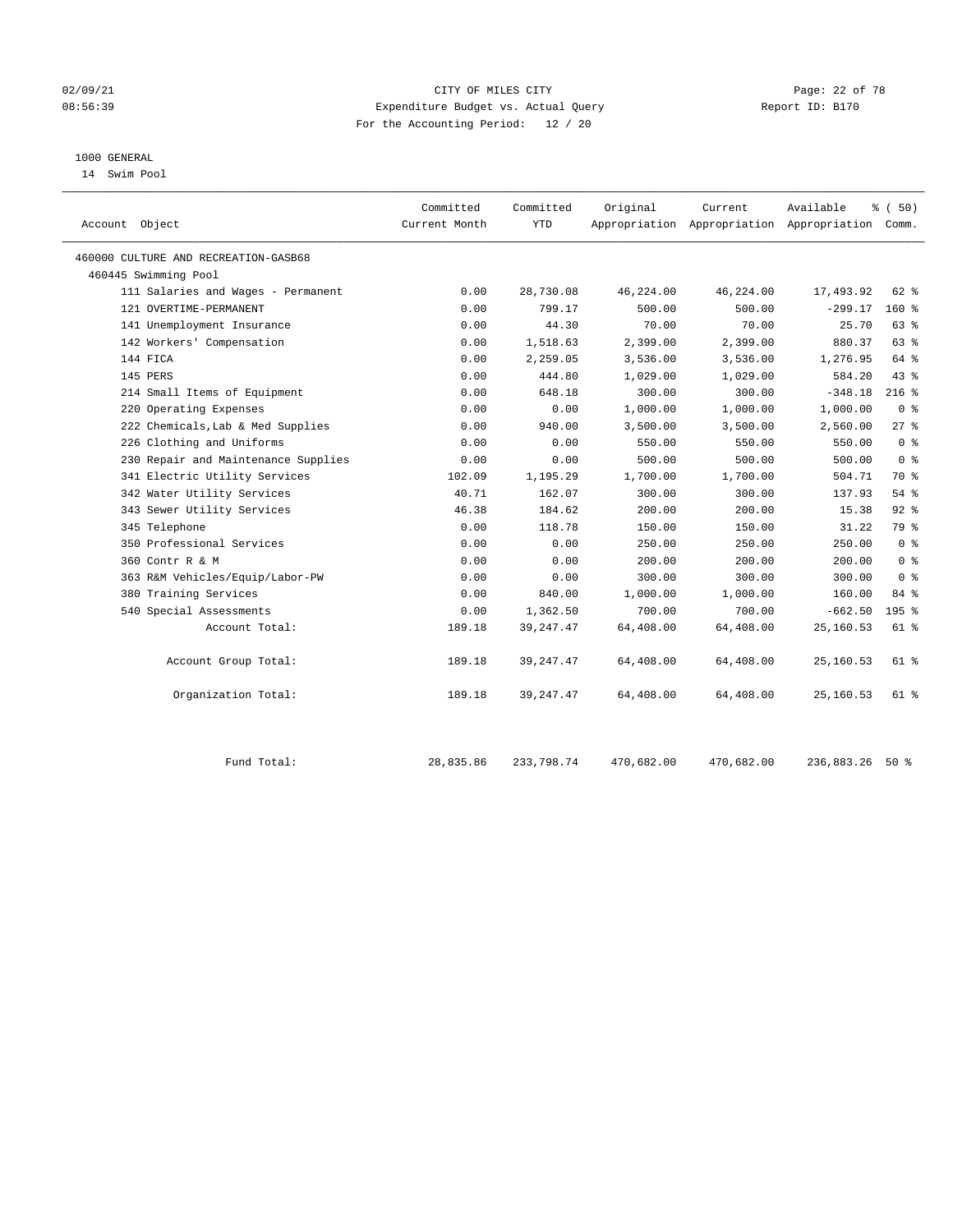#### $O2/09/21$  Page: 23 of 78 08:56:39 Expenditure Budget vs. Actual Query Report ID: B170 For the Accounting Period: 12 / 20

————————————————————————————————————————————————————————————————————————————————————————————————————————————————————————————————————

#### 2985 RETIRED SENIOR VOLUNTEER PROG (RSVP)

15 Retired Senior Volunteer Program

|                                            | Committed     | Committed   | Original  | Current   | Available                                       | <sub>ර</sub> ි (50) |
|--------------------------------------------|---------------|-------------|-----------|-----------|-------------------------------------------------|---------------------|
| Account Object                             | Current Month | YTD         |           |           | Appropriation Appropriation Appropriation Comm. |                     |
| 450000 Social and Economic Services-GASB68 |               |             |           |           |                                                 |                     |
| 450330 RSVP Non-Federal                    |               |             |           |           |                                                 |                     |
| 111 Salaries and Wages - Permanent         | 166.62        | 1,098.23    | 3,000.00  | 3,000.00  | 1,901.77                                        | 37 %                |
| 131 VACATION                               | 36.22         | 118.32      | 0.00      | 0.00      | $-118.32$                                       | *** 응               |
| 132 SICK LEAVE                             | 9.66          | 49.08       | 0.00      | 0.00      | $-49.08$                                        | *** 응               |
| 133 OTHER LEAVE PAY                        | 0.00          | 9.66        | 0.00      | 0.00      | $-9.66$                                         | $***$ $%$           |
| 141 Unemployment Insurance                 | 0.32          | 1.90        | 44.00     | 44.00     | 42.10                                           | 4%                  |
| 142 Workers' Compensation                  | 0.82          | 4.84        | 38.00     | 38.00     | 33.16                                           | $13*$               |
| 143 Health Insurance                       | 0.00          | 0.00        | 500.00    | 500.00    | 500.00                                          | 0 <sup>8</sup>      |
| 144 FICA                                   | 16.25         | 97.55       | 230.00    | 230.00    | 132.45                                          | $42$ %              |
| 145 PERS                                   | 18.64         | 111.86      | 207.00    | 207.00    | 95.14                                           | 54 %                |
| 210 Office Supplies and Materials          | 0.00          | 33.00       | 1,500.00  | 1,500.00  | 1,467.00                                        | 2 <sup>8</sup>      |
| 220 Operating Expenses                     | 0.00          | 1,693.11    | 6,965.00  | 6,965.00  | 5,271.89                                        | $24$ %              |
| 311 Postage, Box Rent, Etc.                | 0.00          | 241.18      | 900.00    | 900.00    | 658.82                                          | $27$ %              |
| 330 Publicity, Subscriptions & Dues        | 0.00          | 159.60      | 160.00    | 160.00    | 0.40                                            | $100*$              |
| 334 Memberships, Registrations & Dues      | 0.00          | 0.00        | 178.00    | 178.00    | 178.00                                          | 0 <sup>8</sup>      |
| 345 Telephone                              | 0.00          | 477.94      | 1,440.00  | 1,440.00  | 962.06                                          | $33$ $%$            |
| 370 Travel                                 | 0.00          | 0.00        | 265.00    | 265.00    | 265.00                                          | 0 <sup>8</sup>      |
| 379 Other Travel                           | 71.97         | 161.13      | 1,600.00  | 1,600.00  | 1,438.87                                        | $10*$               |
| 512 Insurance on Vehicles & Equipment      | 0.00          | 0.00        | 600.00    | 600.00    | 600.00                                          | 0 <sup>8</sup>      |
| 513 Liability                              | 0.00          | 11.20       | 609.00    | 609.00    | 597.80                                          | 2 <sup>°</sup>      |
| Account Total:                             | 320.50        | 4,268.60    | 18,236.00 | 18,236.00 | 13,967.40                                       | $23$ %              |
|                                            |               |             |           |           |                                                 |                     |
| 450340 RSVP FEDERAL GRANT- FALLON/CUSTER   |               |             |           |           |                                                 |                     |
| 111 Salaries and Wages - Permanent         | 3,477.25      | 22,773.05   | 54,853.00 | 54,853.00 | 32,079.95                                       | $42$ %              |
| 131 VACATION                               | 855.93        | 2,511.32    | 0.00      | 0.00      | $-2, 511.32$                                    | $***$ $-$           |
| 132 SICK LEAVE                             | 183.52        | 930.50      | 0.00      | 0.00      | $-930.50$                                       | $***$ $-$           |
| 133 OTHER LEAVE PAY                        | 0.00          | 183.52      | 0.00      | 0.00      | $-183.52$                                       | $***$ $-$           |
| 141 Unemployment Insurance                 | 6.78          | 39.62       | 278.00    | 278.00    | 238.38                                          | $14*$               |
| 142 Workers' Compensation                  | 20.70         | 122.01      | 683.00    | 683.00    | 560.99                                          | 18 <sup>°</sup>     |
| 143 Health Insurance                       | 854.35        | 5,126.10    | 9,400.00  | 9,400.00  | 4,273.90                                        | $55$ $%$            |
| 144 FICA                                   | 345.53        | 2,018.73    | 4,197.00  | 4,197.00  | 2,178.27                                        | 48 %                |
| 145 PERS                                   | 354.08        | 2,057.38    | 3,785.00  | 3,785.00  | 1,727.62                                        | $54$ %              |
| 210 Office Supplies and Materials          | 164.96        | 328.54      | 1,438.00  | 1,438.00  | 1,109.46                                        | $23$ %              |
| 220 Operating Expenses                     | 169.98        | 459.28      | 450.00    | 450.00    | $-9.28$                                         | $102$ %             |
| 311 Postage, Box Rent, Etc.                | 61.38         | 125.14      | 0.00      | 0.00      | $-125.14$                                       | $***$ $%$           |
| 334 Memberships, Registrations & Dues      | 0.00          | 75.00       | 247.00    | 247.00    | 172.00                                          | $30*$               |
| 345 Telephone                              | 122.18        | 242.16      | 0.00      | 0.00      | $-242.16$                                       | $***$ $%$           |
| 370 Travel                                 | 0.00          | 267.35      | 6,071.00  | 6,071.00  | 5,803.65                                        | 4%                  |
| 530 Rent                                   | 0.00          | 4,967.50    | 5,010.00  | 5,010.00  | 42.50                                           | 99 %                |
| Account Total:                             | 6,616.64      | 42, 227. 20 | 86,412.00 | 86,412.00 | 44,184.80                                       | 49 %                |
|                                            |               |             |           |           |                                                 |                     |
| 450351 RSVP-Excess                         |               |             |           |           |                                                 |                     |
| 111 Salaries and Wages - Permanent         | 0.00          | 755.43      | 2,040.00  | 2,040.00  | 1,284.57                                        | 37%                 |
| 141 Unemployment Insurance                 | 0.00          | 1.15        | 9.00      | 9.00      | 7.85                                            | 13 <sup>8</sup>     |
| 142 Workers' Compensation                  | 0.00          | 2.89        | 25.00     | 25.00     | 22.11                                           | $12$ %              |
| 144 FICA                                   | 0.00          | 58.52       | 156.00    | 156.00    | 97.48                                           | 38 %                |
| 145 PERS                                   | 0.00          | 67.09       | 140.00    | 140.00    | 72.91                                           | 48 %                |
| 220 Operating Expenses                     | 0.00          | 1,079.49    | 2,000.00  | 2,000.00  | 920.51                                          | 54 %                |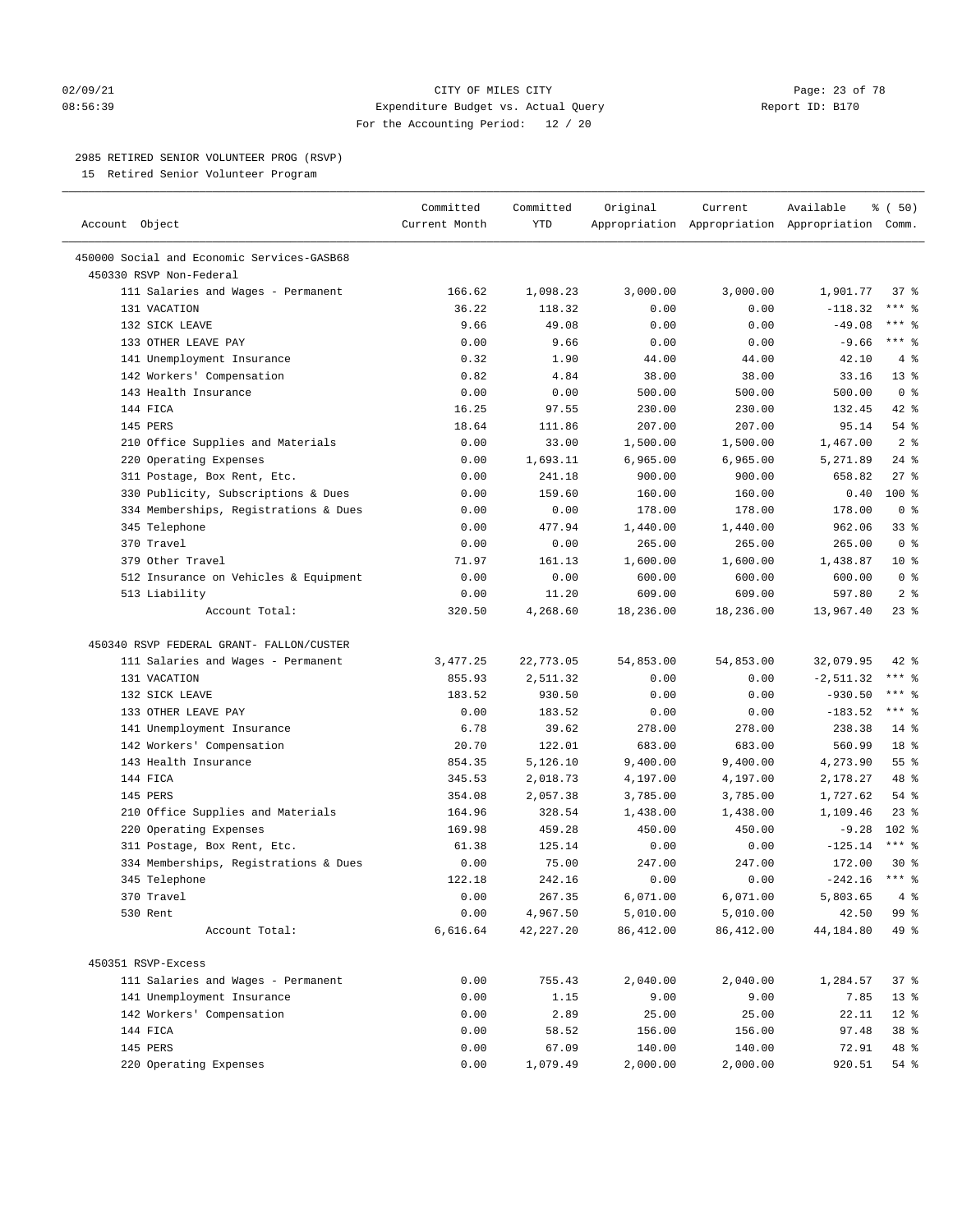#### $O2/09/21$  Page: 24 of 78 08:56:39 Expenditure Budget vs. Actual Query Report ID: B170 For the Accounting Period: 12 / 20

#### 2985 RETIRED SENIOR VOLUNTEER PROG (RSVP)

15 Retired Senior Volunteer Program

| Object<br>Account    | Committed<br>Current Month | Committed<br><b>YTD</b> | Original<br>Appropriation | Current<br>Appropriation | Available<br>Appropriation | $\frac{1}{6}$ (50)<br>Comm. |
|----------------------|----------------------------|-------------------------|---------------------------|--------------------------|----------------------------|-----------------------------|
| Account Total:       | 0.00                       | 1,964.57                | 4,370.00                  | 4,370.00                 | 2,405.43                   | $45$ %                      |
| Account Group Total: | 6,937.14                   | 48,460.37               | 109,018.00                | 109,018.00               | 60,557.63                  | 44 %                        |
| Organization Total:  | 6,937.14                   | 48,460.37               | 109,018.00                | 109,018.00               | 60,557.63                  | 44 %                        |
|                      |                            |                         |                           |                          |                            |                             |
| Fund Total:          | 6,937.14                   | 48,460.37               | 109,018.00                | 109,018.00               | 60,557.63                  | 44 %                        |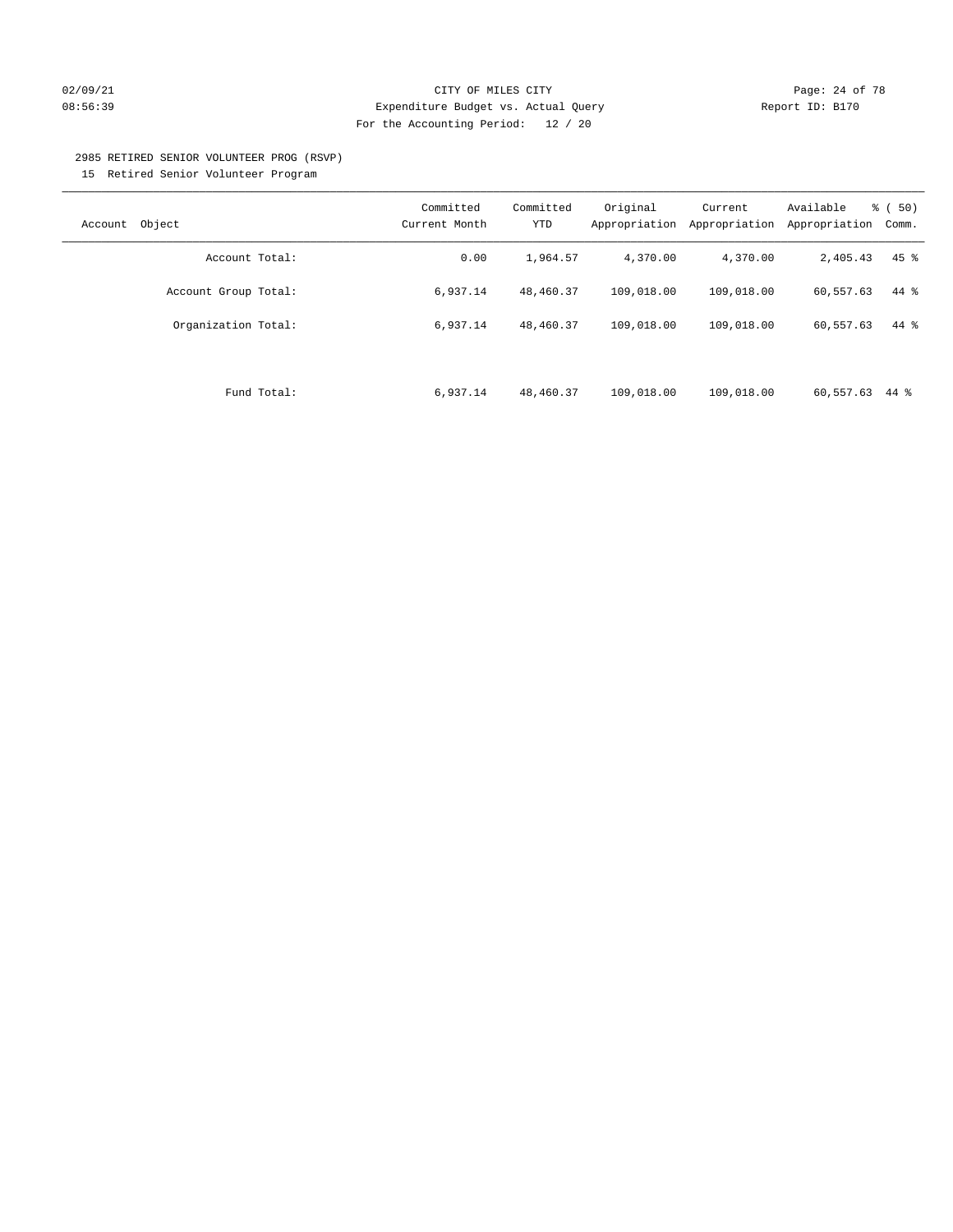#### 02/09/21 Page: 25 of 78 08:56:39 Expenditure Budget vs. Actual Query Report ID: B170 For the Accounting Period: 12 / 20

## 1000 GENERAL

16 Library

| Account Object                                                          | Committed<br>Current Month | Committed<br><b>YTD</b> | Original   | Current<br>Appropriation Appropriation | Available<br>Appropriation | % ( 50 )<br>Comm. |
|-------------------------------------------------------------------------|----------------------------|-------------------------|------------|----------------------------------------|----------------------------|-------------------|
| 520000 OTHER FINANCING USES<br>521000 Interfund Operating Transfers Out |                            |                         |            |                                        |                            |                   |
| 820 Transfers to Other Funds                                            | 25,829.58                  | 154,977.48              | 309,955.00 | 309,955.00                             | 154,977.52                 | 50%               |
| Account Total:                                                          | 25,829.58                  | 154,977.48              | 309,955.00 | 309,955.00                             | 154,977.52                 | $50*$             |
| Account Group Total:                                                    | 25,829.58                  | 154,977.48              | 309,955.00 | 309,955.00                             | 154,977.52                 | 50%               |
| Organization Total:                                                     | 25,829.58                  | 154,977.48              | 309,955.00 | 309,955.00                             | 154,977.52                 | 50%               |
| Fund Total:                                                             | 25,829.58                  | 154,977.48              | 309,955.00 | 309,955.00                             | 154,977.52                 | 50 %              |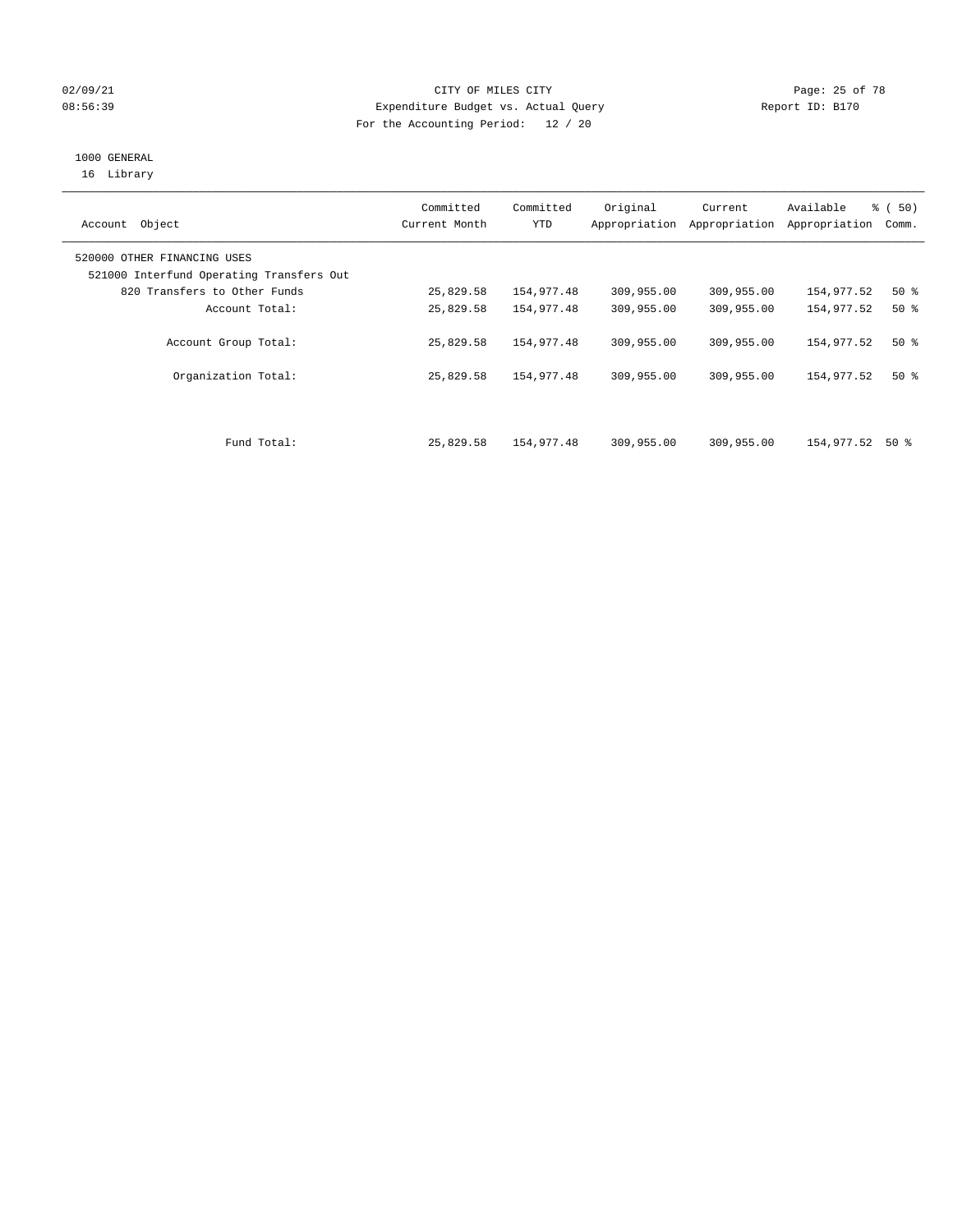#### 02/09/21 **CITY OF MILES CITY CITY CITY Page: 26 of 78** 08:56:39 Expenditure Budget vs. Actual Query Report ID: B170 For the Accounting Period: 12 / 20

————————————————————————————————————————————————————————————————————————————————————————————————————————————————————————————————————

## 2220 LIBRARY

16 Library

|                                                              | Committed     | Committed  | Original             | Current    | Available                                       | १ ( 50)         |  |
|--------------------------------------------------------------|---------------|------------|----------------------|------------|-------------------------------------------------|-----------------|--|
| Account Object                                               | Current Month | YTD        |                      |            | Appropriation Appropriation Appropriation Comm. |                 |  |
|                                                              |               |            |                      |            |                                                 |                 |  |
| 460000 CULTURE AND RECREATION-GASB68                         |               |            |                      |            |                                                 |                 |  |
| 460100 Library Services(16)                                  |               |            |                      |            |                                                 |                 |  |
| 111 Salaries and Wages - Permanent<br>121 OVERTIME-PERMANENT | 11,351.06     | 73,558.79  | 179,536.00<br>600.00 | 179,536.00 | 105,977.21                                      | 41 %            |  |
|                                                              | 0.00          | 0.00       |                      | 600.00     | 600.00                                          | 0 <sup>8</sup>  |  |
| 131 VACATION                                                 | 1,578.30      | 5,283.39   | 16,000.00            | 16,000.00  | 10,716.61                                       | $33$ $%$        |  |
| 132 SICK LEAVE                                               | 667.42        | 1,765.38   | 7,300.00             | 7,300.00   | 5,534.62                                        | $24$ %          |  |
| 133 OTHER LEAVE PAY                                          | 0.00          | 0.00       | 4,079.00             | 4,079.00   | 4,079.00                                        | 0 <sup>8</sup>  |  |
| 141 Unemployment Insurance                                   | 20.41         | 121.91     | 311.00               | 311.00     | 189.09                                          | 39 %<br>39 %    |  |
| 142 Workers' Compensation                                    | 51.44         | 307.27     | 785.00               | 785.00     | 477.73                                          |                 |  |
| 143 Health Insurance<br>144 FICA                             | 3,418.10      | 20,508.60  | 51,270.00            | 51,270.00  | 30,761.40                                       | 40 %            |  |
|                                                              | 1,037.21      | 6,194.64   | 15,875.00            | 15,875.00  | 9,680.36                                        | 39 %            |  |
| 145 PERS                                                     | 1,192.44      | 7,069.29   | 18,199.00            | 18,199.00  | 11,129.71                                       | 39 %            |  |
| 196 CLOTHING ALLOTMENT                                       | 0.00          | 600.00     | 750.00               | 750.00     | 150.00                                          | 80 %            |  |
| 210 Office Supplies and Materials                            | 0.00          | 183.57     | 500.00               | 500.00     | 316.43                                          | 37%             |  |
| 214 Small Items of Equipment                                 | 0.00          | 2,348.26   | 3,300.00             | 3,300.00   | 951.74                                          | 71 %            |  |
| 220 Operating Expenses                                       | 0.00          | 0.00       | 500.00               | 500.00     | 500.00                                          | 0 <sup>8</sup>  |  |
| 224 Janitorial Supplies                                      | 85.64         | 135.64     | 1,200.00             | 1,200.00   | 1,064.36                                        | $11*$           |  |
| 311 Postage, Box Rent, Etc.                                  | 191.48        | 502.64     | 1,500.00             | 1,500.00   | 997.36                                          | 34%             |  |
| 320 Printing, Duplicating, Typing &                          | 238.80        | 378.30     | 1,500.00             | 1,500.00   | 1,121.70                                        | 25%             |  |
| 334 Memberships, Registrations & Dues                        | 0.00          | 0.00       | 250.00               | 250.00     | 250.00                                          | 0 <sup>8</sup>  |  |
| 341 Electric Utility Services                                | 500.27        | 4,283.96   | 9,000.00             | 9,000.00   | 4,716.04                                        | 48 %            |  |
| 342 Water Utility Services                                   | 23.90         | 142.52     | 750.00               | 750.00     | 607.48                                          | 19 <sup>°</sup> |  |
| 343 Sewer Utility Services                                   | 28.16         | 167.86     | 500.00               | 500.00     | 332.14                                          | 34%             |  |
| 344 Gas Utility Service                                      | 262.36        | 592.79     | 5,000.00             | 5,000.00   | 4,407.21                                        | $12*$           |  |
| 345 Telephone                                                | 95.24         | 478.32     | 1,750.00             | 1,750.00   | 1,271.68                                        | 27%             |  |
| 346 Garbage Service                                          | 0.00          | 0.00       | 400.00               | 400.00     | 400.00                                          | 0 <sup>8</sup>  |  |
| 347 Internet                                                 | 128.30        | 653.09     | 2,500.00             | 2,500.00   | 1,846.91                                        | 26%             |  |
| 350 Professional Services                                    | 0.00          | 1,290.21   | 8,500.00             | 8,500.00   | 7,209.79                                        | 15 <sup>°</sup> |  |
| 360 Contr R & M                                              | 783.00        | 2,894.29   | 11,000.00            | 11,000.00  | 8,105.71                                        | 26%             |  |
| 370 Travel                                                   | 0.00          | 0.00       | 1,500.00             | 1,500.00   | 1,500.00                                        | 0 <sup>8</sup>  |  |
| 380 Training Services                                        | 0.00          | 0.00       | 1,000.00             | 1,000.00   | 1,000.00                                        | 0 <sup>8</sup>  |  |
| 382 Books                                                    | 1,021.48      | 4,714.85   | 15,000.00            | 15,000.00  | 10,285.15                                       | $31$ %          |  |
| 511 Insurance on Buildings                                   | 0.00          | 3,421.78   | 3,422.00             | 3,422.00   | 0.22                                            | 100 %           |  |
| 513 Liability                                                | 0.00          | 3,151.21   | 3,152.00             | 3,152.00   | 0.79                                            | $100$ %         |  |
| 920 Buildings                                                | 0.00          | 0.00       | 20,000.00            | 20,000.00  | 20,000.00                                       | 0 <sup>8</sup>  |  |
| Account Total:                                               | 22,675.01     | 140,748.56 | 386,929.00           | 386,929.00 | 246,180.44                                      | 36%             |  |
| Account Group Total:                                         | 22,675.01     | 140,748.56 | 386,929.00           | 386,929.00 | 246,180.44                                      | 36%             |  |
| 520000 OTHER FINANCING USES                                  |               |            |                      |            |                                                 |                 |  |
| 521000 Interfund Operating Transfers Out                     |               |            |                      |            |                                                 |                 |  |
| 820 Transfers to Other Funds                                 | 1,664.83      | 9,988.98   | 19,978.00            | 19,978.00  | 9,989.02                                        | 50%             |  |
| Account Total:                                               | 1,664.83      | 9,988.98   | 19,978.00            | 19,978.00  | 9,989.02                                        | 50%             |  |
|                                                              |               |            |                      |            |                                                 |                 |  |
| Account Group Total:                                         | 1,664.83      | 9,988.98   | 19,978.00            | 19,978.00  | 9,989.02                                        | 50%             |  |
| Organization Total:                                          | 24,339.84     | 150,737.54 | 406,907.00           | 406,907.00 | 256,169.46                                      | 37%             |  |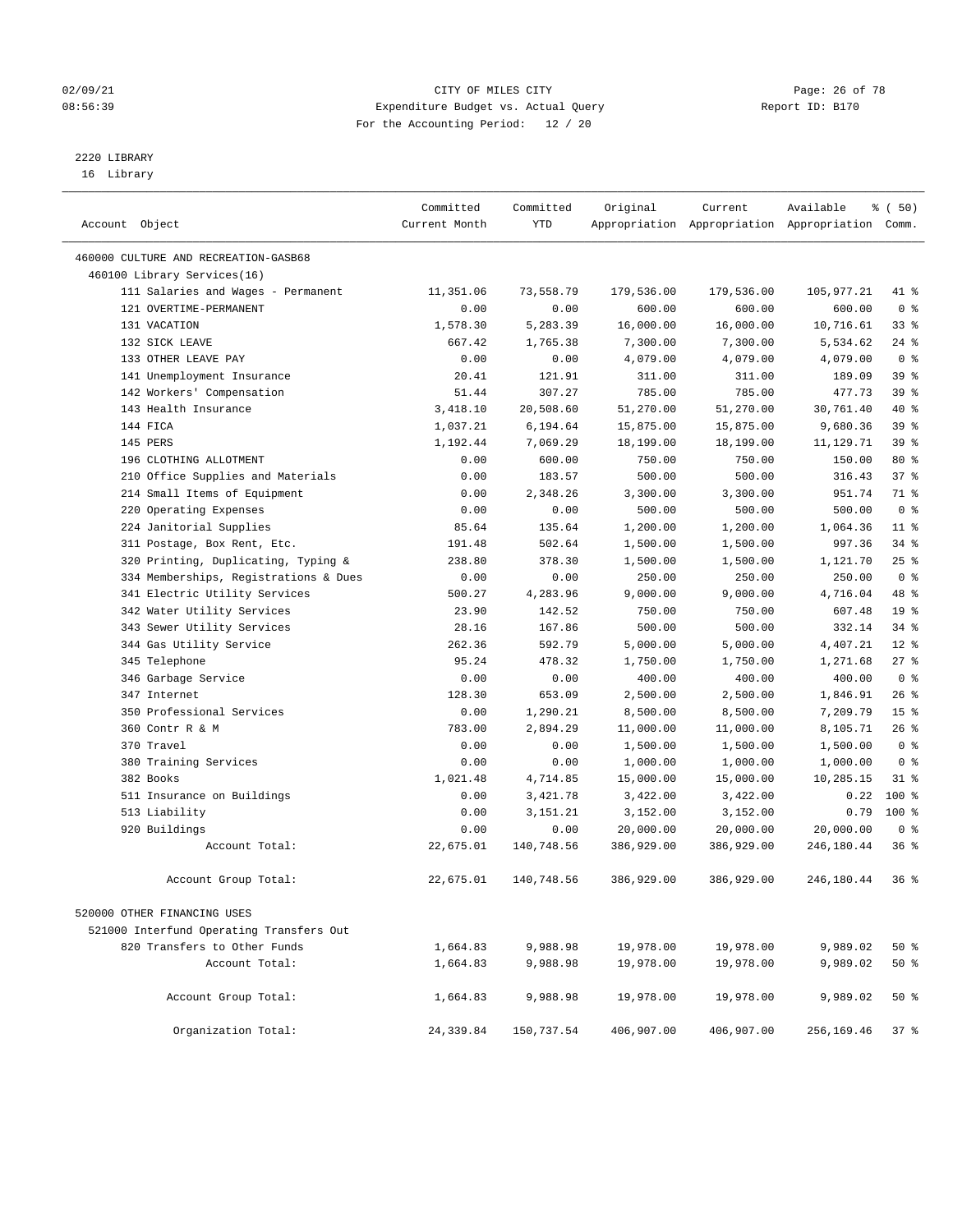#### 02/09/21 Page: 27 of 78 08:56:39 Expenditure Budget vs. Actual Query Report ID: B170 For the Accounting Period: 12 / 20

## 2220 LIBRARY

16 Library

| Account Object |             | Committed<br>Current Month | Committed<br><b>YTD</b> | Original   | Current<br>Appropriation Appropriation Appropriation Comm. | Available % (50) |  |
|----------------|-------------|----------------------------|-------------------------|------------|------------------------------------------------------------|------------------|--|
|                | Fund Total: | 24,339.84                  | 150,737.54              | 406,907.00 | 406,907.00                                                 | 256,169.46 37 %  |  |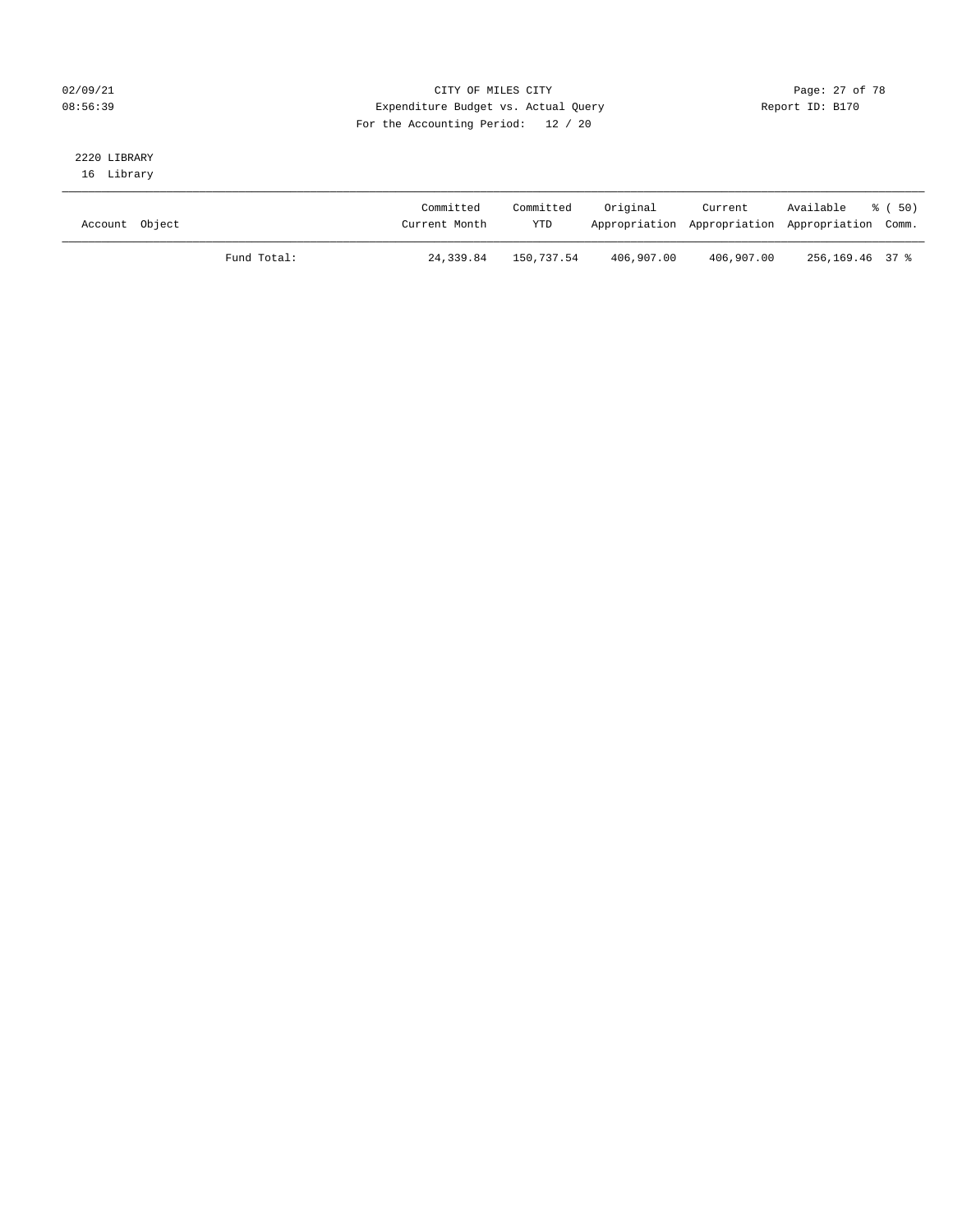#### 02/09/21 **Page: 28 of 78** CITY OF MILES CITY **Page: 28 of 78** 08:56:39 Expenditure Budget vs. Actual Query Report ID: B170 For the Accounting Period: 12 / 20

————————————————————————————————————————————————————————————————————————————————————————————————————————————————————————————————————

#### 2394 BUILDING CODE ENFORCEMENT

18 BUILDING INSPECTION

|                                           | Committed     | Committed  | Original   | Current    | Available                                       | % ( 50)         |  |
|-------------------------------------------|---------------|------------|------------|------------|-------------------------------------------------|-----------------|--|
| Account Object                            | Current Month | <b>YTD</b> |            |            | Appropriation Appropriation Appropriation Comm. |                 |  |
| 420000 PUBLIC SAFETY-GASB68               |               |            |            |            |                                                 |                 |  |
| 420531 Building Inspection                |               |            |            |            |                                                 |                 |  |
| 111 Salaries and Wages - Permanent        | 957.71        | 5,779.18   | 11,648.00  | 11,648.00  | 5,868.82                                        | 50%             |  |
| 121 OVERTIME-PERMANENT                    | 0.00          | 12.05      | 240.00     | 240.00     | 227.95                                          | 5 <sup>8</sup>  |  |
| 131 VACATION                              | 49.16         | 299.26     | 1,000.00   | 1,000.00   | 700.74                                          | $30*$           |  |
| 132 SICK LEAVE                            | 64.29         | 298.25     | 600.00     | 600.00     | 301.75                                          | 50%             |  |
| 133 OTHER LEAVE PAY                       | 10.39         | 47.11      | 255.00     | 255.00     | 207.89                                          | 18 <sup>°</sup> |  |
| 141 Unemployment Insurance                | 1.64          | 9.76       | 21.00      | 21.00      | 11.24                                           | 46 %            |  |
| 142 Workers' Compensation                 | 9.44          | 56.42      | 375.00     | 375.00     | 318.58                                          | 15 <sup>°</sup> |  |
| 143 Health Insurance                      | 256.33        | 1,538.02   | 3,076.00   | 3,076.00   | 1,537.98                                        | 50%             |  |
| 144 FICA                                  | 82.44         | 493.98     | 1,051.00   | 1,051.00   | 557.02                                          | 47 %            |  |
| 145 PERS                                  | 94.86         | 564.43     | 1,205.00   | 1,205.00   | 640.57                                          | 47 %            |  |
| 196 CLOTHING ALLOTMENT                    | 0.00          | 45.00      | 45.00      | 45.00      | 0.00                                            | 100%            |  |
| 210 Office Supplies and Materials         | 11.01         | 93.69      | 3,000.00   | 3,000.00   | 2,906.31                                        | 3%              |  |
| 214 Small Items of Equipment              | 0.00          | 155.72     | 4,000.00   | 4,000.00   | 3,844.28                                        | 4%              |  |
| 220 Operating Expenses                    | 0.00          | 0.00       | 3,000.00   | 3,000.00   | 3,000.00                                        | 0 <sup>8</sup>  |  |
| 311 Postage, Box Rent, Etc.               | 229.35        | 544.95     | 600.00     | 600.00     | 55.05                                           | 91 %            |  |
| 320 Printing, Duplicating, Typing &       | 0.00          | 0.00       | 500.00     | 500.00     | 500.00                                          | 0 <sup>8</sup>  |  |
| 330 Publicity, Subscriptions & Dues       | 0.00          | 0.00       | 500.00     | 500.00     | 500.00                                          | 0 <sup>8</sup>  |  |
| 331 Publication of Formal & Legal Notices | 0.00          | 278.74     | 1,000.00   | 1,000.00   | 721.26                                          | $28$ %          |  |
| 334 Memberships, Registrations & Dues     | 0.00          | 247.00     | 400.00     | 400.00     | 153.00                                          | 62 %            |  |
| 345 Telephone                             | 45.98         | 231.25     | 500.00     | 500.00     | 268.75                                          | 46 %            |  |
| 347 Internet                              | 0.00          | 0.00       | 200.00     | 200.00     | 200.00                                          | 0 <sup>8</sup>  |  |
| 350 Professional Services                 | 0.00          | 37,826.54  | 130,000.00 | 130,000.00 | 92,173.46                                       | $29$ %          |  |
| 360 Contr R & M                           | 148.20        | 3,055.16   | 15,000.00  | 15,000.00  | 11,944.84                                       | $20*$           |  |
| 380 Training Services                     | 0.00          | 0.00       | 6,000.00   | 6,000.00   | 6,000.00                                        | 0 <sup>8</sup>  |  |
| 382 Books                                 | 0.00          | 0.00       | 6,000.00   | 6,000.00   | 6,000.00                                        | 0 <sup>8</sup>  |  |
| 531 Building & Office Rental              | 200.00        | 1,200.00   | 2,000.00   | 2,000.00   | 800.00                                          | 60 %            |  |
| 540 Special Assessments                   | 0.00          | 0.00       | 800.00     | 800.00     | 800.00                                          | 0 <sup>8</sup>  |  |
| Account Total:                            | 2,160.80      | 52,776.51  | 193,016.00 | 193,016.00 | 140,239.49                                      | $27$ %          |  |
| Account Group Total:                      | 2,160.80      | 52,776.51  | 193,016.00 | 193,016.00 | 140,239.49                                      | $27$ %          |  |
| 510000 MISCELLANEOUS                      |               |            |            |            |                                                 |                 |  |
| 510330 Comprehensive Liability Insurance  |               |            |            |            |                                                 |                 |  |
| 513 Liability                             | 0.00          | 238.00     | 238.00     | 238.00     | 0.00                                            | $100*$          |  |
| Account Total:                            | 0.00          | 238.00     | 238.00     | 238.00     |                                                 | $0.00$ 100 %    |  |
| Account Group Total:                      | 0.00          | 238.00     | 238.00     | 238.00     |                                                 | $0.00$ 100 %    |  |
| 520000 OTHER FINANCING USES               |               |            |            |            |                                                 |                 |  |
| 521000 Interfund Operating Transfers Out  |               |            |            |            |                                                 |                 |  |
| 820 Transfers to Other Funds              | 453.33        | 2,719.98   | 5,440.00   | 5,440.00   | 2,720.02                                        | 50%             |  |
| Account Total:                            | 453.33        | 2,719.98   | 5,440.00   | 5,440.00   | 2,720.02                                        | 50%             |  |
| Account Group Total:                      | 453.33        | 2,719.98   | 5,440.00   | 5,440.00   | 2,720.02                                        | 50%             |  |
|                                           |               |            |            |            |                                                 |                 |  |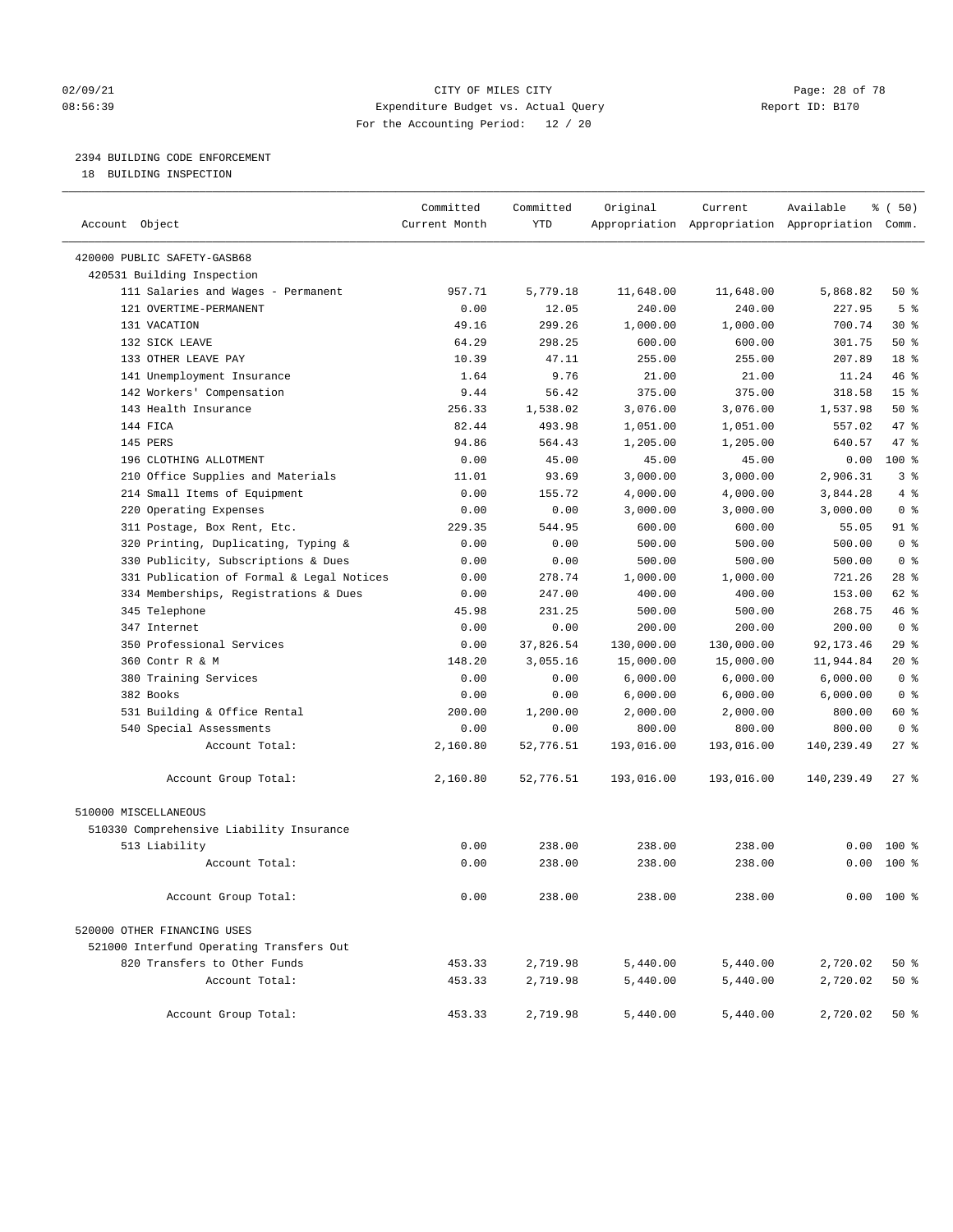#### 02/09/21 **Page: 29 of 78** CITY OF MILES CITY **Page: 29 of 78** 08:56:39 Expenditure Budget vs. Actual Query Report ID: B170 For the Accounting Period: 12 / 20

#### 2394 BUILDING CODE ENFORCEMENT

18 BUILDING INSPECTION

| Account Object      | Committed<br>Current Month | Committed<br>YTD | Original   | Current<br>Appropriation Appropriation | Available<br>Appropriation Comm. | 8 ( 50)  |
|---------------------|----------------------------|------------------|------------|----------------------------------------|----------------------------------|----------|
| Organization Total: | 2,614.13                   | 55,734.49        | 198,694.00 | 198,694.00                             | 142,959.51                       | $28$ $%$ |
| Fund Total:         | 2,614.13                   | 55,734.49        | 198,694.00 | 198,694.00                             | 142,959.51 28 %                  |          |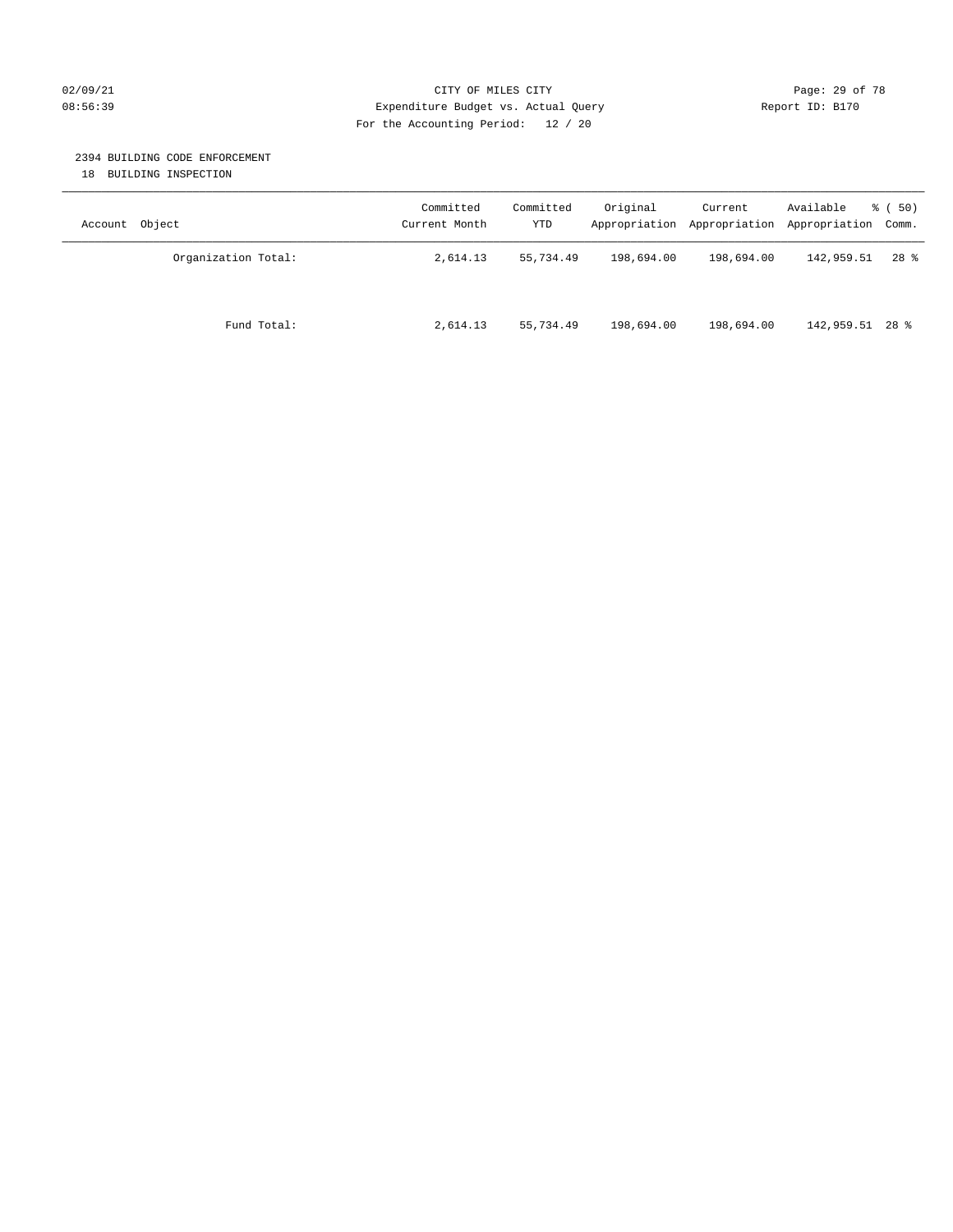#### 02/09/21 **Page: 30 of 78** CITY OF MILES CITY **Page: 30 of 78** 08:56:39 Expenditure Budget vs. Actual Query Report ID: B170 For the Accounting Period: 12 / 20

# 2372 Permissive Medical Levy

20 Permissive Medical Levy

| Account Object                                                          | Committed<br>Current Month | Committed<br><b>YTD</b> | Original   | Current<br>Appropriation Appropriation | Available<br>Appropriation | % ( 50 )<br>Comm. |
|-------------------------------------------------------------------------|----------------------------|-------------------------|------------|----------------------------------------|----------------------------|-------------------|
| 520000 OTHER FINANCING USES<br>521000 Interfund Operating Transfers Out |                            |                         |            |                                        |                            |                   |
| 820 Transfers to Other Funds                                            | 0.00                       | 0.00                    | 287,119.00 | 287,119.00                             | 287,119.00                 | 0 <sup>8</sup>    |
| Account Total:                                                          | 0.00                       | 0.00                    | 287,119.00 | 287,119.00                             | 287,119.00                 | 0 <sup>8</sup>    |
| Account Group Total:                                                    | 0.00                       | 0.00                    | 287,119.00 | 287,119.00                             | 287,119.00                 | 0 <sup>8</sup>    |
| Organization Total:                                                     | 0.00                       | 0.00                    | 287,119.00 | 287,119.00                             | 287,119.00                 | 0 <sup>8</sup>    |
|                                                                         |                            |                         |            |                                        |                            |                   |
| Fund Total:                                                             | 0.00                       | 0.00                    | 287,119.00 | 287,119.00                             | 287,119.00                 | 0 %               |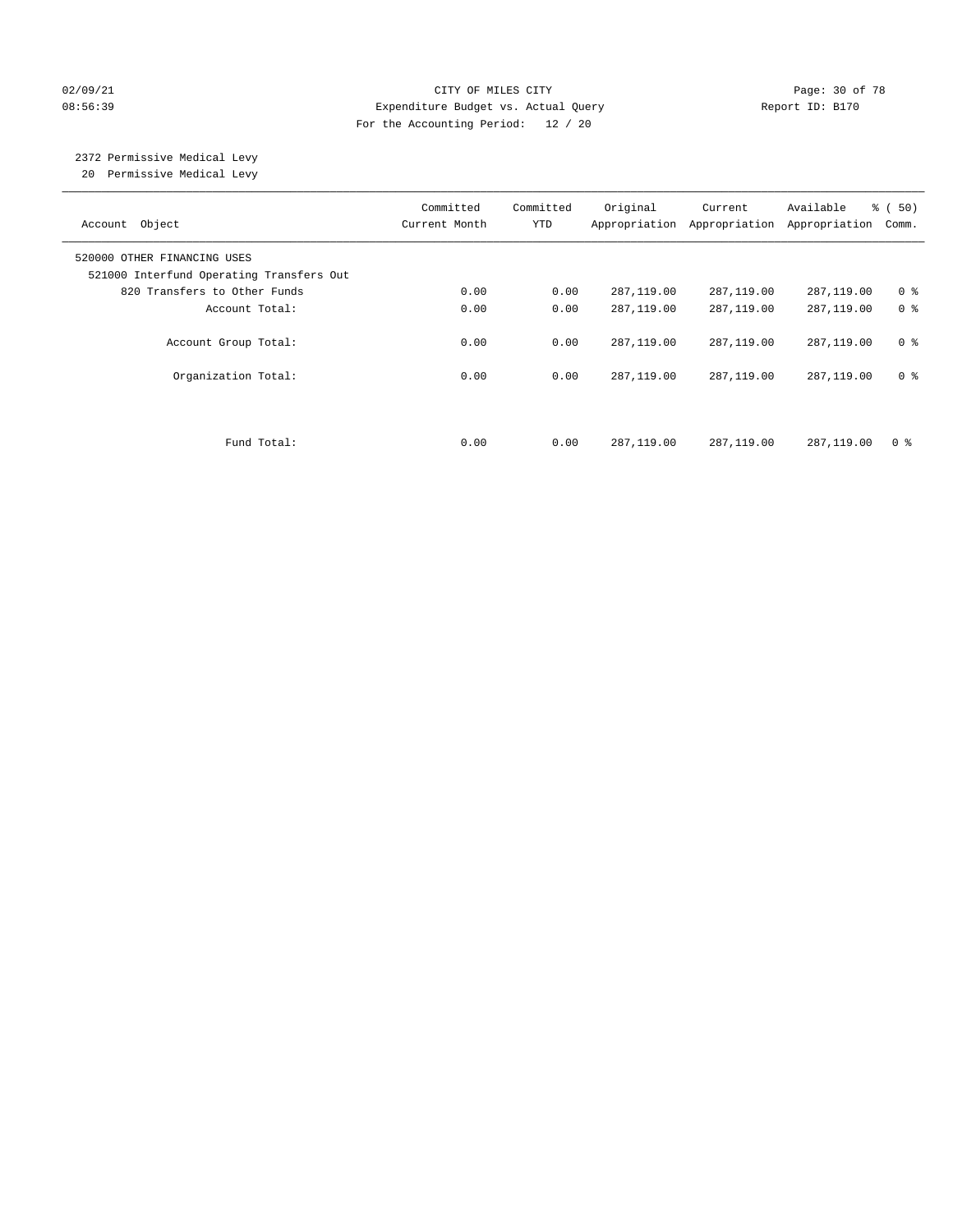#### 02/09/21 Page: 31 of 78 CITY OF MILES CITY CHEMIC PAGE: 31 of 78 08:56:39 Expenditure Budget vs. Actual Query Report ID: B170 For the Accounting Period: 12 / 20

#### 1000 GENERAL

21 Animal Control

| Account Object              |                                          | Committed<br>Current Month | Committed<br><b>YTD</b> | Original  | Current   | Available<br>Appropriation Appropriation Appropriation Comm. | % (50)         |
|-----------------------------|------------------------------------------|----------------------------|-------------------------|-----------|-----------|--------------------------------------------------------------|----------------|
| 440000 PUBLIC HEALTH-GASB68 |                                          |                            |                         |           |           |                                                              |                |
|                             | 440600 Animal Control Services (21)      |                            |                         |           |           |                                                              |                |
|                             | 111 Salaries and Wages - Permanent       | 3,119.04                   | 19,822.32               | 45,056.00 | 45,056.00 | 25, 233.68                                                   | 44 %           |
|                             | 121 OVERTIME-PERMANENT                   | 0.00                       | 0.00                    | 500.00    | 500.00    | 500.00                                                       | 0 <sup>8</sup> |
| 131 VACATION                |                                          | 492.48                     | 1,785.24                | 1,500.00  | 1,500.00  | $-285.24$                                                    | 119.8          |
| 132 SICK LEAVE              |                                          | 0.00                       | 0.00                    | 700.00    | 700.00    | 700.00                                                       | 0 <sup>8</sup> |
| 133 OTHER LEAVE PAY         |                                          | 0.00                       | 164.16                  | 500.00    | 500.00    | 335.84                                                       | 33%            |
| 134 HOLIDAY PAY             |                                          | 0.00                       | 0.00                    | 300.00    | 300.00    | 300.00                                                       | 0 <sup>8</sup> |
|                             | 141 Unemployment Insurance               | 5.42                       | 33.31                   | 73.00     | 73.00     | 39.69                                                        | 46 %           |
|                             | 142 Workers' Compensation                | 162.90                     | 999.11                  | 2,452.00  | 2,452.00  | 1,452.89                                                     | 41 %           |
| 143 Health Insurance        |                                          | 854.70                     | 5,128.20                | 10,254.00 | 10,254.00 | 5,125.80                                                     | 50%            |
| 144 FICA                    |                                          | 276.28                     | 1,698.81                | 3,715.00  | 3,715.00  | 2,016.19                                                     | 46%            |
| 145 PERS                    |                                          | 316.74                     | 1,909.42                | 3,622.00  | 3,622.00  | 1,712.58                                                     | 53%            |
|                             | 196 CLOTHING ALLOTMENT                   | 0.00                       | 435.00                  | 807.00    | 807.00    | 372.00                                                       | 54%            |
|                             | 210 Office Supplies and Materials        | 0.00                       | 0.00                    | 150.00    | 150.00    | 150.00                                                       | 0 <sup>8</sup> |
|                             | 214 Small Items of Equipment             | 0.00                       | 0.00                    | 400.00    | 400.00    | 400.00                                                       | 0 <sup>8</sup> |
|                             | 220 Operating Expenses                   | 43.69                      | 760.88                  | 1,200.00  | 1,200.00  | 439.12                                                       | 63 %           |
|                             | 230 Repair and Maintenance Supplies      | 0.00                       | 0.00                    | 250.00    | 250.00    | 250.00                                                       | 0 <sup>8</sup> |
|                             | 231 Gas, Oil, Diesel Fuel, Grease, etc.  | 63.14                      | 946.76                  | 1,400.00  | 1,400.00  | 453.24                                                       | 68 %           |
|                             | 311 Postage, Box Rent, Etc.              | 8.20                       | 103.05                  | 80.00     | 80.00     | $-23.05$                                                     | $129$ %        |
|                             | 320 Printing, Duplicating, Typing &      | 0.00                       | 0.00                    | 25.00     | 25.00     | 25.00                                                        | 0 <sup>8</sup> |
|                             | 330 Publicity, Subscriptions & Dues      | 0.00                       | 0.00                    | 25.00     | 25.00     | 25.00                                                        | 0 <sup>8</sup> |
|                             | 341 Electric Utility Services            | 56.85                      | 441.97                  | 529.00    | 529.00    | 87.03                                                        | 84 %           |
|                             | 342 Water Utility Services               | 23.90                      | 142.52                  | 350.00    | 350.00    | 207.48                                                       | 41 %           |
|                             | 343 Sewer Utility Services               | 28.16                      | 167.86                  | 150.00    | 150.00    | $-17.86$                                                     | 112 %          |
|                             | 344 Gas Utility Service                  | 50.52                      | 168.19                  | 635.00    | 635.00    | 466.81                                                       | 26%            |
| 345 Telephone               |                                          | 41.17                      | 207.20                  | 500.00    | 500.00    | 292.80                                                       | 41.8           |
| 347 Internet                |                                          | 44.95                      | 224.75                  | 560.00    | 560.00    | 335.25                                                       | 40 %           |
|                             | 350 Professional Services                | 534.02                     | 2,946.31                | 3,000.00  | 3,000.00  | 53.69                                                        | 98 %           |
|                             | 366 R&M Vehicles - Police/Animal Control | 0.00                       | 0.00                    | 100.00    | 100.00    | 100.00                                                       | 0 <sup>8</sup> |
| 370 Travel                  |                                          | 0.00                       | 0.00                    | 200.00    | 200.00    | 200.00                                                       | 0 <sup>8</sup> |
|                             | 380 Training Services                    | 0.00                       | 0.00                    | 100.00    | 100.00    | 100.00                                                       | 0 <sup>8</sup> |
|                             | 511 Insurance on Buildings               | 0.00                       | 97.54                   | 98.00     | 98.00     | 0.46                                                         | 100 %          |
|                             | Account Total:                           | 6,122.16                   | 38,182.60               | 79,231.00 | 79,231.00 | 41,048.40                                                    | 48 %           |
|                             | Account Group Total:                     | 6,122.16                   | 38,182.60               | 79,231.00 | 79,231.00 | 41,048.40                                                    | 48 %           |
|                             | Organization Total:                      | 6,122.16                   | 38,182.60               | 79,231.00 | 79,231.00 | 41,048.40                                                    | 48 %           |
|                             | Fund Total:                              | 6,122.16                   | 38,182.60               | 79,231.00 | 79,231.00 | 41,048.40                                                    | $48$ %         |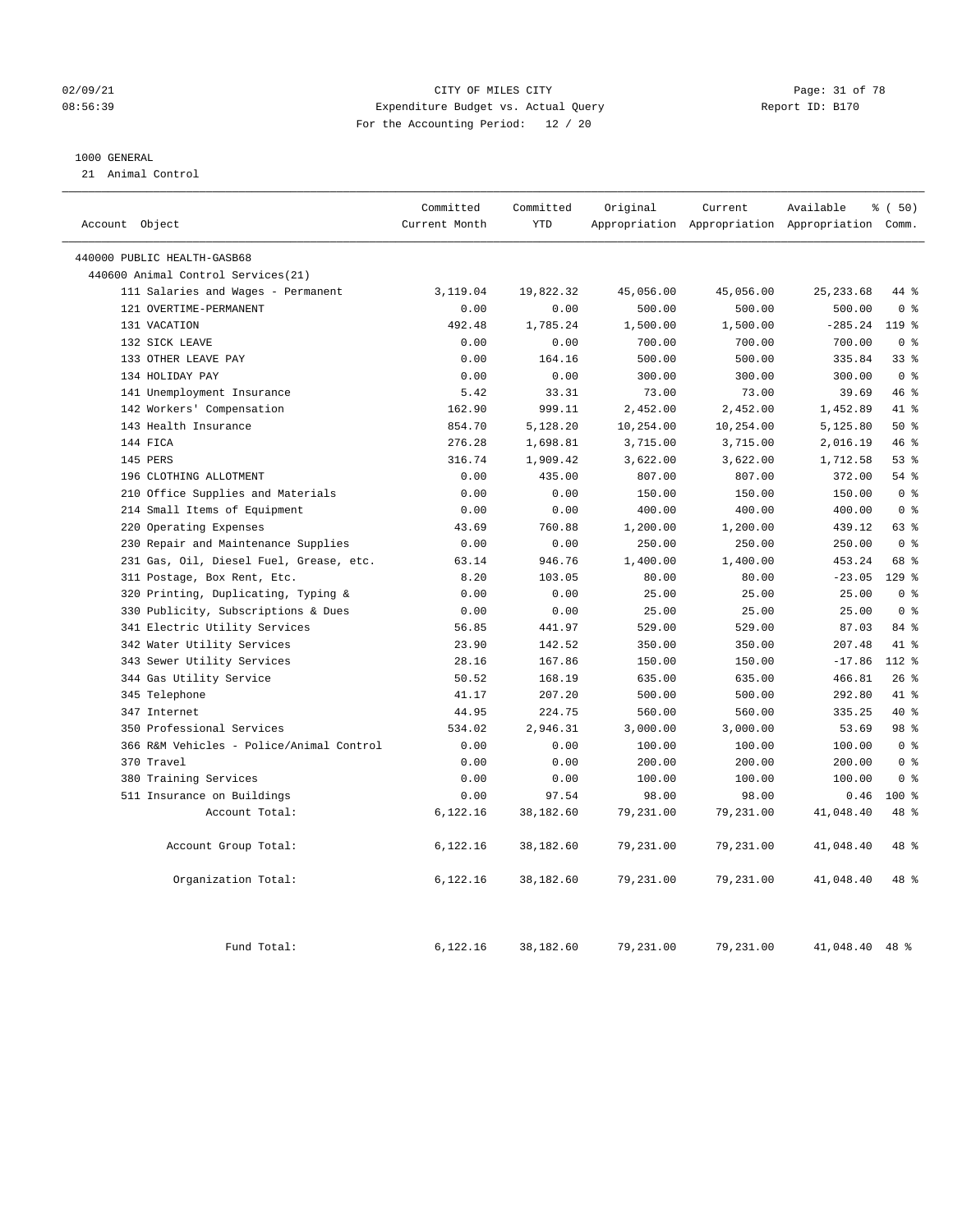#### 02/09/21 **CITY OF MILES CITY CITY CITY Page: 32 of 78** 08:56:39 Expenditure Budget vs. Actual Query Report ID: B170 For the Accounting Period: 12 / 20

————————————————————————————————————————————————————————————————————————————————————————————————————————————————————————————————————

#### 5210 WATER UTILITY

22 Water Plant

|                                               | Committed     | Committed  | Original   | Current    | Available                                       | 8 ( 50)         |
|-----------------------------------------------|---------------|------------|------------|------------|-------------------------------------------------|-----------------|
| Account Object                                | Current Month | YTD        |            |            | Appropriation Appropriation Appropriation Comm. |                 |
| 430000 Public Works-GASB68                    |               |            |            |            |                                                 |                 |
| 430530 Water Source of Supply and Pumping(22) |               |            |            |            |                                                 |                 |
| 111 Salaries and Wages - Permanent            | 21,486.57     | 127,817.39 | 254,576.00 | 254,576.00 | 126,758.61                                      | 50%             |
| 121 OVERTIME-PERMANENT                        | 1,430.51      | 4,575.54   | 10,300.00  | 10,300.00  | 5,724.46                                        | 44 %            |
| 131 VACATION                                  | 795.25        | 9,078.27   | 19,500.00  | 19,500.00  | 10,421.73                                       | 47 %            |
| 132 SICK LEAVE                                | 703.46        | 1,628.30   | 5,500.00   | 5,500.00   | 3,871.70                                        | $30*$           |
| 133 OTHER LEAVE PAY                           | 129.74        | 1,731.86   | 3,162.00   | 3,162.00   | 1,430.14                                        | 55 %            |
| 134 HOLIDAY PAY                               | 517.26        | 3,124.26   | 5,400.00   | 5,400.00   | 2,275.74                                        | 58 %            |
| 141 Unemployment Insurance                    | 37.62         | 223.51     | 448.00     | 448.00     | 224.49                                          | 50%             |
| 142 Workers' Compensation                     | 1,379.90      | 8,300.75   | 15,134.00  | 15,134.00  | 6,833.25                                        | $55$ $%$        |
| 143 Health Insurance                          | 4,785.89      | 28,715.44  | 59,268.00  | 59,268.00  | 30,552.56                                       | 48 %            |
| 144 FICA                                      | 1,825.59      | 10,836.06  | 22,831.00  | 22,831.00  | 11,994.94                                       | 47 %            |
| 145 PERS                                      | 2,198.01      | 12,764.17  | 26,173.00  | 26,173.00  | 13,408.83                                       | 49 %            |
| 196 CLOTHING ALLOTMENT                        | 0.00          | 885.00     | 950.00     | 950.00     | 65.00                                           | 93%             |
| 210 Office Supplies and Materials             | 0.00          | 3.78       | 250.00     | 250.00     | 246.22                                          | 2 <sup>8</sup>  |
| 214 Small Items of Equipment                  | 0.00          | 2,174.95   | 12,000.00  | 12,000.00  | 9,825.05                                        | 18 <sup>8</sup> |
| 220 Operating Expenses                        | 68.95         | 1,123.59   | 2,500.00   | 2,500.00   | 1,376.41                                        | 45 %            |
| 222 Chemicals, Lab & Med Supplies             | 0.00          | 0.00       | 250.00     | 250.00     | 250.00                                          | 0 <sup>8</sup>  |
| 226 Clothing and Uniforms                     | 0.00          | 89.32      | 600.00     | 600.00     | 510.68                                          | 15 <sup>8</sup> |
| 230 Repair and Maintenance Supplies           | 375.73        | 3,698.77   | 10,000.00  | 10,000.00  | 6,301.23                                        | 37%             |
| 231 Gas, Oil, Diesel Fuel, Grease, etc.       | 78.90         | 570.80     | 2,000.00   | 2,000.00   | 1,429.20                                        | $29$ %          |
| 241 Consumable Tools                          | 0.00          | 0.00       | 200.00     | 200.00     | 200.00                                          | 0 <sup>8</sup>  |
| 311 Postage, Box Rent, Etc.                   | 0.00          | 2.05       | 50.00      | 50.00      | 47.95                                           | 4%              |
| 330 Publicity, Subscriptions & Dues           | 0.00          | 0.00       | 750.00     | 750.00     | 750.00                                          | 0 <sup>8</sup>  |
| 334 Memberships, Registrations & Dues         | 75.00         | 75.00      | 200.00     | 200.00     | 125.00                                          | 38 <sup>8</sup> |
| 341 Electric Utility Services                 | 5,094.26      | 37, 377.51 | 73,000.00  | 73,000.00  | 35,622.49                                       | 51 %            |
| 344 Gas Utility Service                       | 1,498.27      | 2,484.15   | 10,000.00  | 10,000.00  | 7,515.85                                        | $25$ %          |
| 345 Telephone                                 | 53.26         | 267.65     | 1,000.00   | 1,000.00   | 732.35                                          | $27$ %          |
| 346 Garbage Service                           | 0.00          | 71.12      | 750.00     | 750.00     | 678.88                                          | 9%              |
| 347 Internet                                  | 22.82         | 114.10     | 1,000.00   | 1,000.00   | 885.90                                          | $11$ %          |
| 350 Professional Services                     | 0.00          | 614.00     | 1,000.00   | 1,000.00   | 386.00                                          | 61 %            |
| 352 Wtr/Swr Lab Testing                       | 0.00          | 0.00       | 1,000.00   | 1,000.00   | 1,000.00                                        | 0 <sup>8</sup>  |
| 357 Architectual, Engineering Serv Etc.       | 0.00          | 0.00       | 8,000.00   | 8,000.00   | 8,000.00                                        | 0 <sup>8</sup>  |
| 360 Contr R & M                               | 19.50         | 10,800.16  | 148,000.00 | 148,000.00 | 137,199.84                                      | 7 %             |
| 363 R&M Vehicles/Equip/Labor-PW               | 459.91        | 2,109.93   | 2,500.00   | 2,500.00   | 390.07                                          | 84 %            |
| 369 Other Repair and Maintenance              | 0.00          | 0.00       | 2,000.00   | 2,000.00   | 2,000.00                                        | 0 <sup>8</sup>  |
| 370 Travel                                    | 0.00          | 0.00       | 1,000.00   | 1,000.00   | 1,000.00                                        | 0 <sup>8</sup>  |
| 380 Training Services                         | 0.00          | 0.00       | 1,500.00   | 1,500.00   | 1,500.00                                        | 0 <sup>8</sup>  |
| 382 Books                                     | 0.00          | 0.00       | 200.00     | 200.00     | 200.00                                          | 0 <sup>8</sup>  |
| 400 BUILDING MATERIALS                        | 0.00          | 0.00       | 500.00     | 500.00     | 500.00                                          | 0 <sup>8</sup>  |
| 511 Insurance on Buildings                    | 0.00          | 10,503.38  | 10,882.00  | 10,882.00  | 378.62                                          | 97%             |
| 512 Insurance on Vehicles & Equipment         | 0.00          | 176.66     | 177.00     | 177.00     | 0.34                                            | 100 %           |
| 940 Machinery & Equipment                     | 0.00          | 0.00       | 80,000.00  | 80,000.00  | 80,000.00                                       | 0 <sup>8</sup>  |
| Account Total:                                | 43,036.40     | 281,937.47 | 794,551.00 | 794,551.00 | 512,613.53                                      | 35%             |
| Account Group Total:                          | 43,036.40     | 281,937.47 | 794,551.00 | 794,551.00 | 512,613.53                                      | 35 <sub>8</sub> |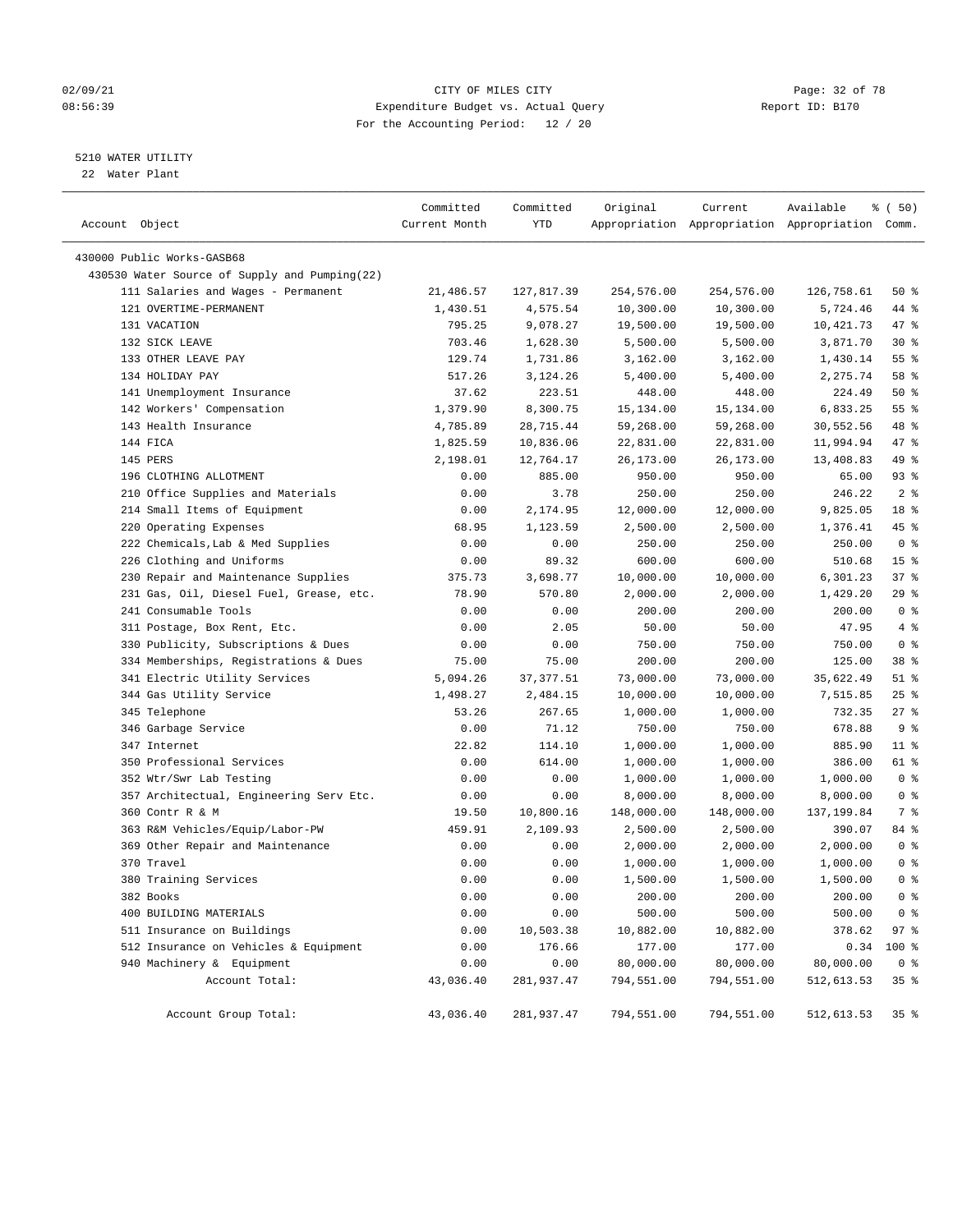#### 02/09/21 **CITY OF MILES CITY CITY CITY Page: 33 of 78** 08:56:39 Expenditure Budget vs. Actual Query Report ID: B170 For the Accounting Period: 12 / 20

#### 5210 WATER UTILITY 22 Water Plant

| Account Object |                     | Committed<br>Current Month | Committed<br>YTD | Original   | Current    | Available<br>Appropriation Appropriation Appropriation Comm. | - 8 ( 50) |
|----------------|---------------------|----------------------------|------------------|------------|------------|--------------------------------------------------------------|-----------|
|                | Organization Total: | 43,036.40                  | 281,937.47       | 794,551.00 | 794,551.00 | $512,613.53$ 35 %                                            |           |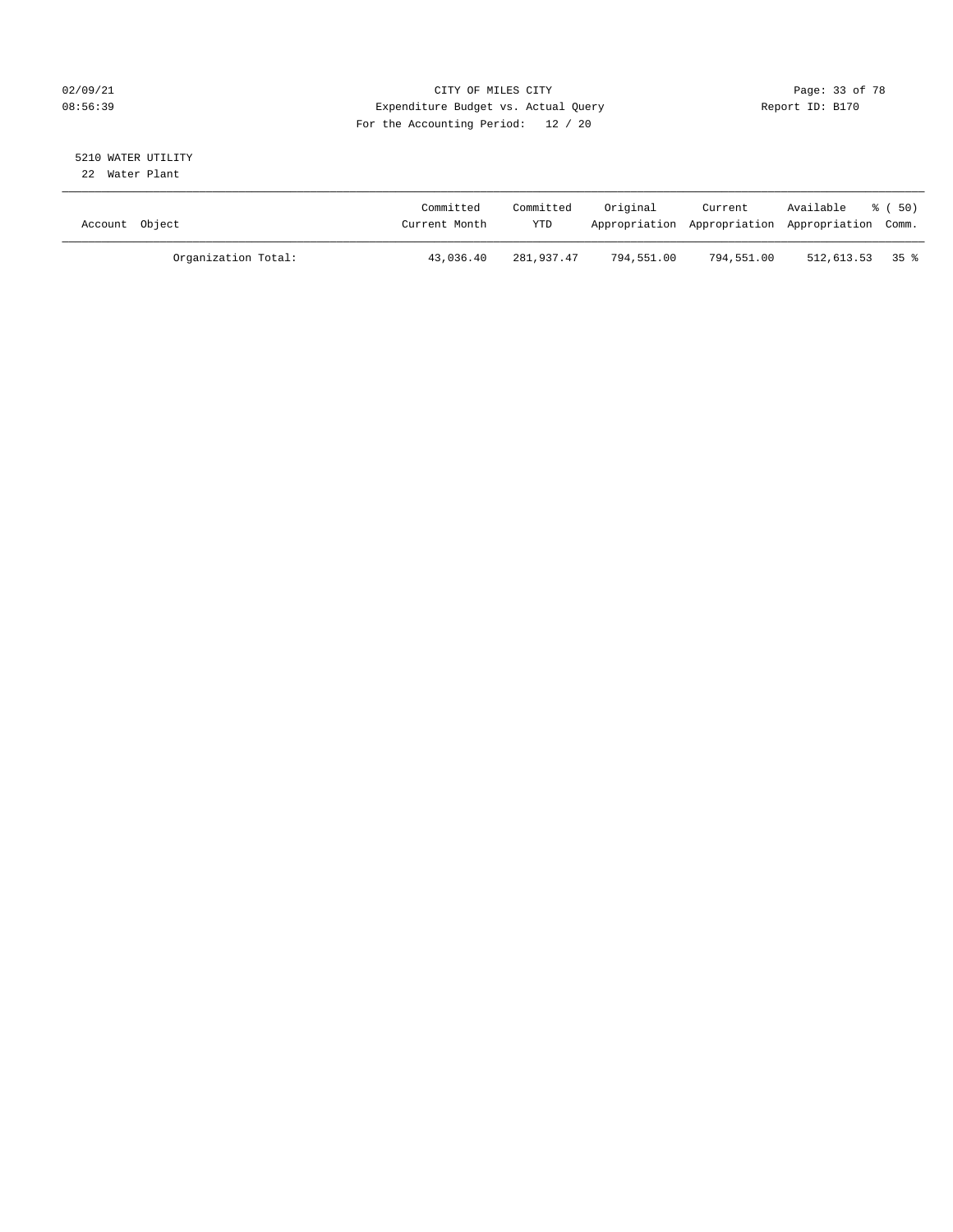#### 02/09/21 Page: 34 of 78 08:56:39 Expenditure Budget vs. Actual Query Report ID: B170 For the Accounting Period: 12 / 20

————————————————————————————————————————————————————————————————————————————————————————————————————————————————————————————————————

#### 5210 WATER UTILITY

23 Water Lines

|                                           | Committed     | Committed                    | Original           | Current               | Available                                       | % (50)         |
|-------------------------------------------|---------------|------------------------------|--------------------|-----------------------|-------------------------------------------------|----------------|
| Account Object                            | Current Month | YTD                          |                    |                       | Appropriation Appropriation Appropriation Comm. |                |
|                                           |               |                              |                    |                       |                                                 |                |
| 430000 Public Works-GASB68                |               |                              |                    |                       |                                                 |                |
| 430550 Transmission and Distribution(23)  |               |                              |                    |                       |                                                 |                |
| 111 Salaries and Wages - Permanent        | 12,763.61     | 76,534.82                    | 157,740.00         | 157,740.00            | 81,205.18                                       | 49 %           |
| 121 OVERTIME-PERMANENT                    | 838.93        | 2,010.80                     | 10,200.00          | 10,200.00             | 8,189.20                                        | $20*$          |
| 131 VACATION                              | 812.72        | 5,180.61                     | 7,600.00           | 7,600.00              | 2,419.39                                        | 68 %           |
| 132 SICK LEAVE                            | 642.99        | 2,702.11                     | 5,000.00           | 5,000.00              | 2,297.89                                        | $54$ %         |
| 133 OTHER LEAVE PAY                       | 10.00         | 1,337.27                     | 1,432.00           | 1,432.00              | 94.73                                           | 93%            |
| 134 HOLIDAY PAY                           | 48.74         | 48.74                        | 2,100.00           | 2,100.00              | 2,051.26                                        | 2 <sup>8</sup> |
| 141 Unemployment Insurance                | 22.67         | 132.55                       | 276.00             | 276.00                | 143.45                                          | 48 %           |
| 142 Workers' Compensation                 | 780.07        | 4,593.77                     | 8,154.00           | 8,154.00              | 3,560.23                                        | 56%            |
| 143 Health Insurance                      | 3,212.81      | 19,276.96                    | 36,709.00          | 36,709.00             | 17,432.04                                       | 53%            |
| 144 FICA                                  | 1,113.76      | 6,504.91                     | 14,081.00          | 14,081.00             | 7,576.09                                        | 46 %           |
| 145 PERS                                  | 1,325.73      | 7,610.44                     | 16,143.00          | 16,143.00             | 8,532.56                                        | 47 %           |
| 196 CLOTHING ALLOTMENT                    | 0.00          | 564.00                       | 800.00             | 800.00                | 236.00                                          | 71 %           |
| 210 Office Supplies and Materials         | 357.64        | 385.63                       | 750.00             | 750.00                | 364.37                                          | $51$ %         |
| 214 Small Items of Equipment              | 130.12        | 8,931.41                     | 78,000.00          | 78,000.00             | 69,068.59                                       | $11$ %         |
| 220 Operating Expenses                    | 5,194.81      | 9,084.31                     | 35,000.00          | 35,000.00             | 25,915.69                                       | $26$ %         |
| 222 Chemicals, Lab & Med Supplies         | 0.00          | 0.00                         | 200.00             | 200.00                | 200.00                                          | 0 <sup>8</sup> |
| 226 Clothing and Uniforms                 | 176.47        | 221.46                       | 700.00             | 700.00                | 478.54                                          | $32$ $%$       |
| 230 Repair and Maintenance Supplies       | 710.14        | 16,622.10                    | 65,000.00          | 65,000.00             | 48,377.90                                       | $26$ %         |
| 231 Gas, Oil, Diesel Fuel, Grease, etc.   | 321.27        | 3,249.05                     | 15,000.00          | 15,000.00             | 11,750.95                                       | $22$ %         |
| 233 Water/Sewer Main Replacement and      | 0.00          | 0.00                         | 10,000.00          | 10,000.00             | 10,000.00                                       | 0 <sup>8</sup> |
| 234 Hydrant/Manhole Replacement, Valves   | 0.00          | 1,833.43                     | 20,000.00          | 20,000.00             | 18,166.57                                       | 9%             |
| 235 Curb Stop Replacement                 | 0.00          | 10,857.10                    | 18,000.00          | 18,000.00             | 7,142.90                                        | 60 %           |
| 241 Consumable Tools                      | 0.00          | 239.98                       | 1,000.00           | 1,000.00              | 760.02                                          | $24$ %         |
| 311 Postage, Box Rent, Etc.               | 0.00          | 0.00                         | 100.00             | 100.00                | 100.00                                          | 0 <sup>8</sup> |
| 320 Printing, Duplicating, Typing &       | 0.00          | 73.30                        | 100.00             | 100.00                | 26.70                                           | 73 %           |
| 330 Publicity, Subscriptions & Dues       | 0.00          | 0.00                         | 1,000.00           | 1,000.00              | 1,000.00                                        | 0 <sup>8</sup> |
| 331 Publication of Formal & Legal Notices | 0.00          | 65.72                        | 150.00             | 150.00                | 84.28                                           | 44 %           |
| 334 Memberships, Registrations & Dues     | 0.00          | 140.00                       | 500.00             | 500.00                | 360.00                                          | $28$ %         |
| 341 Electric Utility Services             | 26.42         | 121.20                       | 1,200.00           | 1,200.00              | 1,078.80                                        | $10*$          |
| 344 Gas Utility Service                   | 49.80         | 101.77                       | 500.00             | 500.00                | 398.23                                          | $20*$          |
| 345 Telephone                             | 116.66        | 600.85                       | 700.00             | 700.00                | 99.15                                           | 86 %           |
| 347 Internet                              | 11.83         | 59.15                        | 200.00             | 200.00                | 140.85                                          | $30*$          |
| 350 Professional Services                 | 255.82        | 23, 474.97                   | 40,000.00          | 40,000.00             | 16,525.03                                       | 59 %           |
| 357 Architectual, Engineering Serv Etc.   | 0.00          | 3,940.50                     | 15,000.00          | 15,000.00             | 11,059.50                                       | $26$ %         |
| 360 Contr R & M                           | 148.21        | 8,155.85                     | 85,000.00          | 85,000.00             | 76,844.15                                       | $10*$          |
| 363 R&M Vehicles/Equip/Labor-PW           | 5,679.70      | 11,021.66                    | 45,000.00          |                       | 33,978.34                                       | $24$ %         |
| 369 Other Repair and Maintenance          | 0.00          | 0.00                         | 1,000.00           | 45,000.00<br>1,000.00 | 1,000.00                                        | $0$ %          |
|                                           |               |                              |                    |                       | 1,200.00                                        |                |
| 370 Travel                                | 0.00          | 0.00                         | 1,200.00<br>500.00 | 1,200.00              |                                                 | 0 <sup>8</sup> |
| 380 Training Services                     | 0.00          | 0.00                         |                    | 500.00                | 500.00                                          | 0 <sup>8</sup> |
| 382 Books                                 | 0.00          | 67.88                        | 150.00             | 150.00                | 82.12                                           | 45 %           |
| 400 BUILDING MATERIALS                    | 0.00          | 292.61                       | 750.00             | 750.00                | 457.39                                          | 39 %           |
| 511 Insurance on Buildings                | 0.00          | 4,217.21                     | 4,218.00           | 4,218.00              | 0.79                                            | 100 %          |
| 512 Insurance on Vehicles & Equipment     | 0.00          | 646.60                       | 647.00             | 647.00                | 0.40                                            | 100 %          |
| 532 Land Rental                           | 284.85        | 543.80                       | 1,500.00           | 1,500.00              | 956.20                                          | 36%            |
| 940 Machinery & Equipment                 | 133, 355.49   | 877,894.67                   | 1,805,603.00       | 1,805,603.00          | 927,708.33                                      | 49 %           |
| Account Total:                            |               | 168, 391. 26 1, 109, 339. 19 | 2,508,903.00       | 2,508,903.00          | 1,399,563.81                                    | 44 %           |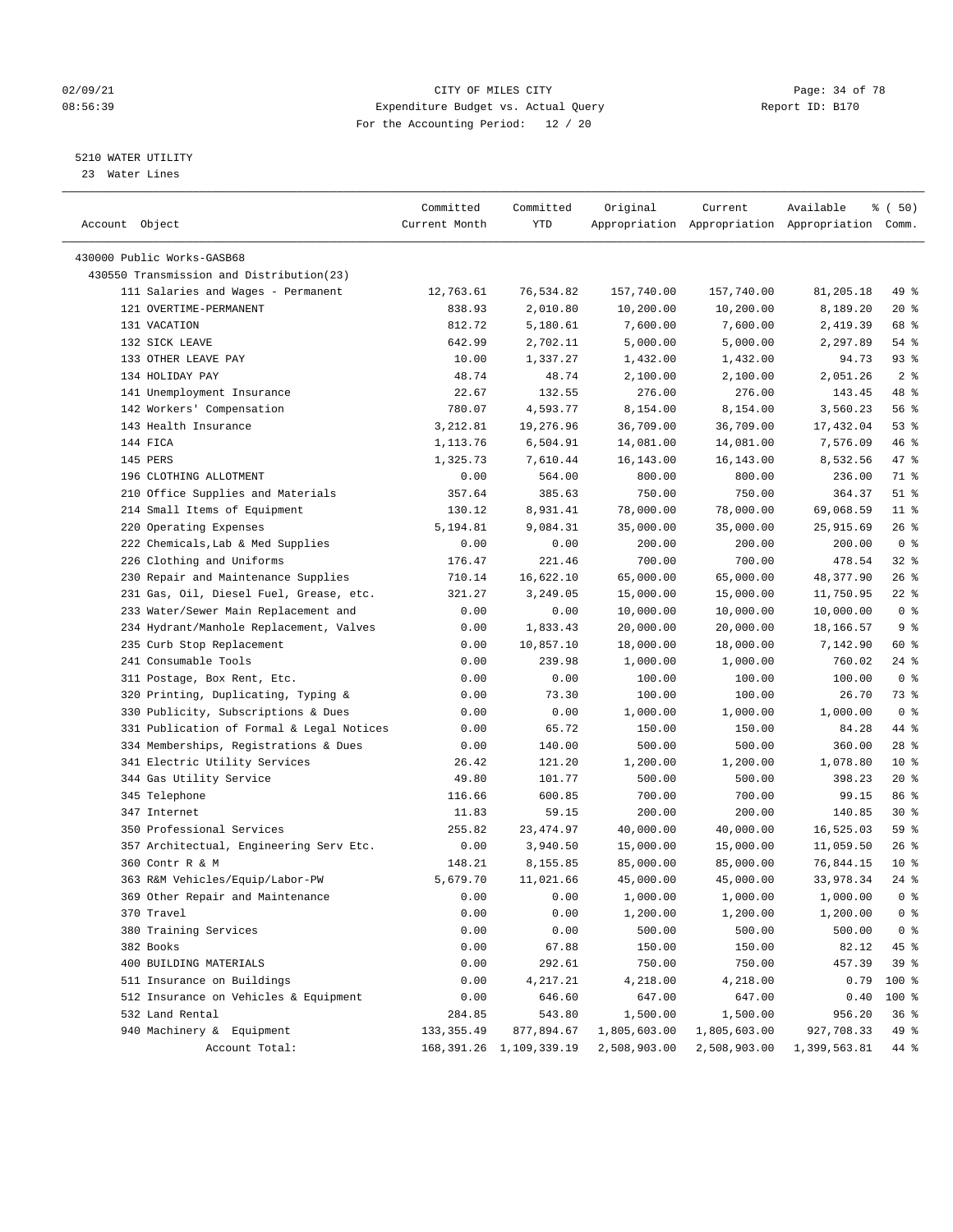#### 02/09/21 **CITY OF MILES CITY CITY CITY Page: 35 of 78** 08:56:39 Expenditure Budget vs. Actual Query Report ID: B170 For the Accounting Period: 12 / 20

#### 5210 WATER UTILITY

23 Water Lines

| Account Object                             | Committed<br>Current Month | Committed<br><b>YTD</b>      | Original     | Current<br>Appropriation Appropriation Appropriation | Available    | % (50)<br>Comm. |  |
|--------------------------------------------|----------------------------|------------------------------|--------------|------------------------------------------------------|--------------|-----------------|--|
| Account Group Total:                       |                            | 168, 391. 26 1, 109, 339. 19 | 2,508,903.00 | 2,508,903.00                                         | 1,399,563.81 | $44*$           |  |
| 490000 DEBT SERVICE                        |                            |                              |              |                                                      |              |                 |  |
| 490200 Revenue Bonds                       |                            |                              |              |                                                      |              |                 |  |
| 611 Principal-NE Wtr Line Phase II         | 9,000.00                   | 9,000.00                     | 17,000.00    | 17,000.00                                            | 8,000.00     | 53%             |  |
| 615 Principal-Northeast Water Ln \$2.2     | 34,000.00                  | 34,000.00                    | 69,000.00    | 69,000.00                                            | 35,000.00    | 49 %            |  |
| 616 Principal-Carbon Hill Water Tank \$2.2 | 34,000.00                  | 34,000.00                    | 68,000.00    | 68,000.00                                            | 34,000.00    | $50*$           |  |
| 617 Principal - NE Wtr Line \$500k         | 8,000.00                   | 8,000.00                     | 16,000.00    | 16,000.00                                            | 8,000.00     | 50%             |  |
| 618 Principal-Carbon Hill \$500k           | 8,000.00                   | 8,000.00                     | 16,000.00    | 16,000.00                                            | 8,000.00     | 50%             |  |
| 622 Interest-NE Wtr Line Phase II          | 607.50                     | 607.50                       | 1,182.00     | 1,182.00                                             | 574.50       | $51$ %          |  |
| 631 Interest - NE Wtr Line \$500k          | 4,840.00                   | 4,840.00                     | 9,570.00     | 9,570.00                                             | 4,730.00     | $51$ %          |  |
| 632 Interest - Carbon Hill Wtr Tank \$500k | 4,840.00                   | 4,840.00                     | 9,570.00     | 9,570.00                                             | 4,730.00     | $51$ %          |  |
| 634 Interest-Northeast Wtr Ln \$2.2        | 23,595.00                  | 23,595.00                    | 46,680.00    | 46,680.00                                            | 23,085.00    | $51$ %          |  |
| 638 Interest-Carbon Hill Tank \$2.2        | 22,965.00                  | 22,965.00                    | 45,420.00    | 45,420.00                                            | 22,455.00    | $51$ %          |  |
| Account Total:                             | 149,847.50                 | 149,847.50                   | 298,422.00   | 298,422.00                                           | 148,574.50   | 50%             |  |
| Account Group Total:                       | 149,847.50                 | 149,847.50                   | 298,422.00   | 298,422.00                                           | 148,574.50   | 50%             |  |
| 520000 OTHER FINANCING USES                |                            |                              |              |                                                      |              |                 |  |
| 521000 Interfund Operating Transfers Out   |                            |                              |              |                                                      |              |                 |  |
| 820 Transfers to Other Funds               | 1,000.00                   | 6,000.00                     | 12,000.00    | 12,000.00                                            | 6,000.00     | 50%             |  |
| Account Total:                             | 1,000.00                   | 6,000.00                     | 12,000.00    | 12,000.00                                            | 6,000.00     | 50%             |  |
| Account Group Total:                       | 1,000.00                   | 6,000.00                     | 12,000.00    | 12,000.00                                            | 6,000.00     | 50%             |  |
| Organization Total:                        | 319,238.76                 | 1,265,186.69                 | 2,819,325.00 | 2,819,325.00                                         | 1,554,138.31 | 45 %            |  |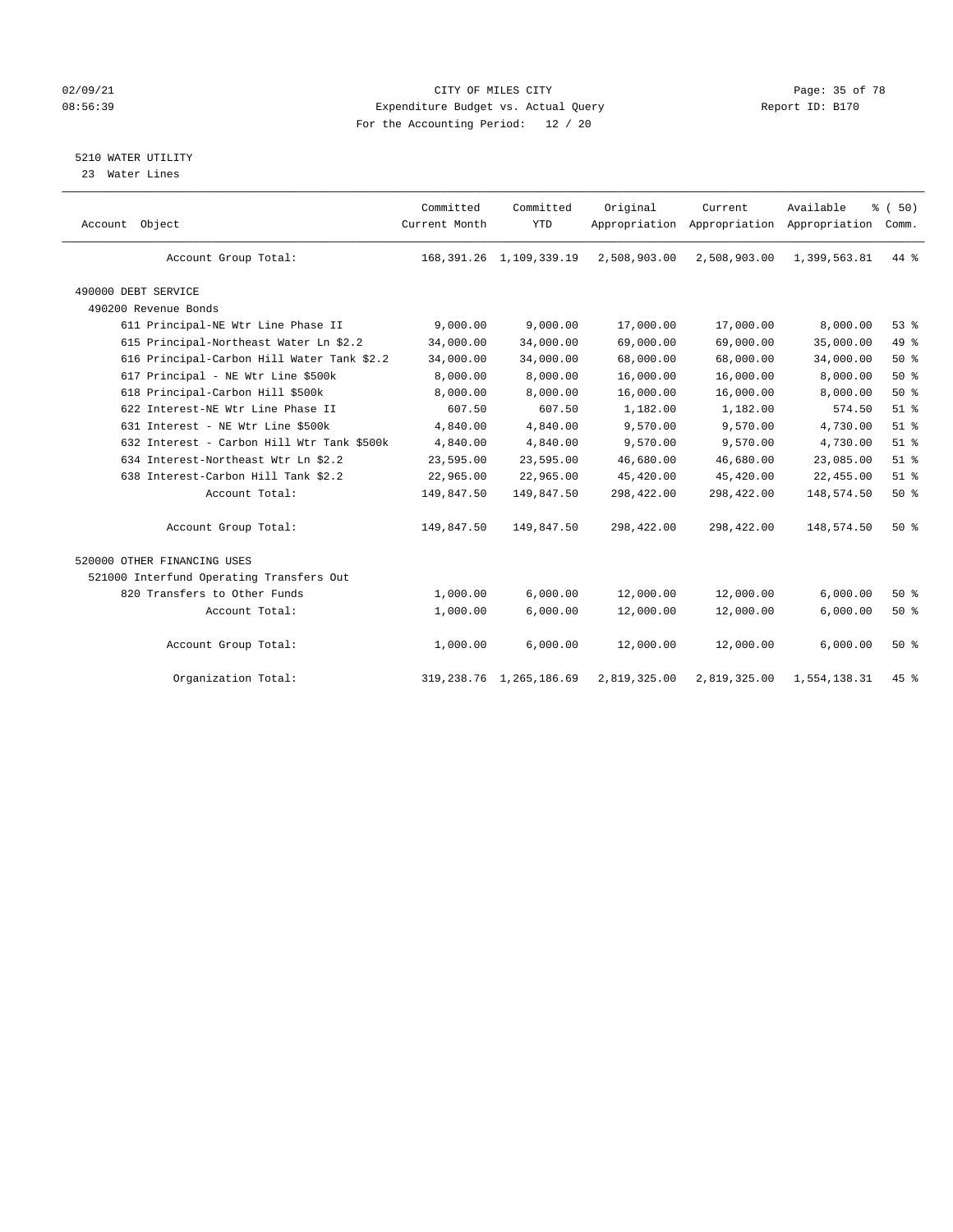#### 02/09/21 **CITY OF MILES CITY CITY CITY Page: 36 of 78** 08:56:39 Expenditure Budget vs. Actual Query Report ID: B170 For the Accounting Period: 12 / 20

————————————————————————————————————————————————————————————————————————————————————————————————————————————————————————————————————

#### 5210 WATER UTILITY

25 Water Administration

|                                           | Committed     | Committed  | Original   | Current    | Available                                       | 8 ( 50)         |  |
|-------------------------------------------|---------------|------------|------------|------------|-------------------------------------------------|-----------------|--|
| Account Object                            | Current Month | YTD        |            |            | Appropriation Appropriation Appropriation Comm. |                 |  |
| 430000 Public Works-GASB68                |               |            |            |            |                                                 |                 |  |
| 430510 Water Administration(25)           |               |            |            |            |                                                 |                 |  |
| 111 Salaries and Wages - Permanent        | 2,184.36      | 13,073.06  | 24,740.00  | 24,740.00  | 11,666.94                                       | 53 %            |  |
| 121 OVERTIME-PERMANENT                    | 24.34         | 24.34      | 120.00     | 120.00     | 95.66                                           | $20*$           |  |
| 131 VACATION                              | 0.52          | 399.20     | 1,700.00   | 1,700.00   | 1,300.80                                        | $23$ $%$        |  |
| 132 SICK LEAVE                            | 234.08        | 656.28     | 1,100.00   | 1,100.00   | 443.72                                          | 60 %            |  |
| 133 OTHER LEAVE PAY                       | 0.00          | 37.25      | 105.00     | 105.00     | 67.75                                           | 35 <sup>8</sup> |  |
| 141 Unemployment Insurance                | 3.66          | 21.42      | 42.00      | 42.00      | 20.58                                           | $51$ %          |  |
| 142 Workers' Compensation                 | 27.66         | 162.36     | 456.00     | 456.00     | 293.64                                          | 36%             |  |
| 143 Health Insurance                      | 470.12        | 2,820.73   | 5,640.00   | 5,640.00   | 2,819.27                                        | 50%             |  |
| 144 FICA                                  | 186.91        | 1,094.74   | 2,124.00   | 2,124.00   | 1,029.26                                        | $52$ %          |  |
| 145 PERS                                  | 214.28        | 1,241.40   | 2,435.00   | 2,435.00   | 1,193.60                                        | $51$ %          |  |
| 196 CLOTHING ALLOTMENT                    | 0.00          | 120.00     | 125.00     | 125.00     | 5.00                                            | 96%             |  |
| 210 Office Supplies and Materials         | 104.63        | 719.80     | 3,200.00   | 3,200.00   | 2,480.20                                        | $22$ %          |  |
| 214 Small Items of Equipment              | 0.00          | 199.99     | 2,500.00   | 2,500.00   | 2,300.01                                        | 8 %             |  |
| 220 Operating Expenses                    | 30.94         | 1,571.33   | 3,000.00   | 3,000.00   | 1,428.67                                        | $52$ %          |  |
| 230 Repair and Maintenance Supplies       | 0.00          | 0.00       | 1,000.00   | 1,000.00   | 1,000.00                                        | 0 <sup>8</sup>  |  |
| 311 Postage, Box Rent, Etc.               | 616.86        | 3,875.13   | 7,600.00   | 7,600.00   | 3,724.87                                        | $51$ %          |  |
| 320 Printing, Duplicating, Typing &       | 0.00          | 1,071.55   | 1,100.00   | 1,100.00   | 28.45                                           | $97$ %          |  |
| 330 Publicity, Subscriptions & Dues       | 0.00          | 619.20     | 1,300.00   | 1,300.00   | 680.80                                          | 48 %            |  |
| 345 Telephone                             | 28.31         | 142.90     | 600.00     | 600.00     | 457.10                                          | $24$ %          |  |
| 347 Internet                              | 1.04          | 5.20       | 250.00     | 250.00     | 244.80                                          | 2 <sub>8</sub>  |  |
| 350 Professional Services                 | 0.00          | 120.20     | 6,000.00   | 6,000.00   | 5,879.80                                        | 2 <sub>8</sub>  |  |
| 360 Contr R & M                           | 128.83        | 7,647.01   | 8,700.00   | 8,700.00   | 1,052.99                                        | 88 %            |  |
| 370 Travel                                | 0.00          | 0.00       | 250.00     | 250.00     | 250.00                                          | 0 <sup>8</sup>  |  |
| 380 Training Services                     | 0.00          | 0.00       | 250.00     | 250.00     | 250.00                                          | 0 <sup>8</sup>  |  |
| 382 Books                                 | 0.00          | 0.00       | 125.00     | 125.00     | 125.00                                          | 0 <sup>8</sup>  |  |
| 513 Liability                             | 0.00          | 20,120.07  | 0.00       | 0.00       | $-20,120.07$                                    | $***$ $-$       |  |
| 531 Building & Office Rental              | 500.00        | 3,000.00   | 8,366.00   | 8,366.00   | 5,366.00                                        | 36%             |  |
| 555 Bank Service Charges                  | 16.67         | 101.86     | 450.00     | 450.00     | 348.14                                          | $23$ $%$        |  |
| 810 Losses (Bad debt expense - Enterprise | 0.00          | 0.00       | 500.00     | 500.00     | 500.00                                          | 0 <sup>8</sup>  |  |
| 920 Buildings                             | 0.00          | 0.00       | 2,000.00   | 2,000.00   | 2,000.00                                        | 0 <sup>8</sup>  |  |
| Account Total:                            | 4,773.21      | 58,845.02  | 85,778.00  | 85,778.00  | 26,932.98                                       | 69 %            |  |
| Account Group Total:                      | 4,773.21      | 58,845.02  | 85,778.00  | 85,778.00  | 26,932.98                                       | 69 %            |  |
| 510000 MISCELLANEOUS                      |               |            |            |            |                                                 |                 |  |
| 510330 Comprehensive Liability Insurance  |               |            |            |            |                                                 |                 |  |
| 513 Liability                             | 0.00          | 0.00       | 12,419.00  | 12,419.00  | 12,419.00                                       | ∩ ജ             |  |
| Account Total:                            | 0.00          | 0.00       | 12,419.00  | 12,419.00  | 12,419.00                                       | 0 <sup>8</sup>  |  |
| Account Group Total:                      | 0.00          | 0.00       | 12,419.00  | 12,419.00  | 12,419.00                                       | 0 <sup>8</sup>  |  |
| 520000 OTHER FINANCING USES               |               |            |            |            |                                                 |                 |  |
| 521000 Interfund Operating Transfers Out  |               |            |            |            |                                                 |                 |  |
| 820 Transfers to Other Funds              | 604,994.75    | 629,968.50 | 659,937.00 | 659,937.00 | 29,968.50                                       | 95%             |  |
| Account Total:                            | 604,994.75    | 629,968.50 | 659,937.00 | 659,937.00 | 29,968.50                                       | 95%             |  |
| Account Group Total:                      | 604,994.75    | 629,968.50 | 659,937.00 | 659,937.00 | 29,968.50                                       | 95%             |  |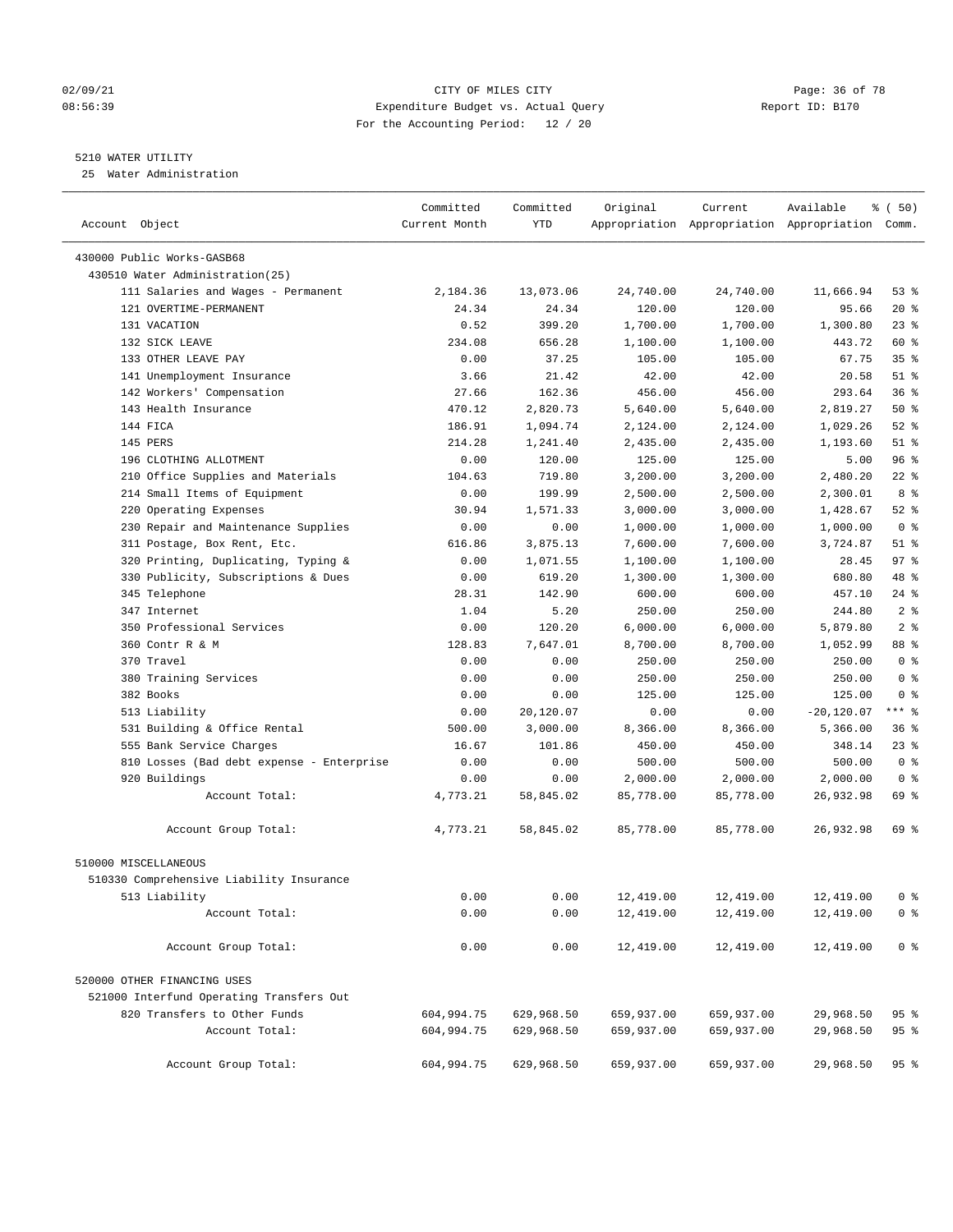## 02/09/21 **CITY OF MILES CITY CITY CITY Page: 37 of 78** 08:56:39 Expenditure Budget vs. Actual Query Report ID: B170 For the Accounting Period: 12 / 20

# 5210 WATER UTILITY

25 Water Administration

| Account Object      | Committed<br>Current Month | Committed<br>YTD        | Original     | Current<br>Appropriation Appropriation Appropriation Comm. | Available         | 8 ( 50) |
|---------------------|----------------------------|-------------------------|--------------|------------------------------------------------------------|-------------------|---------|
| Organization Total: | 609,767.96                 | 688,813.52              | 758,134.00   | 758,134.00                                                 | 69,320.48         | 91 %    |
| Fund Total:         |                            | 972,043.12 2,235,937.68 | 4,372,010.00 | 4,372,010.00                                               | 2,136,072.32 51 % |         |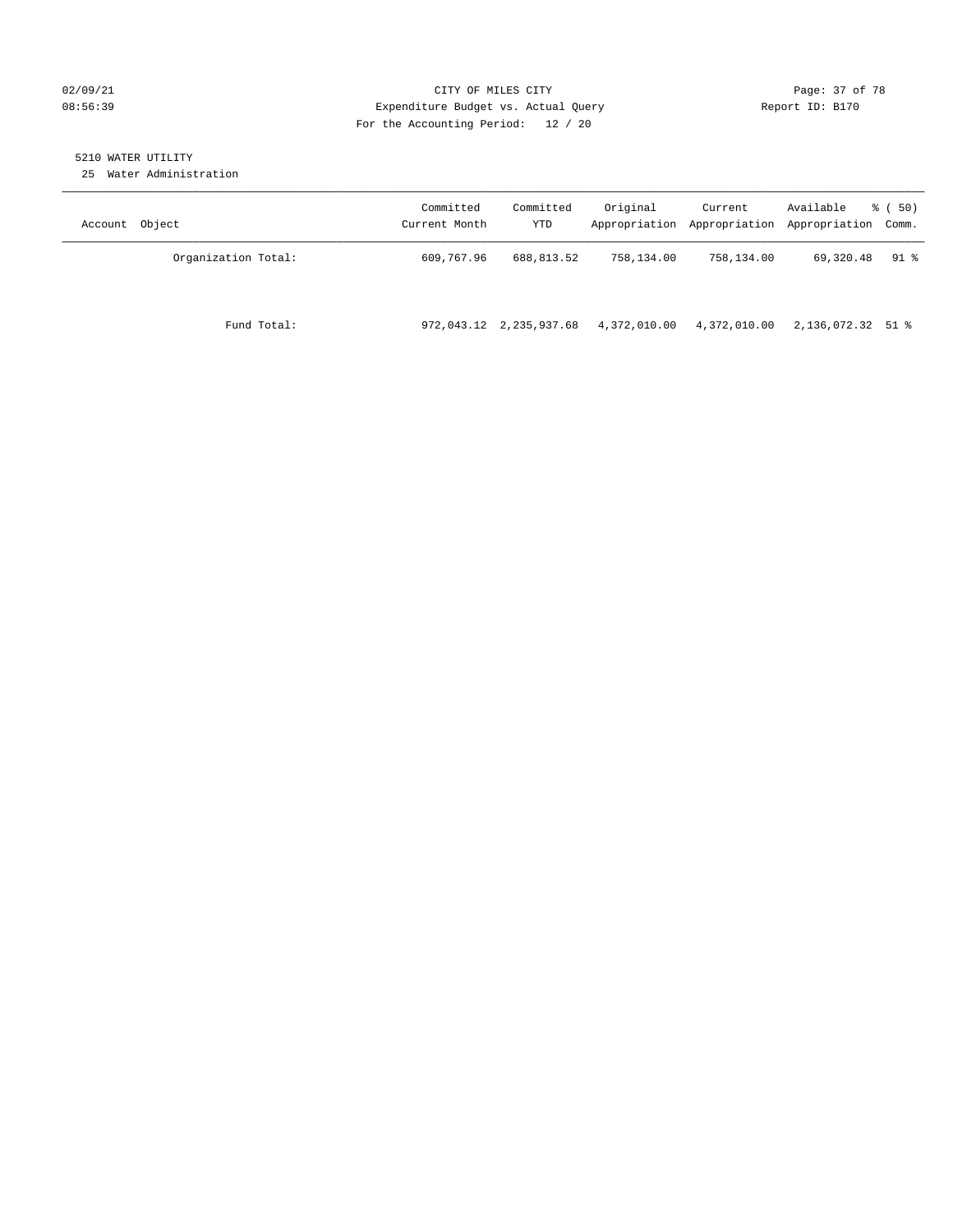## 02/09/21 **CITY OF MILES CITY CITY CITY Page: 38 of 78** 08:56:39 Expenditure Budget vs. Actual Query Report ID: B170 For the Accounting Period: 12 / 20

## 5310 SEWER UTILITY

29 Sewer Administration

| Account Object                            | Committed<br>Current Month | Committed<br><b>YTD</b> | Original   | Current    | Available<br>Appropriation Appropriation Appropriation Comm. | 8 ( 50)         |
|-------------------------------------------|----------------------------|-------------------------|------------|------------|--------------------------------------------------------------|-----------------|
|                                           |                            |                         |            |            |                                                              |                 |
| 430000 Public Works-GASB68                |                            |                         |            |            |                                                              |                 |
| 430610 Sewer Administration(29)           |                            |                         |            |            |                                                              |                 |
| 111 Salaries and Wages - Permanent        | 2,183.89                   | 13,071.61               | 24,764.00  | 24,764.00  | 11,692.39                                                    | 53%             |
| 121 OVERTIME-PERMANENT                    | 24.35                      | 24.35                   | 120.00     | 120.00     | 95.65                                                        | $20*$           |
| 131 VACATION                              | 0.35                       | 399.04                  | 1,700.00   | 1,700.00   | 1,300.96                                                     | $23$ $%$        |
| 132 SICK LEAVE                            | 233.91                     | 654.92                  | 1,100.00   | 1,100.00   | 445.08                                                       | 60 %            |
| 133 OTHER LEAVE PAY                       | 0.00                       | 36.91                   | 106.00     | 106.00     | 69.09                                                        | 35%             |
| 141 Unemployment Insurance                | 3.68                       | 21.47                   | 42.00      | 42.00      | 20.53                                                        | $51$ %          |
| 142 Workers' Compensation                 | 27.62                      | 162.29                  | 456.00     | 456.00     | 293.71                                                       | 36%             |
| 143 Health Insurance                      | 469.95                     | 2,819.96                | 5,640.00   | 5,640.00   | 2,820.04                                                     | 50%             |
| 144 FICA                                  | 186.88                     | 1,094.63                | 2,126.00   | 2,126.00   | 1,031.37                                                     | $51$ %          |
| 145 PERS                                  | 214.23                     | 1,241.23                | 2,437.00   | 2,437.00   | 1,195.77                                                     | $51$ %          |
| 196 CLOTHING ALLOTMENT                    | 0.00                       | 120.00                  | 125.00     | 125.00     | 5.00                                                         | 96%             |
| 210 Office Supplies and Materials         | 104.62                     | 719.77                  | 3,200.00   | 3,200.00   | 2,480.23                                                     | $22$ %          |
| 214 Small Items of Equipment              | 0.00                       | 199.99                  | 2,500.00   | 2,500.00   | 2,300.01                                                     | 8 %             |
| 220 Operating Expenses                    | 30.95                      | 1,481.46                | 3,000.00   | 3,000.00   | 1,518.54                                                     | 49 %            |
| 230 Repair and Maintenance Supplies       | 0.00                       | 0.00                    | 1,000.00   | 1,000.00   | 1,000.00                                                     | 0 <sup>8</sup>  |
| 311 Postage, Box Rent, Etc.               | 616.86                     | 3,875.08                | 7,500.00   | 7,500.00   | 3,624.92                                                     | $52$ $%$        |
| 320 Printing, Duplicating, Typing &       | 0.00                       | 1,071.54                | 1,100.00   | 1,100.00   | 28.46                                                        | 97 <sub>8</sub> |
| 330 Publicity, Subscriptions & Dues       | 0.00                       | 619.20                  | 1,300.00   | 1,300.00   | 680.80                                                       | 48 %            |
| 345 Telephone                             | 28.30                      | 142.85                  | 600.00     | 600.00     | 457.15                                                       | 24 %            |
| 347 Internet                              | 1.04                       | 5.20                    | 250.00     | 250.00     | 244.80                                                       | 2 <sup>°</sup>  |
| 350 Professional Services                 | 0.00                       | 120.20                  | 6,000.00   | 6,000.00   | 5,879.80                                                     | 2 <sup>°</sup>  |
| 360 Contr R & M                           | 128.83                     | 7,647.01                | 8,700.00   | 8,700.00   | 1,052.99                                                     | 88 %            |
| 370 Travel                                | 0.00                       | 0.00                    | 250.00     | 250.00     | 250.00                                                       | 0 <sup>8</sup>  |
| 380 Training Services                     | 0.00                       | 0.00                    | 250.00     | 250.00     | 250.00                                                       | 0 <sup>8</sup>  |
| 382 Books                                 | 0.00                       | 0.00                    | 125.00     | 125.00     | 125.00                                                       | 0 <sup>8</sup>  |
| 531 Building & Office Rental              | 500.00                     | 3,000.00                | 8,366.00   | 8,366.00   | 5,366.00                                                     | 36%             |
| 555 Bank Service Charges                  | 16.67                      | 101.85                  | 450.00     | 450.00     | 348.15                                                       | 23%             |
| 810 Losses (Bad debt expense - Enterprise | 0.00                       | 0.00                    | 500.00     | 500.00     | 500.00                                                       | 0 <sup>8</sup>  |
| 920 Buildings                             | 0.00                       | 0.00                    | 2,000.00   | 2,000.00   | 2,000.00                                                     | 0 <sup>8</sup>  |
| Account Total:                            | 4,772.13                   | 38,630.56               | 85,707.00  | 85,707.00  | 47,076.44                                                    | 45 %            |
| Account Group Total:                      | 4,772.13                   | 38,630.56               | 85,707.00  | 85,707.00  | 47,076.44                                                    | 45 %            |
| 490000 DEBT SERVICE                       |                            |                         |            |            |                                                              |                 |
| 490200 Revenue Bonds                      |                            |                         |            |            |                                                              |                 |
| 608 Prpl-Wastewater Project Phase I       | 35,000.00                  | 35,000.00               | 71,000.00  | 71,000.00  | 36,000.00                                                    | 49 %            |
| 619 Principal-WWTP Phase II               | 133,755.00                 | 133,755.00              | 268,000.00 | 268,000.00 | 134,245.00                                                   | 50%             |
| 626 Interest-Wastewater Project Phase I   | 15,165.00                  | 15,165.00               | 29,805.00  | 29,805.00  | 14,640.00                                                    | $51$ %          |
| 639 Interest-WWTP Phase II                | 64,871.94                  | 64,871.94               | 133,513.00 | 133,513.00 | 68,641.06                                                    | 49 %            |
| Account Total:                            | 248,791.94                 | 248,791.94              | 502,318.00 | 502,318.00 | 253,526.06                                                   | 50%             |
| Account Group Total:                      | 248,791.94                 | 248,791.94              | 502,318.00 | 502,318.00 | 253,526.06                                                   | 50%             |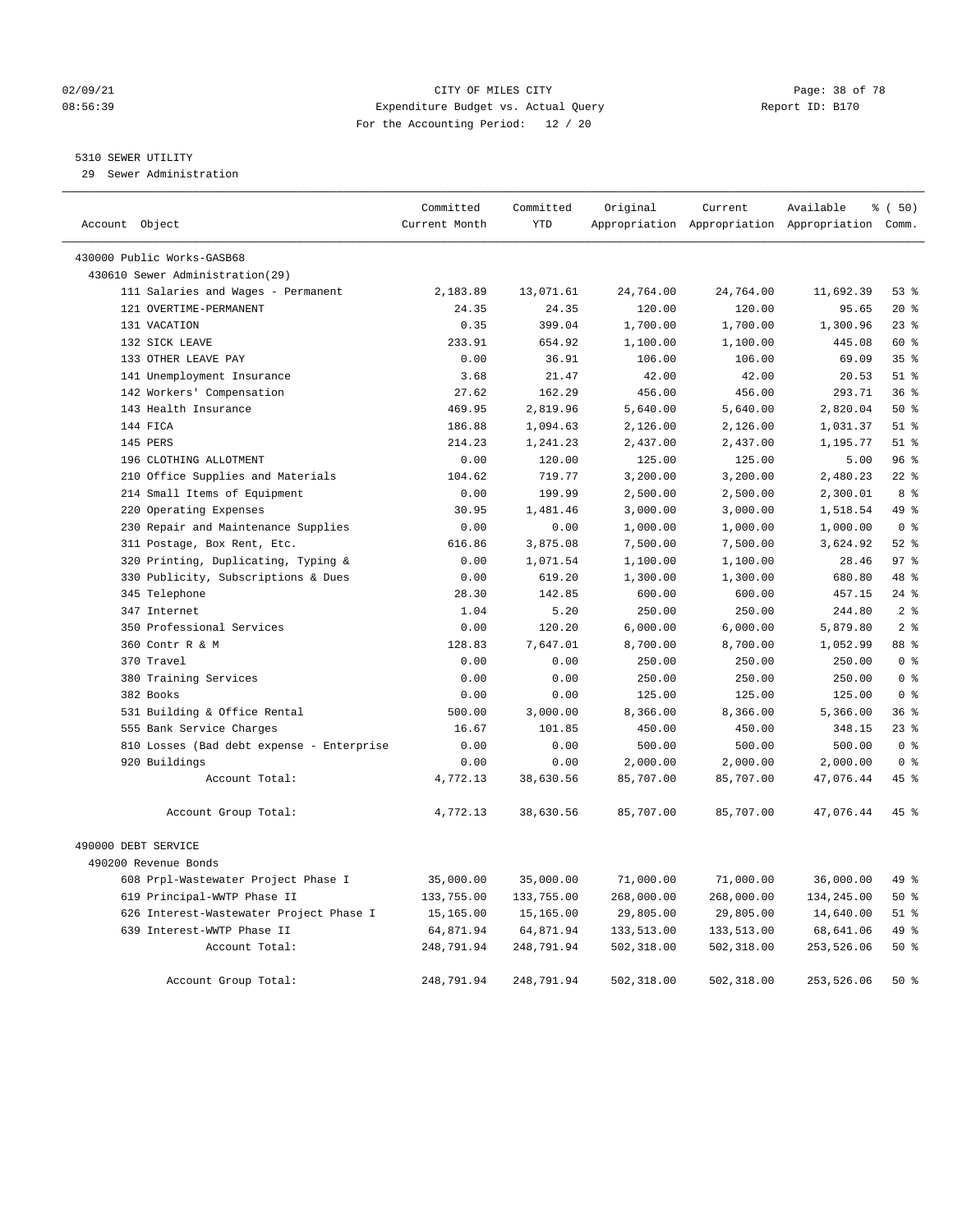## 02/09/21 **CITY OF MILES CITY CITY CITY Page: 39 of 78** 08:56:39 Expenditure Budget vs. Actual Query Report ID: B170 For the Accounting Period: 12 / 20

# 5310 SEWER UTILITY

29 Sewer Administration

| Object<br>Account                        | Committed<br>Current Month | Committed<br><b>YTD</b> | Original   | Current<br>Appropriation Appropriation | Available<br>Appropriation | % (50)<br>Comm. |
|------------------------------------------|----------------------------|-------------------------|------------|----------------------------------------|----------------------------|-----------------|
| 510000 MISCELLANEOUS                     |                            |                         |            |                                        |                            |                 |
| 510330 Comprehensive Liability Insurance |                            |                         |            |                                        |                            |                 |
| 513 Liability                            | 0.00                       | 12,772.74               | 12,773.00  | 12,773.00                              | 0.26                       | $100$ %         |
| Account Total:                           | 0.00                       | 12,772.74               | 12,773.00  | 12,773.00                              | 0.26                       | $100*$          |
| Account Group Total:                     | 0.00                       | 12,772.74               | 12,773.00  | 12,773.00                              | 0.26                       | $100*$          |
| 520000 OTHER FINANCING USES              |                            |                         |            |                                        |                            |                 |
| 521000 Interfund Operating Transfers Out |                            |                         |            |                                        |                            |                 |
| 820 Transfers to Other Funds             | 3,486.75                   | 20,920.50               | 41,841.00  | 41,841.00                              | 20,920.50                  | $50*$           |
| Account Total:                           | 3,486.75                   | 20,920.50               | 41,841.00  | 41,841.00                              | 20,920.50                  | $50*$           |
| Account Group Total:                     | 3,486.75                   | 20,920.50               | 41,841.00  | 41,841.00                              | 20,920.50                  | $50*$           |
| Organization Total:                      | 257,050.82                 | 321, 115.74             | 642,639.00 | 642,639.00                             | 321,523.26                 | $50*$           |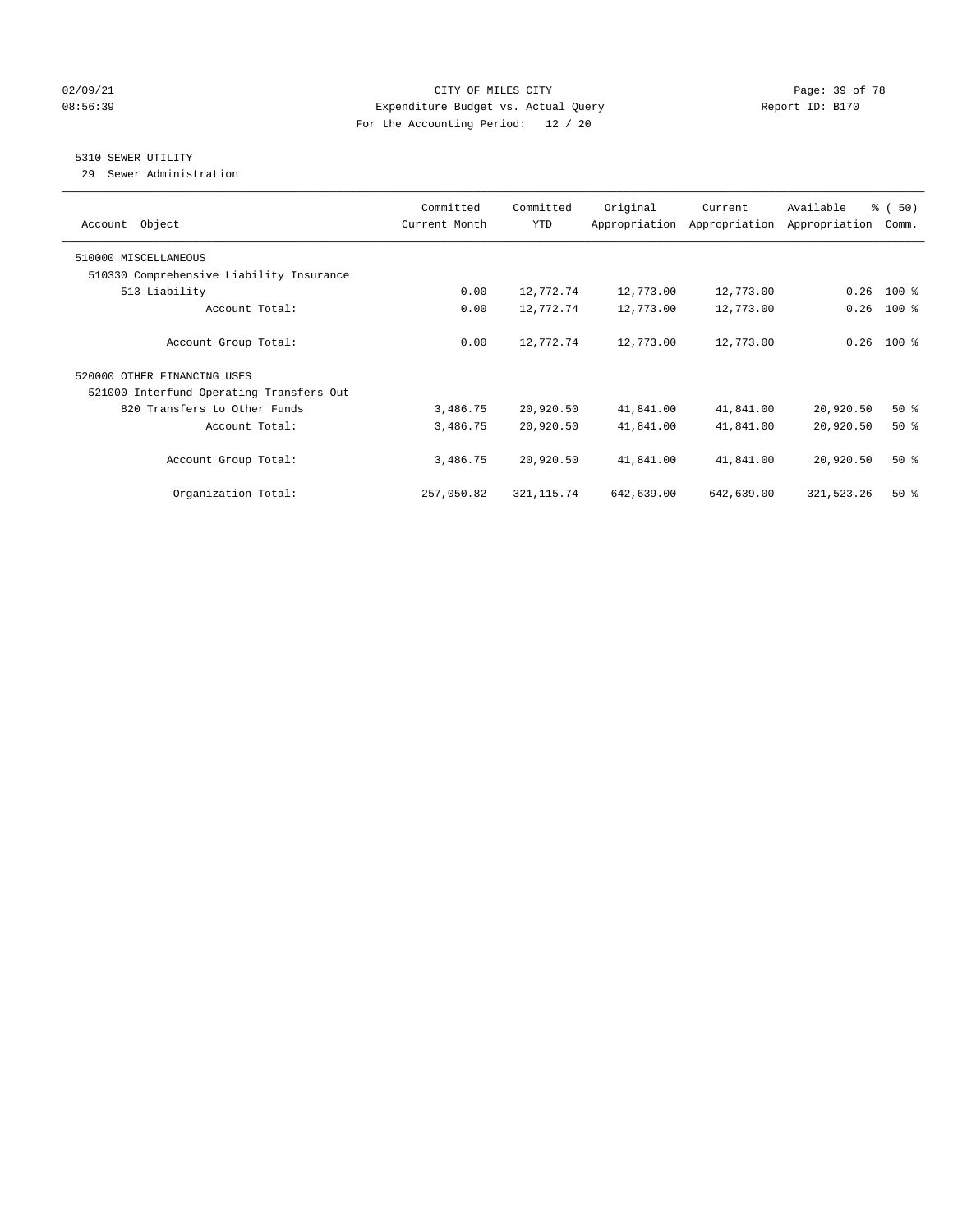## 02/09/21 **Page: 40 of 78** CITY OF MILES CITY **Page: 40 of 78** 08:56:39 Expenditure Budget vs. Actual Query Report ID: B170 For the Accounting Period: 12 / 20

————————————————————————————————————————————————————————————————————————————————————————————————————————————————————————————————————

# 5310 SEWER UTILITY

31 Sewer Lines

|                                              | Committed     | Committed  | Original   | Current    | Available                                       | % (50)             |
|----------------------------------------------|---------------|------------|------------|------------|-------------------------------------------------|--------------------|
| Account Object                               | Current Month | YTD        |            |            | Appropriation Appropriation Appropriation Comm. |                    |
|                                              |               |            |            |            |                                                 |                    |
| 430000 Public Works-GASB68                   |               |            |            |            |                                                 |                    |
| 430630 Sewer Collection and Transmission(31) |               |            |            |            |                                                 |                    |
| 111 Salaries and Wages - Permanent           | 12,485.81     | 74,806.37  | 145,580.00 | 145,580.00 | 70,773.63                                       | $51$ %             |
| 121 OVERTIME-PERMANENT                       | 838.93        | 2,010.23   | 10,200.00  | 10,200.00  | 8,189.77                                        | $20*$              |
| 131 VACATION                                 | 798.22        | 5,070.80   | 7,300.00   | 7,300.00   | 2,229.20                                        | 69 %               |
| 132 SICK LEAVE                               | 615.76        | 2,662.43   | 4,800.00   | 4,800.00   | 2,137.57                                        | $55$ $\frac{6}{3}$ |
| 133 OTHER LEAVE PAY                          | 9.80          | 1,301.92   | 1,236.00   | 1,236.00   | $-65.92$                                        | $105$ %            |
| 134 HOLIDAY PAY                              | 48.74         | 48.74      | 2,100.00   | 2,100.00   | 2,051.26                                        | 2 <sup>°</sup>     |
| 141 Unemployment Insurance                   | 22.25         | 129.83     | 257.00     | 257.00     | 127.17                                          | $51$ %             |
| 142 Workers' Compensation                    | 778.61        | 4,584.96   | 7,486.00   | 7,486.00   | 2,901.04                                        | 61 %               |
| 143 Health Insurance                         | 3,161.39      | 18,968.70  | 30,967.00  | 30,967.00  | 11,998.30                                       | 61 %               |
| 144 FICA                                     | 1,091.84      | 6,372.93   | 13,098.00  | 13,098.00  | 6,725.07                                        | 49 %               |
| 145 PERS                                     | 1,297.73      | 7,442.66   | 15,016.00  | 15,016.00  | 7,573.34                                        | 50%                |
| 196 CLOTHING ALLOTMENT                       | 0.00          | 555.00     | 600.00     | 600.00     | 45.00                                           | $93$ $%$           |
| 210 Office Supplies and Materials            | 363.39        | 391.37     | 400.00     | 400.00     | 8.63                                            | 98 %               |
| 214 Small Items of Equipment                 | 0.00          | 607.17     | 25,000.00  | 25,000.00  | 24,392.83                                       | 2 <sup>8</sup>     |
| 220 Operating Expenses                       | 3,894.51      | 8,658.10   | 15,000.00  | 15,000.00  | 6,341.90                                        | 58 %               |
| 222 Chemicals, Lab & Med Supplies            | 0.00          | 0.00       | 1,000.00   | 1,000.00   | 1,000.00                                        | 0 <sup>8</sup>     |
| 226 Clothing and Uniforms                    | 176.47        | 221.47     | 750.00     | 750.00     | 528.53                                          | $30*$              |
| 230 Repair and Maintenance Supplies          | 112.43        | 3,165.89   | 10,000.00  | 10,000.00  | 6,834.11                                        | $32$ $%$           |
| 231 Gas, Oil, Diesel Fuel, Grease, etc.      | 321.26        | 3,249.04   | 15,000.00  | 15,000.00  | 11,750.96                                       | 22 %               |
| 233 Water/Sewer Main Replacement and         | 0.00          | 378.70     | 5,000.00   | 5,000.00   | 4,621.30                                        | 8 %                |
| 234 Hydrant/Manhole Replacement, Valves      | 0.00          | 0.00       | 15,000.00  | 15,000.00  | 15,000.00                                       | 0 <sup>8</sup>     |
| 241 Consumable Tools                         | 0.00          | 239.98     | 1,000.00   | 1,000.00   | 760.02                                          | $24$ %             |
| 311 Postage, Box Rent, Etc.                  | 0.00          | 0.00       | 100.00     | 100.00     | 100.00                                          | 0 <sup>8</sup>     |
| 320 Printing, Duplicating, Typing &          | 0.00          | 0.00       | 100.00     | 100.00     | 100.00                                          | 0 <sup>8</sup>     |
| 330 Publicity, Subscriptions & Dues          | 0.00          | 0.00       | 300.00     | 300.00     | 300.00                                          | 0 <sup>8</sup>     |
| 331 Publication of Formal & Legal Notices    | 0.00          | 65.71      | 250.00     | 250.00     | 184.29                                          | $26$ %             |
| 334 Memberships, Registrations & Dues        | 0.00          | 0.00       | 750.00     | 750.00     | 750.00                                          | 0 <sup>8</sup>     |
| 341 Electric Utility Services                | 26.42         | 121.20     | 1,000.00   | 1,000.00   | 878.80                                          | $12*$              |
| 344 Gas Utility Service                      | 49.80         | 101.77     | 500.00     | 500.00     | 398.23                                          | 20 %               |
| 345 Telephone                                | 116.68        | 600.94     | 750.00     | 750.00     | 149.06                                          | 80 %               |
| 347 Internet                                 | 11.83         | 59.15      | 170.00     | 170.00     | 110.85                                          | 35%                |
| 350 Professional Services                    | 255.82        | 20,798.86  | 30,000.00  | 30,000.00  | 9,201.14                                        | 69 %               |
| 357 Architectual, Engineering Serv Etc.      | 0.00          | 0.00       | 40,000.00  | 40,000.00  | 40,000.00                                       | 0 <sup>8</sup>     |
| 360 Contr R & M                              | 148.21        | 960.85     | 5,000.00   | 5,000.00   | 4,039.15                                        | 19 <sup>°</sup>    |
| 363 R&M Vehicles/Equip/Labor-PW              | 4,509.69      | 9,824.64   | 40,000.00  | 40,000.00  | 30,175.36                                       | 25%                |
| 369 Other Repair and Maintenance             | 0.00          | 0.00       | 1,000.00   | 1,000.00   | 1,000.00                                        | 0 <sup>8</sup>     |
| 370 Travel                                   | 0.00          | 0.00       | 1,200.00   | 1,200.00   | 1,200.00                                        | 0 <sup>8</sup>     |
| 380 Training Services                        | 0.00          | 0.00       | 750.00     | 750.00     | 750.00                                          | $0$ %              |
| 382 Books                                    | 0.00          | 0.00       | 150.00     | 150.00     | 150.00                                          | $0$ %              |
| 400 BUILDING MATERIALS                       | 0.00          | 19.98      | 750.00     | 750.00     | 730.02                                          | 3 <sup>°</sup>     |
| 512 Insurance on Vehicles & Equipment        | 0.00          | 2,180.13   | 2,181.00   | 2,181.00   | 0.87                                            | 100 %              |
| 532 Land Rental                              | 0.00          | 892.33     | 1,200.00   | 1,200.00   | 307.67                                          | 74 %               |
| 940 Machinery & Equipment                    | 36,060.92     | 303,001.56 | 375,750.00 | 375,750.00 | 72,748.44                                       | 81 %               |
| Account Total:                               | 67,196.51     | 479,493.41 | 828,691.00 | 828,691.00 | 349,197.59                                      | 58 %               |
|                                              |               |            |            |            |                                                 |                    |
| Account Group Total:                         | 67,196.51     | 479,493.41 | 828,691.00 | 828,691.00 | 349,197.59                                      | 58 %               |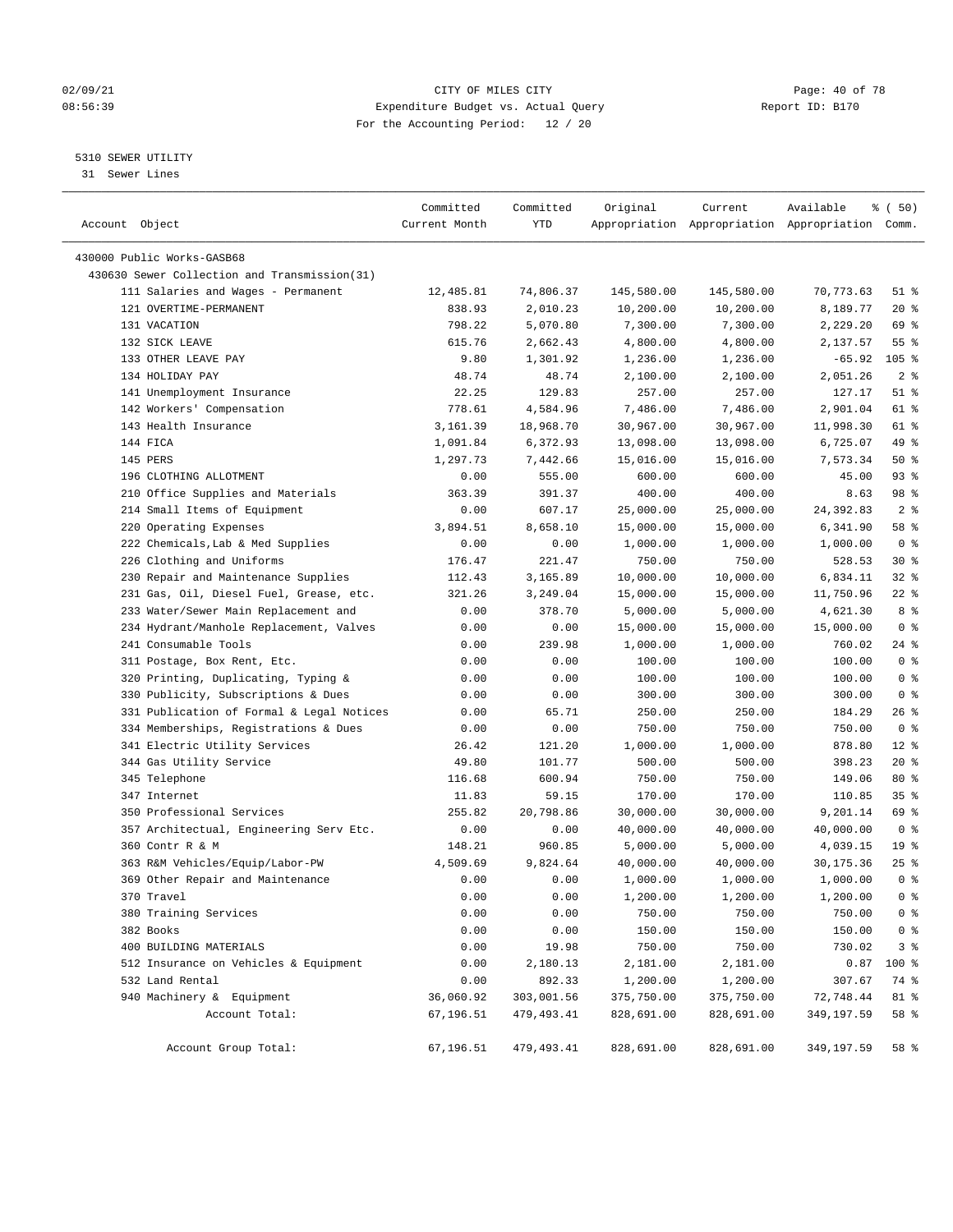## 02/09/21 Page: 41 of 78 08:56:39 Expenditure Budget vs. Actual Query Report ID: B170 For the Accounting Period: 12 / 20

# 5310 SEWER UTILITY

31 Sewer Lines

| Object<br>Account                                                       | Committed<br>Current Month | Committed<br><b>YTD</b> | Original<br>Appropriation | Current<br>Appropriation | Available<br>Appropriation | 50)<br>ී (<br>Comm. |
|-------------------------------------------------------------------------|----------------------------|-------------------------|---------------------------|--------------------------|----------------------------|---------------------|
| 520000 OTHER FINANCING USES<br>521000 Interfund Operating Transfers Out |                            |                         |                           |                          |                            |                     |
| 820 Transfers to Other Funds                                            | 1,000.00                   | 6.000.00                | 12,000.00                 | 12,000.00                | 6.000.00                   | 50%                 |
| Account Total:                                                          | 1,000.00                   | 6.000.00                | 12,000.00                 | 12,000.00                | 6.000.00                   | $50*$               |
| Account Group Total:                                                    | 1,000.00                   | 6.000.00                | 12,000.00                 | 12,000.00                | 6.000.00                   | $50*$               |
| Organization Total:                                                     | 68,196.51                  | 485, 493.41             | 840,691.00                | 840,691.00               | 355, 197.59                | 58 %                |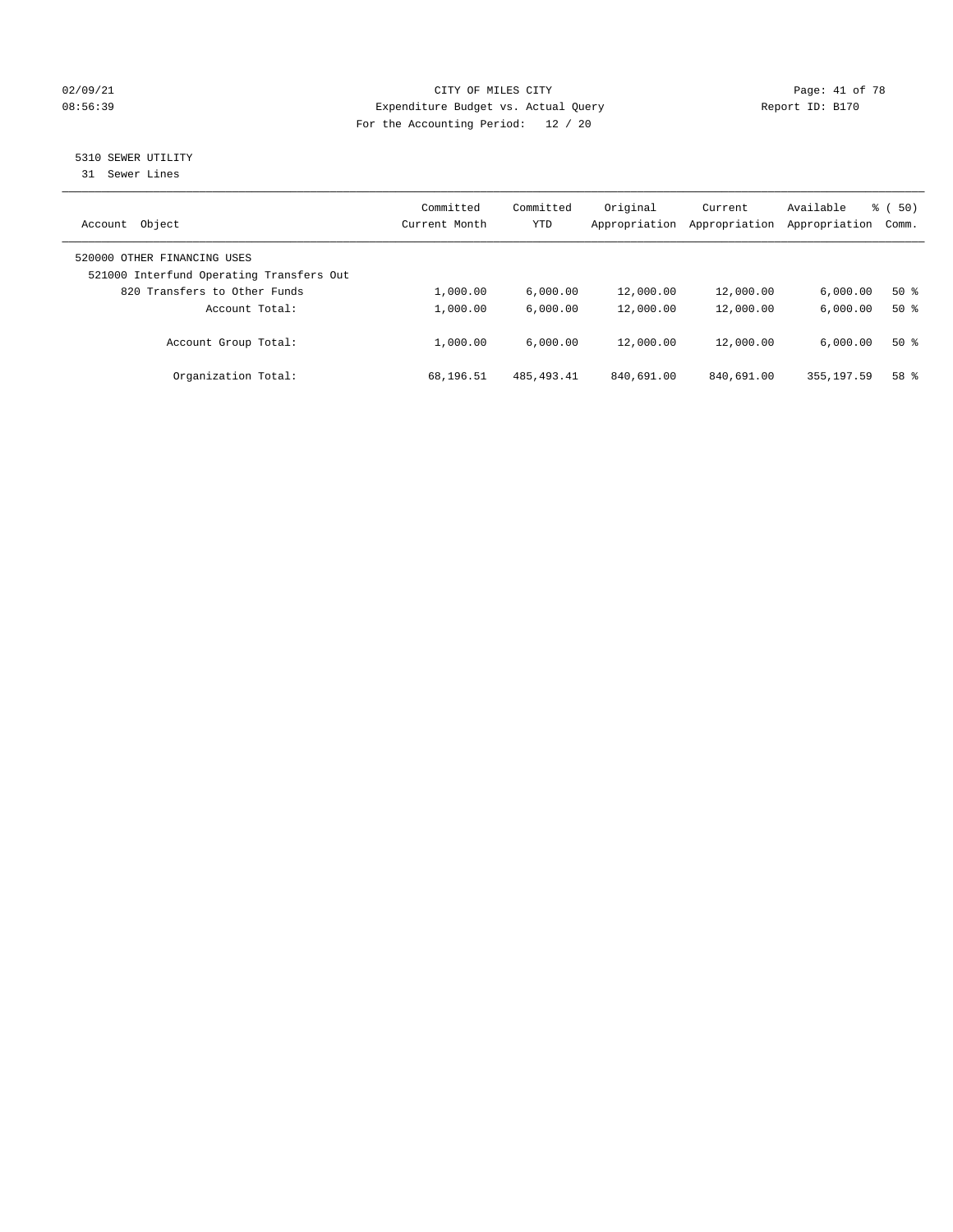## 02/09/21 Page: 42 of 78 08:56:39 Expenditure Budget vs. Actual Query Report ID: B170 For the Accounting Period: 12 / 20

5310 SEWER UTILITY

32 Sewer Lifts

| Account Object                          | Committed<br>Current Month | Committed<br><b>YTD</b> | Original   | Current    | Available<br>Appropriation Appropriation Appropriation Comm. | % (50)          |
|-----------------------------------------|----------------------------|-------------------------|------------|------------|--------------------------------------------------------------|-----------------|
| 430000 Public Works-GASB68              |                            |                         |            |            |                                                              |                 |
| 430690 Sewer Lift Stations(32)          |                            |                         |            |            |                                                              |                 |
| 111 Salaries and Wages - Permanent      | 5,812.09                   | 34,597.48               | 65,548.00  | 65,548.00  | 30,950.52                                                    | 53%             |
| 121 OVERTIME-PERMANENT                  | 381.34                     | 1,218.97                | 2,700.00   | 2,700.00   | 1,481.03                                                     | 45 %            |
| 131 VACATION                            | 216.37                     | 2,454.49                | 5,300.00   | 5,300.00   | 2,845.51                                                     | 46 %            |
| 132 SICK LEAVE                          | 195.51                     | 442.78                  | 1,500.00   | 1,500.00   | 1,057.22                                                     | $30*$           |
| 133 OTHER LEAVE PAY                     | 34.60                      | 473.14                  | 795.00     | 795.00     | 321.86                                                       | 60 %            |
| 134 HOLIDAY PAY                         | 137.94                     | 833.19                  | 1,400.00   | 1,400.00   | 566.81                                                       | 60 %            |
| 141 Unemployment Insurance              | 10.13                      | 60.20                   | 116.00     | 116.00     | 55.80                                                        | $52$ $%$        |
| 142 Workers' Compensation               | 368.35                     | 2,211.00                | 4,009.00   | 4,009.00   | 1,798.00                                                     | 55 <sup>8</sup> |
| 143 Health Insurance                    | 1,290.48                   | 7,742.62                | 15,484.00  | 15,484.00  | 7,741.38                                                     | 50%             |
| 144 FICA                                | 493.28                     | 2,928.11                | 5,909.00   | 5,909.00   | 2,980.89                                                     | 50%             |
| 145 PERS                                | 594.44                     | 3,469.78                | 6,774.00   | 6,774.00   | 3,304.22                                                     | $51$ %          |
| 196 CLOTHING ALLOTMENT                  | 0.00                       | 238.50                  | 600.00     | 600.00     | 361.50                                                       | 40 %            |
| 210 Office Supplies and Materials       | 0.00                       | 2.92                    | 400.00     | 400.00     | 397.08                                                       | 1 <sup>°</sup>  |
| 214 Small Items of Equipment            | 0.00                       | 13,283.10               | 20,000.00  | 20,000.00  | 6,716.90                                                     | 66 %            |
| 220 Operating Expenses                  | 65.04                      | 597.54                  | 2,000.00   | 2,000.00   | 1,402.46                                                     | $30*$           |
| 222 Chemicals, Lab & Med Supplies       | 0.00                       | 23.73                   | 1,000.00   | 1,000.00   | 976.27                                                       | 2 <sup>8</sup>  |
| 226 Clothing and Uniforms               | 0.00                       | 84.05                   | 500.00     | 500.00     | 415.95                                                       | $17*$           |
| 230 Repair and Maintenance Supplies     | 1,036.38                   | 4,954.84                | 26,000.00  | 26,000.00  | 21,045.16                                                    | 19 <sup>°</sup> |
| 231 Gas, Oil, Diesel Fuel, Grease, etc. | 98.65                      | 584.91                  | 2,000.00   | 2,000.00   | 1,415.09                                                     | 29%             |
| 241 Consumable Tools                    | 0.00                       | 39.99                   | 100.00     | 100.00     | 60.01                                                        | 40 %            |
| 341 Electric Utility Services           | 1,765.19                   | 10,399.24               | 25,000.00  | 25,000.00  | 14,600.76                                                    | 42 %            |
| 344 Gas Utility Service                 | 100.94                     | 433.22                  | 2,000.00   | 2,000.00   | 1,566.78                                                     | $22$ %          |
| 352 Wtr/Swr Lab Testing                 | 0.00                       | 0.00                    | 250.00     | 250.00     | 250.00                                                       | 0 <sup>8</sup>  |
| 360 Contr R & M                         | 0.00                       | 2,317.00                | 2,000.00   | 2,000.00   | $-317.00$                                                    | $116$ %         |
| 369 Other Repair and Maintenance        | 0.00                       | 0.00                    | 1,000.00   | 1,000.00   | 1,000.00                                                     | 0 <sup>8</sup>  |
| 370 Travel                              | 0.00                       | 0.00                    | 600.00     | 600.00     | 600.00                                                       | 0 <sup>8</sup>  |
| 380 Training Services                   | 0.00                       | 0.00                    | 600.00     | 600.00     | 600.00                                                       | 0 <sup>8</sup>  |
| 400 BUILDING MATERIALS                  | 0.00                       | 0.00                    | 200.00     | 200.00     | 200.00                                                       | 0 <sup>8</sup>  |
| 511 Insurance on Buildings              | 0.00                       | 2,031.86                | 2,032.00   | 2,032.00   | 0.14                                                         | $100*$          |
| 533 Machinery and Equipment Rental      | 0.00                       | 0.00                    | 200.00     | 200.00     | 200.00                                                       | 0 <sup>8</sup>  |
| Account Total:                          | 12,600.73                  | 91,422.66               | 196,017.00 | 196,017.00 | 104,594.34                                                   | 47 %            |
| Account Group Total:                    | 12,600.73                  | 91,422.66               | 196,017.00 | 196,017.00 | 104,594.34                                                   | 47 %            |
| Organization Total:                     | 12,600.73                  | 91,422.66               | 196,017.00 | 196,017.00 | 104,594.34                                                   | 47 %            |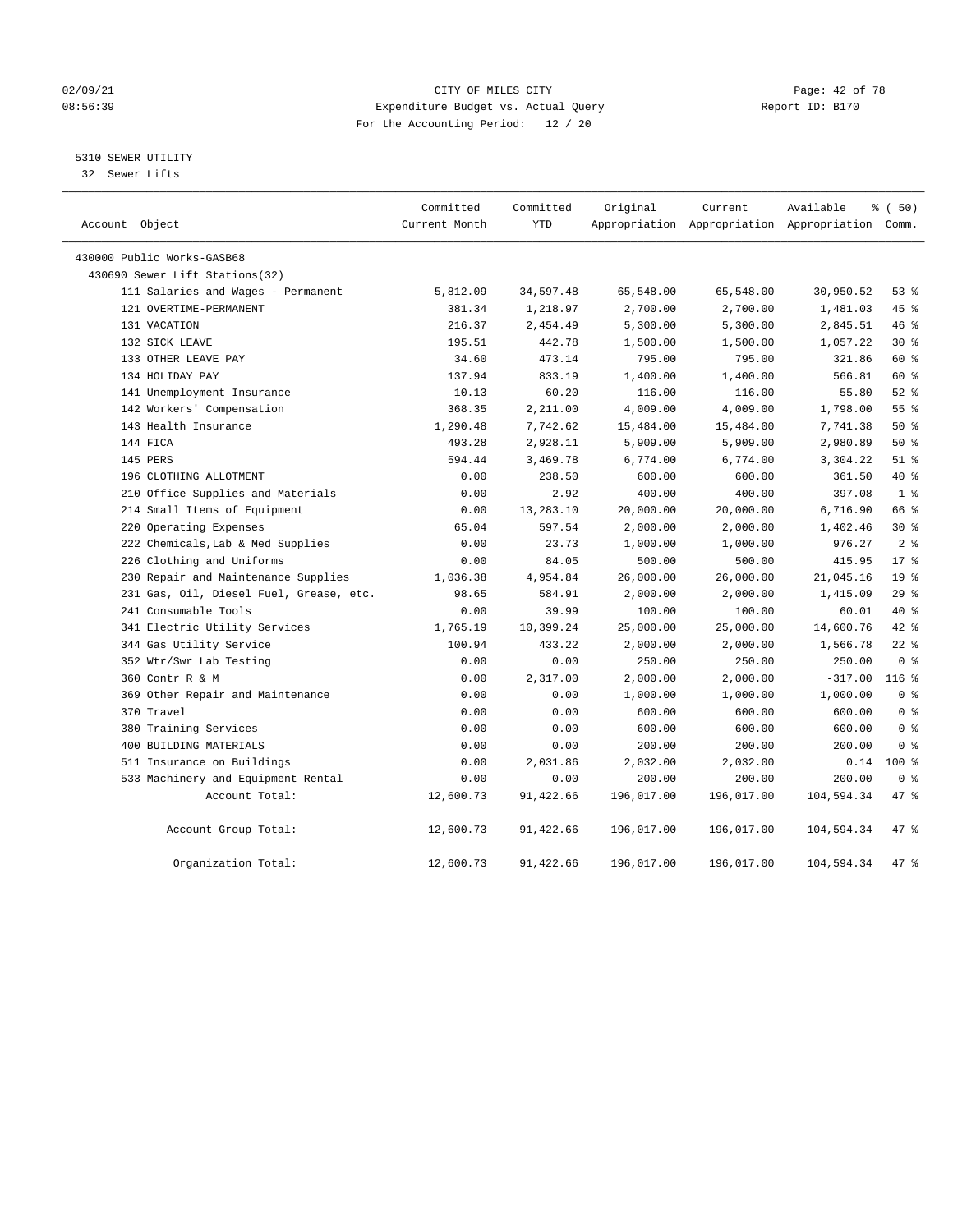## 02/09/21 **CITY OF MILES CITY CITY CITY Page: 43 of 78** 08:56:40 Expenditure Budget vs. Actual Query Report ID: B170 For the Accounting Period: 12 / 20

————————————————————————————————————————————————————————————————————————————————————————————————————————————————————————————————————

## 5310 SEWER UTILITY

33 Sewer Plant

|                |                                         | Committed     | Committed  | Original   | Current    | Available                                       | % (50)          |  |
|----------------|-----------------------------------------|---------------|------------|------------|------------|-------------------------------------------------|-----------------|--|
| Account Object |                                         | Current Month | YTD        |            |            | Appropriation Appropriation Appropriation Comm. |                 |  |
|                | 430000 Public Works-GASB68              |               |            |            |            |                                                 |                 |  |
|                | 430640 Sewer Treatment and Disposal(33) |               |            |            |            |                                                 |                 |  |
|                | 111 Salaries and Wages - Permanent      | 9,088.76      | 54,206.07  | 111,832.00 | 111,832.00 | 57,625.93                                       | 48 %            |  |
|                | 121 OVERTIME-PERMANENT                  | 572.30        | 1,828.78   | 4,100.00   | 4,100.00   | 2,271.22                                        | 45 %            |  |
|                | 131 VACATION                            | 343.89        | 3,832.72   | 8,400.00   | 8,400.00   | 4,567.28                                        | 46 %            |  |
|                | 132 SICK LEAVE                          | 328.61        | 703.37     | 2,600.00   | 2,600.00   | 1,896.63                                        | $27$ %          |  |
|                | 133 OTHER LEAVE PAY                     | 51.90         | 762.23     | 1,912.00   | 1,912.00   | 1,149.77                                        | 40 %            |  |
|                | 134 HOLIDAY PAY                         | 206.90        | 1,249.68   | 2,100.00   | 2,100.00   | 850.32                                          | 60 %            |  |
|                | 141 Unemployment Insurance              | 15.87         | 94.34      | 196.00     | 196.00     | 101.66                                          | 48 %            |  |
|                | 142 Workers' Compensation               | 554.16        | 3,326.10   | 6, 136.00  | 6,136.00   | 2,809.90                                        | 54 %            |  |
|                | 143 Health Insurance                    | 1,999.84      | 11,999.13  | 25,840.00  | 25,840.00  | 13,840.87                                       | 46 %            |  |
| 144 FICA       |                                         | 768.64        | 4,566.11   | 10,017.00  | 10,017.00  | 5,450.89                                        | 46 %            |  |
| 145 PERS       |                                         | 928.93        | 5,428.09   | 11,484.00  | 11,484.00  | 6,055.91                                        | 47 %            |  |
|                | 196 CLOTHING ALLOTMENT                  | 0.00          | 369.00     | 500.00     | 500.00     | 131.00                                          | 74 %            |  |
|                | 210 Office Supplies and Materials       | 0.00          | 0.00       | 250.00     | 250.00     | 250.00                                          | 0 <sup>8</sup>  |  |
|                | 214 Small Items of Equipment            | 0.00          | 3,615.15   | 15,000.00  | 15,000.00  | 11,384.85                                       | $24$ %          |  |
|                | 220 Operating Expenses                  | 175.40        | 1,404.64   | 15,000.00  | 15,000.00  | 13,595.36                                       | 9 <sub>8</sub>  |  |
|                | 222 Chemicals, Lab & Med Supplies       | 1,100.66      | 4,930.15   | 25,000.00  | 25,000.00  | 20,069.85                                       | $20*$           |  |
|                | 226 Clothing and Uniforms               | 0.00          | 92.70      | 600.00     | 600.00     | 507.30                                          | 15 <sup>°</sup> |  |
|                | 230 Repair and Maintenance Supplies     | 4,324.07      | 9,700.47   | 15,000.00  | 15,000.00  | 5,299.53                                        | 65 %            |  |
|                | 231 Gas, Oil, Diesel Fuel, Grease, etc. | 78.90         | 1,155.06   | 5,000.00   | 5,000.00   | 3,844.94                                        | 23%             |  |
|                | 241 Consumable Tools                    | 0.00          | 0.00       | 200.00     | 200.00     | 200.00                                          | 0 <sup>8</sup>  |  |
|                | 311 Postage, Box Rent, Etc.             | 0.00          | 31.65      | 100.00     | 100.00     | 68.35                                           | $32$ $%$        |  |
|                | 320 Printing, Duplicating, Typing &     | 0.00          | 0.00       | 100.00     | 100.00     | 100.00                                          | 0 <sup>8</sup>  |  |
|                | 330 Publicity, Subscriptions & Dues     | 0.00          | 0.00       | 100.00     | 100.00     | 100.00                                          | 0 <sup>8</sup>  |  |
|                | 334 Memberships, Registrations & Dues   | 0.00          | 0.00       | 400.00     | 400.00     | 400.00                                          | 0 <sup>8</sup>  |  |
|                | 341 Electric Utility Services           | 8,533.86      | 45,190.47  | 130,000.00 | 130,000.00 | 84,809.53                                       | 35%             |  |
|                | 342 Water Utility Services              | 40.71         | 202.01     | 1,500.00   | 1,500.00   | 1,297.99                                        | $13*$           |  |
|                | 343 Sewer Utility Services              | 0.00          | 40.71      | 750.00     | 750.00     | 709.29                                          | 5 <sup>8</sup>  |  |
|                | 345 Telephone                           | 40.30         | 202.85     | 800.00     | 800.00     | 597.15                                          | $25$ %          |  |
|                | 346 Garbage Service                     | 0.00          | 803.42     | 2,000.00   | 2,000.00   | 1,196.58                                        | 40 %            |  |
|                | 347 Internet                            | 44.95         | 224.75     | 650.00     | 650.00     | 425.25                                          | 35%             |  |
|                | 350 Professional Services               | 0.00          | 360.24     | 5,000.00   | 5,000.00   | 4,639.76                                        | 7 %             |  |
|                | 352 Wtr/Swr Lab Testing                 | 84.00         | 2,702.59   | 8,000.00   | 8,000.00   | 5,297.41                                        | $34$ $%$        |  |
|                | 357 Architectual, Engineering Serv Etc. | 0.00          | 0.00       | 5,000.00   | 5,000.00   | 5,000.00                                        | 0 <sup>8</sup>  |  |
|                | 360 Contr R & M                         | 15.00         | 4,123.22   | 5,000.00   | 5,000.00   | 876.78                                          | $82$ $%$        |  |
|                | 363 R&M Vehicles/Equip/Labor-PW         | 334.50        | 2,015.82   | 7,500.00   | 7,500.00   | 5,484.18                                        | 27%             |  |
|                | 370 Travel                              | 0.00          | 0.00       | 1,000.00   | 1,000.00   | 1,000.00                                        | 0 <sup>8</sup>  |  |
|                | 380 Training Services                   | 75.50         | 75.50      | 1,000.00   | 1,000.00   | 924.50                                          | 8 %             |  |
|                | 382 Books                               | 0.00          | 0.00       | 200.00     | 200.00     | 200.00                                          | $0$ %           |  |
|                | 400 BUILDING MATERIALS                  | 0.00          | 0.00       | 500.00     | 500.00     | 500.00                                          | 0 <sup>8</sup>  |  |
|                | 511 Insurance on Buildings              | 0.00          | 12,460.08  | 12,461.00  | 12,461.00  | 0.92                                            | 100 %           |  |
|                | 512 Insurance on Vehicles & Equipment   | 0.00          | 148.65     | 149.00     | 149.00     | 0.35                                            | $100$ %         |  |
|                | 533 Machinery and Equipment Rental      | 0.00          | 0.00       | 1,000.00   | 1,000.00   | 1,000.00                                        | $0$ %           |  |
|                | 940 Machinery & Equipment               | 0.00          | 0.00       | 150,000.00 | 150,000.00 | 150,000.00                                      | 0 <sup>8</sup>  |  |
|                | Account Total:                          | 29,707.65     | 177,845.75 | 594,377.00 | 594,377.00 | 416,531.25                                      | $30*$           |  |
|                |                                         |               |            |            |            |                                                 |                 |  |
|                | Account Group Total:                    | 29,707.65     | 177,845.75 | 594,377.00 | 594,377.00 | 416,531.25                                      | 30%             |  |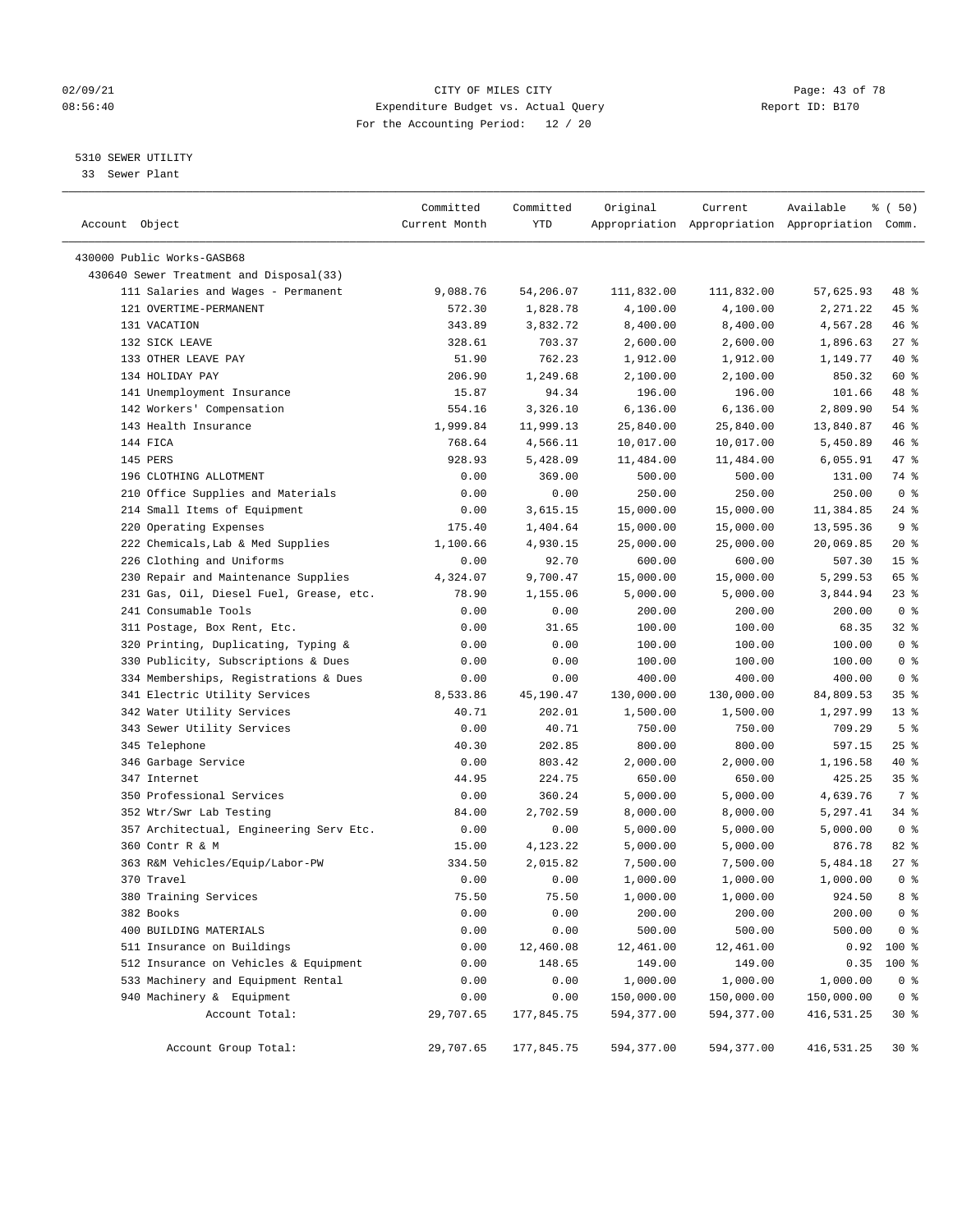## 02/09/21 Page: 44 of 78 08:56:40 Expenditure Budget vs. Actual Query Report ID: B170 For the Accounting Period: 12 / 20

# 5310 SEWER UTILITY

33 Sewer Plant

| Object<br>Account   | Committed<br>Current Month | Committed<br>YTD           | Original     | Current      | Available<br>Appropriation Appropriation Appropriation Comm. | 8 ( 50) |
|---------------------|----------------------------|----------------------------|--------------|--------------|--------------------------------------------------------------|---------|
| Organization Total: | 29,707.65                  | 177,845.75                 | 594,377.00   | 594,377.00   | 416,531.25                                                   | 30 %    |
| Fund Total:         |                            | 367, 555.71 1, 075, 877.56 | 2,273,724.00 | 2,273,724.00 | 1,197,846.44 47 %                                            |         |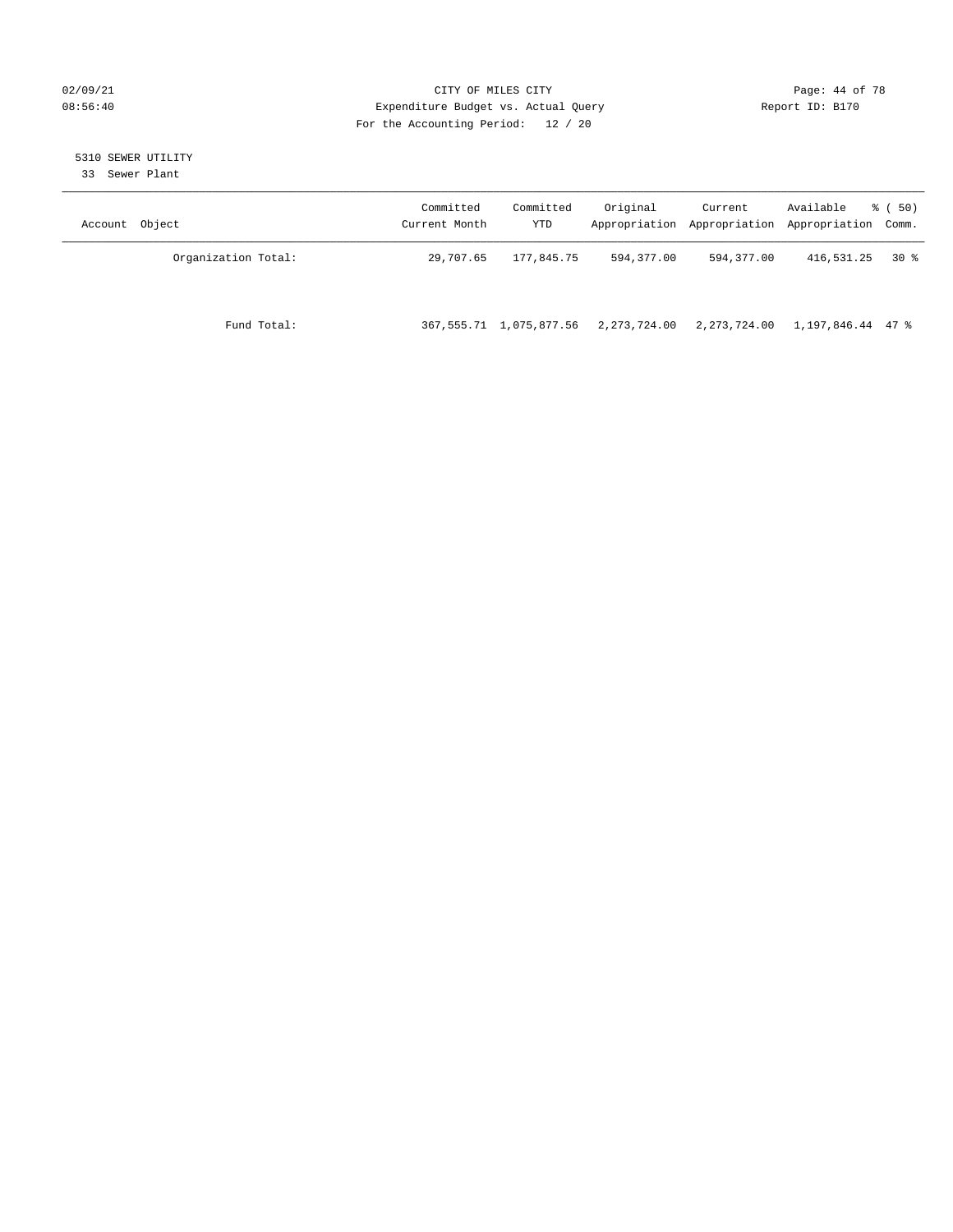## 02/09/21 **CITY OF MILES CITY CITY CITY Page: 45 of 78** 08:56:40 Expenditure Budget vs. Actual Query Report ID: B170 For the Accounting Period: 12 / 20

 2820 GAS TAX 34 Gas Tax

| Account Object                           | Committed<br>Current Month | Committed<br><b>YTD</b> | Original   | Current<br>Appropriation Appropriation Appropriation | Available  | % (50)<br>Comm. |
|------------------------------------------|----------------------------|-------------------------|------------|------------------------------------------------------|------------|-----------------|
| 520000 OTHER FINANCING USES              |                            |                         |            |                                                      |            |                 |
| 521000 Interfund Operating Transfers Out |                            |                         |            |                                                      |            |                 |
| 820 Transfers to Other Funds             | 204.33                     | 1,225.98                | 2,452.00   | 2,452.00                                             | 1,226.02   | 50%             |
| Account Total:                           | 204.33                     | 1,225.98                | 2,452.00   | 2,452.00                                             | 1,226.02   | $50*$           |
| 521204 TRANSFER:<br>STD 204              |                            |                         |            |                                                      |            |                 |
| 820 Transfers to Other Funds             | 0.00                       | 0.00                    | 83,878.00  | 83,878.00                                            | 83,878.00  | 0 <sup>8</sup>  |
| Account Total:                           | 0.00                       | 0.00                    | 83,878.00  | 83,878.00                                            | 83,878.00  | 0 <sup>8</sup>  |
| 521205 TRANSFER:<br>SID 205              |                            |                         |            |                                                      |            |                 |
| 820 Transfers to Other Funds             | 0.00                       | 0.00                    | 83,878.00  | 83,878.00                                            | 83,878.00  | 0 <sup>8</sup>  |
| Account Total:                           | 0.00                       | 0.00                    | 83,878.00  | 83,878.00                                            | 83,878.00  | 0 <sup>8</sup>  |
| Account Group Total:                     | 204.33                     | 1,225.98                | 170,208.00 | 170,208.00                                           | 168,982.02 | 1 <sup>°</sup>  |
| Organization Total:                      | 204.33                     | 1,225.98                | 170,208.00 | 170,208.00                                           | 168,982.02 | 1 <sup>°</sup>  |
|                                          |                            |                         |            |                                                      |            |                 |
| Fund Total:                              | 204.33                     | 1,225.98                | 170,208.00 | 170,208.00                                           | 168,982.02 | 1 <sup>8</sup>  |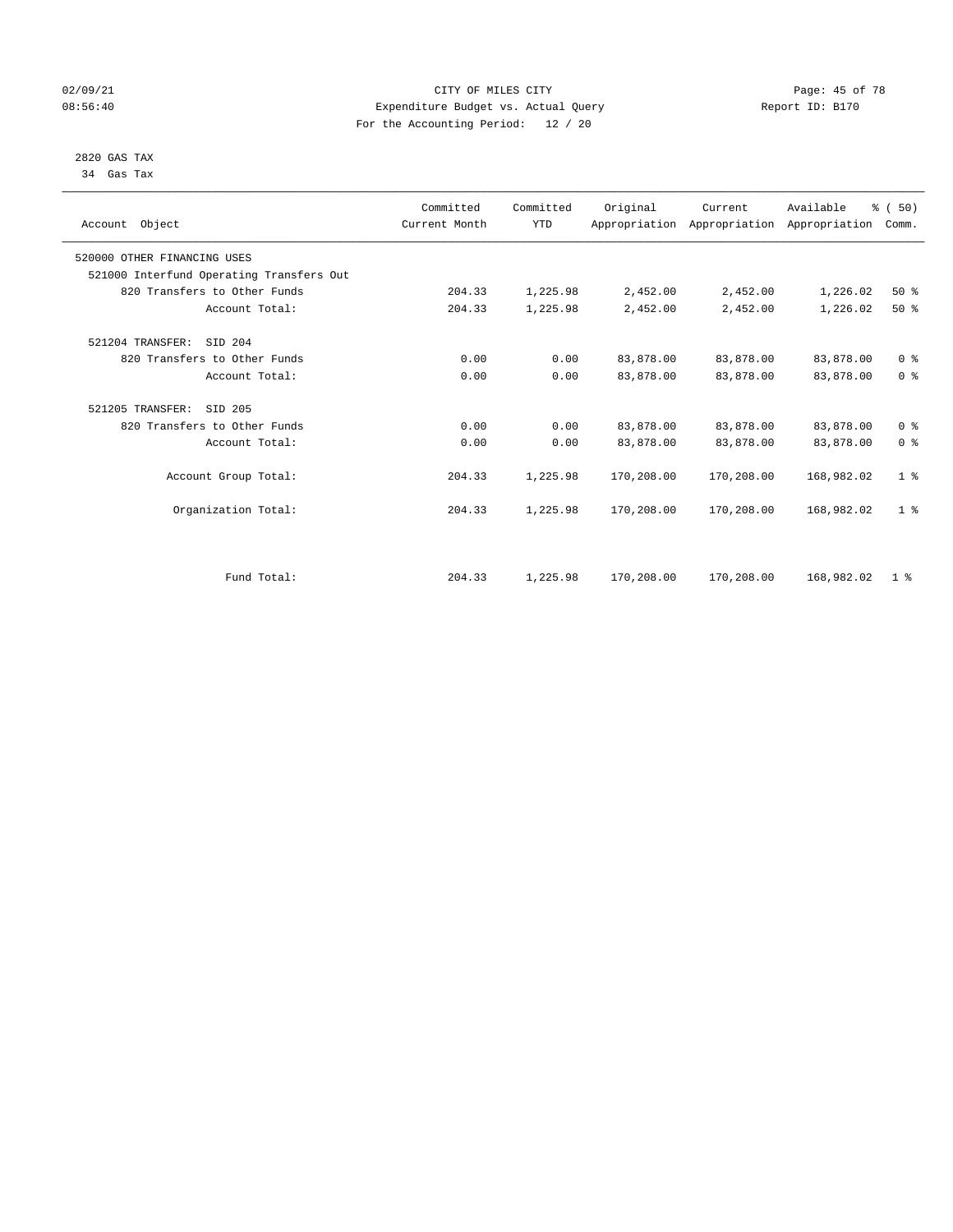## 02/09/21 **Page: 46 of 78** CITY OF MILES CITY **Page: 46 of 78** 08:56:40 Expenditure Budget vs. Actual Query Report ID: B170 For the Accounting Period: 12 / 20

#### 1000 GENERAL

36 Planning & Community Services

| Account Object                            | Committed<br>Current Month | Committed<br><b>YTD</b> | Original  | Current   | Available<br>Appropriation Appropriation Appropriation Comm. | % (50)          |
|-------------------------------------------|----------------------------|-------------------------|-----------|-----------|--------------------------------------------------------------|-----------------|
| 410000 GENERAL GOVERNMENTGASB68           |                            |                         |           |           |                                                              |                 |
| 411020 Community Services & Planning      |                            |                         |           |           |                                                              |                 |
| 111 Salaries and Wages - Permanent        | 744.70                     | 4,736.01                | 7,228.00  | 7,228.00  | 2,491.99                                                     | 66 %            |
| 121 OVERTIME-PERMANENT                    | 0.00                       | 5.42                    | 200.00    | 200.00    | 194.58                                                       | 3 <sup>°</sup>  |
| 131 VACATION                              | 14.47                      | 248.15                  | 2,800.00  | 2,800.00  | 2,551.85                                                     | 9 <sup>8</sup>  |
| 132 SICK LEAVE                            | 168.44                     | 514.54                  | 1,300.00  | 1,300.00  | 785.46                                                       | 40 %            |
| 133 OTHER LEAVE PAY                       | 1.80                       | 48.19                   | 424.00    | 424.00    | 375.81                                                       | 11 <sup>8</sup> |
| 141 Unemployment Insurance                | 1.36                       | 8.31                    | 18.00     | 18.00     | 9.69                                                         | 46 %            |
| 142 Workers' Compensation                 | 5.89                       | 35.34                   | 95.00     | 95.00     | 59.66                                                        | 37 <sup>8</sup> |
| 143 Health Insurance                      | 230.72                     | 1,384.16                | 2,769.00  | 2,769.00  | 1,384.84                                                     | 50%             |
| 144 FICA                                  | 71.14                      | 427.97                  | 914.00    | 914.00    | 486.03                                                       | 47 %            |
| 145 PERS                                  | 81.52                      | 486.91                  | 1,048.00  | 1,048.00  | 561.09                                                       | 46%             |
| 196 CLOTHING ALLOTMENT                    | 0.00                       | 40.50                   | 164.00    | 164.00    | 123.50                                                       | 25%             |
| 210 Office Supplies and Materials         | 49.75                      | 83.14                   | 500.00    | 500.00    | 416.86                                                       | $17*$           |
| 214 Small Items of Equipment              | 0.00                       | 155.72                  | 800.00    | 800.00    | 644.28                                                       | 19 <sup>°</sup> |
| Operating Expenses<br>220                 | 0.00                       | 20.16                   | 300.00    | 300.00    | 279.84                                                       | 7 <sup>°</sup>  |
| 231 Gas, Oil, Diesel Fuel, Grease, etc.   | 0.00                       | 0.00                    | 400.00    | 400.00    | 400.00                                                       | 0 <sup>8</sup>  |
| 311 Postage, Box Rent, Etc.               | 0.00                       | 0.50                    | 3,000.00  | 3,000.00  | 2,999.50                                                     | 0 <sup>8</sup>  |
| 320 Printing, Duplicating, Typing &       | 357.63                     | 357.63                  | 1,000.00  | 1,000.00  | 642.37                                                       | 36%             |
| 327 Map Printing                          | 0.00                       | 0.00                    | 200.00    | 200.00    | 200.00                                                       | 0 <sup>8</sup>  |
| 330 Publicity, Subscriptions & Dues       | 0.00                       | 12.96                   | 1,000.00  | 1,000.00  | 987.04                                                       | 1 <sup>°</sup>  |
| 331 Publication of Formal & Legal Notices | 0.00                       | 0.00                    | 1,000.00  | 1,000.00  | 1,000.00                                                     | 0 <sup>8</sup>  |
| 334 Memberships, Registrations & Dues     | 66.34                      | 185.03                  | 500.00    | 500.00    | 314.97                                                       | 378             |
| 345 Telephone                             | 8.76                       | 45.15                   | 900.00    | 900.00    | 854.85                                                       | 5 <sup>°</sup>  |
| 347 Internet                              | 0.00                       | 0.00                    | 170.00    | 170.00    | 170.00                                                       | 0 <sup>8</sup>  |
| 350 Professional Services                 | 0.00                       | 8,539.94                | 30,000.00 | 30,000.00 | 21,460.06                                                    | $28$ %          |
| 360 Contr R & M                           | 68.62                      | 382.96                  | 5,000.00  | 5,000.00  | 4,617.04                                                     | 8 %             |
| 370 Travel                                | 0.00                       | 0.00                    | 2,000.00  | 2,000.00  | 2,000.00                                                     | 0 <sup>8</sup>  |
| 380 Training Services                     | 0.00                       | 177.25                  | 3,000.00  | 3,000.00  | 2,822.75                                                     | 6 %             |
| 382 Books                                 | 0.00                       | 0.00                    | 200.00    | 200.00    | 200.00                                                       | 0 <sup>8</sup>  |
| Account Total:                            | 1,871.14                   | 17,895.94               | 66,930.00 | 66,930.00 | 49,034.06                                                    | 27%             |
| Account Group Total:                      | 1,871.14                   | 17,895.94               | 66,930.00 | 66,930.00 | 49,034.06                                                    | $27$ %          |
| Organization Total:                       | 1,871.14                   | 17,895.94               | 66,930.00 | 66,930.00 | 49,034.06                                                    | $27$ %          |
| Fund Total:                               | 1,871.14                   | 17,895.94               | 66,930.00 | 66,930.00 | 49,034.06                                                    | $27$ %          |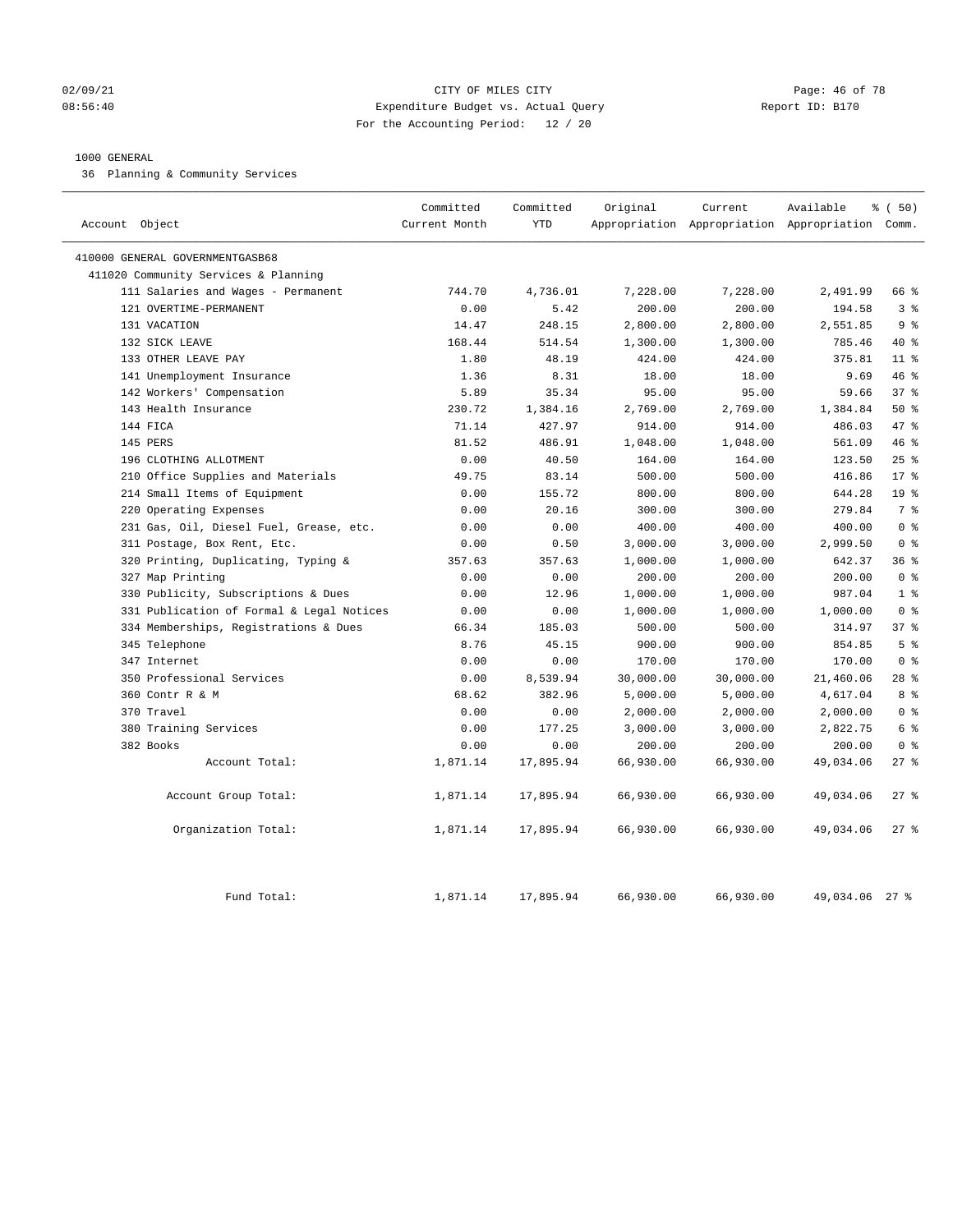## 02/09/21 Page: 47 of 78 08:56:40 Expenditure Budget vs. Actual Query Report ID: B170 For the Accounting Period: 12 / 20

# 3301 Judgement Settlement/Southgate

36 Planning & Community Services

| Object<br>Account            | Committed<br>Current Month | Committed<br><b>YTD</b> | Original<br>Appropriation | Current<br>Appropriation | Available<br>Appropriation | % (50)<br>Comm. |
|------------------------------|----------------------------|-------------------------|---------------------------|--------------------------|----------------------------|-----------------|
| 510000 MISCELLANEOUS         |                            |                         |                           |                          |                            |                 |
| 510200 Judgements and Losses |                            |                         |                           |                          |                            |                 |
| 801 Southgate Lawsuit        | 100,850.00                 | 100,850.00              | 201,700.00                | 201,700.00               | 100,850.00                 | 50%             |
| Account Total:               | 100,850.00                 | 100,850.00              | 201,700.00                | 201,700.00               | 100,850.00                 | $50*$           |
| Account Group Total:         | 100,850.00                 | 100,850.00              | 201,700.00                | 201,700.00               | 100,850.00                 | 50%             |
| Organization Total:          | 100,850.00                 | 100,850.00              | 201,700.00                | 201,700.00               | 100,850.00                 | $50*$           |
| Fund Total:                  | 100,850.00                 | 100,850.00              | 201,700.00                | 201,700.00               | 100,850.00                 | 50 %            |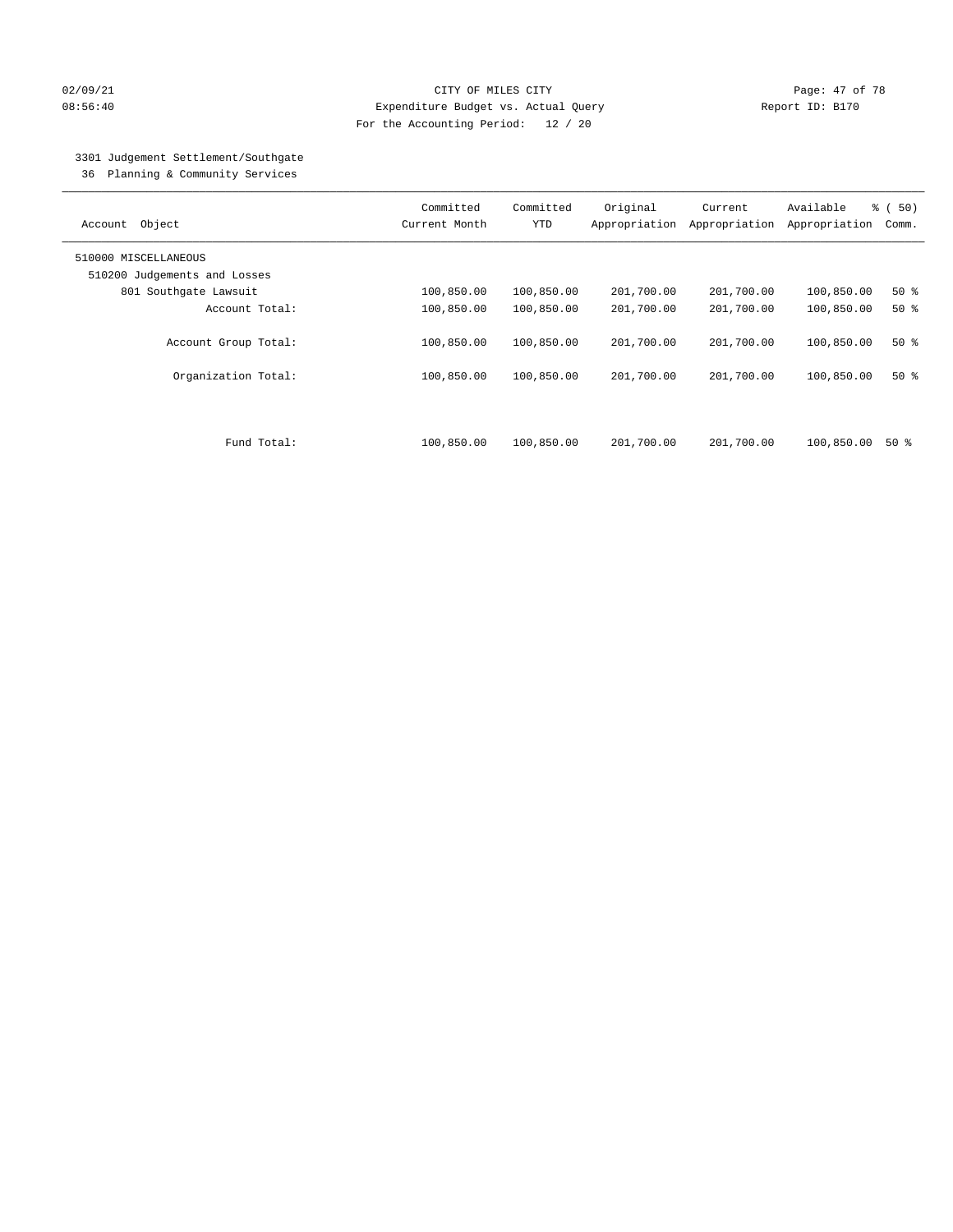## 02/09/21 **CITY OF MILES CITY CITY CITY Page: 48 of 78** 08:56:40 Expenditure Budget vs. Actual Query Report ID: B170 For the Accounting Period: 12 / 20

# 1000 GENERAL

37 CITY HEALTH

| Account Object                                                          | Committed<br>Current Month | Committed<br><b>YTD</b> | Original<br>Appropriation | Current<br>Appropriation | Available<br>Appropriation | <sub>ර</sub> ි (50)<br>Comm. |
|-------------------------------------------------------------------------|----------------------------|-------------------------|---------------------------|--------------------------|----------------------------|------------------------------|
| 520000 OTHER FINANCING USES<br>521000 Interfund Operating Transfers Out |                            |                         |                           |                          |                            |                              |
| 820 Transfers to Other Funds                                            | 13,000.00                  | 13,000.00               | 13,000.00                 | 13,000.00                | 0.00                       | $100$ %                      |
| Account Total:                                                          | 13,000.00                  | 13,000.00               | 13,000.00                 | 13,000.00                | 0.00                       | $100*$                       |
| Account Group Total:                                                    | 13,000.00                  | 13,000.00               | 13,000.00                 | 13,000.00                | 0.00                       | $100$ %                      |
| Organization Total:                                                     | 13,000.00                  | 13,000.00               | 13,000.00                 | 13,000.00                | 0.00                       | $100$ %                      |
| Fund Total:                                                             | 13,000.00                  | 13,000.00               | 13,000.00                 | 13,000.00                | $0.00100$ %                |                              |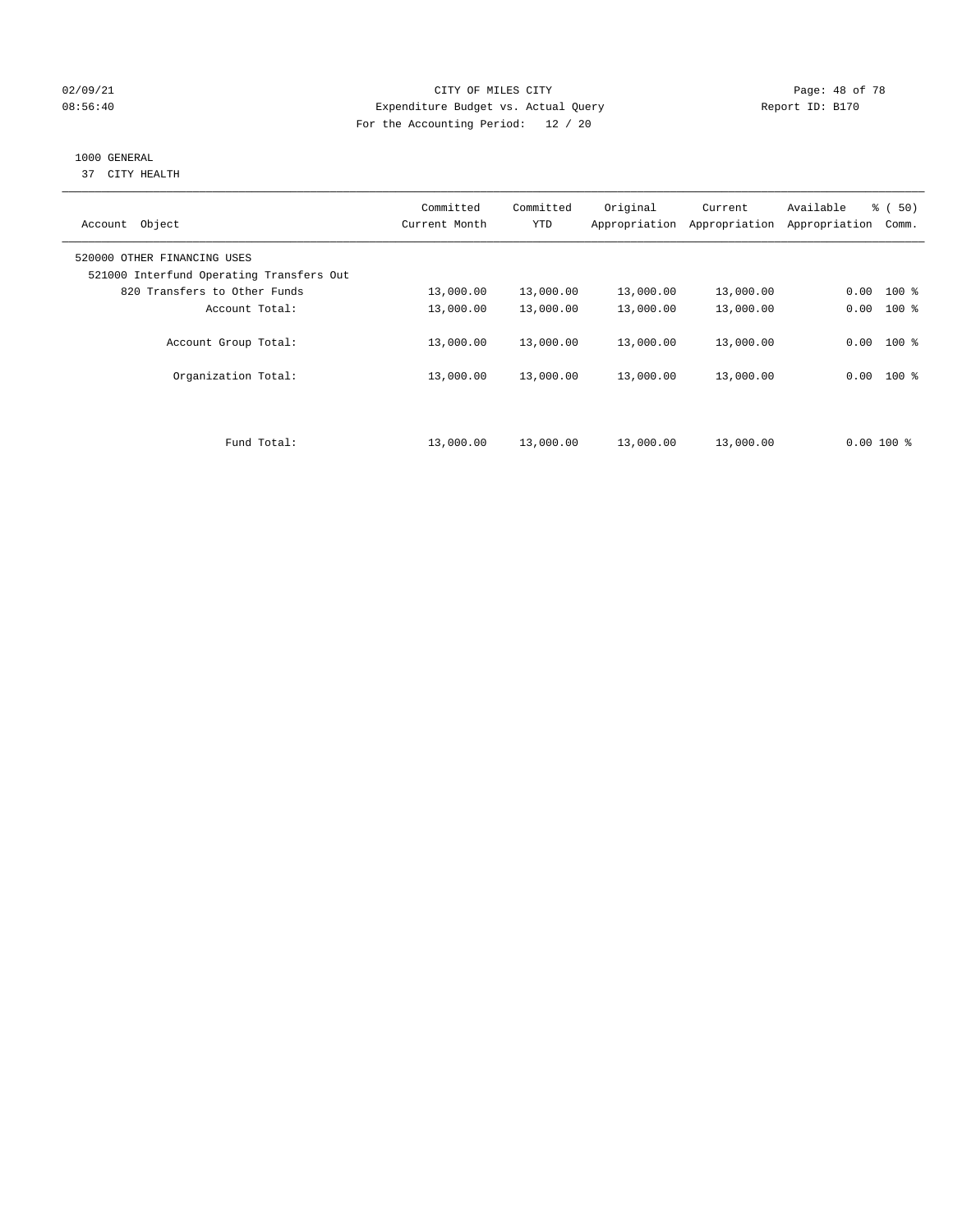## 02/09/21 **CITY OF MILES CITY CITY CITY Page: 49 of 78** 08:56:40 Expenditure Budget vs. Actual Query Report ID: B170 For the Accounting Period: 12 / 20

#### 2270 Health 37 CITY HEALTH

| Object<br>Account                                                 | Committed<br>Current Month | Committed<br><b>YTD</b> | Original<br>Appropriation | Current<br>Appropriation | Available<br>Appropriation | % (50)<br>Comm. |
|-------------------------------------------------------------------|----------------------------|-------------------------|---------------------------|--------------------------|----------------------------|-----------------|
| 440000 PUBLIC HEALTH-GASB68<br>440140 Registration and Inspection |                            |                         |                           |                          |                            |                 |
| 350 Professional Services                                         | 0.00                       | 0.00                    | 14,500.00                 | 14,500.00                | 14,500.00                  | 0 <sup>8</sup>  |
| Account Total:                                                    | 0.00                       | 0.00                    | 14,500.00                 | 14,500.00                | 14,500.00                  | 0 <sup>8</sup>  |
| Account Group Total:                                              | 0.00                       | 0.00                    | 14,500.00                 | 14,500.00                | 14,500.00                  | 0 <sup>8</sup>  |
| Organization Total:                                               | 0.00                       | 0.00                    | 14,500.00                 | 14,500.00                | 14,500.00                  | 0 <sup>8</sup>  |
|                                                                   |                            |                         |                           |                          |                            |                 |
| Fund Total:                                                       | 0.00                       | 0.00                    | 14,500.00                 | 14,500.00                | 14,500.00                  | 0 <sup>8</sup>  |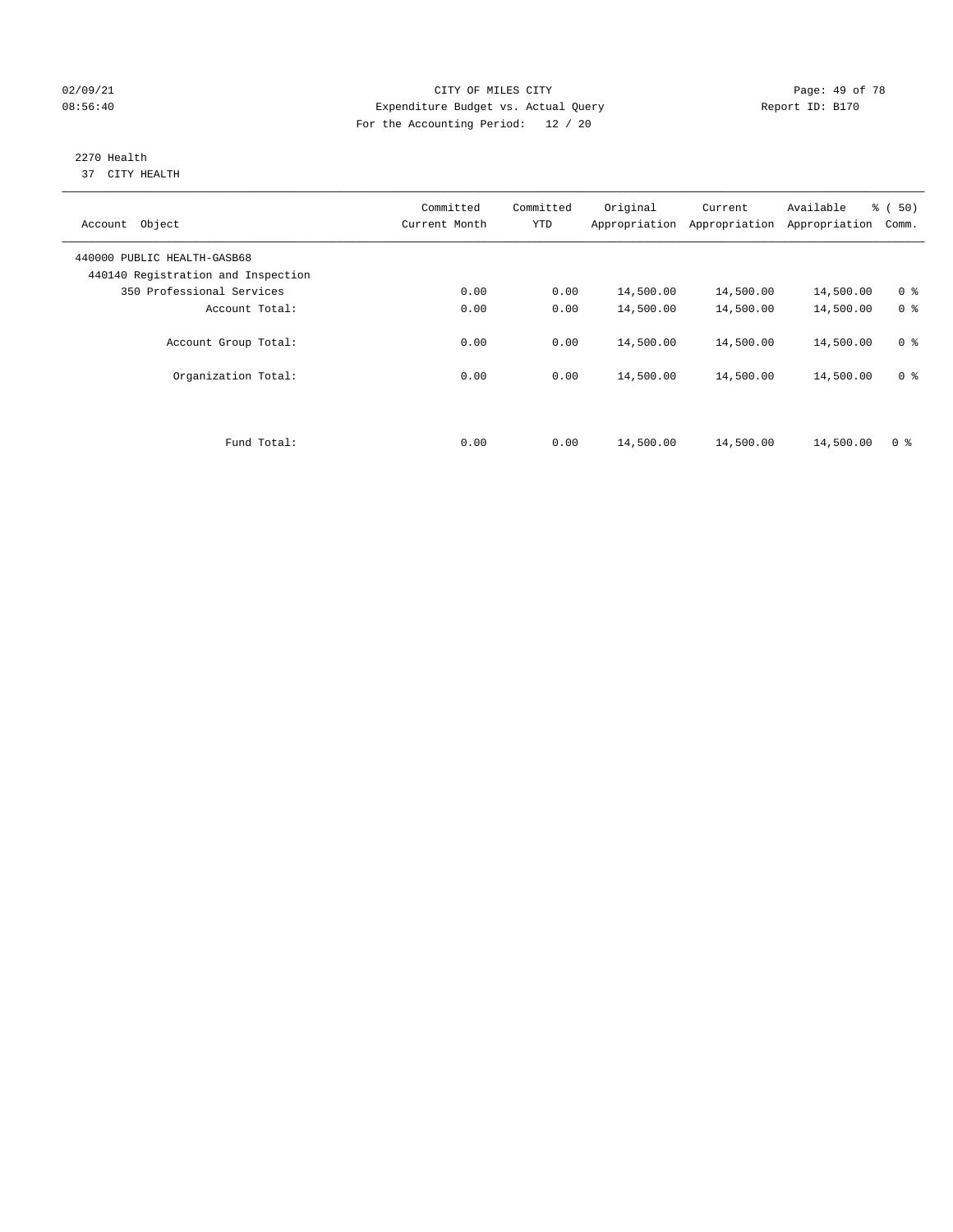## 02/09/21 **Page: 50 of 78** CITY OF MILES CITY **Page: 50 of 78** 08:56:40 Expenditure Budget vs. Actual Query Report ID: B170 For the Accounting Period: 12 / 20

# 2880 LIBRARY GRANTS

39 Partners Program

| Account Object                                                      | Committed<br>Current Month | Committed<br><b>YTD</b> | Original<br>Appropriation | Current<br>Appropriation | Available<br>Appropriation | % ( 50)<br>Comm.   |
|---------------------------------------------------------------------|----------------------------|-------------------------|---------------------------|--------------------------|----------------------------|--------------------|
| 460000 CULTURE AND RECREATION-GASB68<br>460100 Library Services(16) |                            |                         |                           |                          |                            |                    |
| 311 Postage, Box Rent, Etc.                                         | 204.00                     | 1,458.06                | 4,900.00                  | 4,900.00                 | 3,441.94                   | $30*$              |
| 382 Books                                                           | 0.00                       | 0.00                    | 100.00                    | 100.00                   | 100.00                     | 0 <sup>8</sup>     |
| Account Total:                                                      | 204.00                     | 1,458.06                | 5,000.00                  | 5,000.00                 | 3,541.94                   | $29*$              |
| Account Group Total:                                                | 204.00                     | 1,458.06                | 5,000.00                  | 5,000.00                 | 3,541.94                   | 298                |
| Organization Total:                                                 | 204.00                     | 1,458.06                | 5.000.00                  | 5,000.00                 | 3,541.94                   | $29$ $\frac{6}{3}$ |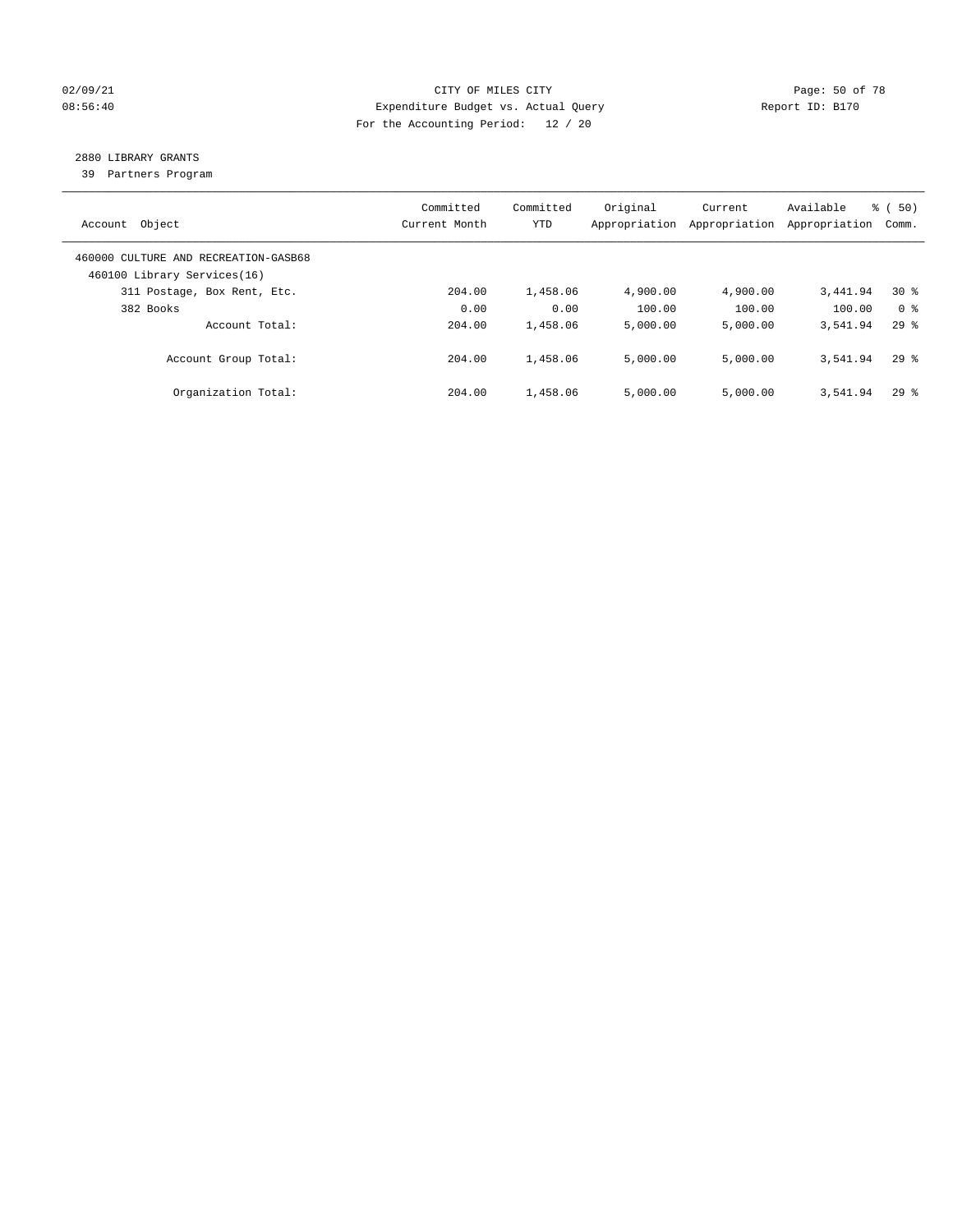## 02/09/21 Page: 51 of 78 08:56:40 Expenditure Budget vs. Actual Query Report ID: B170 For the Accounting Period: 12 / 20

#### 2880 LIBRARY GRANTS

41 Sagebrush Fed/Coal Sev Tax

| Object<br>Account                    | Committed<br>Current Month | Committed<br><b>YTD</b> | Original<br>Appropriation | Current<br>Appropriation | Available<br>Appropriation | % (50)<br>Comm. |
|--------------------------------------|----------------------------|-------------------------|---------------------------|--------------------------|----------------------------|-----------------|
| 460000 CULTURE AND RECREATION-GASB68 |                            |                         |                           |                          |                            |                 |
| 460100 Library Services(16)          |                            |                         |                           |                          |                            |                 |
| 210 Office Supplies and Materials    | 0.00                       | 0.00                    | 1,056.00                  | 1,056.00                 | 1,056.00                   | 0 <sub>8</sub>  |
| 214 Small Items of Equipment         | 0.00                       | 0.00                    | 2,500.00                  | 2,500.00                 | 2,500.00                   | 0 <sup>8</sup>  |
| 350 Professional Services            | 0.00                       | 0.00                    | 8,900.00                  | 8,900.00                 | 8,900.00                   | 0 <sup>8</sup>  |
| 370 Travel                           | 0.00                       | 0.00                    | 5,600.00                  | 5,600.00                 | 5,600.00                   | 0 <sup>8</sup>  |
| 380 Training Services                | 0.00                       | 0.00                    | 2,700.00                  | 2,700.00                 | 2,700.00                   | 0 <sup>8</sup>  |
| Account Total:                       | 0.00                       | 0.00                    | 20,756.00                 | 20,756.00                | 20,756.00                  | 0 <sup>8</sup>  |
| Account Group Total:                 | 0.00                       | 0.00                    | 20,756.00                 | 20,756.00                | 20,756.00                  | 0 <sup>8</sup>  |
| Organization Total:                  | 0.00                       | 0.00                    | 20,756.00                 | 20,756.00                | 20,756.00                  | 0 %             |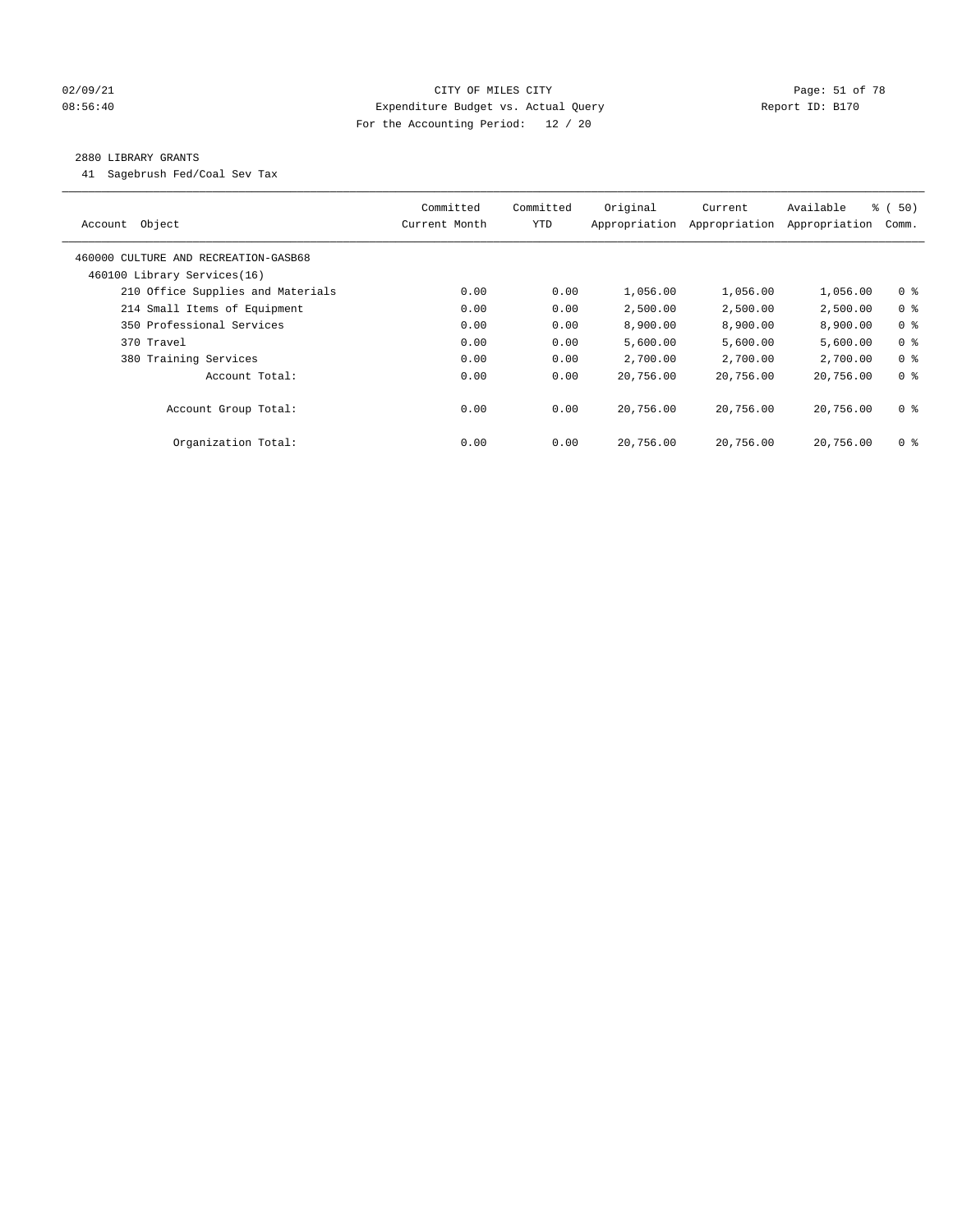## 02/09/21 Page: 52 of 78 08:56:40 Expenditure Budget vs. Actual Query Report ID: B170 For the Accounting Period: 12 / 20

#### 2880 LIBRARY GRANTS

43 State Aid Per Capita-Tech Serv

| Account Object                       | Committed<br>Current Month | Committed<br><b>YTD</b> | Original  | Current<br>Appropriation Appropriation | Available<br>Appropriation | % (50)<br>Comm. |
|--------------------------------------|----------------------------|-------------------------|-----------|----------------------------------------|----------------------------|-----------------|
| 460000 CULTURE AND RECREATION-GASB68 |                            |                         |           |                                        |                            |                 |
| 460100 Library Services(16)          |                            |                         |           |                                        |                            |                 |
| 210 Office Supplies and Materials    | 0.00                       | 0.00                    | 1,000.00  | 1,000.00                               | 1,000.00                   | 0 <sup>8</sup>  |
| 214 Small Items of Equipment         | 0.00                       | 1,598.00                | 5,399.00  | 5,399.00                               | 3,801.00                   | $30*$           |
| 350 Professional Services            | 0.00                       | 2,004.89                | 15,284.00 | 15,284.00                              | 13,279.11                  | 13 <sup>°</sup> |
| 370 Travel                           | 0.00                       | 0.00                    | 5,000.00  | 5,000.00                               | 5,000.00                   | 0 <sup>8</sup>  |
| Account Total:                       | 0.00                       | 3,602.89                | 26,683.00 | 26,683.00                              | 23,080.11                  | $14*$           |
| Account Group Total:                 | 0.00                       | 3,602.89                | 26,683.00 | 26,683.00                              | 23,080.11                  | $14*$           |
| Organization Total:                  | 0.00                       | 3,602.89                | 26,683.00 | 26,683.00                              | 23,080.11                  | $14*$           |
|                                      |                            |                         |           |                                        |                            |                 |
| Fund Total:                          | 204.00                     | 5,060.95                | 52,439.00 | 52,439.00                              | 47,378.05 10 %             |                 |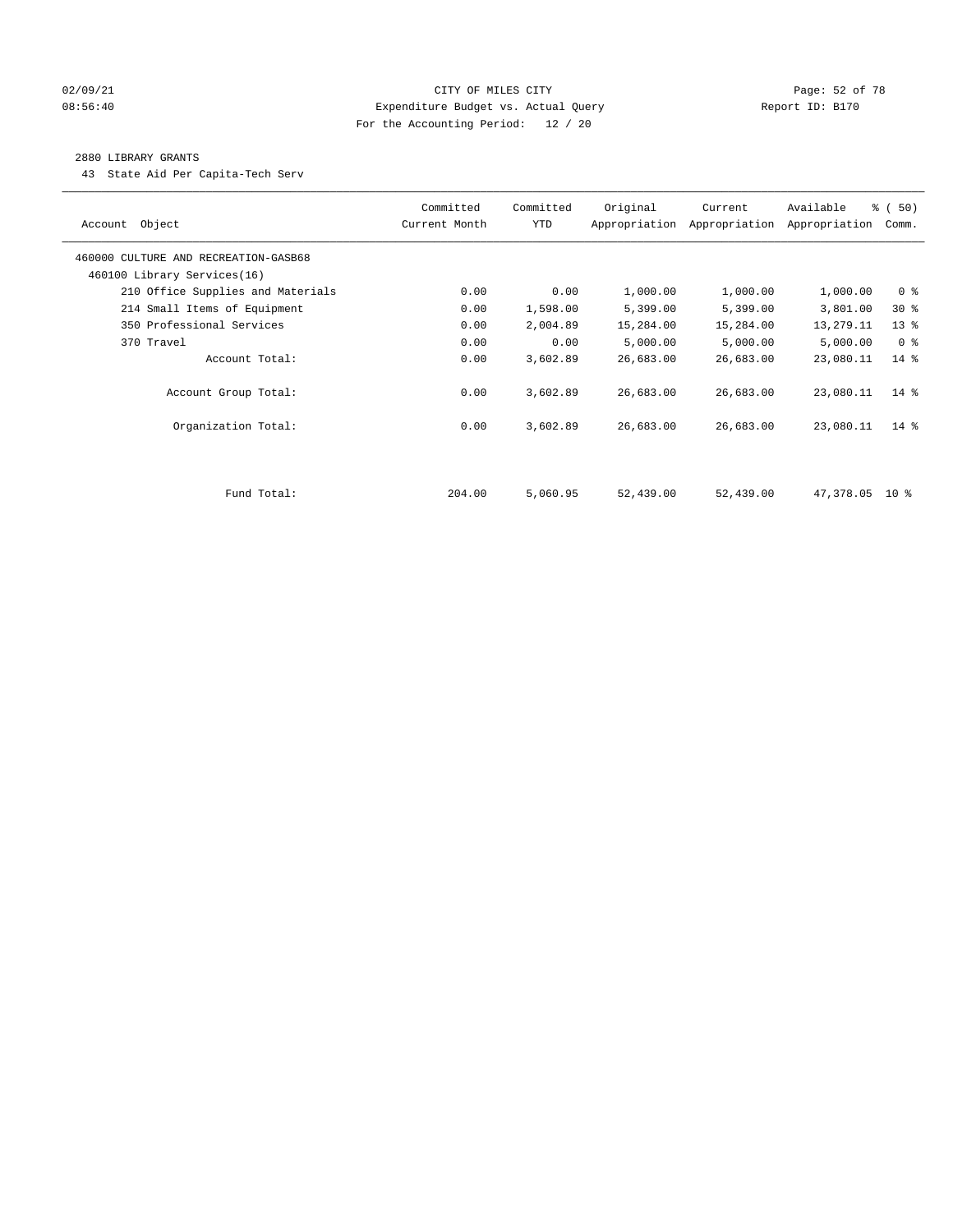## 02/09/21 **CITY OF MILES CITY CITY CITY Page: 53 of 78** 08:56:40 Expenditure Budget vs. Actual Query Report ID: B170 For the Accounting Period: 12 / 20

#### 2400 LTG M D#165-(Gen City) 46 SID #165

| Account Object                           | Committed<br>Current Month | Committed<br><b>YTD</b> | Original   | Current<br>Appropriation Appropriation | Available<br>Appropriation | % (50)<br>Comm. |  |
|------------------------------------------|----------------------------|-------------------------|------------|----------------------------------------|----------------------------|-----------------|--|
| 430000 Public Works-GASB68               |                            |                         |            |                                        |                            |                 |  |
| 430263 STREET LIGHTING                   |                            |                         |            |                                        |                            |                 |  |
| 341 Electric Utility Services            | 4,301.07                   | 23,878.28               | 50,000.00  | 50,000.00                              | 26, 121. 72                | 48 %            |  |
| 533 Machinery and Equipment Rental       | 8,836.60                   | 53,019.60               | 120,000.00 | 120,000.00                             | 66,980.40                  | 44 %            |  |
| Account Total:                           | 13, 137.67                 | 76,897.88               | 170,000.00 | 170,000.00                             | 93,102.12                  | 45 %            |  |
| Account Group Total:                     | 13, 137.67                 | 76,897.88               | 170,000.00 | 170,000.00                             | 93,102.12                  | $45$ $%$        |  |
| 520000 OTHER FINANCING USES              |                            |                         |            |                                        |                            |                 |  |
| 521000 Interfund Operating Transfers Out |                            |                         |            |                                        |                            |                 |  |
| 820 Transfers to Other Funds             | 0.00                       | 1,000.00                | 1,000.00   | 1,000.00                               | 0.00                       | $100*$          |  |
| Account Total:                           | 0.00                       | 1,000.00                | 1,000.00   | 1,000.00                               | 0.00                       | $100*$          |  |
| Account Group Total:                     | 0.00                       | 1,000.00                | 1,000.00   | 1,000.00                               |                            | $0.00$ 100 %    |  |
| Organization Total:                      | 13, 137.67                 | 77,897.88               | 171,000.00 | 171,000.00                             | 93,102.12                  | $46$ %          |  |
|                                          |                            |                         |            |                                        |                            |                 |  |
| Fund Total:                              | 13, 137.67                 | 77,897.88               | 171,000.00 | 171,000.00                             | 93,102.12                  | $46*$           |  |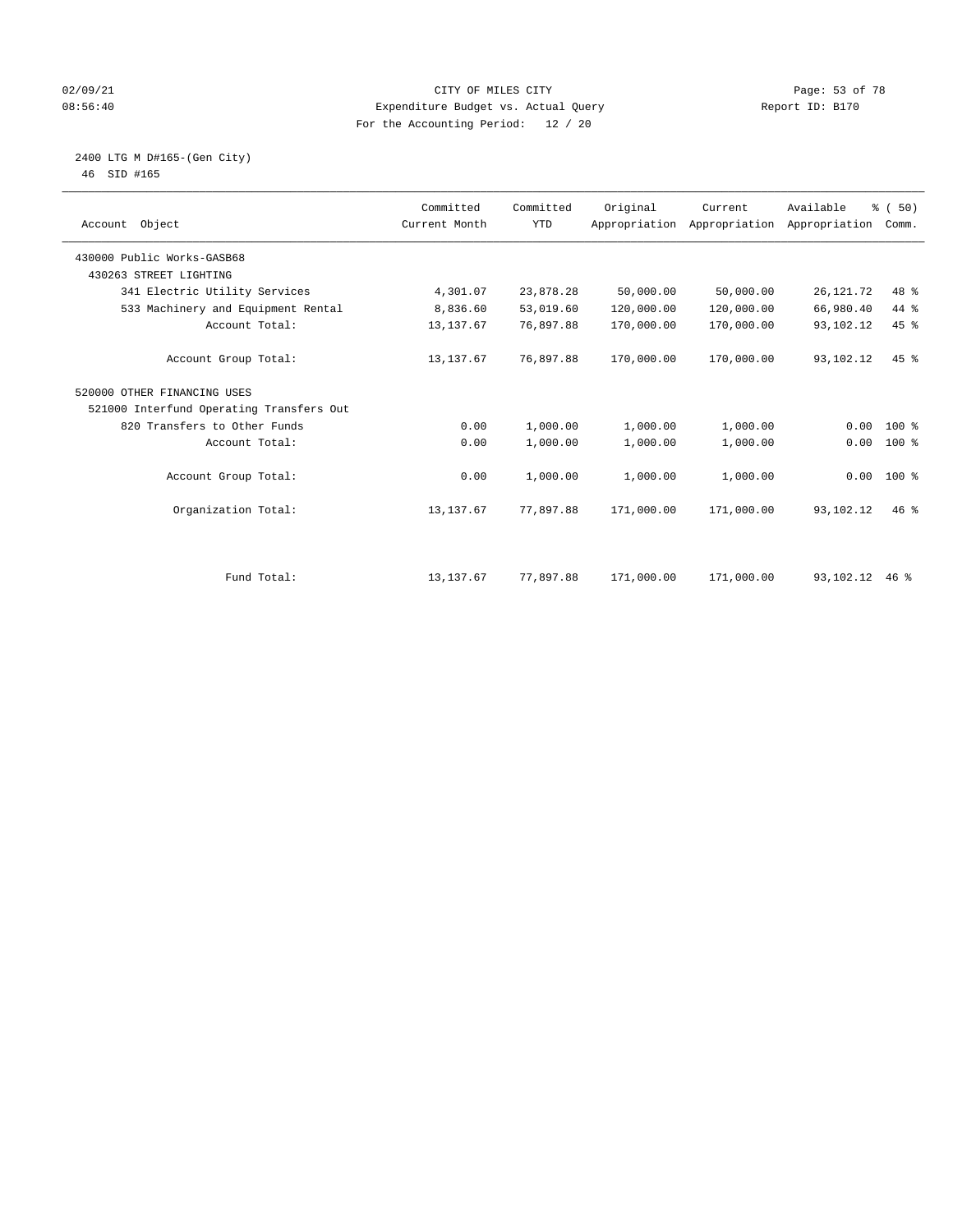## 02/09/21 Page: 54 of 78 08:56:40 Expenditure Budget vs. Actual Query Report ID: B170 For the Accounting Period: 12 / 20

# 2480 LTG M M#173-(Milestown Estates)

47 SID #173(Ltg-Milestown)

| Account Object                           | Committed<br>Current Month | Committed<br><b>YTD</b> | Original | Current<br>Appropriation Appropriation Appropriation | Available | % (50)<br>Comm. |
|------------------------------------------|----------------------------|-------------------------|----------|------------------------------------------------------|-----------|-----------------|
| 430000 Public Works-GASB68               |                            |                         |          |                                                      |           |                 |
| 430263 STREET LIGHTING                   |                            |                         |          |                                                      |           |                 |
| 230 Repair and Maintenance Supplies      | 0.00                       | 1,000.00                | 1,000.00 | 1,000.00                                             | 0.00      | 100 %           |
| 341 Electric Utility Services            | 138.47                     | 819.54                  | 1,600.00 | 1,600.00                                             | 780.46    | $51$ %          |
| 360 Contr R & M                          | 175.00                     | 175.00                  | 350.00   | 350.00                                               | 175.00    | 50%             |
| Account Total:                           | 313.47                     | 1,994.54                | 2,950.00 | 2,950.00                                             | 955.46    | 68 %            |
| Account Group Total:                     | 313.47                     | 1,994.54                | 2,950.00 | 2,950.00                                             | 955.46    | 68 %            |
| 520000 OTHER FINANCING USES              |                            |                         |          |                                                      |           |                 |
| 521000 Interfund Operating Transfers Out |                            |                         |          |                                                      |           |                 |
| 820 Transfers to Other Funds             | 0.00                       | 250.00                  | 250.00   | 250.00                                               | 0.00      | $100*$          |
| Account Total:                           | 0.00                       | 250.00                  | 250.00   | 250.00                                               | 0.00      | 100 %           |
| Account Group Total:                     | 0.00                       | 250.00                  | 250.00   | 250.00                                               | 0.00      | 100 %           |
| Organization Total:                      | 313.47                     | 2,244.54                | 3,200.00 | 3,200.00                                             | 955.46    | 70 %            |
|                                          |                            |                         |          |                                                      |           |                 |
| Fund Total:                              | 313.47                     | 2,244.54                | 3,200.00 | 3,200.00                                             | 955.46    | 70 %            |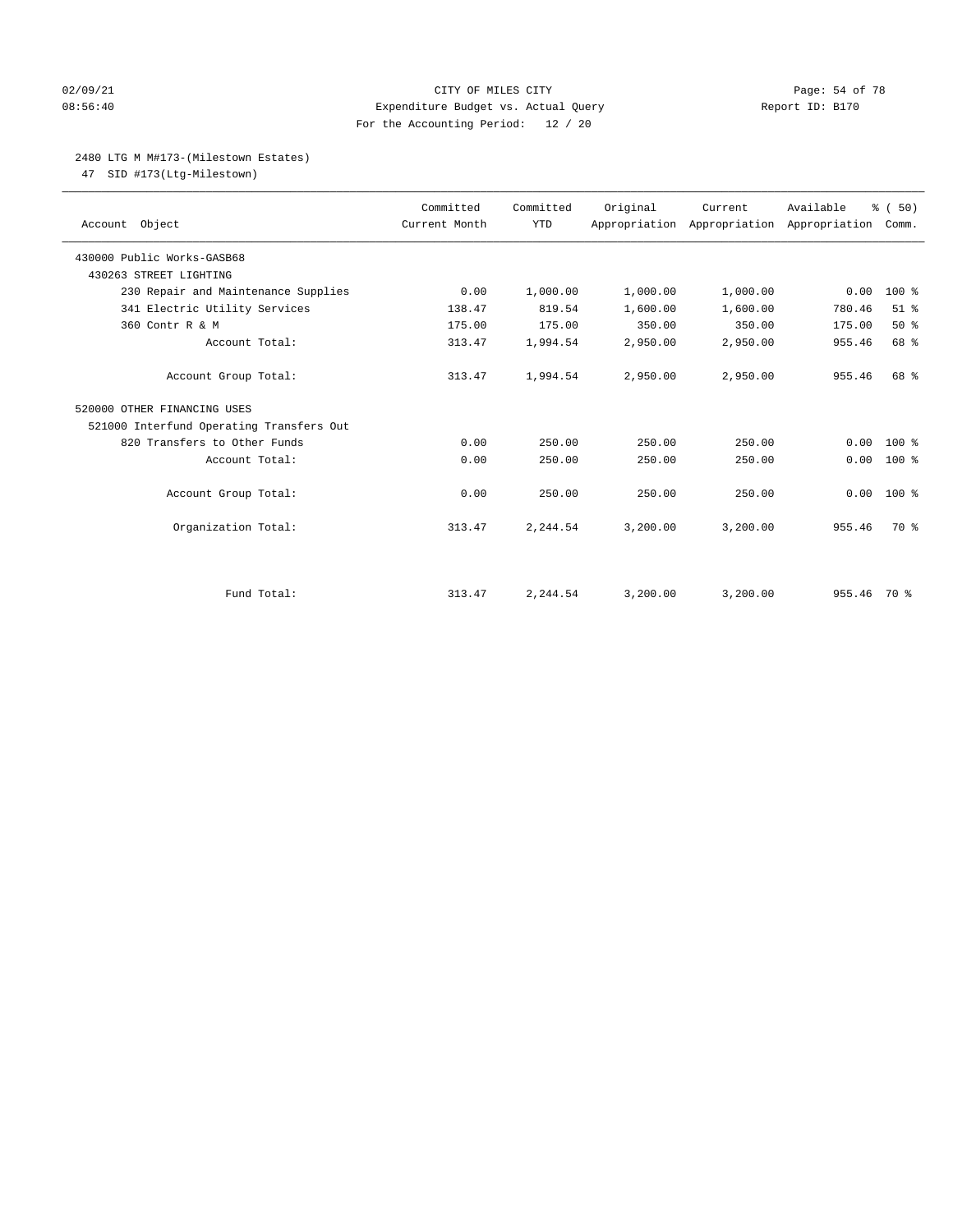## 02/09/21 **CITY OF MILES CITY CITY CITY Page: 55 of 78** 08:56:40 Expenditure Budget vs. Actual Query Report ID: B170 For the Accounting Period: 12 / 20

2420 LTG M D#167-(MilesAddn Etc)

48 SID #167

| Account Object                           | Committed<br>Current Month | Committed<br><b>YTD</b> | Original  | Current<br>Appropriation Appropriation | Available<br>Appropriation | % (50)<br>Comm. |  |
|------------------------------------------|----------------------------|-------------------------|-----------|----------------------------------------|----------------------------|-----------------|--|
| 430000 Public Works-GASB68               |                            |                         |           |                                        |                            |                 |  |
| 430263 STREET LIGHTING                   |                            |                         |           |                                        |                            |                 |  |
| 341 Electric Utility Services            | 606.90                     | 3,369.38                | 8,000.00  | 8,000.00                               | 4,630.62                   | 42 %            |  |
| 533 Machinery and Equipment Rental       | 1,054.80                   | 6,328.80                | 16,000.00 | 16,000.00                              | 9,671.20                   | $40*$           |  |
| Account Total:                           | 1,661.70                   | 9,698.18                | 24,000.00 | 24,000.00                              | 14,301.82                  | $40*$           |  |
| Account Group Total:                     | 1,661.70                   | 9,698.18                | 24,000.00 | 24,000.00                              | 14,301.82                  | $40*$           |  |
| 520000 OTHER FINANCING USES              |                            |                         |           |                                        |                            |                 |  |
| 521000 Interfund Operating Transfers Out |                            |                         |           |                                        |                            |                 |  |
| 820 Transfers to Other Funds             | 0.00                       | 1,000.00                | 1,000.00  | 1,000.00                               | 0.00                       | $100*$          |  |
| Account Total:                           | 0.00                       | 1,000.00                | 1,000.00  | 1,000.00                               | 0.00                       | 100 %           |  |
| Account Group Total:                     | 0.00                       | 1,000.00                | 1,000.00  | 1,000.00                               |                            | $0.00 100$ %    |  |
| Organization Total:                      | 1,661.70                   | 10,698.18               | 25,000.00 | 25,000.00                              | 14,301.82                  | 43%             |  |
|                                          |                            |                         |           |                                        |                            |                 |  |
| Fund Total:                              | 1,661.70                   | 10,698.18               | 25,000.00 | 25,000.00                              | 14,301.82 43 %             |                 |  |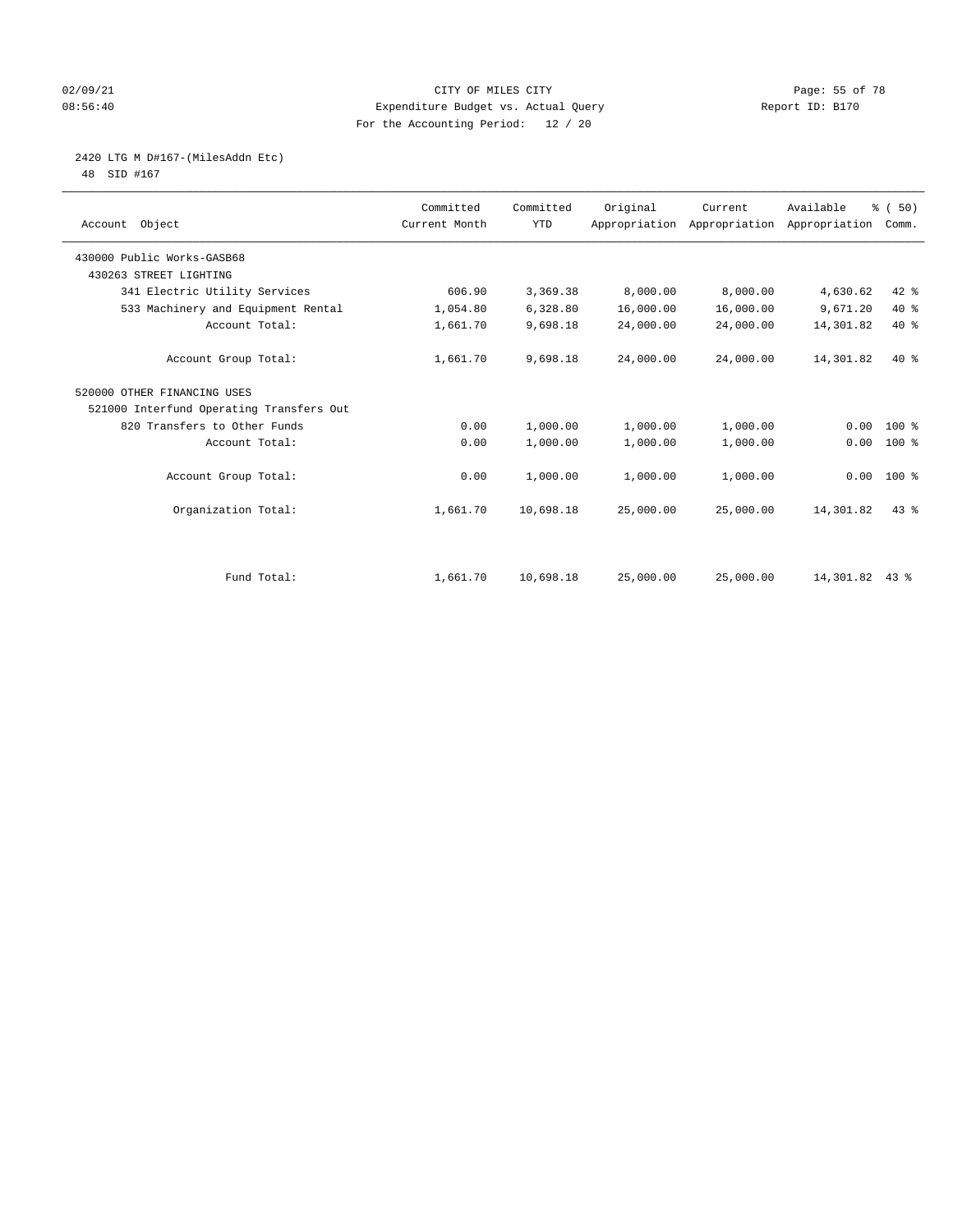## 02/09/21 **CITY OF MILES CITY CITY CITY Page: 56 of 78** 08:56:40 Expenditure Budget vs. Actual Query Report ID: B170 For the Accounting Period: 12 / 20

 2430 LTG M D#171-(Balsam Est) 49 SID #171

| Account Object                           | Committed<br>Current Month | Committed<br><b>YTD</b> | Original | Current<br>Appropriation Appropriation | Available<br>Appropriation | % (50)<br>Comm. |
|------------------------------------------|----------------------------|-------------------------|----------|----------------------------------------|----------------------------|-----------------|
| 430000 Public Works-GASB68               |                            |                         |          |                                        |                            |                 |
| 430263 STREET LIGHTING                   |                            |                         |          |                                        |                            |                 |
| 230 Repair and Maintenance Supplies      | 0.00                       | 2,000.00                | 1,500.00 | 1,500.00                               | $-500.00$                  | $133$ $%$       |
| 341 Electric Utility Services            | 178.25                     | 1,549.40                | 2,000.00 | 2,000.00                               | 450.60                     | 77.8            |
| 360 Contr R & M                          | 0.00                       | 595.00                  | 1,500.00 | 1,500.00                               | 905.00                     | $40*$           |
| Account Total:                           | 178.25                     | 4,144.40                | 5,000.00 | 5,000.00                               | 855.60                     | 83%             |
| Account Group Total:                     | 178.25                     | 4,144.40                | 5,000.00 | 5,000.00                               | 855.60                     | 83 %            |
| 520000 OTHER FINANCING USES              |                            |                         |          |                                        |                            |                 |
| 521000 Interfund Operating Transfers Out |                            |                         |          |                                        |                            |                 |
| 820 Transfers to Other Funds             | 0.00                       | 1,000.00                | 1,000.00 | 1,000.00                               | 0.00                       | $100*$          |
| Account Total:                           | 0.00                       | 1,000.00                | 1,000.00 | 1,000.00                               | 0.00                       | $100$ %         |
| Account Group Total:                     | 0.00                       | 1,000.00                | 1,000.00 | 1,000.00                               | 0.00                       | $100$ %         |
| Organization Total:                      | 178.25                     | 5,144.40                | 6,000.00 | 6,000.00                               | 855.60                     | 86 <sup>8</sup> |
|                                          |                            |                         |          |                                        |                            |                 |
| Fund Total:                              | 178.25                     | 5,144.40                | 6,000.00 | 6,000.00                               | 855.60                     | 86 %            |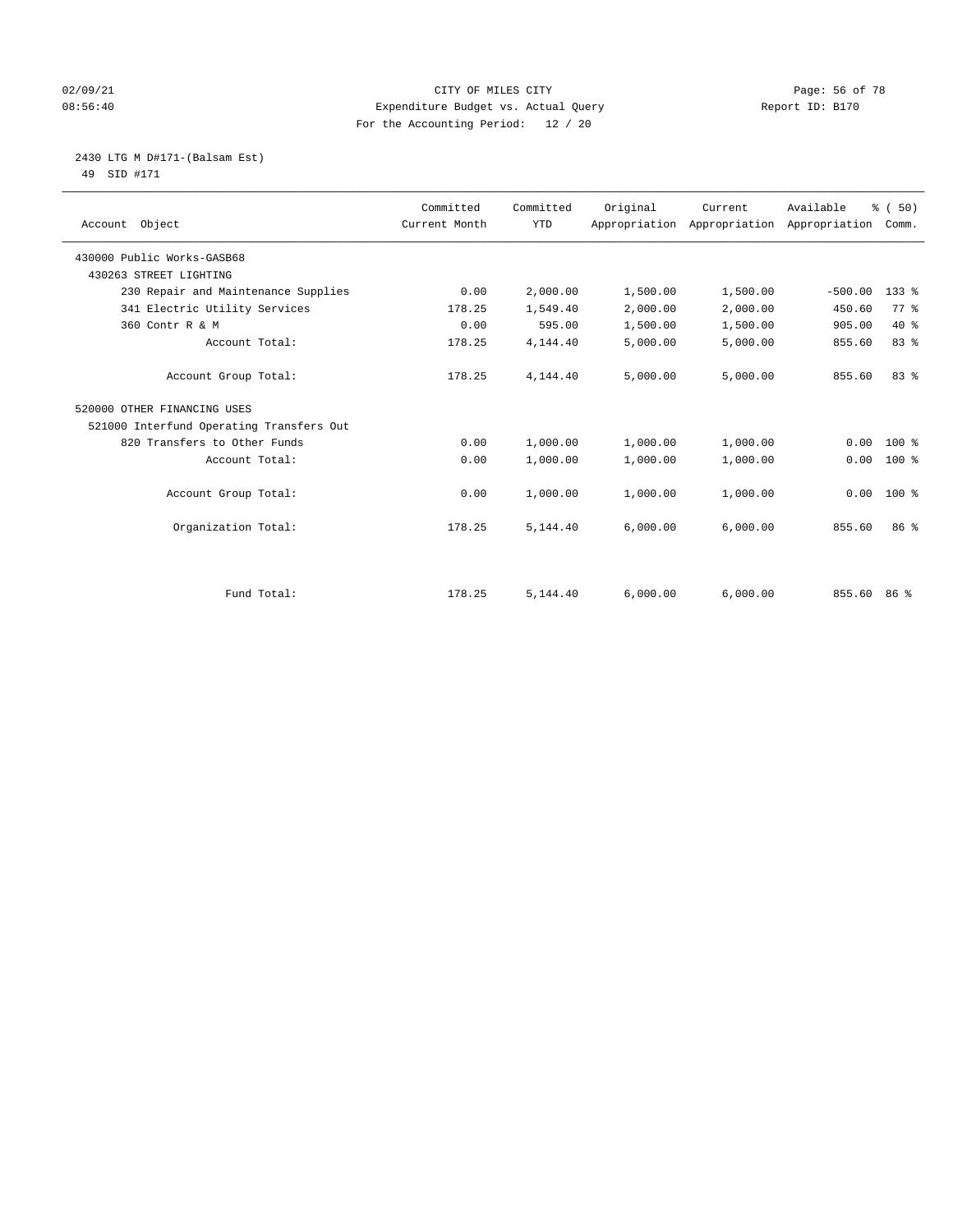## 02/09/21 Page: 57 of 78 08:56:40 Expenditure Budget vs. Actual Query Report ID: B170 For the Accounting Period: 12 / 20

2440 LTG M D#172-(Main Str)

| 50 | SID #172 |  |
|----|----------|--|
|    |          |  |

| Account Object                           | Committed<br>Current Month | Committed<br><b>YTD</b> | Original  | Current<br>Appropriation Appropriation | Available<br>Appropriation | % (50)<br>Comm. |
|------------------------------------------|----------------------------|-------------------------|-----------|----------------------------------------|----------------------------|-----------------|
| 430000 Public Works-GASB68               |                            |                         |           |                                        |                            |                 |
| 430263 STREET LIGHTING                   |                            |                         |           |                                        |                            |                 |
| 230 Repair and Maintenance Supplies      | 0.00                       | 4,694.54                | 6,000.00  | 6,000.00                               | 1,305.46                   | 78 %            |
| 341 Electric Utility Services            | 1,674.70                   | 9,070.85                | 20,000.00 | 20,000.00                              | 10,929.15                  | 45 %            |
| 360 Contr R & M                          | 755.20                     | 1,218.95                | 3,000.00  | 3,000.00                               | 1,781.05                   | 41 %            |
| Account Total:                           | 2,429.90                   | 14,984.34               | 29,000.00 | 29,000.00                              | 14,015.66                  | $52$ $%$        |
| Account Group Total:                     | 2,429.90                   | 14,984.34               | 29,000.00 | 29,000.00                              | 14,015.66                  | $52$ $%$        |
| 520000 OTHER FINANCING USES              |                            |                         |           |                                        |                            |                 |
| 521000 Interfund Operating Transfers Out |                            |                         |           |                                        |                            |                 |
| 820 Transfers to Other Funds             | 0.00                       | 1,000.00                | 1,000.00  | 1,000.00                               | 0.00                       | $100$ %         |
| Account Total:                           | 0.00                       | 1,000.00                | 1,000.00  | 1,000.00                               | 0.00                       | $100$ %         |
| Account Group Total:                     | 0.00                       | 1,000.00                | 1,000.00  | 1,000.00                               | 0.00                       | 100 %           |
| Organization Total:                      | 2,429.90                   | 15,984.34               | 30,000.00 | 30,000.00                              | 14,015.66                  | $53$ $%$        |
|                                          |                            |                         |           |                                        |                            |                 |
| Fund Total:                              | 2,429.90                   | 15,984.34               | 30,000.00 | 30,000.00                              | 14,015.66 53 %             |                 |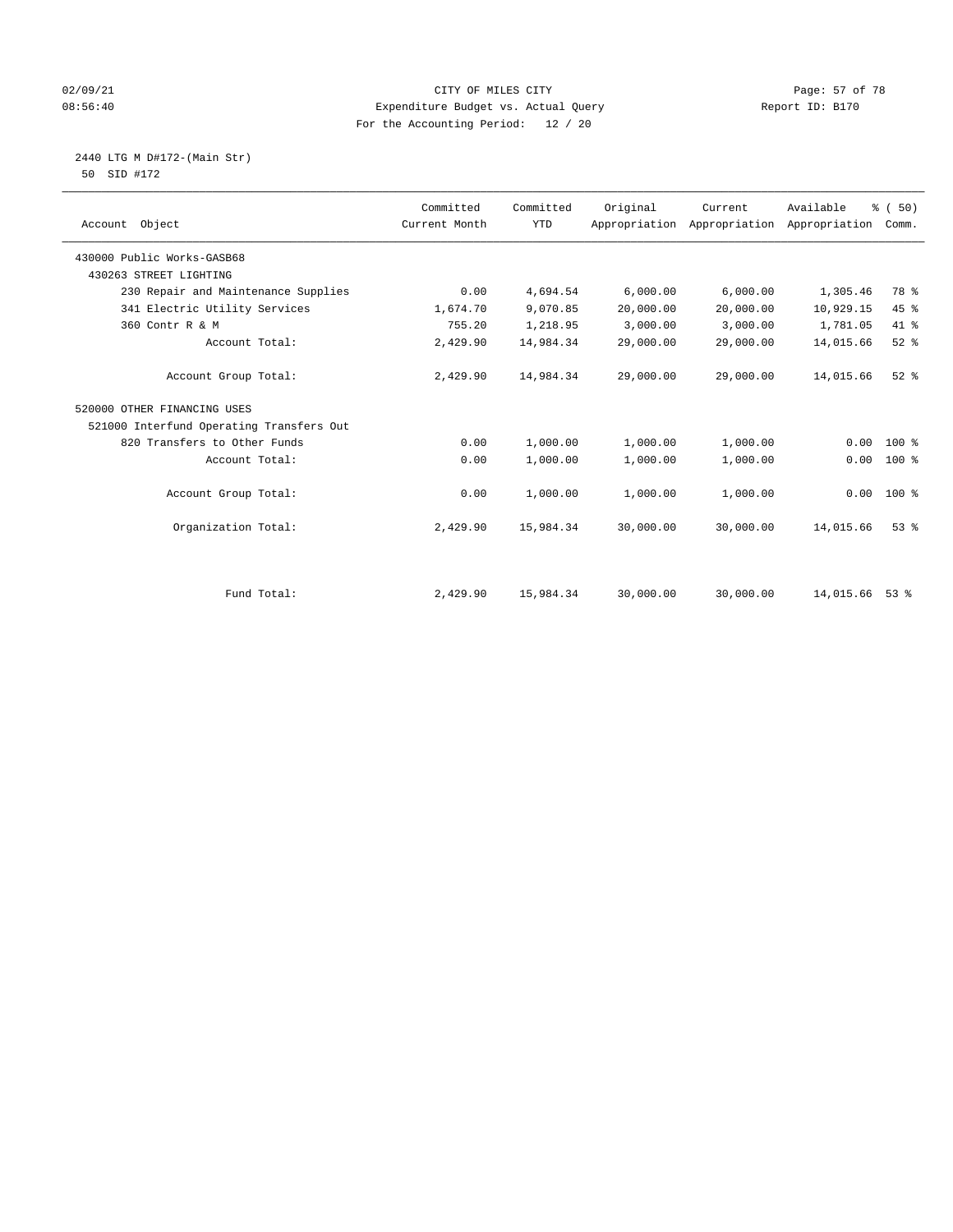## 02/09/21 **CITY OF MILES CITY CITY CITY Page: 58 of 78** 08:56:40 Expenditure Budget vs. Actual Query Report ID: B170 For the Accounting Period: 12 / 20

#### 2450 LTG M D#195-(SG-Trico) 51 SID #195

| Account Object                           | Committed<br>Current Month | Committed<br><b>YTD</b> | Original | Current<br>Appropriation Appropriation Appropriation | Available       | % (50)<br>Comm. |
|------------------------------------------|----------------------------|-------------------------|----------|------------------------------------------------------|-----------------|-----------------|
| 430000 Public Works-GASB68               |                            |                         |          |                                                      |                 |                 |
| 430263 STREET LIGHTING                   |                            |                         |          |                                                      |                 |                 |
| 341 Electric Utility Services            | 525.00                     | 3,026.84                | 5,000.00 | 5,000.00                                             | 1,973.16        | $61$ %          |
| Account Total:                           | 525.00                     | 3,026.84                | 5,000.00 | 5,000.00                                             | 1,973.16        | $61$ %          |
| Account Group Total:                     | 525.00                     | 3,026.84                | 5,000.00 | 5,000.00                                             | 1,973.16        | $61$ $%$        |
| 520000 OTHER FINANCING USES              |                            |                         |          |                                                      |                 |                 |
| 521000 Interfund Operating Transfers Out |                            |                         |          |                                                      |                 |                 |
| 820 Transfers to Other Funds             | 0.00                       | 1,000.00                | 1,000.00 | 1,000.00                                             | 0.00            | $100*$          |
| Account Total:                           | 0.00                       | 1,000.00                | 1,000.00 | 1,000.00                                             | 0.00            | $100*$          |
| Account Group Total:                     | 0.00                       | 1,000.00                | 1,000.00 | 1,000.00                                             | 0.00            | 100 %           |
| Organization Total:                      | 525.00                     | 4,026.84                | 6,000.00 | 6,000.00                                             | 1,973.16        | 67 <sup>8</sup> |
|                                          |                            |                         |          |                                                      |                 |                 |
| Fund Total:                              | 525.00                     | 4,026.84                | 6.000.00 | 6.000.00                                             | $1.973.16$ 67 % |                 |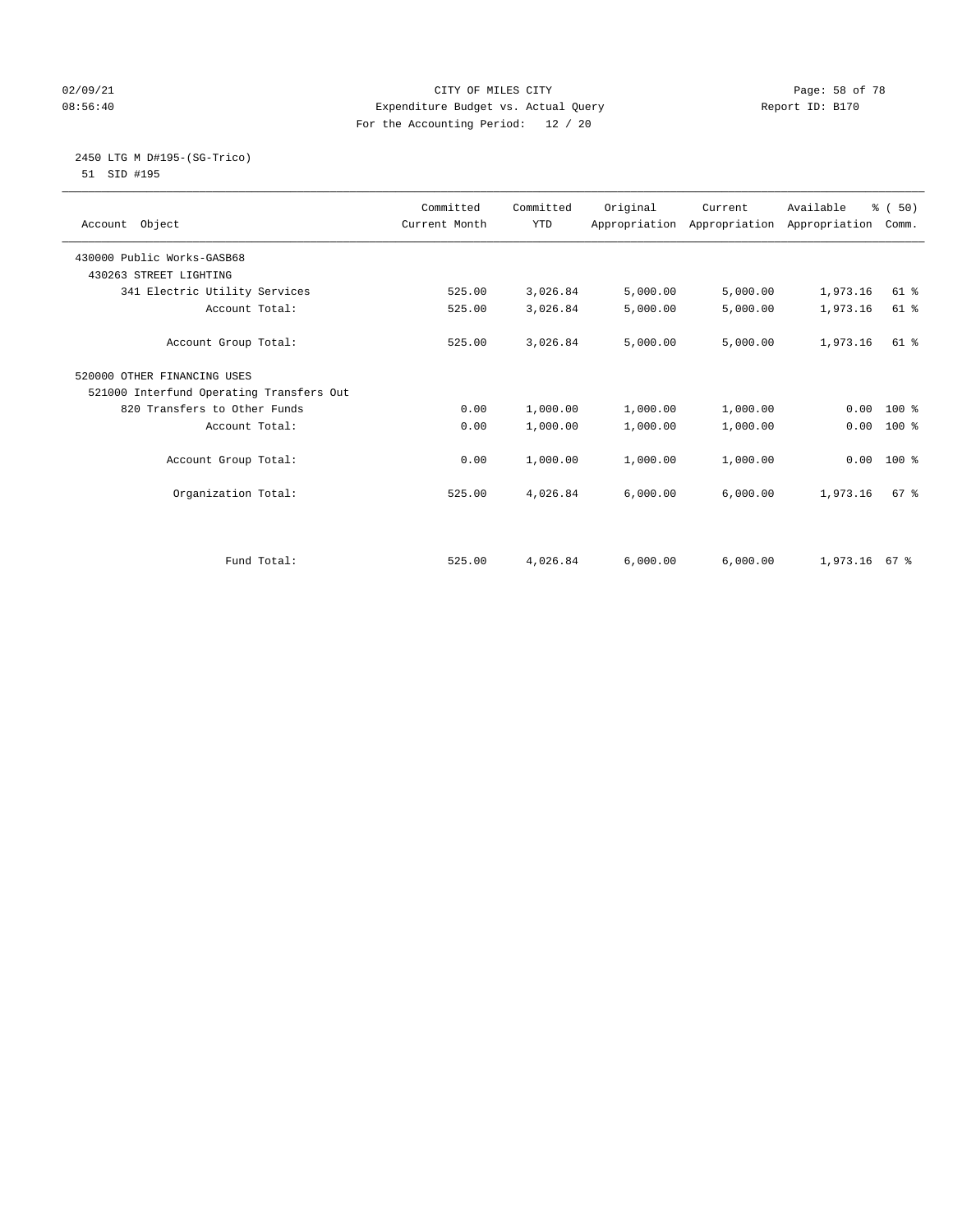## 02/09/21 **CITY OF MILES CITY CITY CITY Page: 59 of 78** 08:56:40 Expenditure Budget vs. Actual Query Report ID: B170 For the Accounting Period: 12 / 20

# 2470 LTG M D#202-(SG-MDU&NV)

72 SID #202

| Account Object                           | Committed<br>Current Month | Committed<br><b>YTD</b> | Original | Current<br>Appropriation Appropriation Appropriation | Available      | % (50)<br>Comm. |  |
|------------------------------------------|----------------------------|-------------------------|----------|------------------------------------------------------|----------------|-----------------|--|
| 430000 Public Works-GASB68               |                            |                         |          |                                                      |                |                 |  |
| 430263 STREET LIGHTING                   |                            |                         |          |                                                      |                |                 |  |
| 341 Electric Utility Services            | 125.90                     | 698.96                  | 2,000.00 | 2,000.00                                             | 1,301.04       | 35 <sup>8</sup> |  |
| 533 Machinery and Equipment Rental       | 325.90                     | 1,955.40                | 5,000.00 | 5,000.00                                             | 3,044.60       | 39%             |  |
| Account Total:                           | 451.80                     | 2,654.36                | 7,000.00 | 7,000.00                                             | 4,345.64       | 38 %            |  |
| Account Group Total:                     | 451.80                     | 2,654.36                | 7,000.00 | 7,000.00                                             | 4,345.64       | 38 <sup>8</sup> |  |
| 520000 OTHER FINANCING USES              |                            |                         |          |                                                      |                |                 |  |
| 521000 Interfund Operating Transfers Out |                            |                         |          |                                                      |                |                 |  |
| 820 Transfers to Other Funds             | 0.00                       | 1,000.00                | 1,000.00 | 1,000.00                                             | 0.00           | $100*$          |  |
| Account Total:                           | 0.00                       | 1,000.00                | 1,000.00 | 1,000.00                                             | 0.00           | $100$ %         |  |
| Account Group Total:                     | 0.00                       | 1,000.00                | 1,000.00 | 1,000.00                                             | 0.00           | $100*$          |  |
| Organization Total:                      | 451.80                     | 3,654.36                | 8,000.00 | 8,000.00                                             | 4,345.64       | $46$ %          |  |
|                                          |                            |                         |          |                                                      |                |                 |  |
| Fund Total:                              | 451.80                     | 3,654.36                | 8,000.00 | 8,000.00                                             | 4, 345.64 46 % |                 |  |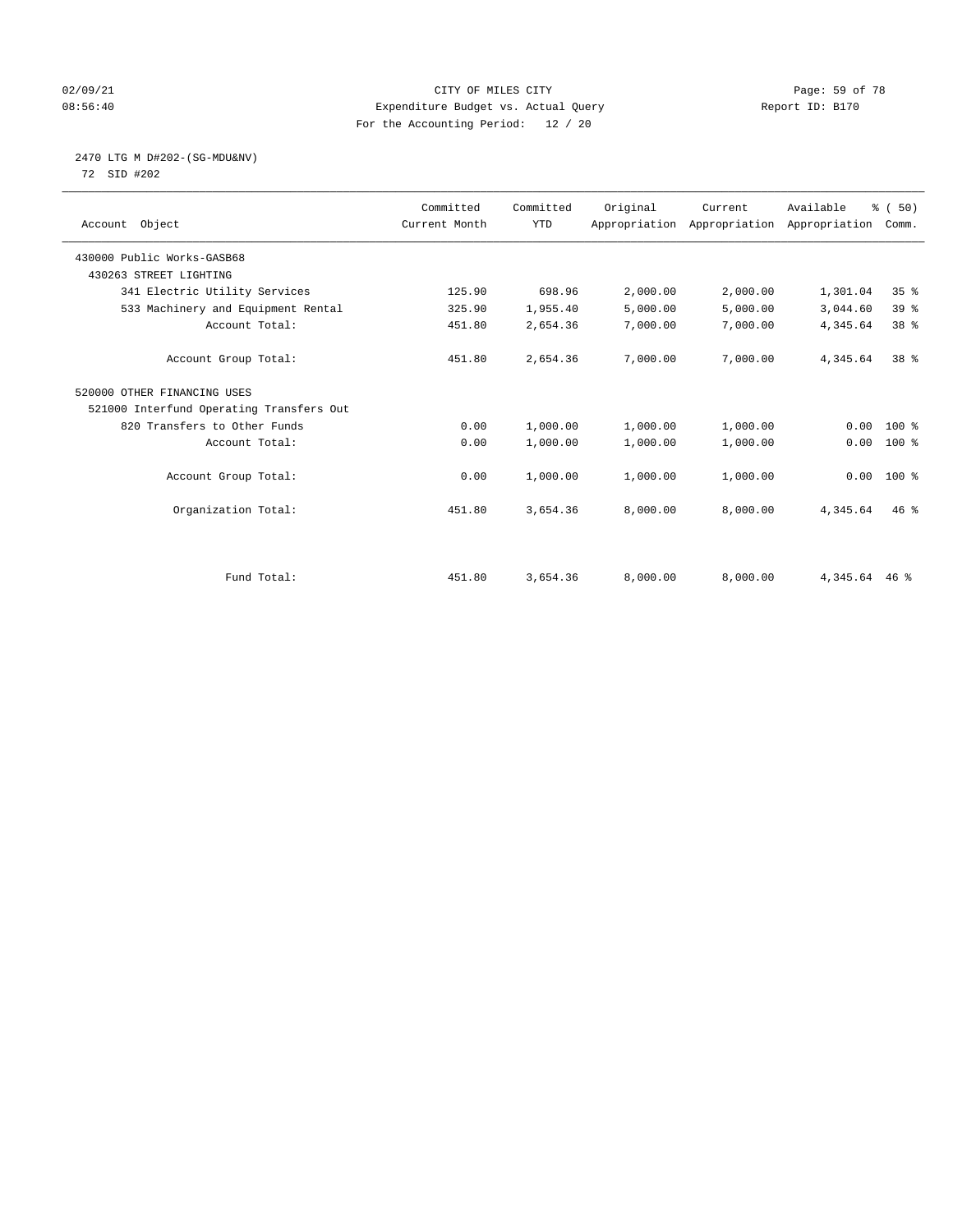#### 02/09/21 **Page: 60 of 78** CITY OF MILES CITY **CITY Page: 60 of 78** 08:56:40 Expenditure Budget vs. Actual Query Report ID: B170 For the Accounting Period: 12 / 20

# 5210 WATER UTILITY

80 Water Purification

| Account Object                          | Committed<br>Current Month | Committed<br>YTD | Original   | Current    | Available<br>Appropriation Appropriation Appropriation | 8 ( 50)<br>Comm. |
|-----------------------------------------|----------------------------|------------------|------------|------------|--------------------------------------------------------|------------------|
| 430000 Public Works-GASB68              |                            |                  |            |            |                                                        |                  |
| 430540 Water Purification and Treatment |                            |                  |            |            |                                                        |                  |
| 210 Office Supplies and Materials       | 0.00                       | 3.78             | 400.00     | 400.00     | 396.22                                                 | 1 <sup>°</sup>   |
| 214 Small Items of Equipment            | 0.00                       | 825.44           | 3,000.00   | 3,000.00   | 2,174.56                                               | $28$ %           |
| 220 Operating Expenses                  | 68.94                      | 1,024.44         | 3,000.00   | 3,000.00   | 1,975.56                                               | 34%              |
| 222 Chemicals, Lab & Med Supplies       | 10,211.60                  | 30,380.22        | 60,000.00  | 60,000.00  | 29,619.78                                              | $51$ %           |
| 226 Clothing and Uniforms               | 0.00                       | 80.68            | 500.00     | 500.00     | 419.32                                                 | 16 <sup>8</sup>  |
| 230 Repair and Maintenance Supplies     | 330.74                     | 3,068.05         | 15,000.00  | 15,000.00  | 11,931.95                                              | $20*$            |
| 231 Gas, Oil, Diesel Fuel, Grease, etc. | 78.90                      | 570.79           | 2,000.00   | 2,000.00   | 1,429.21                                               | 29%              |
| 311 Postage, Box Rent, Etc.             | 2.20                       | 13.50            | 100.00     | 100.00     | 86.50                                                  | $14*$            |
| 320 Printing, Duplicating, Typing &     | 0.00                       | 0.00             | 100.00     | 100.00     | 100.00                                                 | 0 <sup>8</sup>   |
| 330 Publicity, Subscriptions & Dues     | 0.00                       | 0.00             | 750.00     | 750.00     | 750.00                                                 | 0 <sup>8</sup>   |
| 334 Memberships, Registrations & Dues   | 0.00                       | 0.00             | 300.00     | 300.00     | 300.00                                                 | 0 <sup>8</sup>   |
| 352 Wtr/Swr Lab Testing                 | 1,444.60                   | 3,689.68         | 10,000.00  | 10,000.00  | 6,310.32                                               | 37 %             |
| 357 Architectual, Engineering Serv Etc. | 0.00                       | 0.00             | 8,000.00   | 8,000.00   | 8,000.00                                               | 0 <sup>8</sup>   |
| 360 Contr R & M                         | 0.00                       | 2,897.52         | 4,000.00   | 4,000.00   | 1,102.48                                               | 72 %             |
| 369 Other Repair and Maintenance        | 0.00                       | 0.00             | 1,500.00   | 1,500.00   | 1,500.00                                               | 0 <sup>8</sup>   |
| 370 Travel                              | 0.00                       | 0.00             | 1,500.00   | 1,500.00   | 1,500.00                                               | 0 <sup>8</sup>   |
| 380 Training Services                   | 0.00                       | 0.00             | 1,500.00   | 1,500.00   | 1,500.00                                               | 0 <sup>8</sup>   |
| 382 Books                               | 0.00                       | 0.00             | 200.00     | 200.00     | 200.00                                                 | 0 <sup>8</sup>   |
| 533 Machinery and Equipment Rental      | 0.00                       | 0.00             | 500.00     | 500.00     | 500.00                                                 | 0 <sup>8</sup>   |
| 940 Machinery & Equipment               | 0.00                       | 0.00             | 5,000.00   | 5,000.00   | 5,000.00                                               | 0 <sup>8</sup>   |
| Account Total:                          | 12,136.98                  | 42,554.10        | 117,350.00 | 117,350.00 | 74,795.90                                              | 36 <sup>8</sup>  |
| Account Group Total:                    | 12,136.98                  | 42,554.10        | 117,350.00 | 117,350.00 | 74,795.90                                              | 36%              |
| Organization Total:                     | 12,136.98                  | 42,554.10        | 117,350.00 | 117,350.00 | 74,795.90                                              | 36%              |
|                                         |                            |                  |            |            |                                                        |                  |

Fund Total: 12,136.98 42,554.10 117,350.00 117,350.00 74,795.90 36 %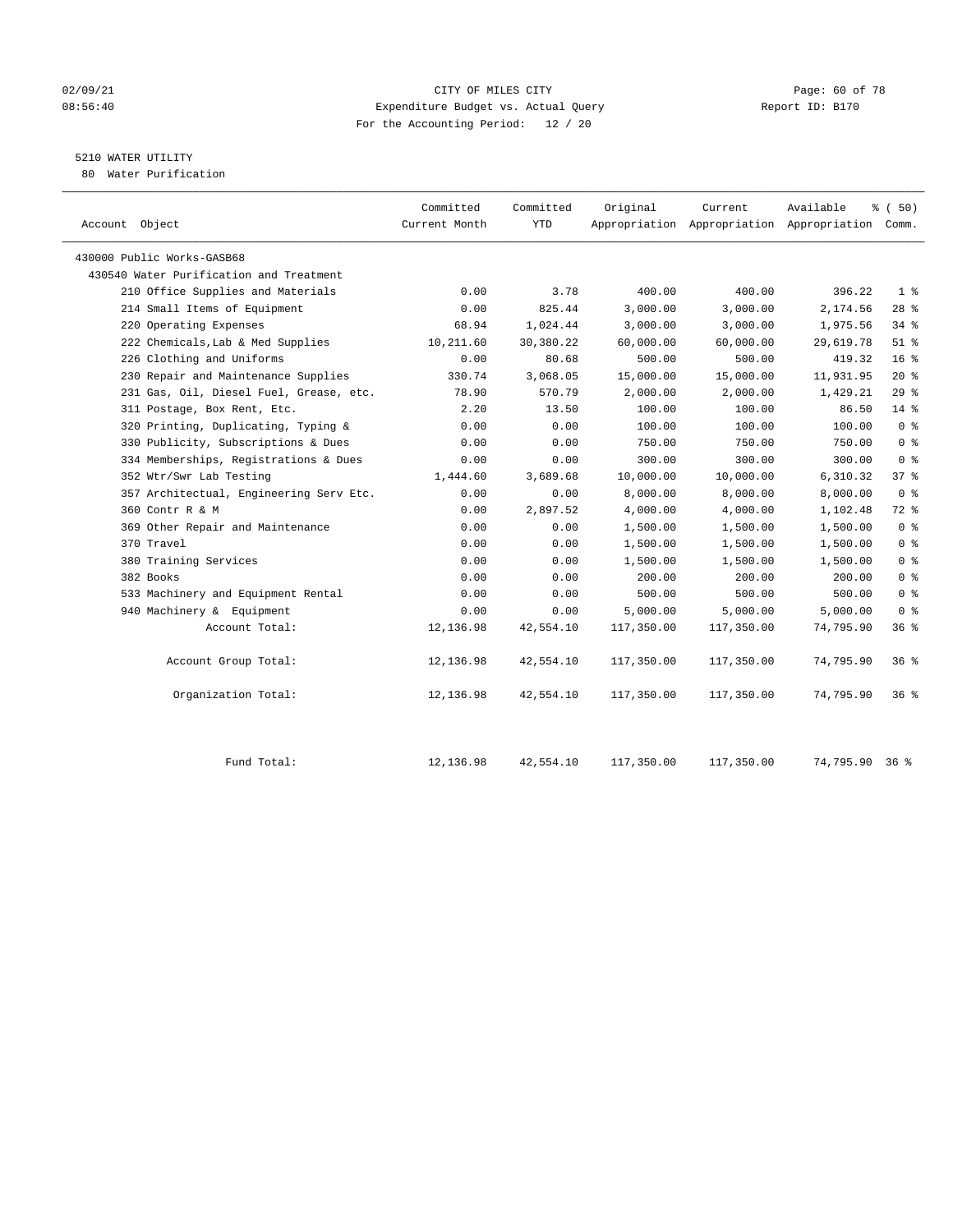## 02/09/21 **Page: 61 of 78** CITY OF MILES CITY **Page: 61 of 78** 08:56:40 Expenditure Budget vs. Actual Query Report ID: B170 For the Accounting Period: 12 / 20

## 5610 AIRPORT OPERATING

87 Airport

| Account Object                             | Committed<br>Current Month | Committed<br><b>YTD</b> | Original   | Current    | Available<br>Appropriation Appropriation Appropriation Comm. | % (50)          |
|--------------------------------------------|----------------------------|-------------------------|------------|------------|--------------------------------------------------------------|-----------------|
|                                            |                            |                         |            |            |                                                              |                 |
| 430000 Public Works-GASB68                 |                            |                         |            |            |                                                              |                 |
| 430300 Airport(87)                         |                            |                         |            |            |                                                              |                 |
| 111 Salaries and Wages - Permanent         | 5,704.06                   | 43,024.38               | 100,356.00 | 100,356.00 | 57, 331.62                                                   | $43$ %          |
| 121 OVERTIME-PERMANENT                     | 0.00                       | 1,311.98                | 2,800.00   | 2,800.00   | 1,488.02                                                     | 47 %            |
| 131 VACATION                               | 770.14                     | 2,034.39                | 2,100.00   | 2,100.00   | 65.61                                                        | 97 <sub>8</sub> |
| 132 SICK LEAVE                             | 638.44                     | 1,199.61                | 1,800.00   | 1,800.00   | 600.39                                                       | 67%             |
| 133 OTHER LEAVE PAY                        | 507.60                     | 2,996.58                | 3,207.00   | 3,207.00   | 210.42                                                       | 93%             |
| 134 HOLIDAY PAY                            | 0.00                       | 213.60                  | 1,600.00   | 1,600.00   | 1,386.40                                                     | 13 <sup>8</sup> |
| 141 Unemployment Insurance                 | 11.44                      | 76.71                   | 168.00     | 168.00     | 91.29                                                        | 46 %            |
| 142 Workers' Compensation                  | 395.46                     | 2,622.65                | 5,577.00   | 5,577.00   | 2,954.35                                                     | 47 %            |
| 143 Health Insurance                       | 1,709.05                   | 10,254.30               | 20,508.00  | 20,508.00  | 10,253.70                                                    | 50%             |
| 144 FICA                                   | 582.95                     | 3,910.28                | 8,558.00   | 8,558.00   | 4,647.72                                                     | 46%             |
| 145 PERS                                   | 668.29                     | 4,212.47                | 9,810.00   | 9,810.00   | 5,597.53                                                     | 43%             |
| 196 CLOTHING ALLOTMENT                     | 0.00                       | 333.75                  | 375.00     | 375.00     | 41.25                                                        | 89 %            |
| 210 Office Supplies and Materials          | 27.88                      | 434.70                  | 650.00     | 650.00     | 215.30                                                       | 67 %            |
| 214 Small Items of Equipment               | 0.00                       | 0.00                    | 250.00     | 250.00     | 250.00                                                       | 0 <sup>8</sup>  |
| 220 Operating Expenses                     | 11.44                      | 1,211.89                | 4,000.00   | 4,000.00   | 2,788.11                                                     | $30*$           |
| 230 Repair and Maintenance Supplies        | 1,763.10                   | 12,108.60               | 10,000.00  | 10,000.00  | $-2,108.60$                                                  | 121 %           |
| 231 Gas, Oil, Diesel Fuel, Grease, etc.    | 230.25                     | 1,004.82                | 3,000.00   | 3,000.00   | 1,995.18                                                     | 33 <sup>8</sup> |
| 237 Aviation Fuel                          | 0.00                       | 159,192.19              | 300,000.00 | 300,000.00 | 140,807.81                                                   | 53%             |
| 239 Tires, Tubes Etc.                      | 0.00                       | 155.00                  | 2,500.00   | 2,500.00   | 2,345.00                                                     | 6 <sup>8</sup>  |
| 250 Supplies for Resale                    | 0.00                       | 145.13                  | 2,000.00   | 2,000.00   | 1,854.87                                                     | 7 <sup>°</sup>  |
| 311 Postage, Box Rent, Etc.                | 4.65                       | 121.80                  | 200.00     | 200.00     | 78.20                                                        | 61 %            |
| 319 Other Communication and Transportation | 132.45                     | 662.25                  | 1,300.00   | 1,300.00   | 637.75                                                       | $51$ %          |
| 320 Printing, Duplicating, Typing &        | 0.00                       | 40.00                   | 0.00       | 0.00       | $-40.00$                                                     | $***$ $_{8}$    |
| 330 Publicity, Subscriptions & Dues        | 368.00                     | 480.83                  | 1,200.00   | 1,200.00   | 719.17                                                       | $40*$           |
| 334 Memberships, Registrations & Dues      | 420.00                     | 420.00                  | 800.00     | 800.00     | 380.00                                                       | 53%             |
| 341 Electric Utility Services              | 1,231.98                   | 6,492.30                | 11,000.00  | 11,000.00  | 4,507.70                                                     | 59 %            |
| 344 Gas Utility Service                    | 504.49                     | 1,237.12                | 5,000.00   | 5,000.00   | 3,762.88                                                     | 25%             |
| 345 Telephone                              | 161.76                     | 1,359.41                | 3,000.00   | 3,000.00   | 1,640.59                                                     | 45 %            |
| 347 Internet                               | 15.40                      | 56.20                   | 400.00     | 400.00     | 343.80                                                       | $14*$           |
| 350 Professional Services                  | 0.00                       | 13.50                   | 1,000.00   | 1,000.00   | 986.50                                                       | 1 <sup>8</sup>  |
| 360 Contr R & M                            | 0.00                       | 0.00                    | 3,000.00   | 3,000.00   | 3,000.00                                                     | 0 <sup>8</sup>  |
| 363 R&M Vehicles/Equip/Labor-PW            | 6,345.48                   | 8,195.06                | 6,000.00   | 6,000.00   | $-2, 195.06$                                                 | 137 %           |
| 367 Plumbing, Heating, Electrical          | 0.00                       | 0.00                    | 1,000.00   | 1,000.00   | 1,000.00                                                     | 0 <sup>8</sup>  |
| 380 Training Services                      | 0.00                       | 0.00                    | 250.00     | 250.00     | 250.00                                                       | 0 <sup>8</sup>  |
| 511 Insurance on Buildings                 | 0.00                       | 3,931.08                | 3,932.00   | 3,932.00   | 0.92                                                         | $100*$          |
| 512 Insurance on Vehicles & Equipment      | 0.00                       | 2,097.26                | 2,098.00   | 2,098.00   | 0.74                                                         | $100*$          |
| 513 Liability                              | 0.00                       | 0.00                    | 4,800.00   | 4,800.00   | 4,800.00                                                     | 0 <sup>8</sup>  |
| 939 AIP-3-30-055-018-2019                  | 0.00                       | 5,500.00                | 216,900.00 | 216,900.00 | 211,400.00                                                   | 3%              |
| 944 017-2018 Environment                   | 29,500.00                  | 130,150.00              | 0.00       | 0.00       | $-130, 150.00$                                               | $***$ $_{8}$    |
| Account Total:                             | 51,704.31                  | 407,199.84              | 741,139.00 | 741,139.00 | 333,939.16                                                   | 55 %            |
|                                            |                            |                         |            |            |                                                              |                 |
| Account Group Total:                       | 51,704.31                  | 407,199.84              | 741,139.00 | 741,139.00 | 333,939.16                                                   | 55%             |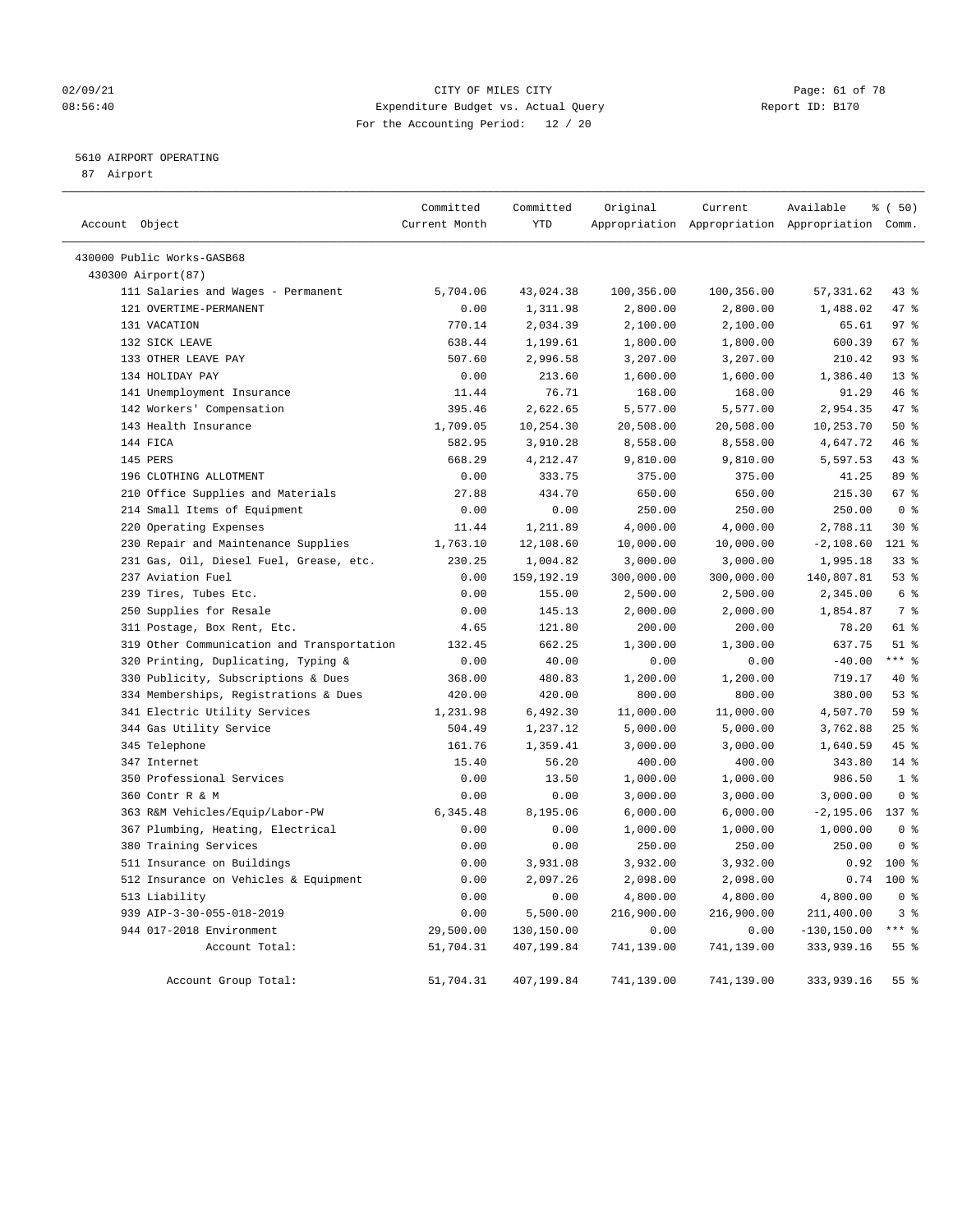## 02/09/21 **CITY OF MILES CITY CITY CITY Page: 62 of 78** 08:56:40 Expenditure Budget vs. Actual Query Report ID: B170 For the Accounting Period: 12 / 20

# 5610 AIRPORT OPERATING

87 Airport

| Account Object                           | Committed<br>Current Month | Committed<br><b>YTD</b> | Original   | Current    | Available<br>Appropriation Appropriation Appropriation | % (50)<br>Comm. |
|------------------------------------------|----------------------------|-------------------------|------------|------------|--------------------------------------------------------|-----------------|
|                                          |                            |                         |            |            |                                                        |                 |
| 490000 DEBT SERVICE                      |                            |                         |            |            |                                                        |                 |
| 490500 Other Debt Service Payments       |                            |                         |            |            |                                                        |                 |
| 635 Principle- Hanger 8 Door Loan        | 0.00                       | 0.00                    | 1,500.00   | 1,500.00   | 1,500.00                                               | 0 <sup>8</sup>  |
| 636 Interest-Hanger 8 Door Loan          | 0.00                       | 0.00                    | 357.00     | 357.00     | 357.00                                                 | 0 <sup>8</sup>  |
| 648 MT Aero Principle 06-2015            | 0.00                       | 0.00                    | 16,953.00  | 16,953.00  | 16,953.00                                              | 0 <sup>8</sup>  |
| 649 MT Aero Interest06-2015              | 0.00                       | 0.00                    | 1,378.00   | 1,378.00   | 1,378.00                                               | 0 <sup>8</sup>  |
| Account Total:                           | 0.00                       | 0.00                    | 20,188.00  | 20,188.00  | 20,188.00                                              | 0 <sup>8</sup>  |
| Account Group Total:                     | 0.00                       | 0.00                    | 20,188.00  | 20,188.00  | 20,188.00                                              | 0 <sup>8</sup>  |
| 520000 OTHER FINANCING USES              |                            |                         |            |            |                                                        |                 |
| 521000 Interfund Operating Transfers Out |                            |                         |            |            |                                                        |                 |
| 820 Transfers to Other Funds             | 1,662.42                   | 9,974.52                | 19,949.00  | 19,949.00  | 9,974.48                                               | $50*$           |
| Account Total:                           | 1,662.42                   | 9,974.52                | 19,949.00  | 19,949.00  | 9,974.48                                               | 50%             |
| Account Group Total:                     | 1,662.42                   | 9,974.52                | 19,949.00  | 19,949.00  | 9,974.48                                               | 50%             |
| Organization Total:                      | 53,366.73                  | 417, 174.36             | 781,276.00 | 781,276.00 | 364, 101.64                                            | $53$ $%$        |
|                                          |                            |                         |            |            |                                                        |                 |
| Fund Total:                              | 53,366.73                  | 417, 174.36             | 781,276.00 | 781,276.00 | 364,101.64                                             | $53$ $%$        |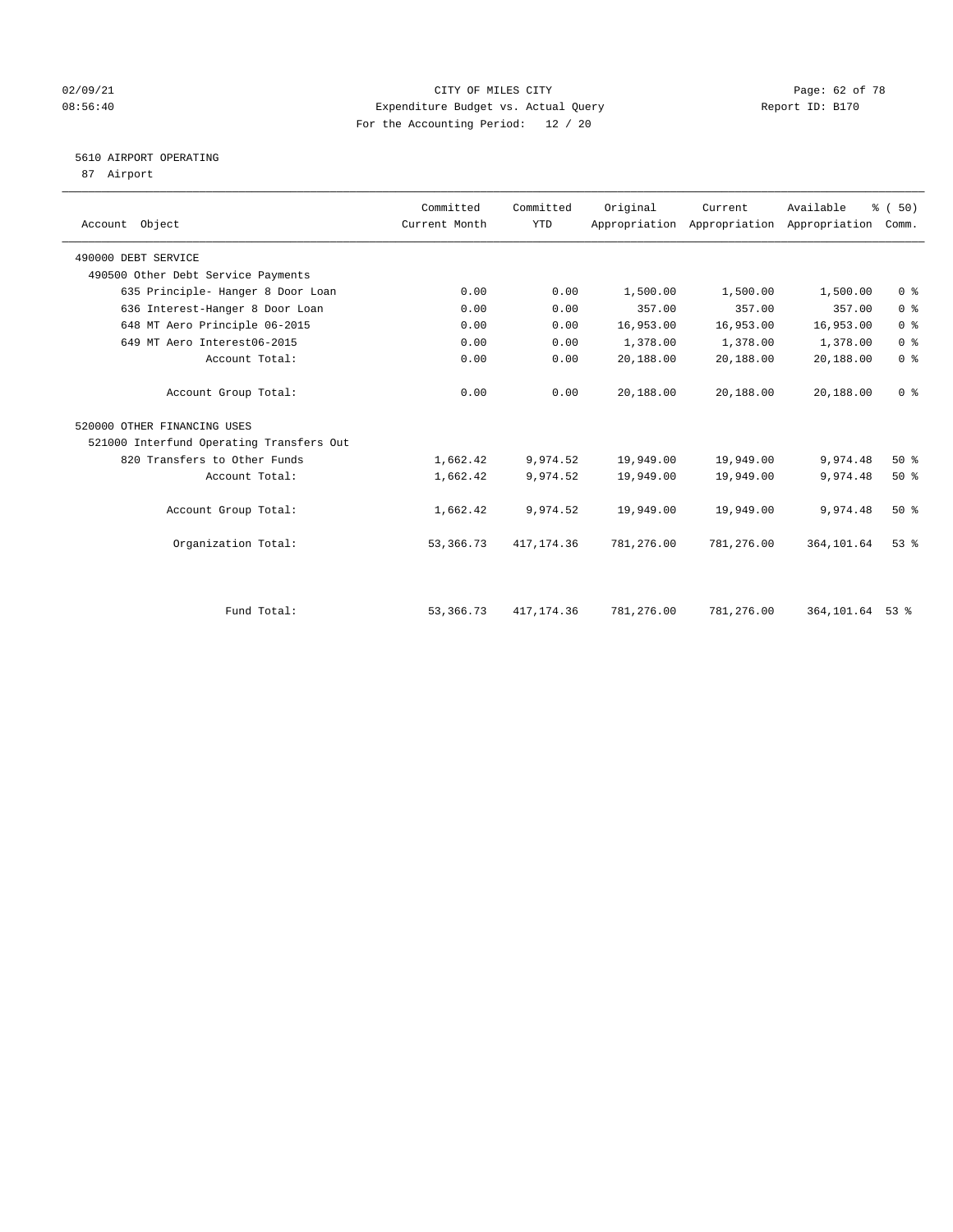## 02/09/21 **CITY OF MILES CITY CITY CITY Page: 63 of 78** 08:56:40 Expenditure Budget vs. Actual Query Report ID: B170 For the Accounting Period: 12 / 20

#### 2821 HB473- Fuel Tax 95 HB473

| Object<br>Account                                         | Committed<br>Current Month | Committed<br><b>YTD</b> | Original<br>Appropriation | Current<br>Appropriation | Available<br>Appropriation | % (50)<br>Comm. |
|-----------------------------------------------------------|----------------------------|-------------------------|---------------------------|--------------------------|----------------------------|-----------------|
| 430000 Public Works-GASB68<br>430233 Roadway/Re-surfacing |                            |                         |                           |                          |                            |                 |
| 935 HB473 Tax Match Program                               | 0.00                       | 0.00                    | 105,000.00                | 105,000.00               | 105,000.00                 | 0 <sup>8</sup>  |
| Account Total:                                            | 0.00                       | 0.00                    | 105,000.00                | 105,000.00               | 105,000.00                 | 0 <sup>8</sup>  |
| Account Group Total:                                      | 0.00                       | 0.00                    | 105,000.00                | 105,000.00               | 105,000.00                 | 0 <sup>8</sup>  |
| Organization Total:                                       | 0.00                       | 0.00                    | 105,000.00                | 105,000.00               | 105,000.00                 | 0 <sup>8</sup>  |
|                                                           |                            |                         |                           |                          |                            |                 |
| Fund Total:                                               | 0.00                       | 0.00                    | 105,000.00                | 105,000.00               | 105,000.00                 | 0 <sup>8</sup>  |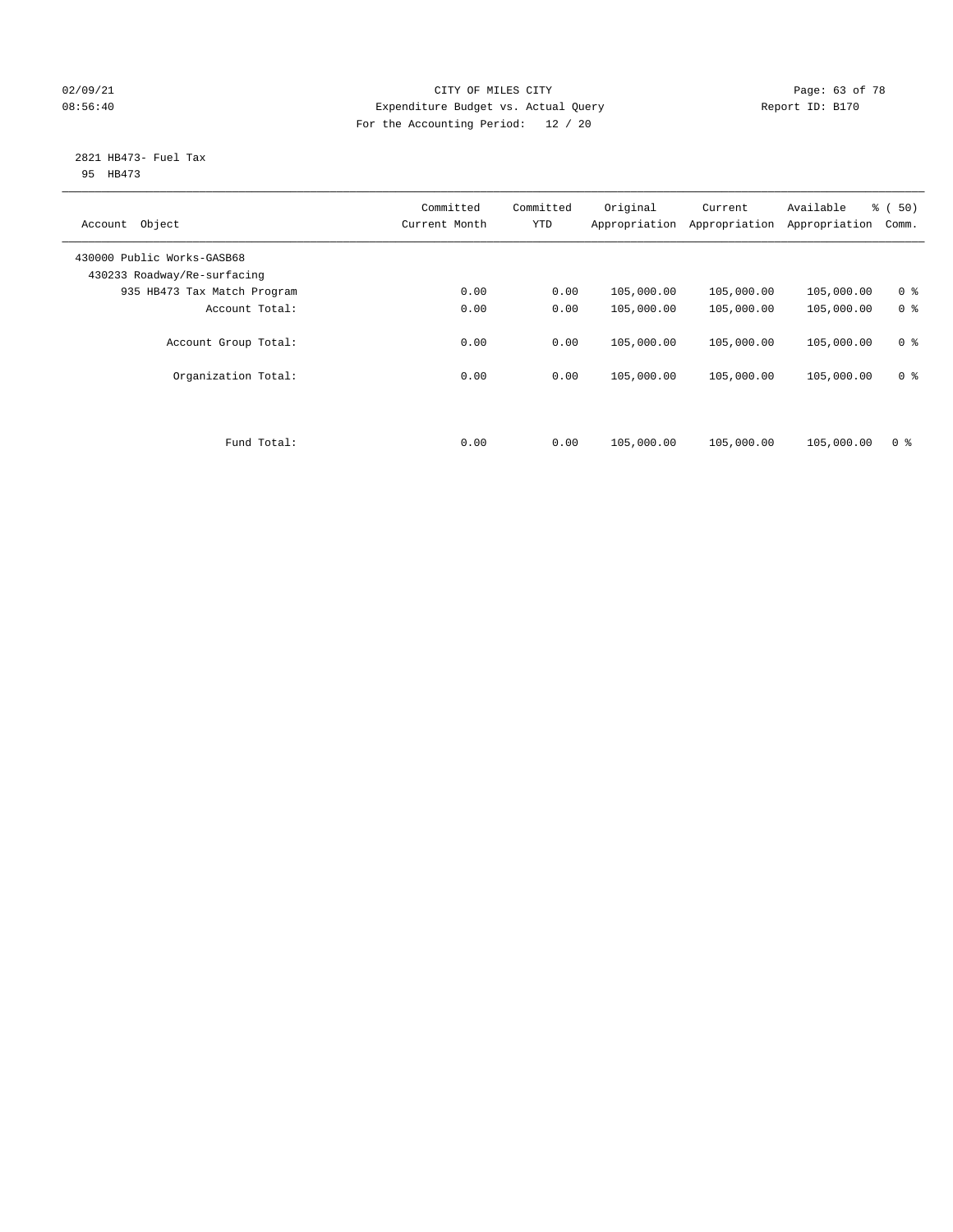## 02/09/21 **Page: 64 of 78** CITY OF MILES CITY **Page: 64 of 78** 08:56:40 Expenditure Budget vs. Actual Query Report ID: B170 For the Accounting Period: 12 / 20

## 2850 Southeastern Montana Dispatch-911

105 Enhanced 911

| Account Object                              | Committed<br>Current Month | Committed<br><b>YTD</b> | Original   | Current    | Available<br>Appropriation Appropriation Appropriation Comm. | % (50)          |
|---------------------------------------------|----------------------------|-------------------------|------------|------------|--------------------------------------------------------------|-----------------|
| 420000 PUBLIC SAFETY-GASB68                 |                            |                         |            |            |                                                              |                 |
| 420140 Crime Control and Investigation (05) |                            |                         |            |            |                                                              |                 |
| 210 Office Supplies and Materials           | 0.00                       | 0.00                    | 1,500.00   | 1,500.00   | 1,500.00                                                     | 0 <sup>8</sup>  |
| 214 Small Items of Equipment                | 0.00                       | 1,017.98                | 2,000.00   | 2,000.00   | 982.02                                                       | $51$ %          |
| 220 Operating Expenses                      | 0.00                       | 0.00                    | 2,000.00   | 2,000.00   | 2,000.00                                                     | 0 <sup>8</sup>  |
| 311 Postage, Box Rent, Etc.                 | 0.00                       | 0.00                    | 150.00     | 150.00     | 150.00                                                       | 0 <sup>8</sup>  |
| 320 Printing, Duplicating, Typing &         | 0.00                       | 0.00                    | 100.00     | 100.00     | 100.00                                                       | 0 <sup>8</sup>  |
| 334 Memberships, Registrations & Dues       | 0.00                       | 0.00                    | 100.00     | 100.00     | 100.00                                                       | 0 <sup>8</sup>  |
| 341 Electric Utility Services               | 49.68                      | 300.96                  | 650.00     | 650.00     | 349.04                                                       | 46%             |
| 345 Telephone                               | 2,299.71                   | 13,447.62               | 30,000.00  | 30,000.00  | 16,552.38                                                    | 45 %            |
| 350 Professional Services                   | 110.81                     | 23, 376. 24             | 70,000.00  | 70,000.00  | 46,623.76                                                    | 33 <sup>8</sup> |
| 370 Travel                                  | 0.00                       | 0.00                    | 3,000.00   | 3,000.00   | 3,000.00                                                     | 0 <sup>8</sup>  |
| 380 Training Services                       | 0.00                       | 1,200.00                | 1,500.00   | 1,500.00   | 300.00                                                       | 80 %            |
| 512 Insurance on Vehicles & Equipment       | 0.00                       | 280.00                  | 280.00     | 280.00     | 0.00                                                         | 100 %           |
| 940 Machinery & Equipment                   | 0.00                       | 0.00                    | 30,000.00  | 30,000.00  | 30,000.00                                                    | 0 <sup>8</sup>  |
| 941 911 Eq & Software (2/01)                | 150.00                     | 106,445.10              | 30,000.00  | 30,000.00  | $-76, 445.10$                                                | $355$ $%$       |
| Account Total:                              | 2,610.20                   | 146,067.90              | 171,280.00 | 171,280.00 | 25, 212.10                                                   | 85%             |
| Account Group Total:                        | 2,610.20                   | 146,067.90              | 171,280.00 | 171,280.00 | 25, 212.10                                                   | 85%             |
| 520000 OTHER FINANCING USES                 |                            |                         |            |            |                                                              |                 |
| 521000 Interfund Operating Transfers Out    |                            |                         |            |            |                                                              |                 |
| 820 Transfers to Other Funds                | 0.00                       | 14,923.25               | 59,693.00  | 59,693.00  | 44,769.75                                                    | 25%             |
| Account Total:                              | 0.00                       | 14,923.25               | 59,693.00  | 59,693.00  | 44,769.75                                                    | $25$ %          |
| Account Group Total:                        | 0.00                       | 14,923.25               | 59,693.00  | 59,693.00  | 44,769.75                                                    | $25$ %          |
| Organization Total:                         | 2,610.20                   | 160,991.15              | 230,973.00 | 230,973.00 | 69,981.85                                                    | 70 %            |
| Fund Total:                                 | 2,610.20                   | 160,991.15              | 230,973.00 | 230,973.00 | 69,981.85 70 %                                               |                 |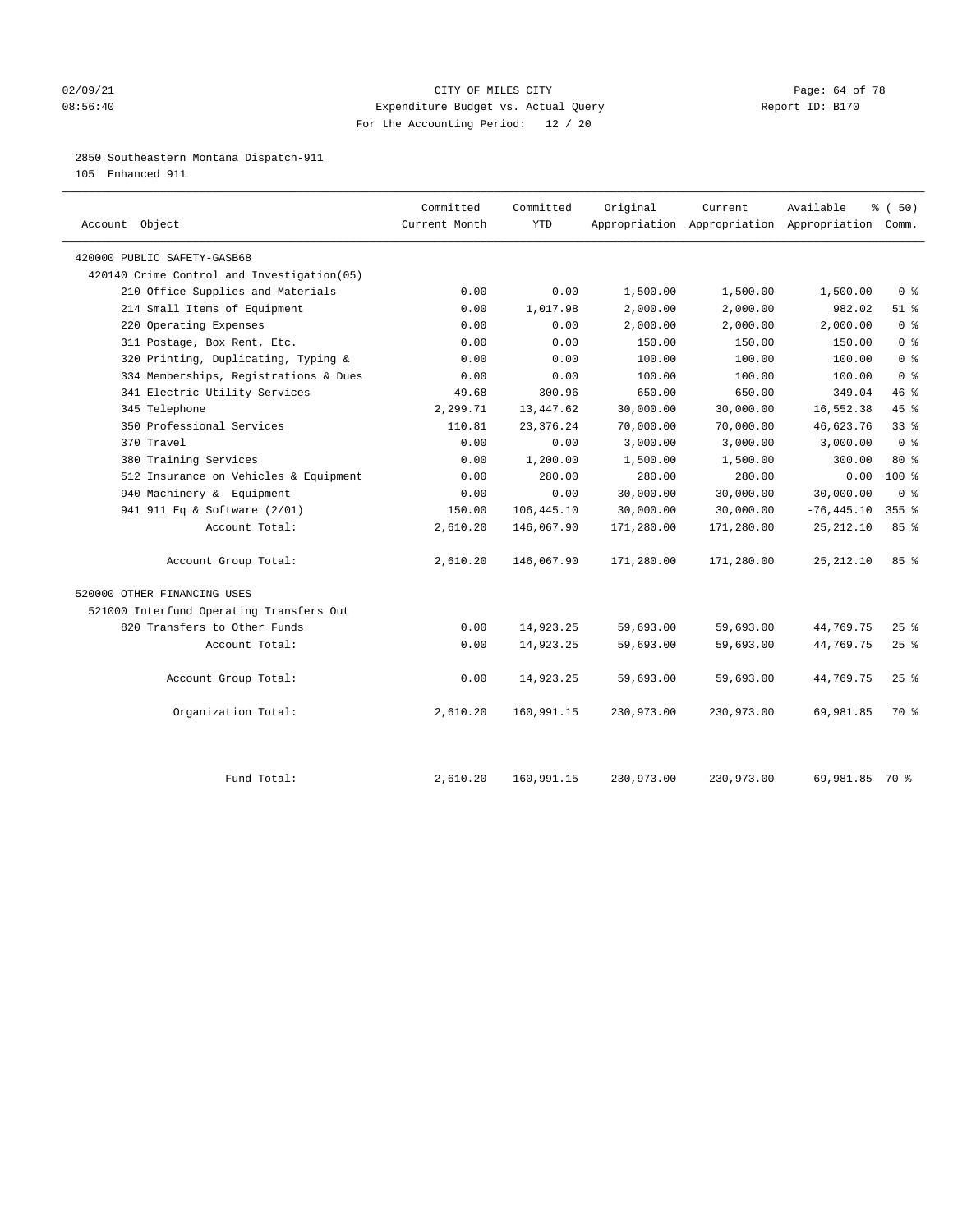#### 02/09/21 Page: 65 of 78 08:56:40 Expenditure Budget vs. Actual Query Report ID: B170 For the Accounting Period: 12 / 20

————————————————————————————————————————————————————————————————————————————————————————————————————————————————————————————————————

# 2510 STR MAINT DIST #204

107 Paved St. Maint. Dist.#204

|                                                              | Committed     | Committed  | Original   | Current    | Available                                       | ៖ (50)          |
|--------------------------------------------------------------|---------------|------------|------------|------------|-------------------------------------------------|-----------------|
| Account Object                                               | Current Month | YTD        |            |            | Appropriation Appropriation Appropriation Comm. |                 |
|                                                              |               |            |            |            |                                                 |                 |
| 430000 Public Works-GASB68<br>430220 Operations              |               |            |            |            |                                                 |                 |
|                                                              | 19,558.28     | 120,076.41 | 289,696.00 | 289,696.00 |                                                 | 41 %            |
| 111 Salaries and Wages - Permanent<br>121 OVERTIME-PERMANENT | 135.26        | 877.64     | 9,100.00   | 9,100.00   | 169,619.59<br>8,222.36                          | $10*$           |
| 131 VACATION                                                 | 704.45        | 7,042.18   | 19,600.00  | 19,600.00  | 12,557.82                                       | 36%             |
| 132 SICK LEAVE                                               | 1,980.93      | 5,636.82   | 13,000.00  | 13,000.00  | 7,363.18                                        | 43 %            |
| 133 OTHER LEAVE PAY                                          | 18.94         | 181.91     | 4,921.00   | 4,921.00   | 4,739.09                                        | 4%              |
| 134 HOLIDAY PAY                                              | 0.00          | 547.67     | 3,000.00   | 3,000.00   | 2,452.33                                        | 18 %            |
| 141 Unemployment Insurance                                   | 33.61         | 203.06     | 509.00     | 509.00     | 305.94                                          | 40 %            |
| 142 Workers' Compensation                                    | 1,088.34      | 6,576.02   | 15,202.00  | 15,202.00  | 8,625.98                                        | 43 %            |
| 143 Health Insurance                                         | 5,934.95      | 35,699.43  | 76,290.00  | 76,290.00  | 40,590.57                                       | 47 %            |
| 144 FICA                                                     | 1,653.04      | 9,985.47   | 25,958.00  | 25,958.00  | 15,972.53                                       | 38 <sup>8</sup> |
| 145 PERS                                                     | 1,964.25      | 11,783.68  | 29,758.00  | 29,758.00  | 17,974.32                                       | 40 %            |
| 196 CLOTHING ALLOTMENT                                       | 0.00          | 907.50     | 1,000.00   | 1,000.00   | 92.50                                           | 91 %            |
| 210 Office Supplies and Materials                            | 789.73        | 2,599.06   | 3,000.00   | 3,000.00   | 400.94                                          | 87%             |
| 214 Small Items of Equipment                                 | 971.96        | 2,673.68   | 10,000.00  | 10,000.00  | 7,326.32                                        | 27%             |
| 220 Operating Expenses                                       | 4,415.89      | 8,508.73   | 20,000.00  | 20,000.00  | 11,491.27                                       | $43$ %          |
| 222 Chemicals, Lab & Med Supplies                            | 0.00          | 292.96     | 1,500.00   | 1,500.00   | 1,207.04                                        | $20*$           |
| 226 Clothing and Uniforms                                    | 0.00          | 262.99     | 1,200.00   | 1,200.00   | 937.01                                          | $22$ %          |
| 230 Repair and Maintenance Supplies                          | 300.00        | 1,626.83   | 10,000.00  | 10,000.00  | 8,373.17                                        | 16 <sup>°</sup> |
| 231 Gas, Oil, Diesel Fuel, Grease, etc.                      | 964.65        | 9,858.61   | 40,000.00  | 40,000.00  | 30,141.39                                       | 25%             |
| 242 Sign Parts and Supplies                                  | 0.00          | 314.93     | 8,000.00   | 8,000.00   | 7,685.07                                        | 4%              |
| 311 Postage, Box Rent, Etc.                                  | 0.00          | 13.12      | 100.00     | 100.00     | 86.88                                           | $13*$           |
| 320 Printing, Duplicating, Typing &                          | 0.00          | 0.00       | 100.00     | 100.00     | 100.00                                          | 0 <sup>8</sup>  |
| 330 Publicity, Subscriptions & Dues                          | 0.00          | 105.14     | 200.00     | 200.00     | 94.86                                           | 53%             |
| 331 Publication of Formal & Legal Notices                    | 0.00          | 0.00       | 600.00     | 600.00     | 600.00                                          | 0 <sup>8</sup>  |
| 334 Memberships, Registrations & Dues                        | 112.26        | 353.19     | 300.00     | 300.00     | $-53.19$                                        | 118 %           |
| 341 Electric Utility Services                                | 144.73        | 850.82     | 1,500.00   | 1,500.00   | 649.18                                          | 57%             |
| 344 Gas Utility Service                                      | 79.68         | 162.81     | 700.00     | 700.00     | 537.19                                          | 23%             |
| 345 Telephone                                                | 102.90        | 515.85     | 1,000.00   | 1,000.00   | 484.15                                          | $52$ $%$        |
| 346 Garbage Service                                          | 0.00          | 0.00       | 175.00     | 175.00     | 175.00                                          | 0 <sup>8</sup>  |
| 347 Internet                                                 | 0.00          | 0.00       | 200.00     | 200.00     | 200.00                                          | 0 <sup>8</sup>  |
| 350 Professional Services                                    | 409.31        | 23,032.43  | 50,000.00  | 50,000.00  | 26,967.57                                       | 46 %            |
| 360 Contr R & M                                              | 97.44         | 2,228.89   | 10,000.00  | 10,000.00  | 7,771.11                                        | $22$ %          |
| 363 R&M Vehicles/Equip/Labor-PW                              | 5,808.00      | 18,314.81  | 100,000.00 | 100,000.00 | 81,685.19                                       | 18 %            |
| 370 Travel                                                   | 0.00          | 0.00       | 1,000.00   | 1,000.00   | 1,000.00                                        | 0 <sup>8</sup>  |
| 380 Training Services                                        | 0.00          | 0.00       | 1,000.00   | 1,000.00   | 1,000.00                                        | 0 <sup>°</sup>  |
| 382 Books                                                    | 0.00          | 0.00       | 100.00     | 100.00     | 100.00                                          | 0 <sup>8</sup>  |
| 511 Insurance on Buildings                                   | 0.00          | 803.23     | 804.00     | 804.00     |                                                 | $0.77$ 100 %    |
| 512 Insurance on Vehicles & Equipment                        | 0.00          | 3,371.68   | 3,372.00   | 3,372.00   |                                                 | $0.32$ 100 %    |
| 513 Liability                                                | 0.00          | 16,498.46  | 16,499.00  | 16,499.00  | 0.54                                            | 100 %           |
| 531 Building & Office Rental                                 | 350.00        | 2,100.00   | 4,200.00   | 4,200.00   | 2,100.00                                        | $50*$           |
| 532 Land Rental                                              | 0.00          | 0.00       | 8,000.00   | 8,000.00   | 8,000.00                                        | 0 <sup>8</sup>  |
| Account Total:                                               | 47,618.60     | 294,006.01 | 781,584.00 | 781,584.00 | 487,577.99                                      | 38 %            |
| 430233 Roadway/Re-surfacing                                  |               |            |            |            |                                                 |                 |
| 230 Repair and Maintenance Supplies                          | 1,673.64      | 14,027.83  | 80,000.00  | 80,000.00  | 65,972.17                                       | 18 %            |
| 350 Professional Services                                    | 0.00          | 0.00       | 5,000.00   | 5,000.00   | 5,000.00                                        | 0 <sup>8</sup>  |
| Account Total:                                               | 1,673.64      | 14,027.83  | 85,000.00  | 85,000.00  | 70,972.17                                       | $17*$           |
|                                                              |               |            |            |            |                                                 |                 |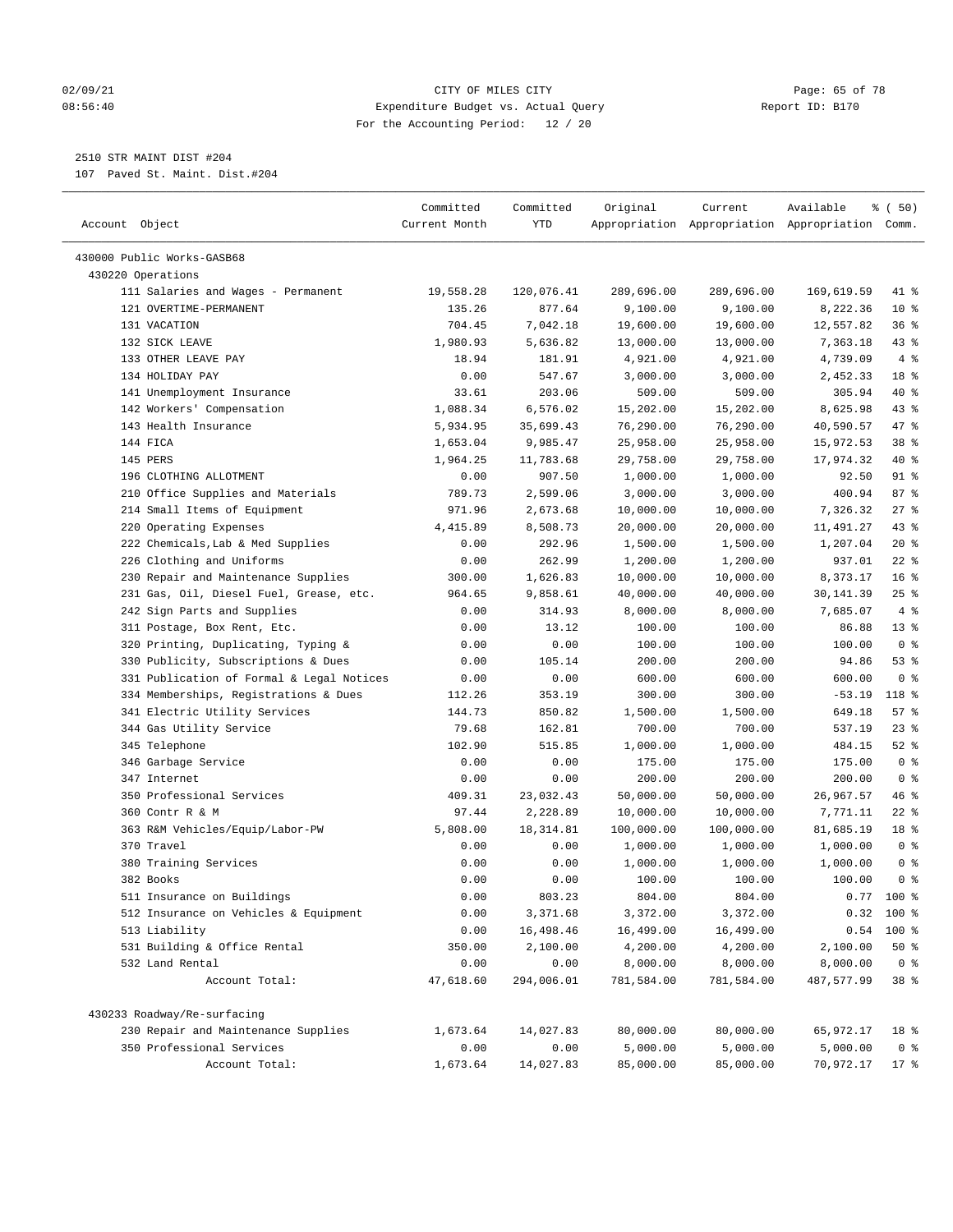#### 02/09/21 **CITY OF MILES CITY CITY CITY Page: 66 of 78** 08:56:40 Expenditure Budget vs. Actual Query Report ID: B170 For the Accounting Period: 12 / 20

# 2510 STR MAINT DIST #204

107 Paved St. Maint. Dist.#204

| Account Object                           | Committed<br>Current Month | Committed<br><b>YTD</b>      | Original     | Current      | Available<br>Appropriation Appropriation Appropriation | % (50)<br>Comm. |
|------------------------------------------|----------------------------|------------------------------|--------------|--------------|--------------------------------------------------------|-----------------|
| 430234 CURB AND GUTTER                   |                            |                              |              |              |                                                        |                 |
| 350 Professional Services                | 0.00                       | 15,040.54                    | 40,000.00    | 40,000.00    | 24,959.46                                              | 38 %            |
| Account Total:                           | 0.00                       | 15,040.54                    | 40,000.00    | 40,000.00    | 24,959.46                                              | 38 %            |
| 430235 Storm Drain & Culvert Maintenance |                            |                              |              |              |                                                        |                 |
| 220 Operating Expenses                   | 0.00                       | 972.38                       | 35,000.00    | 35,000.00    | 34,027.62                                              | 3 <sup>8</sup>  |
| 230 Repair and Maintenance Supplies      | 0.00                       | 15,035.30                    | 0.00         | 0.00         | $-15,035.30$                                           | $***$ $%$       |
| 350 Professional Services                | 0.00                       | 9,272.97                     | 25,000.00    | 25,000.00    | 15,727.03                                              | 37%             |
| Account Total:                           | 0.00                       | 25,280.65                    | 60,000.00    | 60,000.00    | 34,719.35                                              | $42$ $%$        |
| 430236 Darling Addition Project          |                            |                              |              |              |                                                        |                 |
| 220 Operating Expenses                   | 0.00                       | 490,010.03                   | 500,000.00   | 500,000.00   | 9,989.97                                               | 98 %            |
| 230 Repair and Maintenance Supplies      | 220,906.37                 | 895,100.98                   | 600,000.00   | 600,000.00   | $-295, 100.98$                                         | 149 %           |
| 350 Professional Services                | 1,228.25                   | 85, 431.35                   | 200,000.00   | 200,000.00   | 114,568.65                                             | 43%             |
| Account Total:                           | 222, 134.62                | 1,470,542.36                 | 1,300,000.00 | 1,300,000.00 | $-170, 542.36$                                         | $113*$          |
| Account Group Total:                     |                            | 271, 426.86 1, 818, 897.39   | 2,266,584.00 | 2,266,584.00 | 447,686.61                                             | $80*$           |
| 520000 OTHER FINANCING USES              |                            |                              |              |              |                                                        |                 |
| 521000 Interfund Operating Transfers Out |                            |                              |              |              |                                                        |                 |
| 820 Transfers to Other Funds             | 105,807.42                 | 134,844.52                   | 235, 297.00  | 235, 297.00  | 100,452.48                                             | 57%             |
| Account Total:                           | 105,807.42                 | 134,844.52                   | 235, 297.00  | 235, 297.00  | 100,452.48                                             | 57%             |
| Account Group Total:                     | 105,807.42                 | 134,844.52                   | 235, 297.00  | 235, 297.00  | 100,452.48                                             | 57%             |
| Organization Total:                      |                            | 377, 234.28 1, 953, 741.91   | 2,501,881.00 | 2,501,881.00 | 548,139.09                                             | 78 %            |
| Fund Total:                              |                            | 377, 234. 28 1, 953, 741. 91 | 2,501,881.00 | 2,501,881.00 | 548,139.09                                             | 78 %            |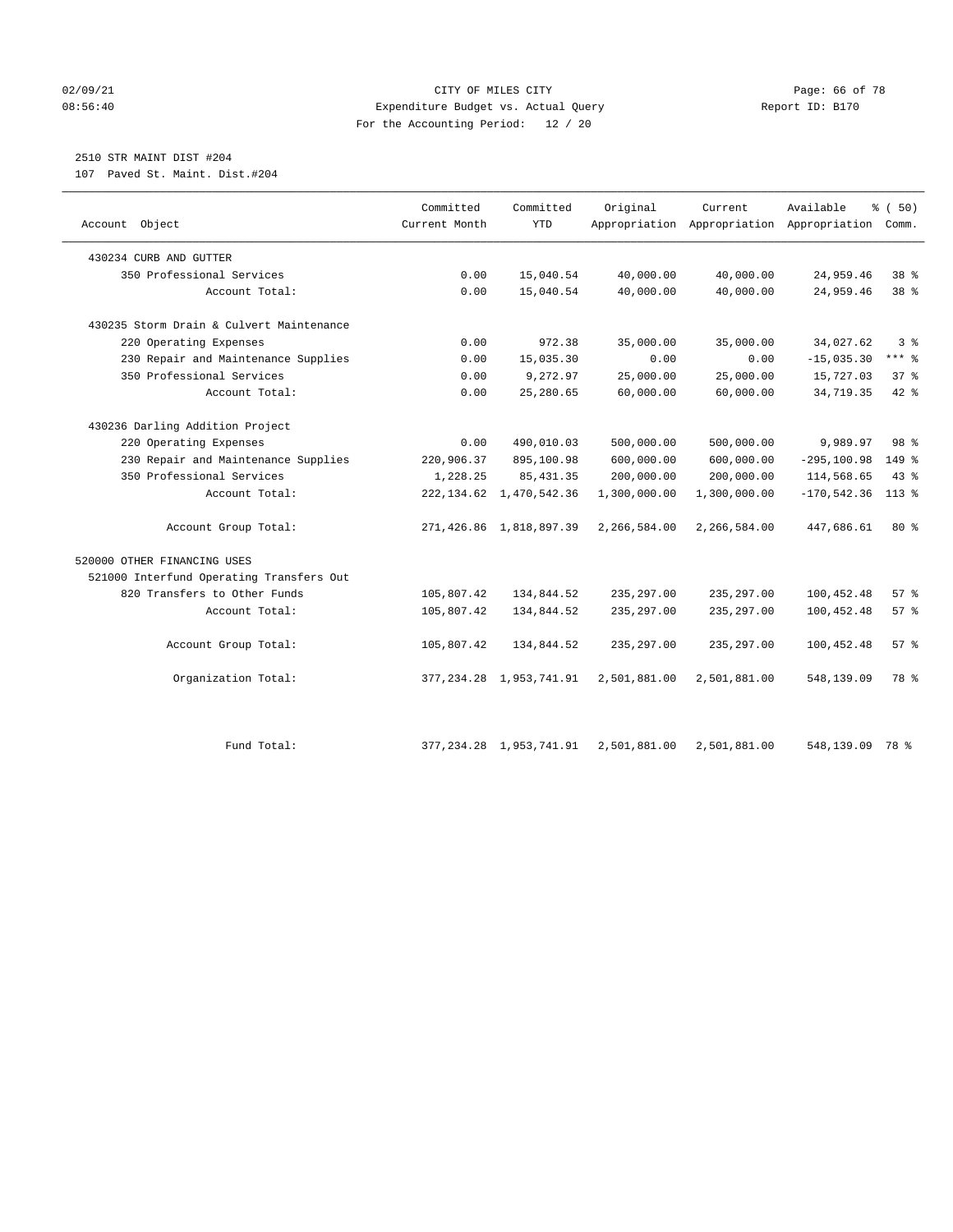#### $O2/09/21$  Page: 67 of 78 08:56:40 Expenditure Budget vs. Actual Query Report ID: B170 For the Accounting Period: 12 / 20

————————————————————————————————————————————————————————————————————————————————————————————————————————————————————————————————————

## 2520 STR MAINT DIST #205

108 Street Maintenance (North Side)

|                                           | Committed     | Committed  | Original   | Current    | Available                                       | ៖ (50)          |
|-------------------------------------------|---------------|------------|------------|------------|-------------------------------------------------|-----------------|
| Account Object                            | Current Month | YTD        |            |            | Appropriation Appropriation Appropriation Comm. |                 |
| 430000 Public Works-GASB68                |               |            |            |            |                                                 |                 |
| 430220 Operations                         |               |            |            |            |                                                 |                 |
| 111 Salaries and Wages - Permanent        | 5,594.76      | 34,289.69  | 97,876.00  | 97,876.00  | 63,586.31                                       | 35%             |
| 121 OVERTIME-PERMANENT                    | 33.62         | 227.68     | 2,500.00   | 2,500.00   | 2,272.32                                        | 9%              |
| 131 VACATION                              | 273.58        | 2,058.52   | 6,000.00   | 6,000.00   | 3,941.48                                        | $34$ $%$        |
| 132 SICK LEAVE                            | 538.91        | 1,900.42   | 3,800.00   | 3,800.00   | 1,899.58                                        | 50%             |
| 133 OTHER LEAVE PAY                       | 7.25          | 47.40      | 1,717.00   | 1,717.00   | 1,669.60                                        | 3%              |
| 134 HOLIDAY PAY                           | 0.00          | 138.58     | 800.00     | 800.00     | 661.42                                          | $17*$           |
| 141 Unemployment Insurance                | 9.72          | 58.42      | 169.00     | 169.00     | 110.58                                          | 35%             |
| 142 Workers' Compensation                 | 278.39        | 1,682.43   | 5,288.00   | 5,288.00   | 3,605.57                                        | $32$ $%$        |
| 143 Health Insurance                      | 1,538.21      | 9,143.87   | 25,738.00  | 25,738.00  | 16,594.13                                       | 36%             |
| 144 FICA                                  | 477.22        | 2,880.91   | 8,977.00   | 8,977.00   | 6,096.09                                        | $32$ $%$        |
| 145 PERS                                  | 565.52        | 3,390.61   | 9,883.00   | 9,883.00   | 6,492.39                                        | $34$ $%$        |
| 196 CLOTHING ALLOTMENT                    | 0.00          | 255.00     | 300.00     | 300.00     | 45.00                                           | 85%             |
| 210 Office Supplies and Materials         | 197.40        | 712.58     | 1,000.00   | 1,000.00   | 287.42                                          | 71 %            |
| 214 Small Items of Equipment              | 243.00        | 676.44     | 2,000.00   | 2,000.00   | 1,323.56                                        | $34$ $%$        |
| 220 Operating Expenses                    | 1,104.09      | 2,127.30   | 5,000.00   | 5,000.00   | 2,872.70                                        | $43$ %          |
| 222 Chemicals, Lab & Med Supplies         | 0.00          | 73.24      | 500.00     | 500.00     | 426.76                                          | 15 <sup>°</sup> |
| 226 Clothing and Uniforms                 | 0.00          | 62.00      | 300.00     | 300.00     | 238.00                                          | $21$ %          |
| 230 Repair and Maintenance Supplies       | 75.00         | 398.70     | 5,000.00   | 5,000.00   | 4,601.30                                        | 8 %             |
| 231 Gas, Oil, Diesel Fuel, Grease, etc.   | 241.16        | 2,464.67   | 10,000.00  | 10,000.00  | 7,535.33                                        | 25%             |
| 242 Sign Parts and Supplies               | 0.00          | 78.73      | 2,500.00   | 2,500.00   | 2,421.27                                        | 3%              |
| 311 Postage, Box Rent, Etc.               | 0.00          | 4.78       | 60.00      | 60.00      | 55.22                                           | 8 %             |
| 330 Publicity, Subscriptions & Dues       | 0.00          | 0.00       | 100.00     | 100.00     | 100.00                                          | 0 <sup>8</sup>  |
| 331 Publication of Formal & Legal Notices | 0.00          | 26.28      | 0.00       | 0.00       | $-26.28$                                        | $***$ $-$       |
| 334 Memberships, Registrations & Dues     | 28.07         | 88.31      | 100.00     | 100.00     | 11.69                                           | 88 %            |
| 341 Electric Utility Services             | 10.57         | 48.48      | 150.00     | 150.00     | 101.52                                          | $32$ $%$        |
| 344 Gas Utility Service                   | 19.92         | 40.71      | 300.00     | 300.00     | 259.29                                          | $14*$           |
| 345 Telephone                             | 45.02         | 226.45     | 400.00     | 400.00     | 173.55                                          | 57%             |
| 350 Professional Services                 | 102.33        | 496.84     | 10,000.00  | 10,000.00  | 9,503.16                                        | 5 <sup>°</sup>  |
| 360 Contr R & M                           | 52.15         | 429.69     | 1,500.00   | 1,500.00   | 1,070.31                                        | 29%             |
| 363 R&M Vehicles/Equip/Labor-PW           | 4,359.00      | 9,859.39   | 35,000.00  | 35,000.00  | 25,140.61                                       | $28$ %          |
| 370 Travel                                | 0.00          | 0.00       | 250.00     | 250.00     | 250.00                                          | 0 <sup>8</sup>  |
| 380 Training Services                     | 0.00          | 0.00       | 200.00     | 200.00     | 200.00                                          | 0 <sup>8</sup>  |
| 382 Books                                 | 0.00          | 0.00       | 100.00     | 100.00     | 100.00                                          | 0 <sup>8</sup>  |
| 511 Insurance on Buildings                | 0.00          | 200.81     | 201.00     | 201.00     | 0.19                                            | $100*$          |
| 512 Insurance on Vehicles & Equipment     | 0.00          | 842.92     | 843.00     | 843.00     | 0.08                                            | $100*$          |
| 513 Liability                             | 0.00          | 4,321.63   | 4,322.00   | 4,322.00   | 0.37                                            | 100 %           |
| 531 Building & Office Rental              | 166.66        | 999.96     | 2,000.00   | 2,000.00   | 1,000.04                                        | 50%             |
| Account Total:                            | 15,961.55     | 80, 253.44 | 244,874.00 | 244,874.00 | 164,620.56                                      | 33%             |
| 430233 Roadway/Re-surfacing               |               |            |            |            |                                                 |                 |
| 230 Repair and Maintenance Supplies       | 0.00          | 659.60     | 0.00       | 0.00       | $-659.60$                                       | $***$ $-$       |
| 350 Professional Services                 | 418.41        | 2,828.18   | 50,000.00  | 50,000.00  | 47,171.82                                       | 6 %             |
| Account Total:                            | 418.41        | 3,487.78   | 50,000.00  | 50,000.00  | 46, 512.22                                      | 7%              |
| 430235 Storm Drain & Culvert Maintenance  |               |            |            |            |                                                 |                 |
| 230 Repair and Maintenance Supplies       | 0.00          | 226.34     | 5,000.00   | 5,000.00   | 4,773.66                                        | 5 <sup>8</sup>  |
| 350 Professional Services                 | 0.00          | 0.00       | 5,500.00   | 5,500.00   | 5,500.00                                        | 0 <sup>8</sup>  |
|                                           |               |            |            |            |                                                 |                 |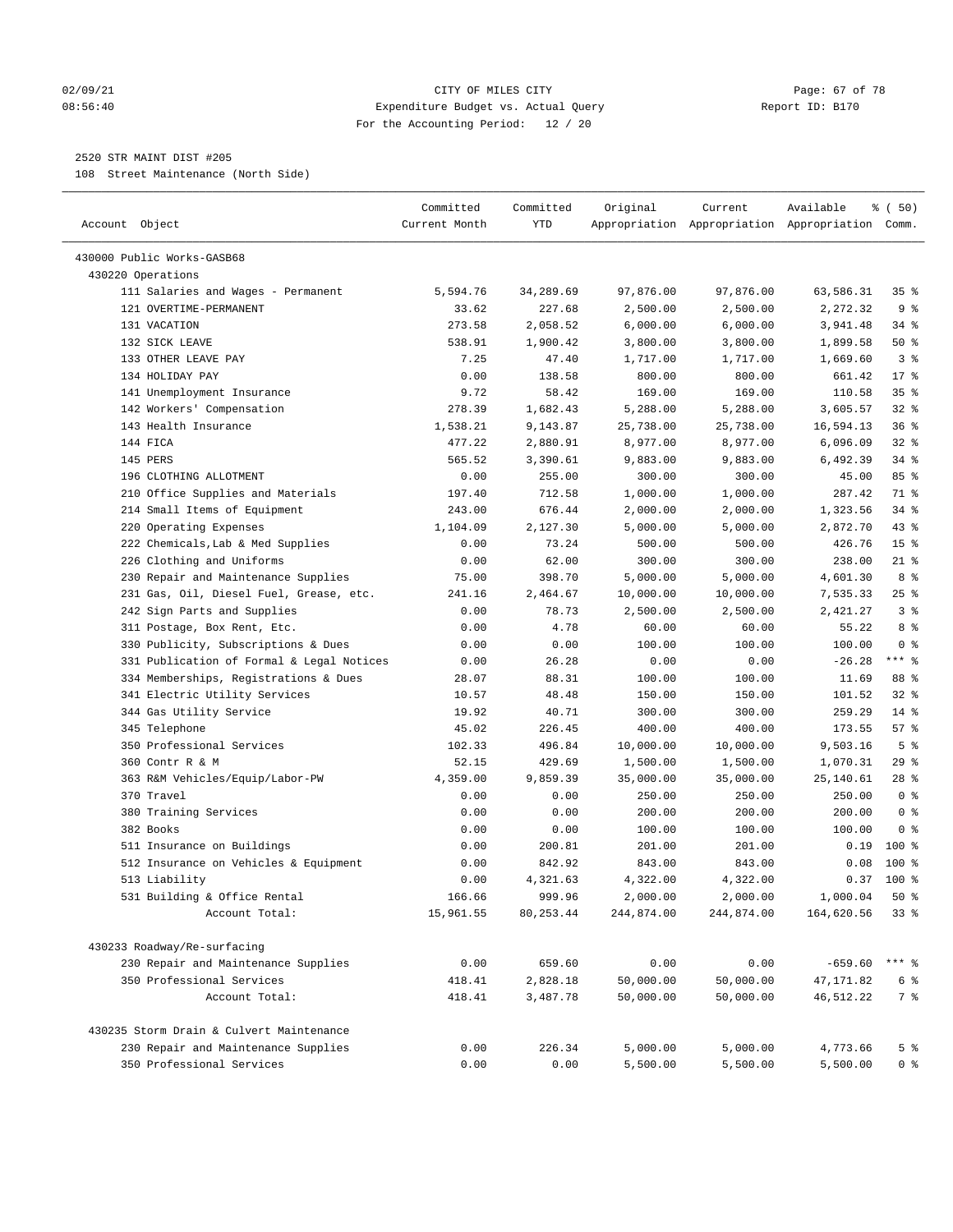#### $O2/09/21$  Page: 68 of 78 08:56:40 Expenditure Budget vs. Actual Query Report ID: B170 For the Accounting Period: 12 / 20

# 2520 STR MAINT DIST #205

108 Street Maintenance (North Side)

| Object<br>Account                                                       | Committed<br>Current Month | Committed<br>YTD | Original    | Current<br>Appropriation Appropriation | Available<br>Appropriation | % (50)<br>Comm. |
|-------------------------------------------------------------------------|----------------------------|------------------|-------------|----------------------------------------|----------------------------|-----------------|
| Account Total:                                                          | 0.00                       | 226.34           | 10,500.00   | 10,500.00                              | 10,273.66                  | 2 <sup>8</sup>  |
| Account Group Total:                                                    | 16,379.96                  | 83,967.56        | 305, 374.00 | 305, 374.00                            | 221,406.44                 | 278             |
| 520000 OTHER FINANCING USES<br>521000 Interfund Operating Transfers Out |                            |                  |             |                                        |                            |                 |
| 820 Transfers to Other Funds                                            | 1,725.08                   | 10,350.48        | 35,853.00   | 35,853.00                              | 25,502.52                  | $29$ $%$        |
| Account Total:                                                          | 1,725.08                   | 10,350.48        | 35,853.00   | 35,853.00                              | 25,502.52                  | $29$ $%$        |
| Account Group Total:                                                    | 1,725.08                   | 10,350.48        | 35,853.00   | 35,853.00                              | 25,502.52                  | 29%             |
| Organization Total:                                                     | 18,105.04                  | 94,318.04        | 341,227.00  | 341,227.00                             | 246,908.96                 | $28$ %          |
|                                                                         |                            |                  |             |                                        |                            |                 |
| Fund Total:                                                             | 18,105.04                  | 94,318.04        | 341,227.00  | 341,227.00                             | 246,908.96                 | $28$ %          |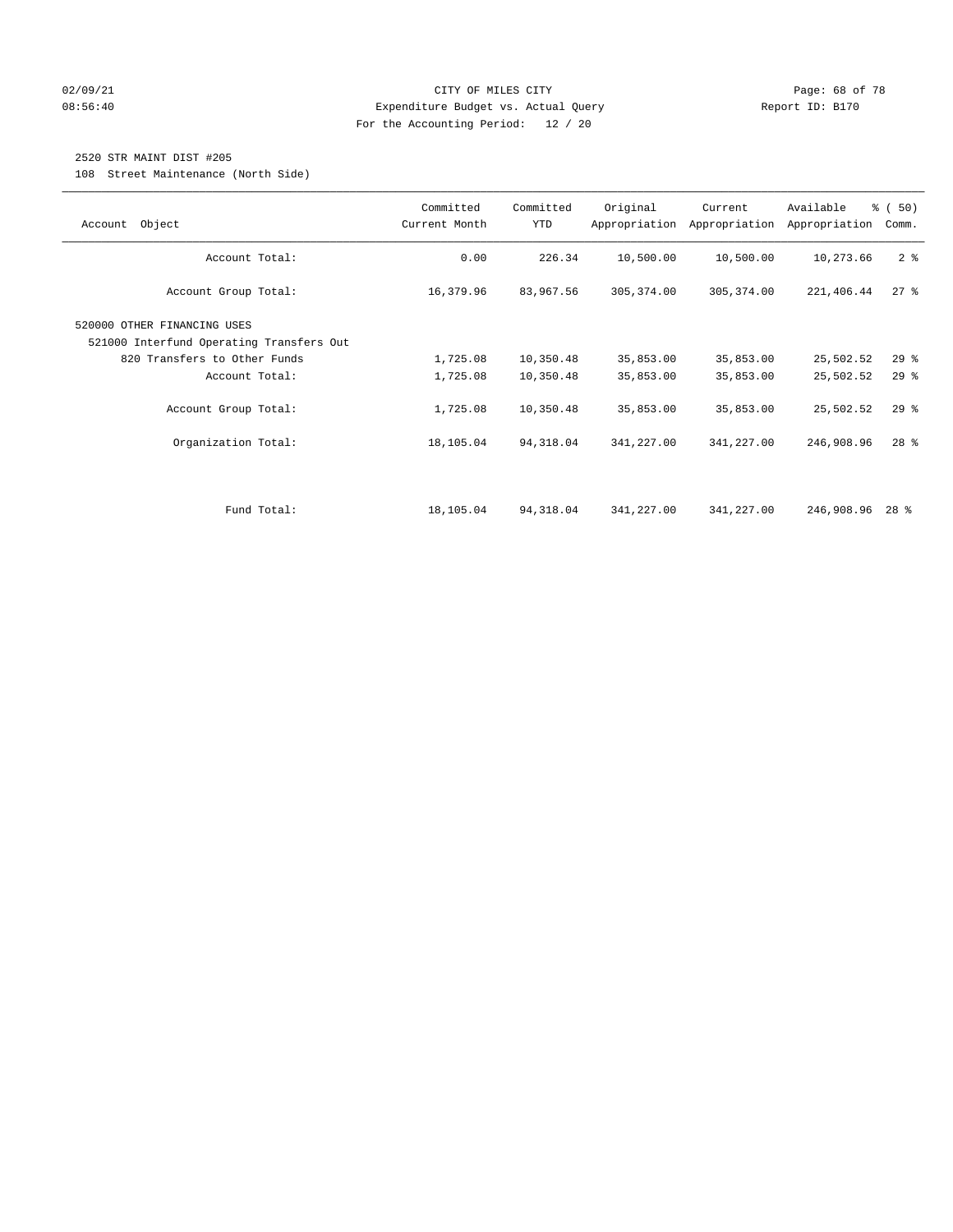#### 02/09/21 Page: 69 of 78 08:56:40 Expenditure Budget vs. Actual Query Report ID: B170 For the Accounting Period: 12 / 20

### 2540 STR MAINT DIST#207-(MILESTOWN ESTATES)

109 Milestown Estates Maintenance Dist.

| Account Object                           | Committed<br>Current Month | Committed<br>YTD | Original | Current  | Available<br>Appropriation Appropriation Appropriation Comm. | % (50)          |
|------------------------------------------|----------------------------|------------------|----------|----------|--------------------------------------------------------------|-----------------|
| 430000 Public Works-GASB68               |                            |                  |          |          |                                                              |                 |
| 430220 Operations                        |                            |                  |          |          |                                                              |                 |
| 111 Salaries and Wages - Permanent       | 262.63                     | 1,610.06         | 3,496.00 | 3,496.00 | 1,885.94                                                     | 46%             |
| 121 OVERTIME-PERMANENT                   | 1.59                       | 10.71            | 100.00   | 100.00   | 89.29                                                        | $11$ %          |
| 131 VACATION                             | 12.45                      | 95.37            | 300.00   | 300.00   | 204.63                                                       | $32$ $%$        |
| 132 SICK LEAVE                           | 24.71                      | 83.27            | 200.00   | 200.00   | 116.73                                                       | 42.8            |
| 133 OTHER LEAVE PAY                      | 0.20                       | 0.20             | 39.00    | 39.00    | 38.80                                                        | 1 <sup>8</sup>  |
| 134 HOLIDAY PAY                          | 0.00                       | 6.61             | 40.00    | 40.00    | 33.39                                                        | $17*$           |
| 141 Unemployment Insurance               | 0.42                       | 2.55             | 6.00     | 6.00     | 3.45                                                         | 43 %            |
| 142 Workers' Compensation                | 14.05                      | 84.71            | 194.00   | 194.00   | 109.29                                                       | 44 %            |
| 143 Health Insurance                     | 72.63                      | 431.27           | 820.00   | 820.00   | 388.73                                                       | 53%             |
| 144 FICA                                 | 22.25                      | 134.35           | 319.00   | 319.00   | 184.65                                                       | 42.8            |
| 145 PERS                                 | 26.48                      | 158.43           | 366.00   | 366.00   | 207.57                                                       | 43 %            |
| 196 CLOTHING ALLOTMENT                   | 0.00                       | 12.00            | 20.00    | 20.00    | 8.00                                                         | 60 %            |
| 350 Professional Services                | 0.00                       | 0.00             | 1,000.00 | 1,000.00 | 1,000.00                                                     | 0 <sup>8</sup>  |
| Account Total:                           | 437.41                     | 2,629.53         | 6,900.00 | 6,900.00 | 4,270.47                                                     | 38 <sup>8</sup> |
| Account Group Total:                     | 437.41                     | 2,629.53         | 6,900.00 | 6,900.00 | 4,270.47                                                     | 38 %            |
| 510000 MISCELLANEOUS                     |                            |                  |          |          |                                                              |                 |
| 510330 Comprehensive Liability Insurance |                            |                  |          |          |                                                              |                 |
| 513 Liability                            | 0.00                       | 63.16            | 64.00    | 64.00    | 0.84                                                         | 99 <sub>8</sub> |
| Account Total:                           | 0.00                       | 63.16            | 64.00    | 64.00    | 0.84                                                         | 99 <sub>8</sub> |
| Account Group Total:                     | 0.00                       | 63.16            | 64.00    | 64.00    | 0.84                                                         | 99 <sub>8</sub> |
| Organization Total:                      | 437.41                     | 2,692.69         | 6,964.00 | 6,964.00 | 4,271.31                                                     | 39 <sup>8</sup> |
| Fund Total:                              | 437.41                     | 2,692.69         | 6,964.00 | 6,964.00 | $4.271.31$ 39 %                                              |                 |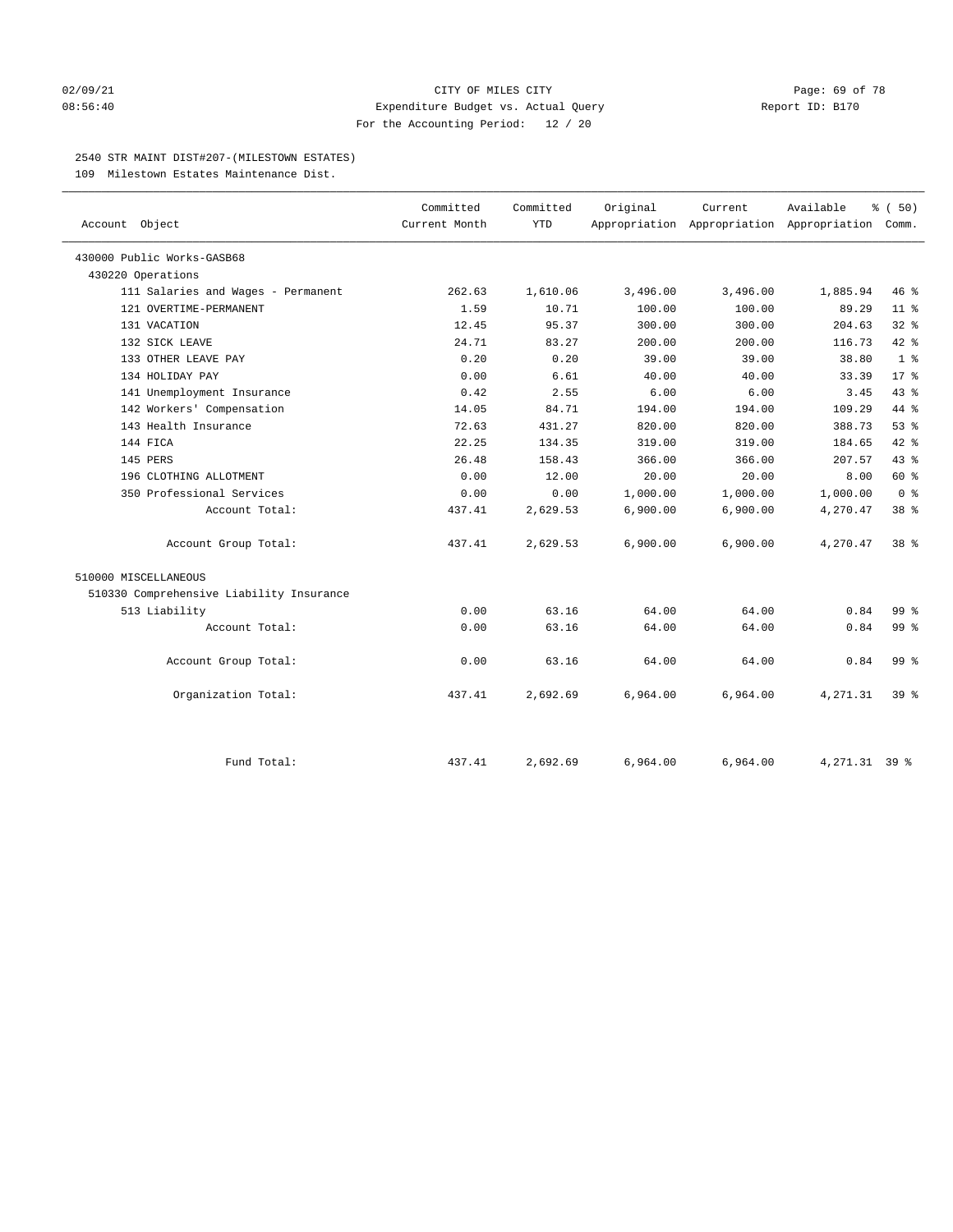## 02/09/21 **CITY OF MILES CITY CITY CITY Page: 70 of 78** 08:56:40 Expenditure Budget vs. Actual Query Report ID: B170 For the Accounting Period: 12 / 20

#### 3670 SID 211 110 SID # 211

| Account Object                     | Committed<br>Current Month | Committed<br><b>YTD</b> | Original | Current<br>Appropriation Appropriation | Available<br>Appropriation | % (50)<br>Comm. |
|------------------------------------|----------------------------|-------------------------|----------|----------------------------------------|----------------------------|-----------------|
| 490000 DEBT SERVICE                |                            |                         |          |                                        |                            |                 |
| 490500 Other Debt Service Payments |                            |                         |          |                                        |                            |                 |
| 643 Principal- SID 211             | 0.00                       | 1,922.17                | 3,854.00 | 3,854.00                               | 1,931.83                   | $50*$           |
| 644 Interest- SID 211              | 0.00                       | 213.22                  | 728.00   | 728.00                                 | 514.78                     | 29%             |
| Account Total:                     | 0.00                       | 2,135.39                | 4,582.00 | 4,582.00                               | 2,446.61                   | 47.8            |
| Account Group Total:               | 0.00                       | 2,135.39                | 4,582.00 | 4,582.00                               | 2,446.61                   | 47.8            |
| Organization Total:                | 0.00                       | 2,135.39                | 4,582.00 | 4,582.00                               | 2,446.61                   | 47.8            |
|                                    |                            |                         |          |                                        |                            |                 |
| Fund Total:                        | 0.00                       | 2,135.39                | 4,582.00 | 4,582.00                               | $2,446.61$ 47 %            |                 |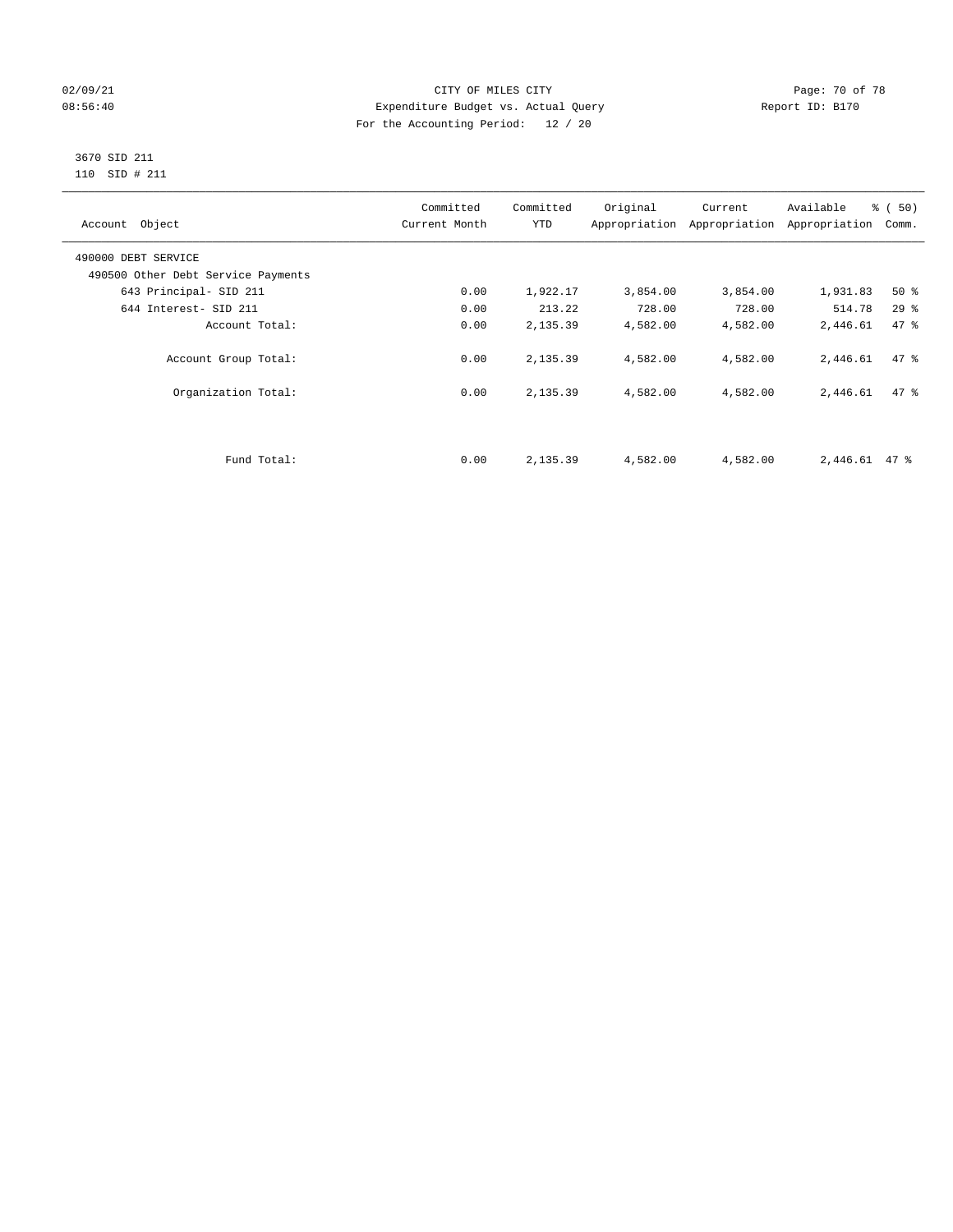## 02/09/21 **Page: 71 of 78** CITY OF MILES CITY **Page: 71 of 78** 08:56:40 Expenditure Budget vs. Actual Query Report ID: B170 For the Accounting Period: 12 / 20

#### 2880 LIBRARY GRANTS

111 One Time Endowments-Library

|                                      | Committed     | Committed | Original      | Current       | Available     | % (50)         |
|--------------------------------------|---------------|-----------|---------------|---------------|---------------|----------------|
| Object<br>Account                    | Current Month | YTD       | Appropriation | Appropriation | Appropriation | Comm.          |
| 460000 CULTURE AND RECREATION-GASB68 |               |           |               |               |               |                |
| 460100 Library Services(16)          |               |           |               |               |               |                |
| 214 Small Items of Equipment         | 0.00          | 0.00      | 1,785.00      | 1,785.00      | 1,785.00      | 0 <sup>8</sup> |
| Account Total:                       | 0.00          | 0.00      | 1,785.00      | 1,785.00      | 1,785.00      | 0 <sup>8</sup> |
| Account Group Total:                 | 0.00          | 0.00      | 1,785.00      | 1,785.00      | 1,785.00      | 0 %            |
| Organization Total:                  | 0.00          | 0.00      | 1,785.00      | 1,785.00      | 1,785.00      | 0 %            |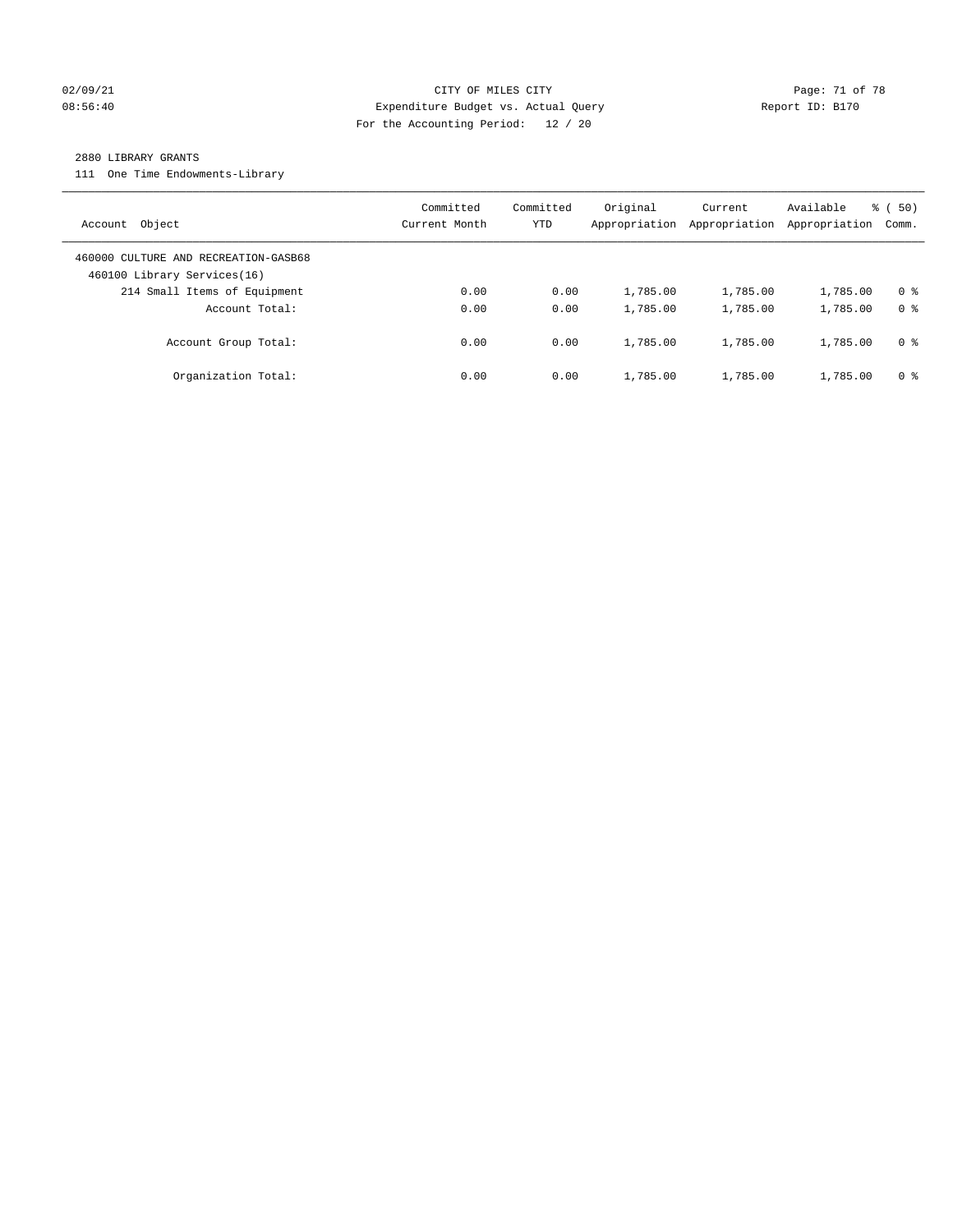## 02/09/21 **CITY OF MILES CITY CITY CITY Page: 72 of 78** 08:56:40 Expenditure Budget vs. Actual Query Report ID: B170 For the Accounting Period: 12 / 20

### 2880 LIBRARY GRANTS

112 Library Board of Trustees-Library

| Object<br>Account                                                   | Committed<br>Current Month | Committed<br><b>YTD</b> | Original  | Current<br>Appropriation Appropriation | Available<br>Appropriation | % (50)<br>Comm. |
|---------------------------------------------------------------------|----------------------------|-------------------------|-----------|----------------------------------------|----------------------------|-----------------|
| 460000 CULTURE AND RECREATION-GASB68<br>460100 Library Services(16) |                            |                         |           |                                        |                            |                 |
| 350 Professional Services                                           | 0.00                       | 0.00                    | 10,000.00 | 10,000.00                              | 10,000.00                  | 0 <sup>8</sup>  |
| 360 Contr R & M                                                     | 0.00                       | 0.00                    | 40,000.00 | 40,000.00                              | 40,000.00                  | 0 <sup>8</sup>  |
| 382 Books                                                           | 0.00                       | 0.00                    | 10,000.00 | 10,000.00                              | 10,000.00                  | 0 <sup>8</sup>  |
| Account Total:                                                      | 0.00                       | 0.00                    | 60,000.00 | 60,000.00                              | 60,000.00                  | 0 <sup>8</sup>  |
| Account Group Total:                                                | 0.00                       | 0.00                    | 60,000.00 | 60,000.00                              | 60,000.00                  | 0 <sup>8</sup>  |
| Organization Total:                                                 | 0.00                       | 0.00                    | 60,000.00 | 60,000.00                              | 60,000.00                  | 0 <sup>8</sup>  |
|                                                                     |                            |                         |           |                                        |                            |                 |
| Fund Total:                                                         | 0.00                       | 0.00                    | 61,785.00 | 61,785.00                              | 61,785.00                  | 0 <sup>8</sup>  |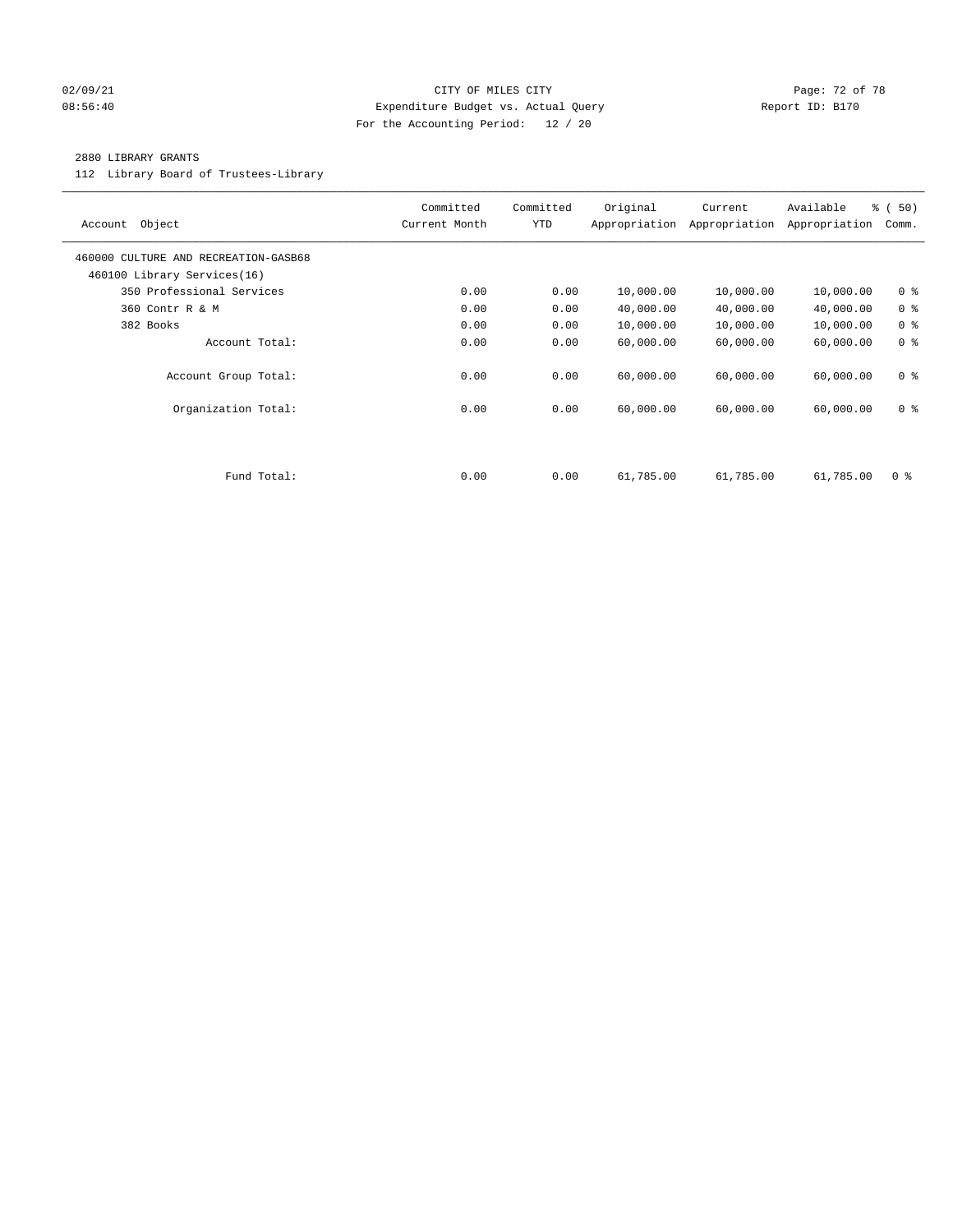### 02/09/21 **CITY OF MILES CITY CITY CITY Page: 73 of 78** 08:56:40 Expenditure Budget vs. Actual Query Report ID: B170 For the Accounting Period: 12 / 20

### 1000 GENERAL

201 Flood Prevention

| Account Object                            | Committed<br>Current Month | Committed<br><b>YTD</b> | Original   | Current    | Available<br>Appropriation Appropriation Appropriation Comm. | % (50)           |
|-------------------------------------------|----------------------------|-------------------------|------------|------------|--------------------------------------------------------------|------------------|
| 430000 Public Works-GASB68                |                            |                         |            |            |                                                              |                  |
| 431200 Flood Control                      |                            |                         |            |            |                                                              |                  |
| 111 Salaries and Wages - Permanent        | 1,403.96                   | 8,137.37                | 16,164.00  | 16,164.00  | 8,026.63                                                     | 50%              |
| 131 VACATION                              | 68.07                      | 491.22                  | 1,000.00   | 1,000.00   | 508.78                                                       | 49 %             |
| 132 SICK LEAVE                            | 0.00                       | 184.43                  | 500.00     | 500.00     | 315.57                                                       | 37 <sup>8</sup>  |
| 133 OTHER LEAVE PAY                       | 25.53                      | 172.43                  | 1,019.00   | 1,019.00   | 846.57                                                       | $17*$            |
| 141 Unemployment Insurance                | 2.22                       | 13.50                   | 28.00      | 28.00      | 14.50                                                        | 48 %             |
| 142 Workers' Compensation                 | 5.68                       | 34.21                   | 970.00     | 970.00     | 935.79                                                       | 4%               |
| 143 Health Insurance                      | 341.89                     | 2,051.29                | 4,102.00   | 4,102.00   | 2,050.71                                                     | 50%              |
| 144 FICA                                  | 113.38                     | 684.86                  | 1,429.00   | 1,429.00   | 744.14                                                       | 48 %             |
| 145 PERS                                  | 131.31                     | 787.97                  | 1,638.00   | 1,638.00   | 850.03                                                       | 48 %             |
| 196 CLOTHING ALLOTMENT                    | 0.00                       | 60.00                   | 60.00      | 60.00      | 0.00                                                         | $100*$           |
| 210 Office Supplies and Materials         | 369.29                     | 588.29                  | 500.00     | 500.00     | $-88.29$                                                     | 118 <sup>8</sup> |
| 214 Small Items of Equipment              | 0.00                       | 232.60                  | 500.00     | 500.00     | 267.40                                                       | 47.8             |
| 220 Operating Expenses                    | 0.00                       | 20.17                   | 500.00     | 500.00     | 479.83                                                       | 4%               |
| 231 Gas, Oil, Diesel Fuel, Grease, etc.   | 0.00                       | 0.00                    | 500.00     | 500.00     | 500.00                                                       | 0 <sup>8</sup>   |
| 311 Postage, Box Rent, Etc.               | 0.50                       | 40.00                   | 2,500.00   | 2,500.00   | 2,460.00                                                     | 2 <sup>°</sup>   |
| 330 Publicity, Subscriptions & Dues       | 0.00                       | 0.00                    | 50.00      | 50.00      | 50.00                                                        | 0 <sup>8</sup>   |
| 331 Publication of Formal & Legal Notices | 0.00                       | 396.50                  | 2,000.00   | 2,000.00   | 1,603.50                                                     | $20*$            |
| 334 Memberships, Registrations & Dues     | 0.00                       | 38.88                   | 250.00     | 250.00     | 211.12                                                       | 16 <sup>8</sup>  |
| 345 Telephone                             | 19.93                      | 101.00                  | 50.00      | 50.00      | $-51.00$                                                     | $202$ %          |
| 350 Professional Services                 | 162.59                     | 5,952.58                | 137,520.00 | 137,520.00 | 131,567.42                                                   | 4%               |
| 370 Travel                                | 0.00                       | 0.00                    | 1,000.00   | 1,000.00   | 1,000.00                                                     | 0 <sup>8</sup>   |
| 380 Training Services                     | 0.00                       | 40.00                   | 200.00     | 200.00     | 160.00                                                       | $20*$            |
| 382 Books                                 | 0.00                       | 0.00                    | 50.00      | 50.00      | 50.00                                                        | 0 <sup>8</sup>   |
| 532 Land Rental                           | 0.00                       | 0.00                    | 200.00     | 200.00     | 200.00                                                       | 0 <sup>8</sup>   |
| 540 Special Assessments                   | 0.00                       | 0.00                    | 300.00     | 300.00     | 300.00                                                       | 0 <sup>8</sup>   |
| Account Total:                            | 2,644.35                   | 20,027.30               | 173,030.00 | 173,030.00 | 153,002.70                                                   | $12*$            |
| Account Group Total:                      | 2,644.35                   | 20,027.30               | 173,030.00 | 173,030.00 | 153,002.70                                                   | $12*$            |
| 490000 DEBT SERVICE                       |                            |                         |            |            |                                                              |                  |
| 490500 Other Debt Service Payments        |                            |                         |            |            |                                                              |                  |
| 652 Principle- Flood Study Loan           | 0.00                       | 14,675.06               | 29,523.00  | 29,523.00  | 14,847.94                                                    | 50%              |
| 653 Interest- Flood Study Loan            | 0.00                       | 448.06                  | 1,397.00   | 1,397.00   | 948.94                                                       | 328              |
| Account Total:                            | 0.00                       | 15, 123. 12             | 30,920.00  | 30,920.00  | 15,796.88                                                    | 49 %             |
| Account Group Total:                      | 0.00                       | 15, 123. 12             | 30,920.00  | 30,920.00  | 15,796.88                                                    | 49 %             |
| Organization Total:                       | 2,644.35                   | 35, 150.42              | 203,950.00 | 203,950.00 | 168,799.58                                                   | $17*$            |
| Fund Total:                               | 2,644.35                   | 35, 150.42              | 203,950.00 | 203,950.00 | 168,799.58 17 %                                              |                  |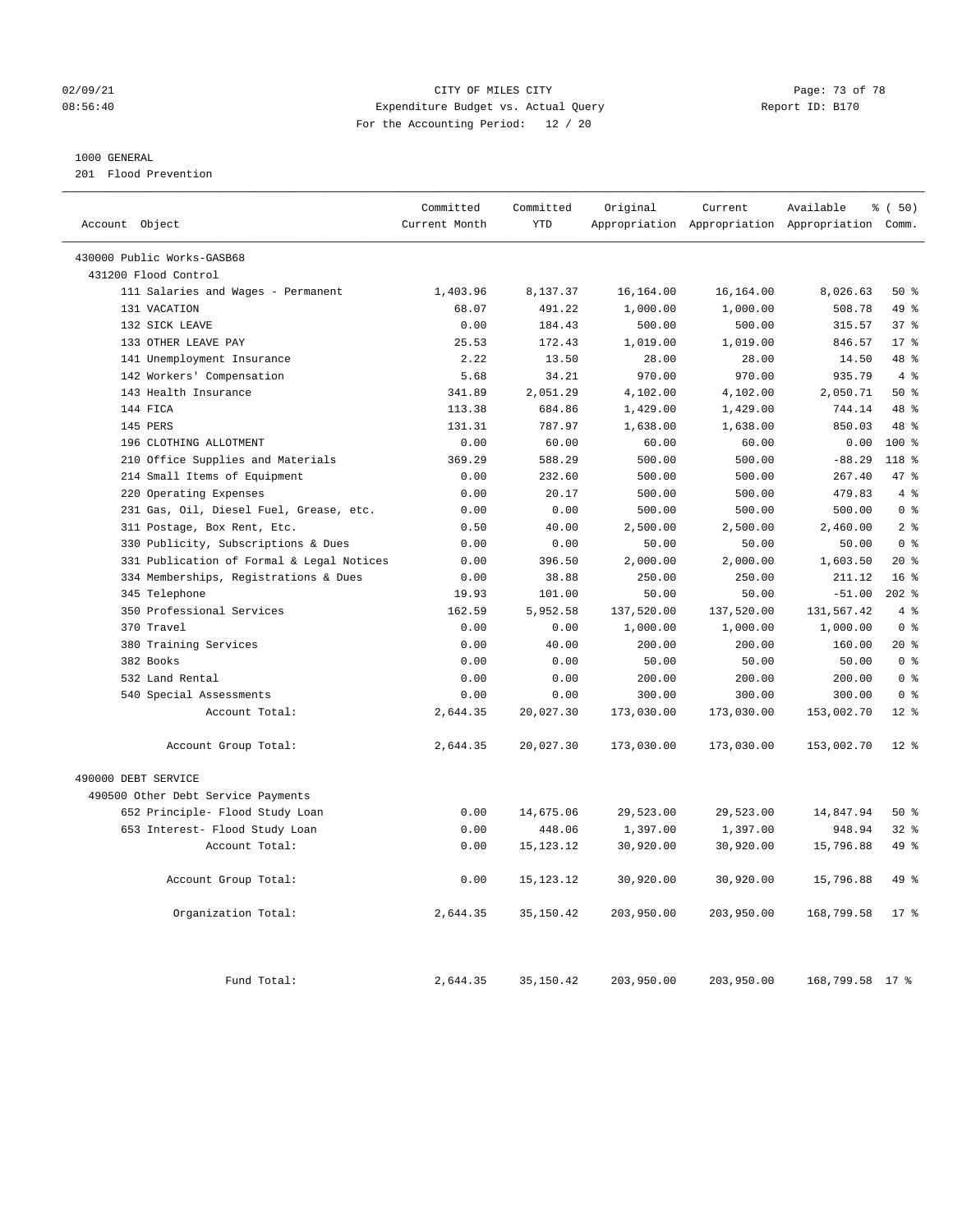### 02/09/21 Page: 74 of 78 08:56:40 Expenditure Budget vs. Actual Query Report ID: B170 For the Accounting Period: 12 / 20

# 2260 EMERGENCY DISASTER

201 Flood Prevention

| Account Object                                                          | Committed<br>Current Month | Committed<br><b>YTD</b> | Original | Current<br>Appropriation Appropriation | Available<br>Appropriation | % (50)<br>Comm. |
|-------------------------------------------------------------------------|----------------------------|-------------------------|----------|----------------------------------------|----------------------------|-----------------|
| 520000 OTHER FINANCING USES<br>521000 Interfund Operating Transfers Out |                            |                         |          |                                        |                            |                 |
| 820 Transfers to Other Funds                                            | 0.00                       | 0.00                    | 330.00   | 330.00                                 | 330.00                     | 0 <sup>8</sup>  |
| Account Total:                                                          | 0.00                       | 0.00                    | 330.00   | 330.00                                 | 330.00                     | 0 <sup>8</sup>  |
| Account Group Total:                                                    | 0.00                       | 0.00                    | 330.00   | 330.00                                 | 330.00                     | 0 <sup>8</sup>  |
| Organization Total:                                                     | 0.00                       | 0.00                    | 330.00   | 330.00                                 | 330.00                     | 0 <sup>8</sup>  |
|                                                                         |                            |                         |          |                                        |                            |                 |
| Fund Total:                                                             | 0.00                       | 0.00                    | 330.00   | 330.00                                 | 330.00                     | 0 %             |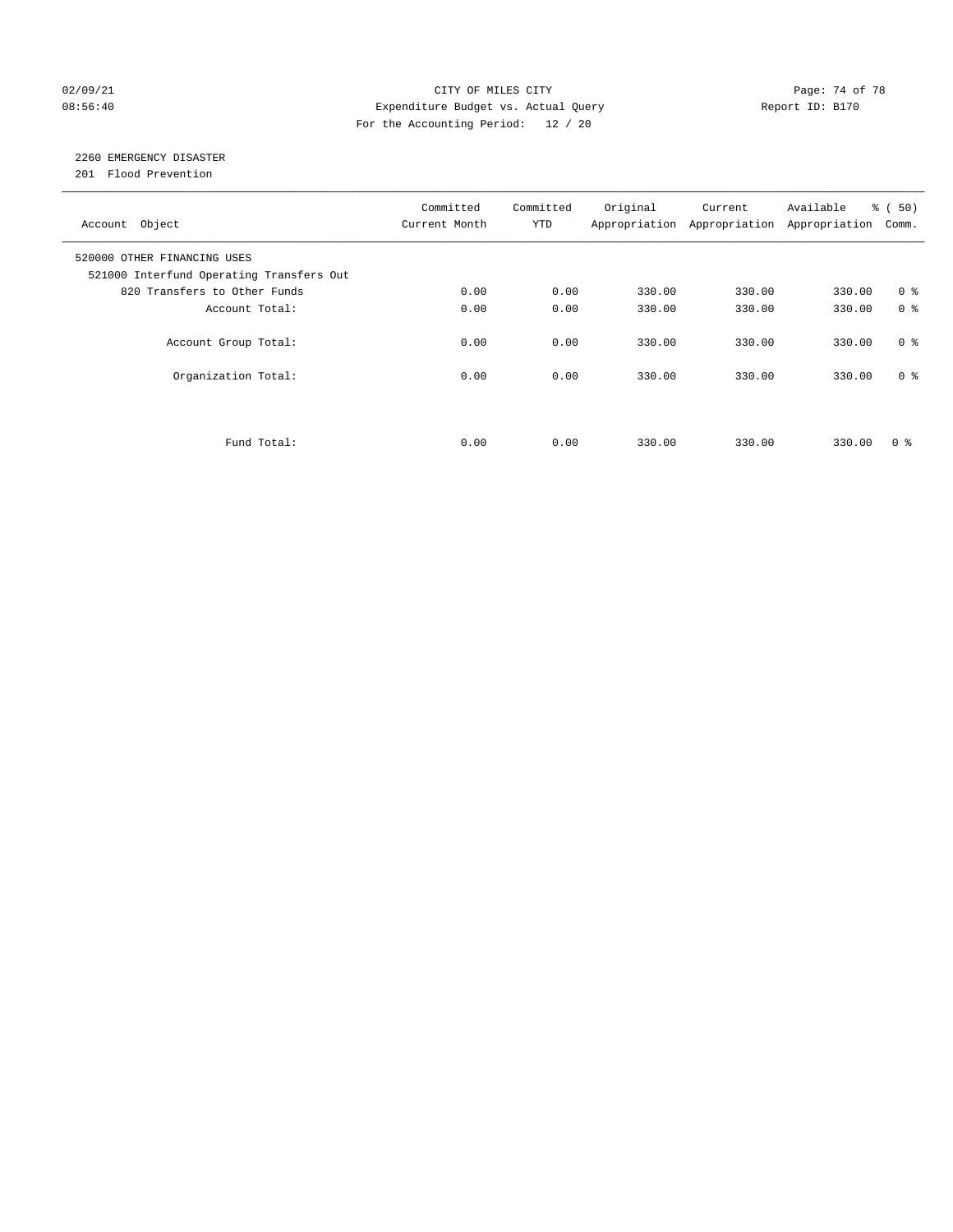### 02/09/21 **CITY OF MILES CITY CITY CITY Page: 75 of 78** 08:56:40 Expenditure Budget vs. Actual Query Report ID: B170 For the Accounting Period: 12 / 20

# 1000 GENERAL

301 Elections

| Object<br>Account                                   | Committed<br>Current Month | Committed<br>YTD | Original<br>Appropriation | Current<br>Appropriation | Available<br>Appropriation | % (50)<br>Comm. |
|-----------------------------------------------------|----------------------------|------------------|---------------------------|--------------------------|----------------------------|-----------------|
| 410000 GENERAL GOVERNMENTGASB68<br>410600 Elections |                            |                  |                           |                          |                            |                 |
| 300 PURCHASED SERVICES                              | 0.00                       | 0.00             | 10,000.00                 | 10,000.00                | 10,000.00                  | 0 <sup>8</sup>  |
| Account Total:                                      | 0.00                       | 0.00             | 10,000.00                 | 10,000.00                | 10,000.00                  | 0 <sup>8</sup>  |
| Account Group Total:                                | 0.00                       | 0.00             | 10,000.00                 | 10,000.00                | 10,000.00                  | 0 %             |
| Organization Total:                                 | 0.00                       | 0.00             | 10,000.00                 | 10,000.00                | 10,000.00                  | 0 <sup>8</sup>  |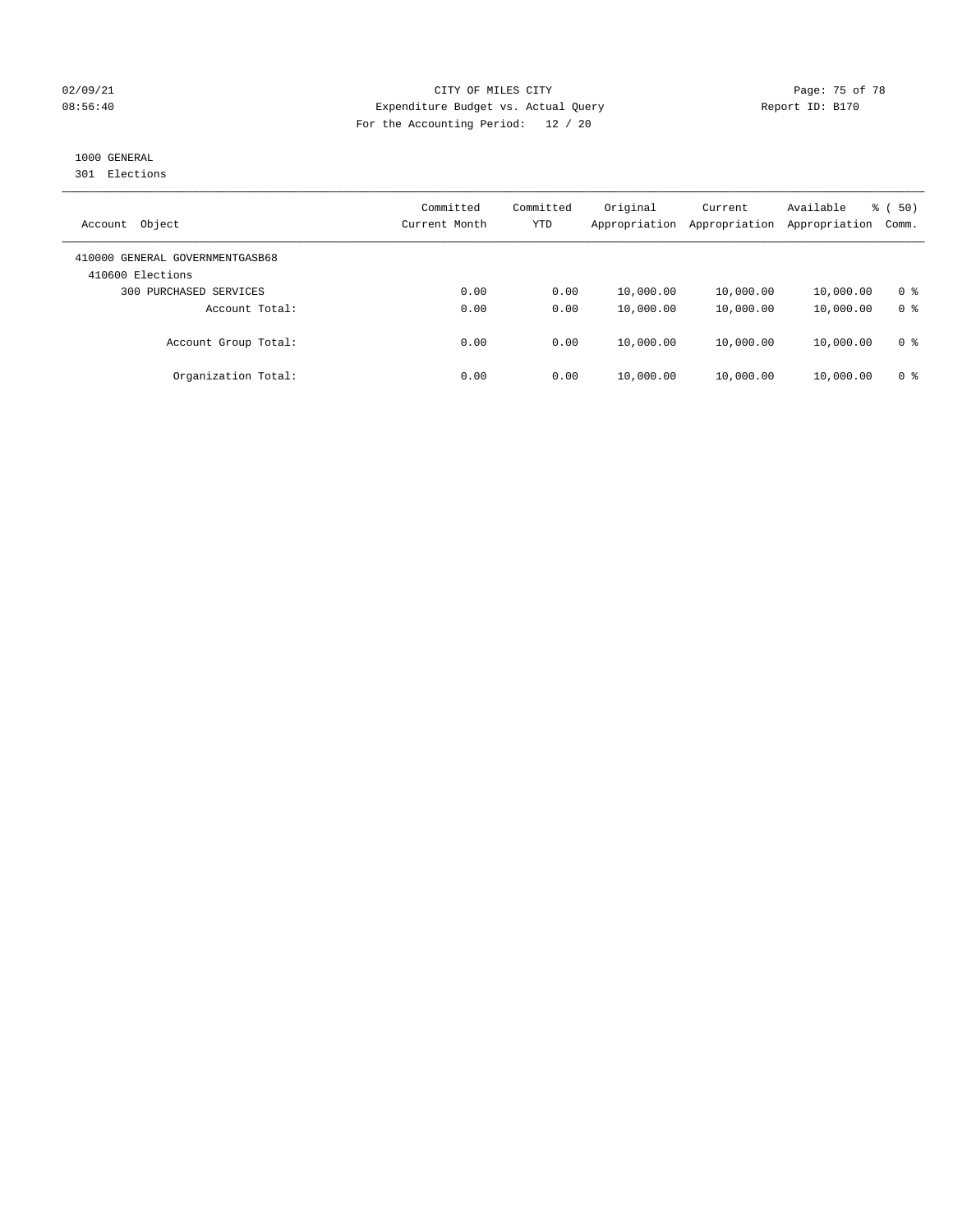### 02/09/21 **CITY OF MILES CITY CITY CITY Page: 76 of 78** 08:56:40 Expenditure Budget vs. Actual Query Report ID: B170 For the Accounting Period: 12 / 20

## 1000 GENERAL

402 Public Nuisance

| Account Object                 | Committed<br>Current Month | Committed<br><b>YTD</b> | Original  | Current<br>Appropriation Appropriation | Available<br>Appropriation | % (50)<br>Comm. |
|--------------------------------|----------------------------|-------------------------|-----------|----------------------------------------|----------------------------|-----------------|
| 420000 PUBLIC SAFETY-GASB68    |                            |                         |           |                                        |                            |                 |
| 420532 Public Nuisance Cleanup |                            |                         |           |                                        |                            |                 |
| 350 Professional Services      | 0.00                       | 1,256.18                | 0.00      | 0.00                                   | $-1, 256.18$               | $***$ %         |
| 360 Contr R & M                | 0.00                       | 9,103.15                | 8,000.00  | 8,000.00                               | $-1, 103.15$ 114 %         |                 |
| Account Total:                 | 0.00                       | 10,359.33               | 8,000.00  | 8,000.00                               | $-2,359.33$ 129 %          |                 |
| Account Group Total:           | 0.00                       | 10,359.33               | 8,000.00  | 8,000.00                               | $-2,359.33$ 129 %          |                 |
| Organization Total:            | 0.00                       | 10,359.33               | 8,000.00  | 8,000.00                               | $-2,359.33$ 129 %          |                 |
|                                |                            |                         |           |                                        |                            |                 |
| Fund Total:                    | 0.00                       | 10,359.33               | 18,000.00 | 18,000.00                              | 7,640.67                   | 58 %            |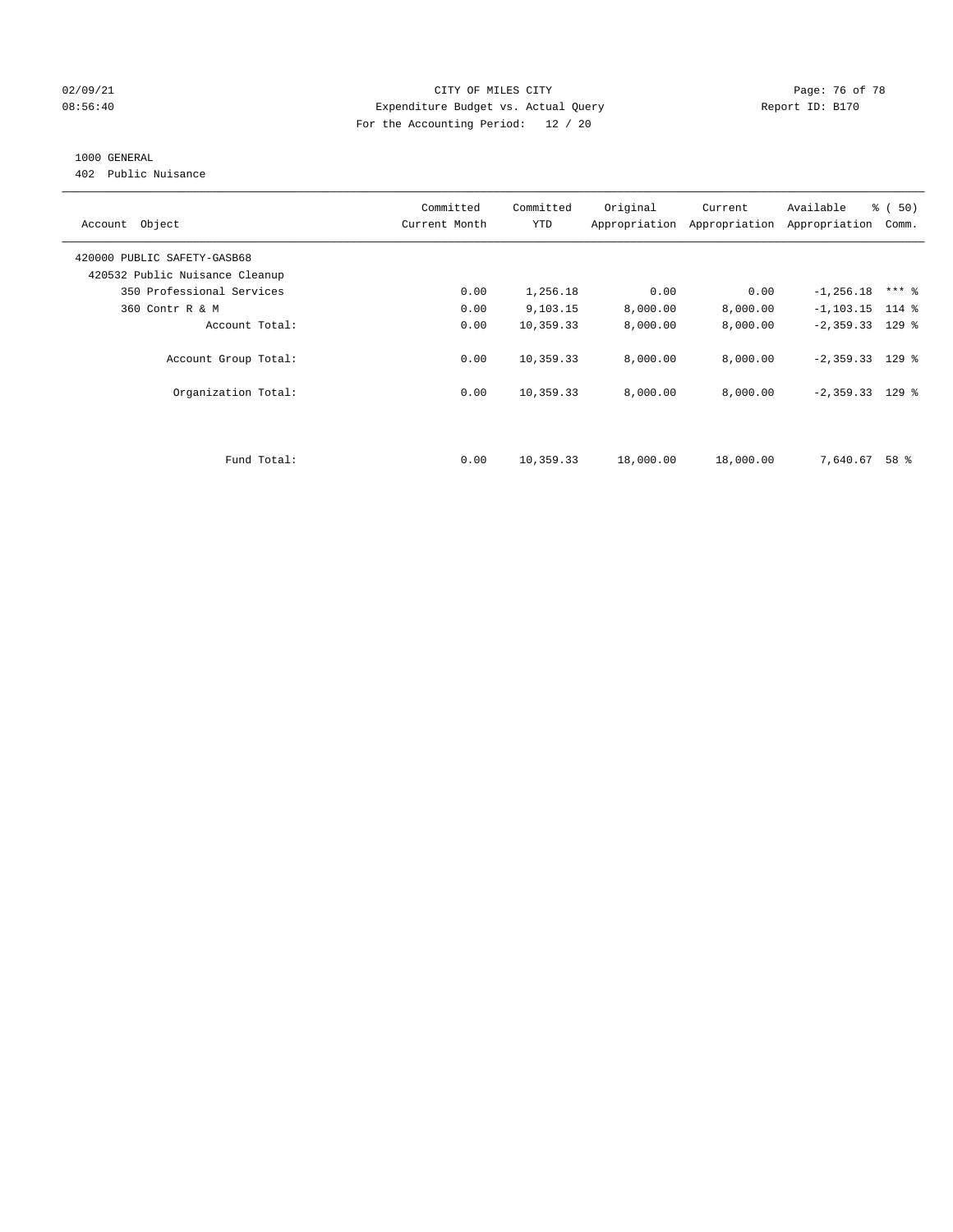#### 02/09/21 Page: 77 of 78 08:56:40 Expenditure Budget vs. Actual Query Report ID: B170 For the Accounting Period: 12 / 20

### 6040 PUBLIC WORKS

910 Public Works City Garage

| Account Object                           | Committed<br>Current Month | Committed<br><b>YTD</b> | Original   | Current    | Available<br>Appropriation Appropriation Appropriation Comm. | % (50)          |
|------------------------------------------|----------------------------|-------------------------|------------|------------|--------------------------------------------------------------|-----------------|
| 430000 Public Works-GASB68               |                            |                         |            |            |                                                              |                 |
| 430220 Operations                        |                            |                         |            |            |                                                              |                 |
| 111 Salaries and Wages - Permanent       | 3,779.68                   | 22, 433.25              | 82,880.00  | 82,880.00  | 60,446.75                                                    | $27$ %          |
| 121 OVERTIME-PERMANENT                   | 189.11                     | 702.36                  | 1,200.00   | 1,200.00   | 497.64                                                       | 59 %            |
| 131 VACATION                             | 571.04                     | 2,963.43                | 7,500.00   | 7,500.00   | 4,536.57                                                     | 40 %            |
| 132 STCK LEAVE                           | 0.00                       | 502.37                  | 7,000.00   | 7,000.00   | 6,497.63                                                     | 7 %             |
| 133 OTHER LEAVE PAY                      | 0.00                       | 0.00                    | 2,900.00   | 2,900.00   | 2,900.00                                                     | 0 <sup>8</sup>  |
| 134 HOLIDAY PAY                          | 0.00                       | 98.88                   | 270.00     | 270.00     | 171.12                                                       | 37%             |
| 141 Unemployment Insurance               | 6.81                       | 40.28                   | 153.00     | 153.00     | 112.72                                                       | 26%             |
| 142 Workers' Compensation                | 309.62                     | 1,837.40                | 5,229.00   | 5,229.00   | 3,391.60                                                     | 35%             |
| 143 Health Insurance                     | 854.70                     | 5,128.20                | 20,508.00  | 20,508.00  | 15,379.80                                                    | 25%             |
| 144 FICA                                 | 344.46                     | 2,037.02                | 7,784.00   | 7,784.00   | 5,746.98                                                     | 26%             |
| 145 PERS                                 | 398.14                     | 2,341.61                | 8,923.00   | 8,923.00   | 6,581.39                                                     | 26%             |
| 196 CLOTHING ALLOTMENT                   | 0.00                       | 150.00                  | 400.00     | 400.00     | 250.00                                                       | 38 %            |
| 210 Office Supplies and Materials        | 0.00                       | 1,506.61                | 500.00     | 500.00     | $-1,006.61$                                                  | 301 %           |
| 214 Small Items of Equipment             | 669.97                     | 984.53                  | 10,000.00  | 10,000.00  | 9,015.47                                                     | $10*$           |
| 220 Operating Expenses                   | 42.19                      | 854.74                  | 2,000.00   | 2,000.00   | 1,145.26                                                     | 43 %            |
| 222 Chemicals, Lab & Med Supplies        | 0.00                       | 0.00                    | 100.00     | 100.00     | 100.00                                                       | 0 <sup>8</sup>  |
| 226 Clothing and Uniforms                | 0.00                       | 0.00                    | 450.00     | 450.00     | 450.00                                                       | 0 <sup>8</sup>  |
| 230 Repair and Maintenance Supplies      | 0.00                       | 9.45                    | 700.00     | 700.00     | 690.55                                                       | 1 <sup>8</sup>  |
| 231 Gas, Oil, Diesel Fuel, Grease, etc.  | 0.00                       | 0.00                    | 1,000.00   | 1,000.00   | 1,000.00                                                     | 0 <sup>8</sup>  |
| 241 Consumable Tools                     | 0.00                       | 0.00                    | 100.00     | 100.00     | 100.00                                                       | 0 <sup>8</sup>  |
| 341 Electric Utility Services            | 775.08                     | 3,679.37                | 6,800.00   | 6,800.00   | 3,120.63                                                     | 54 %            |
| 342 Water Utility Services               | 112.52                     | 670.76                  | 1,300.00   | 1,300.00   | 629.24                                                       | $52$ %          |
| 343 Sewer Utility Services               | 131.42                     | 783.38                  | 1,600.00   | 1,600.00   | 816.62                                                       | 49 %            |
| 344 Gas Utility Service                  | 171.25                     | 336.88                  | 2,500.00   | 2,500.00   | 2,163.12                                                     | 13 <sup>8</sup> |
| 345 Telephone                            | 73.66                      | 369.65                  | 450.00     | 450.00     | 80.35                                                        | 82%             |
| 346 Garbage Service                      | 0.00                       | 786.12                  | 1,000.00   | 1,000.00   | 213.88                                                       | 79 %            |
| 347 Internet                             | 26.92                      | 134.60                  | 600.00     | 600.00     | 465.40                                                       | $22$ %          |
| 350 Professional Services                | 0.00                       | 135.75                  | 500.00     | 500.00     | 364.25                                                       | $27$ %          |
| 360 Contr R & M                          | 0.00                       | 814.80                  | 1,000.00   | 1,000.00   | 185.20                                                       | $81 - 8$        |
| 370 Travel                               | 0.00                       | 196.24                  | 200.00     | 200.00     | 3.76                                                         | 98 %            |
| 380 Training Services                    | 0.00                       | 51.50                   | 200.00     | 200.00     | 148.50                                                       | $26$ %          |
| Account Total:                           | 8,456.57                   | 49,549.18               | 175,747.00 | 175,747.00 | 126, 197.82                                                  | $28$ %          |
| Account Group Total:                     | 8,456.57                   | 49,549.18               | 175,747.00 | 175,747.00 | 126,197.82                                                   | $28$ %          |
| 510000 MISCELLANEOUS                     |                            |                         |            |            |                                                              |                 |
| 510330 Comprehensive Liability Insurance |                            |                         |            |            |                                                              |                 |
| 513 Liability                            | 0.00                       | 1,745.92                | 1,746.00   | 1,746.00   | 0.08                                                         | $100*$          |
| Account Total:                           | 0.00                       | 1,745.92                | 1,746.00   | 1,746.00   |                                                              | $0.08$ 100 %    |
| Account Group Total:                     | 0.00                       | 1,745.92                | 1,746.00   | 1,746.00   |                                                              | $0.08$ 100 %    |
| Organization Total:                      | 8,456.57                   | 51,295.10               | 177,493.00 | 177,493.00 | 126,197.90                                                   | $29$ $%$        |
| Fund Total:                              | 8,456.57                   | 51,295.10               | 177,493.00 | 177,493.00 | 126, 197.90 29 %                                             |                 |